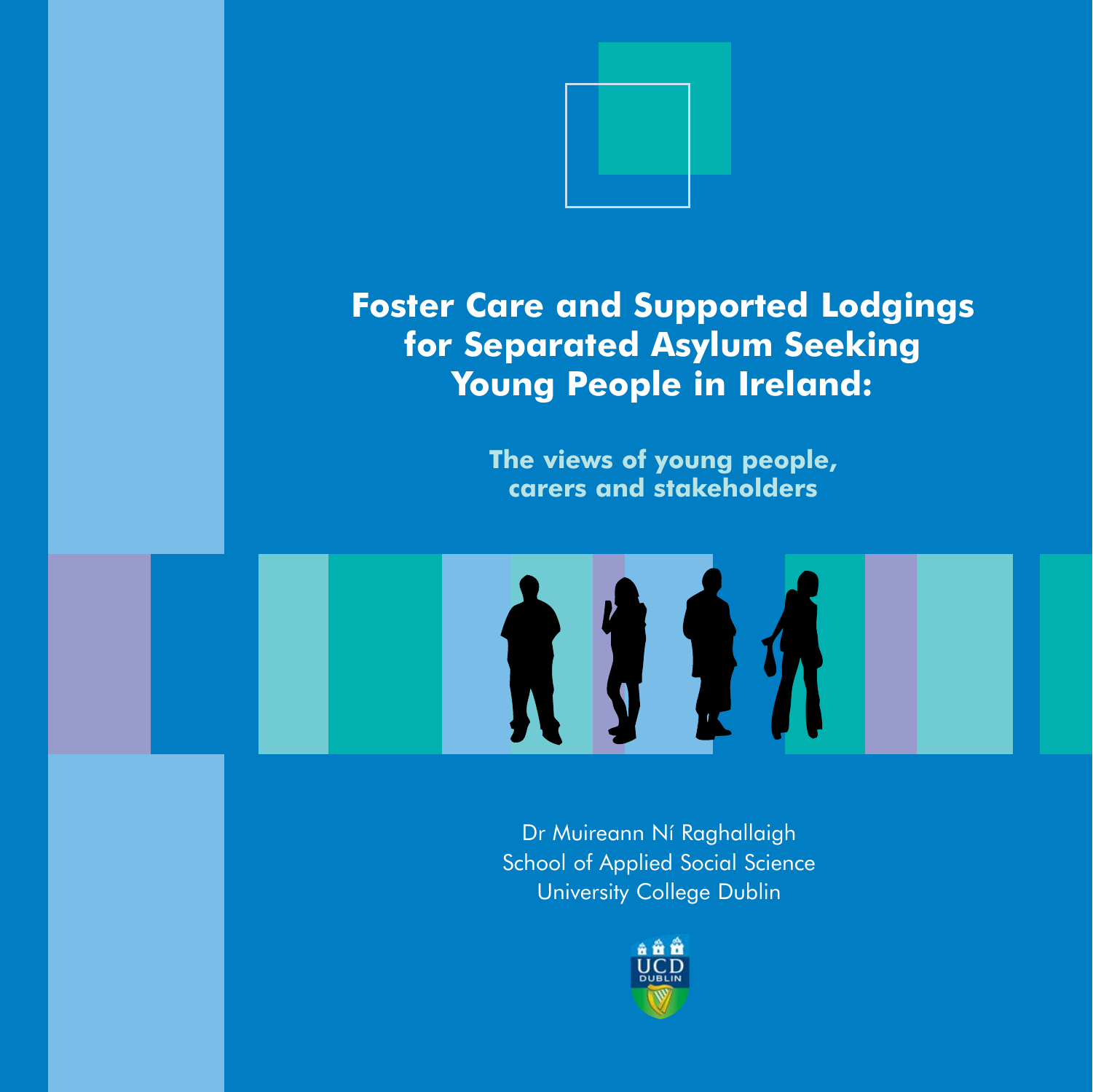# **Foster Care and Supported Lodgings for Separated Asylum Seeking Young People in Ireland:**

**The views of young people, carers and stakeholders**

> Dr Muireann Ní Raghallaigh School of Applied Social Science University College Dublin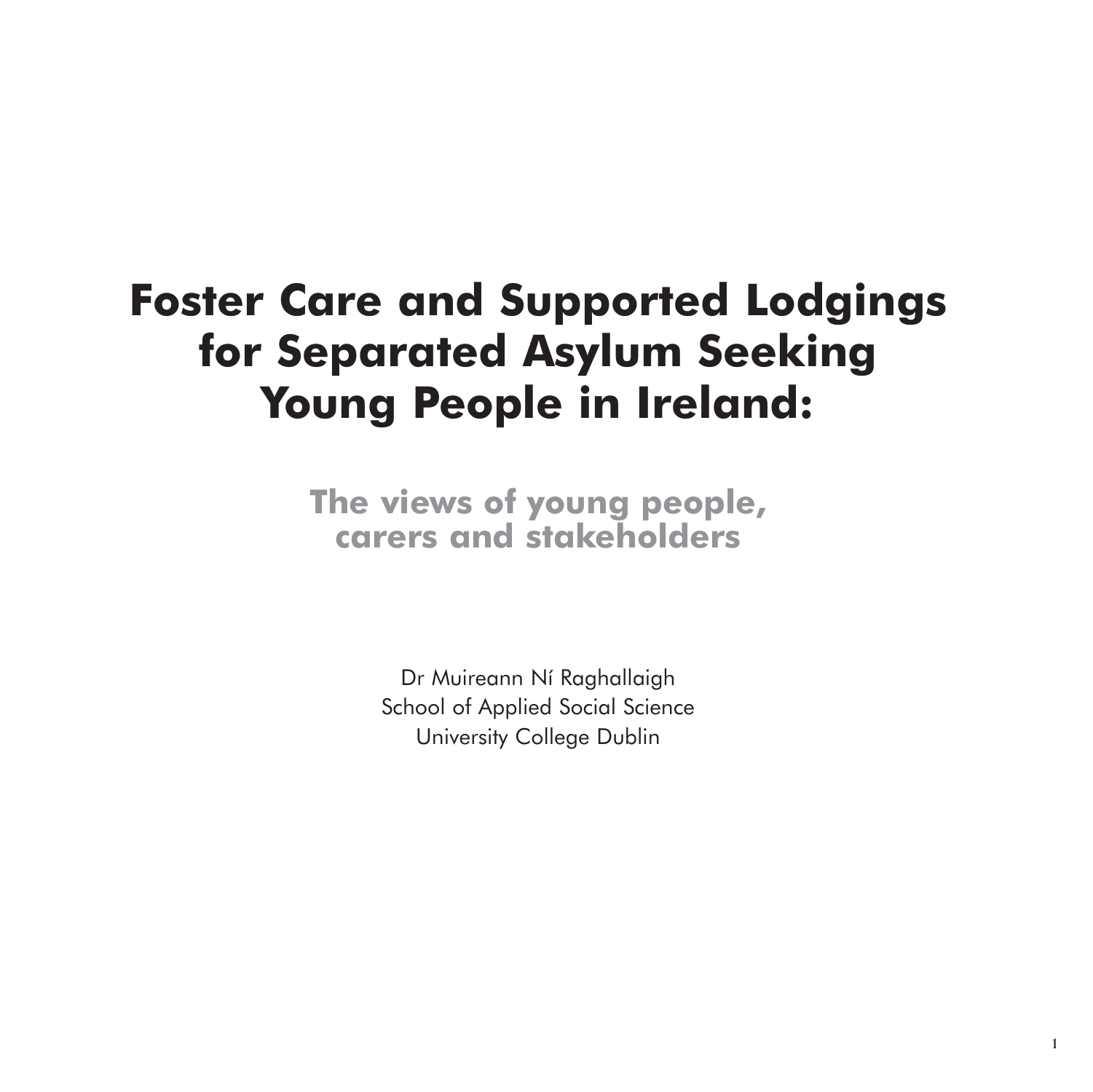© Muireann Ní Raghalligh, 2013

Publishers: Barnardos and the Health Service Executive

Location: Dublin

Cover and Layout Design: Maeve Kelly Graphic Design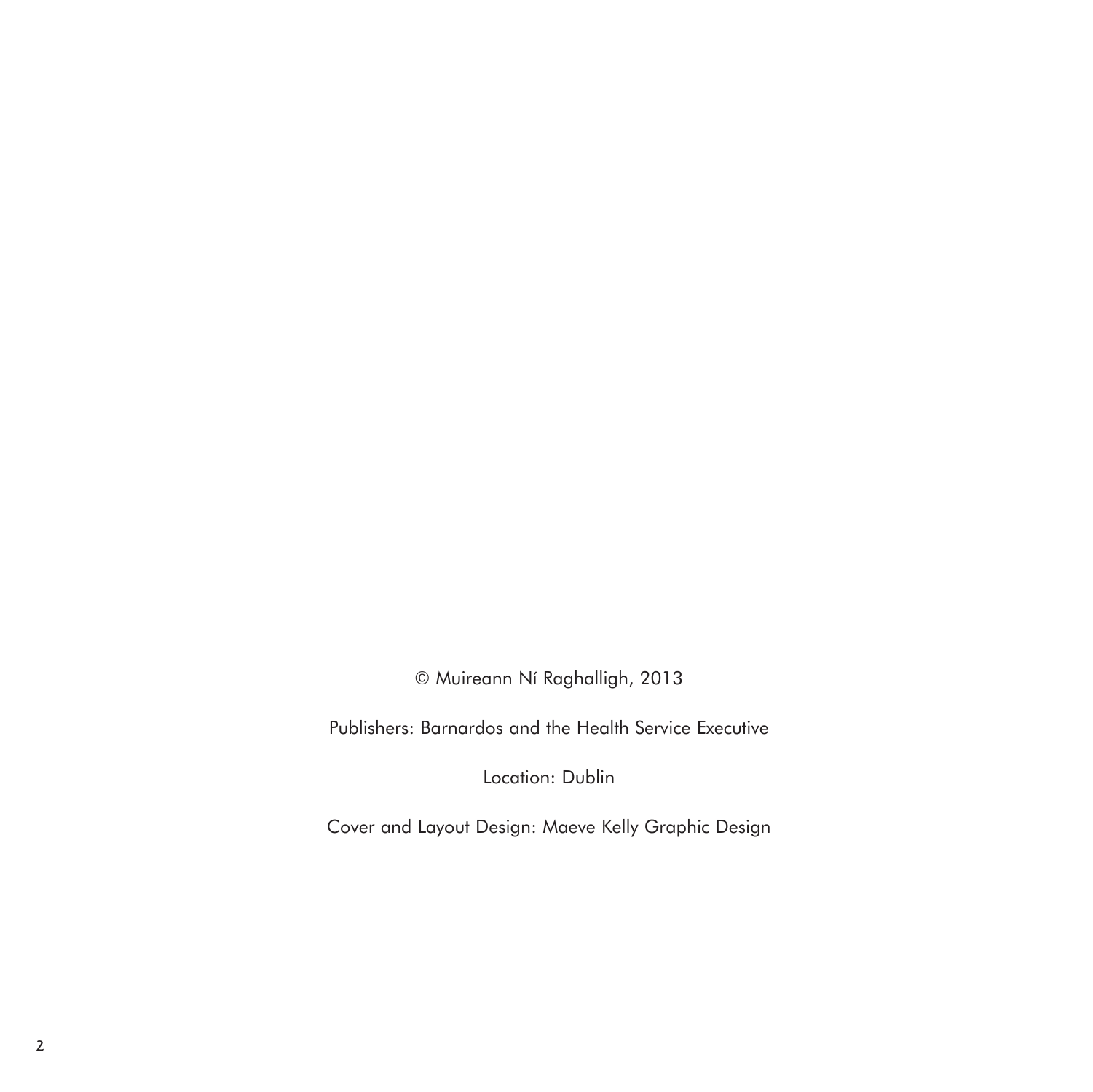# **Acknowledgements**

I would like to express my appreciation to the many individuals who gave their time to participate in this study: the young people, the carers and the stakeholders. Thank you all very much. I would like to extend my thanks to Mary Kenny of the HSE and to Thomas Dunning and all members of the HSE's Team for Separated Children Seeking Asylum who put up with my numerous requests for information and who were always very patient and helpful. Thanks also to the various other individuals who provided information when needed, particularly Dr. Ala Sirriyeh of the University of Bradford, Samantha Arnold of the Irish Refugee Council, Itayi Viriri (formerly of Barnardos), Nova Fariss of Orchard Children's Services and Rohana Reading of Fostering First Ireland. Thanks to Dr. Alana

Smith for her transcription work and to Dr. Jennifer Horner for transcribing and contributing to the analysis of the data. Thanks to Seosamh Mac Réamoinn, Ashling Toner, Áine Uí Raghallaigh, Dr. Ann McWilliams, Dr. Valerie O'Brien and Professor Tony Fahey for their help with proofing and suggestions in relation to earlier versions of the report."

All names have been changed in order to provide anonymity to participants and to any individuals to whom they refer.

The study was made possible by the funding provided by Barnardos and by the Health Service Executive.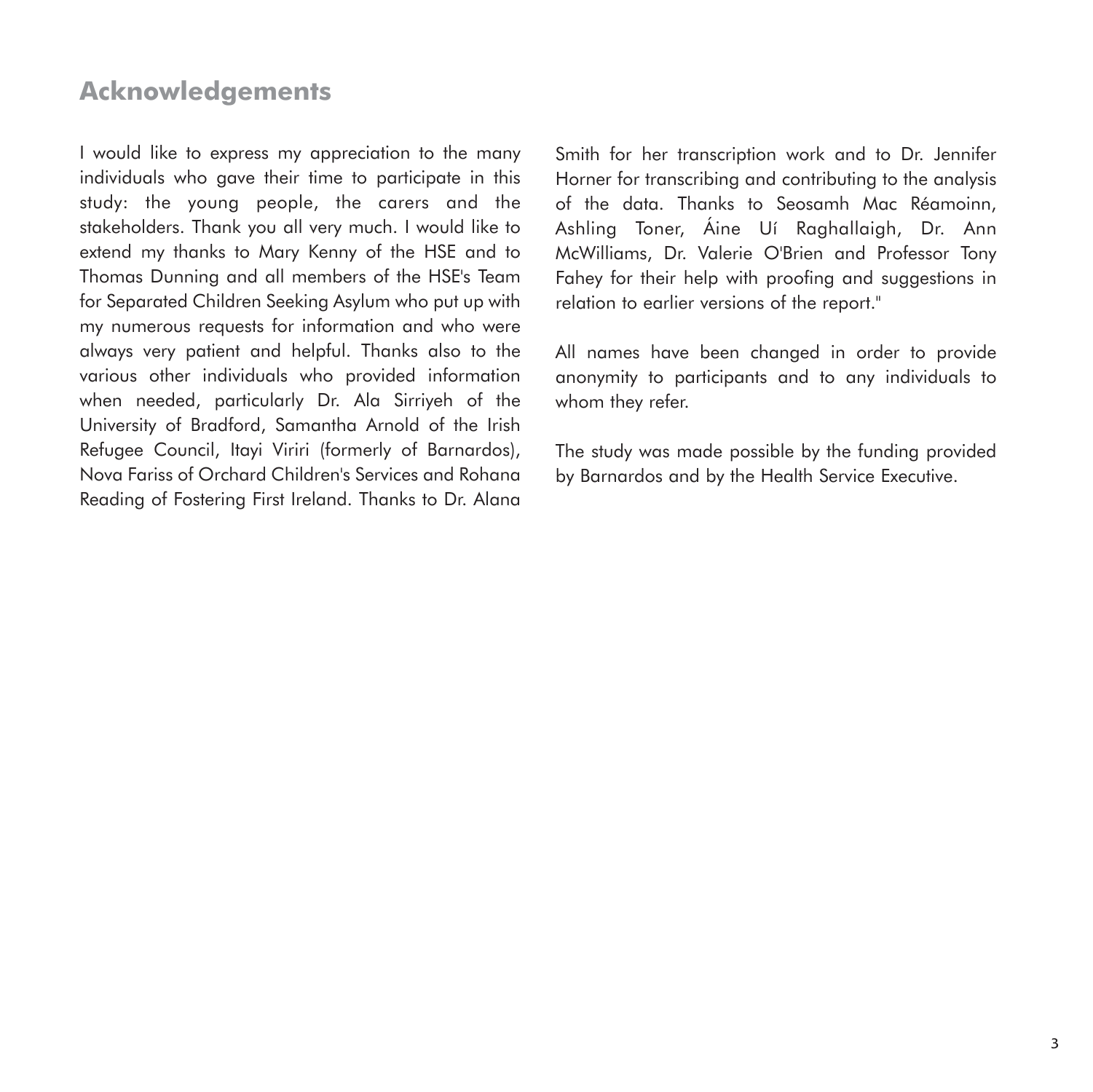# **Glossary of Terms**

- DOHC: Department of Health and Children
- HIQA: The Health Information and Quality Authority
- HSE: Health Service Executive
- NGO: Non-Governmental Organisation
- RIA: Reception and Integration Agency
- TSCSA: Team for Separated Children Seeking Asylum

#### Research Participants:

| YP: |  | Young person |
|-----|--|--------------|
|-----|--|--------------|

- SH: Stakeholder
- C: Foster carer or supported lodgings carer.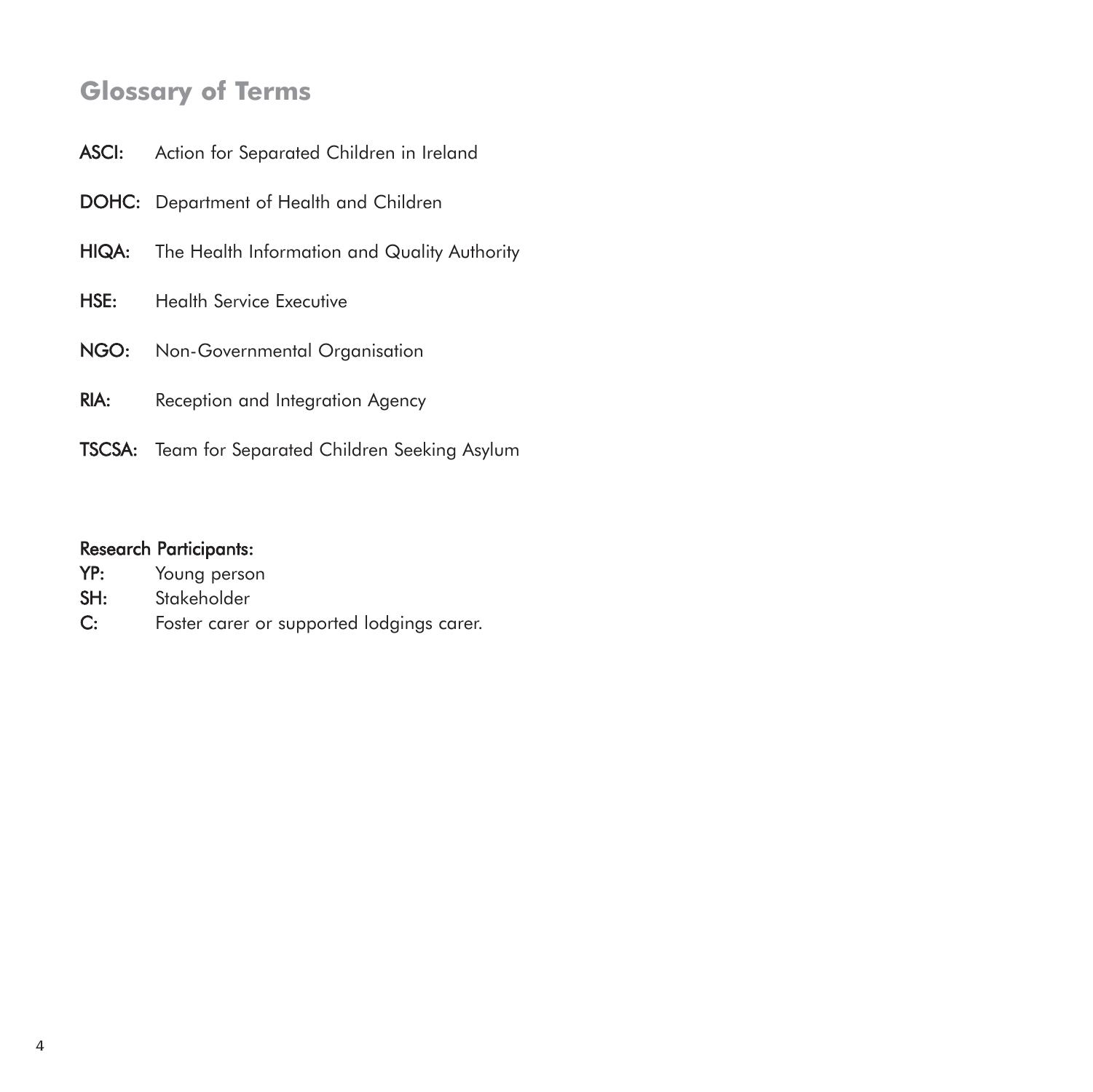| <b>Table of Contents</b>                                      |                | Recruitment of Participants                                                    | 19       |
|---------------------------------------------------------------|----------------|--------------------------------------------------------------------------------|----------|
| Acknowledgements                                              | 3              | Profile of the separated young people<br>who participated                      | 20       |
| <b>Glossary of Terms</b>                                      | 4              | Profile of the foster carers and<br>supported lodgings carers who participated | 21       |
| Chapter 1:<br>Separated children and young people             |                | Profile of the professionals /<br>stakeholders who participated                | 21       |
| in Ireland: context, circumstances and<br>care provision      | $\overline{7}$ | Data analysis and write-up                                                     | 22       |
| Introduction                                                  | 8              | Conclusion                                                                     | 22       |
| The history of separated young people<br>in the Irish context | 8              | Chapter 3:                                                                     |          |
| Statistics in relation to separated<br>young people           | 8              | From Hostel 'Care' to Family Care<br>Introduction                              | 23<br>24 |
| The vulnerability and resilience of<br>separated young people | 10             | The closure of the hostels                                                     | 24       |
| Care provision: from hostels to 'equity                       |                | Positive aspects of hostel provision                                           | 25       |
| of care'                                                      | 11             | Transitioning from hostel provision to<br>family care                          | 27       |
| The current care context                                      | 12             | Conclusion                                                                     | 28       |
| Care provision for separated<br>young people internationally  | 14             |                                                                                |          |
| Conclusion                                                    | 15             | Chapter 4:<br>From Residential Care to Foster care                             | 29       |
| Chapter 2:                                                    |                | Introduction                                                                   | 30       |
| Methodology and Participants                                  | 17             | Positive aspects of living in residential care                                 | 30       |
| Introduction                                                  | 18             | Challenging Aspects of Living in<br><b>Residential Care</b>                    | 33       |
| Research Methods                                              | 18             | The impact of residential care on                                              |          |
| <b>Ethical issues</b>                                         | 18             | adjustment to family placements                                                | 35       |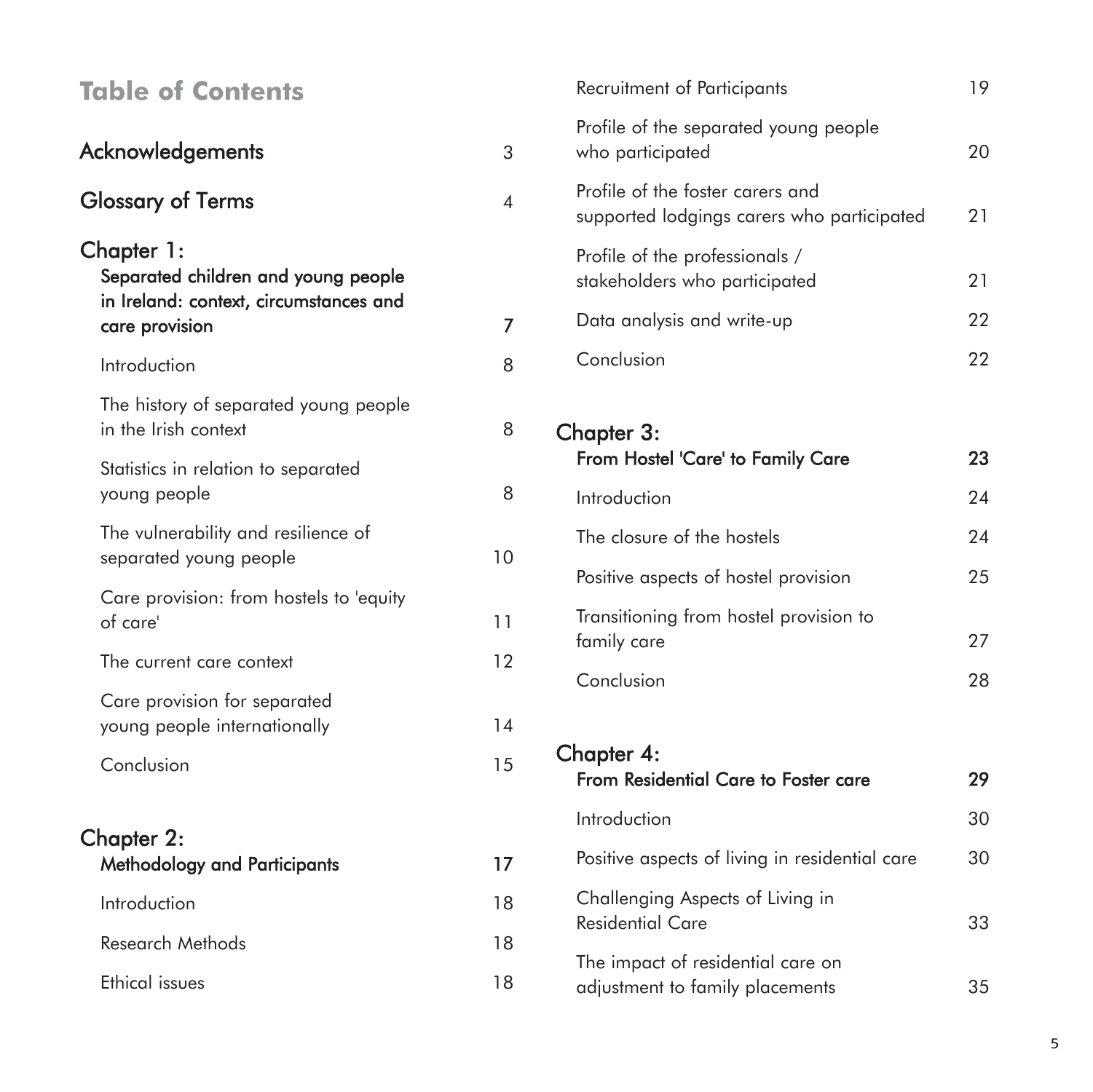| Foster carers and supported<br>lodgings carers: recruitment, assessment, |    |
|--------------------------------------------------------------------------|----|
| and training                                                             | 37 |
| Matching of carers to the young people                                   | 38 |
| Conclusion                                                               | 43 |
|                                                                          |    |

# Chapter 5:

| Living in a Family Placement             | 14 |
|------------------------------------------|----|
| Introduction                             | 45 |
| Moving in and settling down              | 45 |
| Positive aspects of family care          | 50 |
| General challenges within the placements | 53 |
| Placement breakdown                      | 57 |
| Conclusion                               | 59 |

| Chapter 6:<br>Family placements in context: diversity |    |
|-------------------------------------------------------|----|
| and uncertainty                                       | 61 |
| Introduction                                          | 62 |
| Culture and the young people's placements             | 62 |
| Placements with ethnic minority carers                | 63 |
| Placements with Irish carers                          | 67 |
| Uncertainty<br>The impact of asylum seeking on        | 72 |
| placements                                            | 12 |

| Transitioning from family placements | 77 |
|--------------------------------------|----|
| Conclusion                           | 84 |

| Chapter 7:<br><b>Conclusions and Recommendations</b> | RΑ |
|------------------------------------------------------|----|
| Recommendations                                      |    |

# List of References 92

# **List of Tables**

Table 1: Number of referrals to the TSCSA by year, 2000 - 2012 9

#### Table 2:

Referrals to the TSCSA in 2011 and 2012 9

# Table 3:

Examples of factors considered when matching 40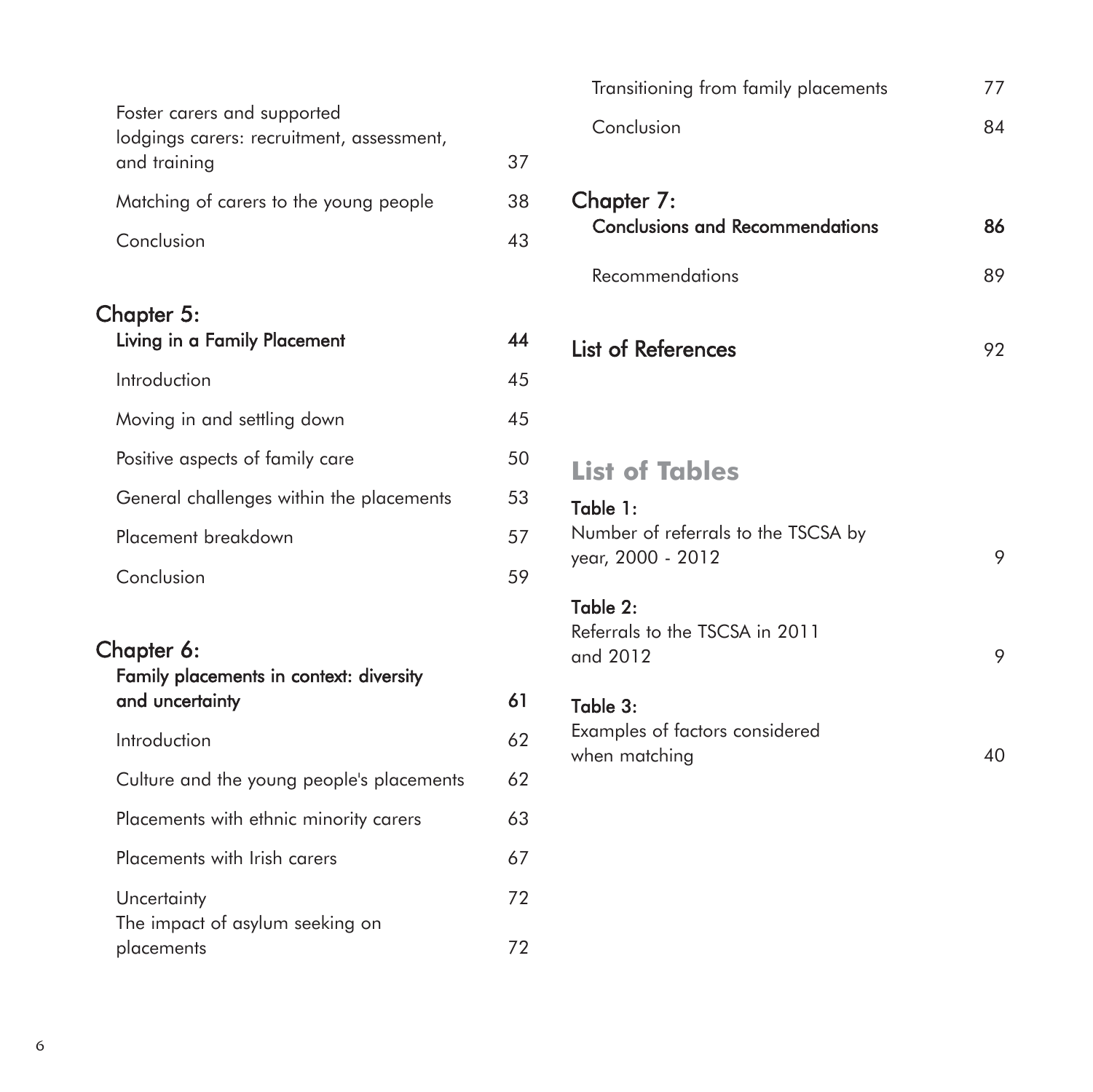# **Chapter 1**

Separated children and young people in Ireland: context, circumstances, and care provision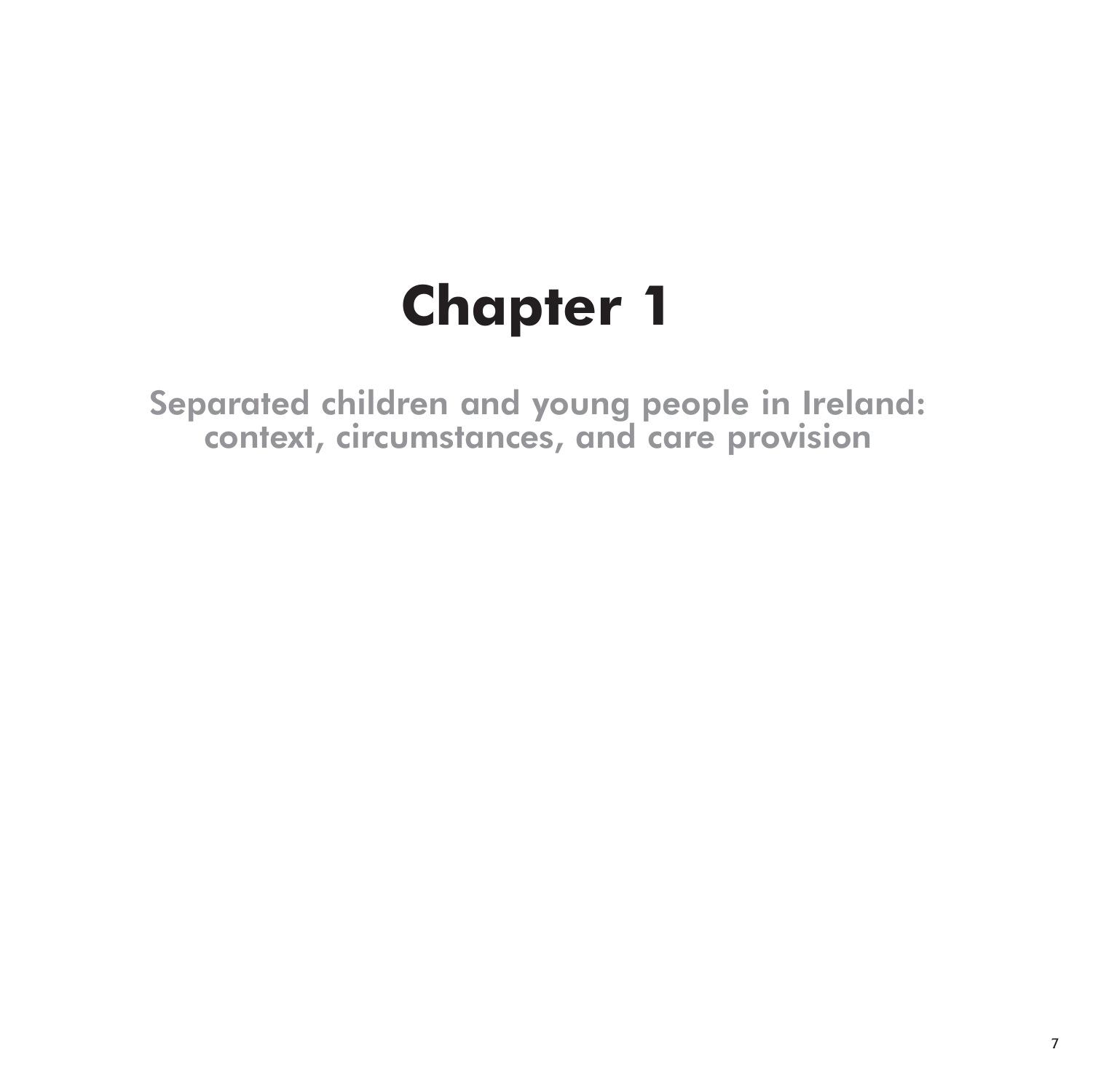# **Introduction**

Separated children (also known as unaccompanied minors) are children who are under the age of 18, who are outside of their country of origin, and who are separated from their legal or customary caregivers. As the majority of separated children are teenagers, they will be referred to as separated young people throughout this study'. This report is based on research that was conducted in relation to the placement of separated young people in foster care and supported lodgings. It draws on the views of the young people themselves, their carers, and key stakeholders working in this field.

This first chapter aims to provide a brief overview of the situation of separated young people living in the Republic of Ireland2 . It summarises the key developments in policy and practice that have occurred since separated young people began arriving, and it highlights relevant international literature in the field.

# **The history of separated young people in the Irish context**

Ireland, like many other countries, has acted as both a 'sending country' and as a 'receiving country' in relation to separated young people. In the 19th and 20th centuries, the majority of Irish emigrants were young (Akenson, 1993; Travers, 1995), with records suggesting that some were children who left Ireland alone (Glazier & Tepper, 1983) to escape famine or to secure a better future. In addition, schemes were implemented for the emigration of young female orphans, often to Australia (McLoughlin, 1995).

More recently, during times of huge unemployment in Ireland in the twentieth century, such as in the 1980s, it was common for Irish teenagers - both male and female - to travel to the UK and to the United States to seek employment. During the 20th century, Ireland also acted as a receiving country with groups of unaccompanied refugee children being permitted to enter the state, particularly during World War II. Many of these children were placed in the care of foster families (Keogh, 1998; Molohan, 1999). Records suggest that the first unaccompanied minor to arrive independently in Ireland for the purpose of seeking asylum came in 1996 (Mac Neice & Almirall, 1999).

# **Statistics in relation to separated young people**

In the years subsequent to 1996, there was an initial sharp increase in the number of children and young people arriving (up until 2001), followed by a more gradual decrease thereafter. While clear and accurate national Health Service Executive (HSE) statistics are difficult to obtain (Horgan et al., 2012), the figures made available by the Team for Separated Children Seeking Asylum (TSCSA)<sup>3</sup> certainly provide information in relation to the key trends, although they do not necessarily provide national figures. For example, HSE data suggests that the number of referrals to the TSCSA

<sup>1</sup> Where the author is referring to young people who have turned 18, this will be explicitly stated.

<sup>2</sup> In this report the Republic of Ireland will henceforth be referred to as Ireland.

<sup>3</sup> Following the substantial increase in the number of separated children presenting to social work departments in the late 1990s, a dedicated team with responsibility for separated children was established in Dublin. This team is called the Team for Separated Children Seeking Asylum. While most separated children arriving in the country have presented to this team, other social work teams throughout the country have also provided services to this client group (e.g. teams in Cork, Galway, and Limerick for example.)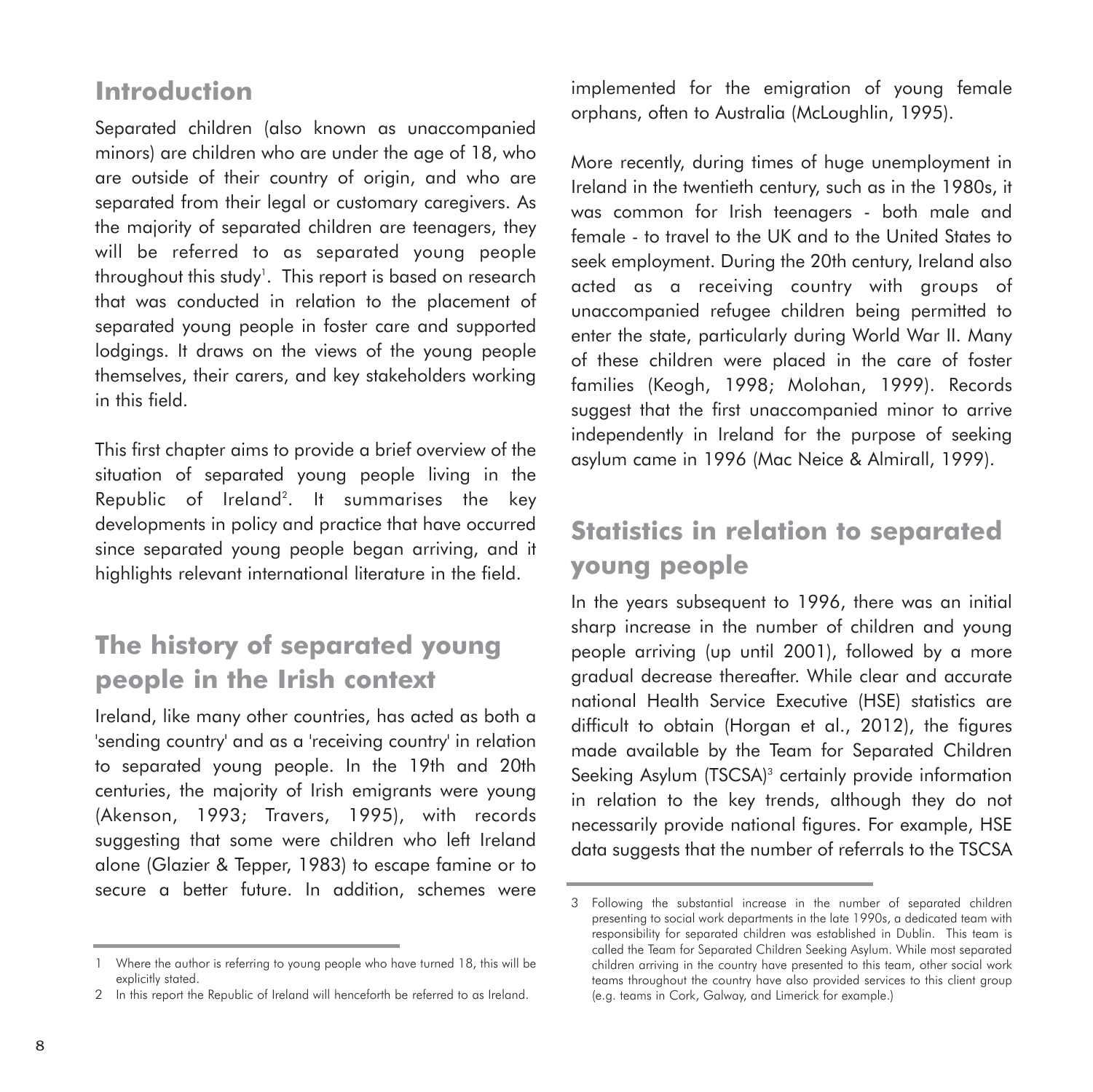peeked in 2001 at 1085 and that the numbers have fallen almost consistently since then, with a slight rise between 2004 (617 referrals) and 2005 (643 referrals) (see Table 1 below). In 2010, 96 referrals were received, while the corresponding figures for 2011 and 2012 were 99 referrals and 71 referrals respectively.

#### Table 1: Number of referrals to the TSCSA by year, 2000 - 2012

| Year | <b>Total Referrals to the HSE's TSCSA</b> |
|------|-------------------------------------------|
| 2000 | 520                                       |
| 2001 | 1085                                      |
| 2002 | 863                                       |
| 2003 | 789                                       |
| 2004 | 617                                       |
| 2005 | 643                                       |
| 2006 | 516                                       |
| 2007 | 336                                       |
| 2008 | 319                                       |
| 2009 | 203                                       |
| 2010 | 96                                        |
| 2011 | 99                                        |
| 2012 | 71                                        |

A significant proportion of children who are referred to the Dublin based team are reunited with family members: the statistics suggest that, in a given year, up to half of those referred are reunited (Joyce & Quinn, 2011). While occasionally these reunifications happen after a child has received refugee status and has applied for their family to be reunited with them, in general these reunifications are with family members who were already living in Ireland prior to the child's arrival or with family members living in the UK or elsewhere. Some children are placed in care and subsequently reunited, while others are reunited without

being placed in care. In 2001, 231 were reunited with family members, some of whom spent time in care (statistics for which are unavailable). The statistics are clearer for 2011: Of the 99 referrals, 66 young people were taken into care, 5 of whom were subsequently reunited with family members. Another 26 young people were reunited without having been initially taken into care. In addition, 7 young people were neither placed in care nor reunited, having been referred inappropriately. The figures for 2012 show that 71 young people were referred: 41 males and 30 females. Of these, 48 were placed in care, 24 of whom were subsequently reunited. A further 11 young people were reunited without being placed in care. In addition, 12 of those referred were neither placed in care nor reunited, having been referred inappropriately.

|      |                      | and 2012                                      | Table 2: Referrals to the TSCSA in 2011                                                                                                |                                                                                    |                                                                        |                                                                 |
|------|----------------------|-----------------------------------------------|----------------------------------------------------------------------------------------------------------------------------------------|------------------------------------------------------------------------------------|------------------------------------------------------------------------|-----------------------------------------------------------------|
| Year | No. of<br>children l | Referrals<br>deemed<br>referred inappropriate | Total number<br>of children<br>placed in care<br>(including<br>those who<br>remained in<br>care and those<br>subsequently<br>reunited) | Children<br>placed in<br>care who<br>were<br>subsequently<br>reunited <sup>4</sup> | Children<br>reunited<br>without<br>having<br>been<br>placed in<br>care | Total<br>reunited<br>(of those<br>referred in<br>given<br>year) |
| 2011 | 99                   | 7                                             | 66                                                                                                                                     | 5                                                                                  | 26                                                                     | 31                                                              |
| 2012 | 71                   | 12                                            | 48                                                                                                                                     | 24                                                                                 | 11                                                                     | 35                                                              |

Source: HSE Team for Separated Children Seeking Asylum

<sup>4</sup> This figure pertains to children who were referred in the year in question. It does not relate to children who were placed in care in one year but then reunited in the next year.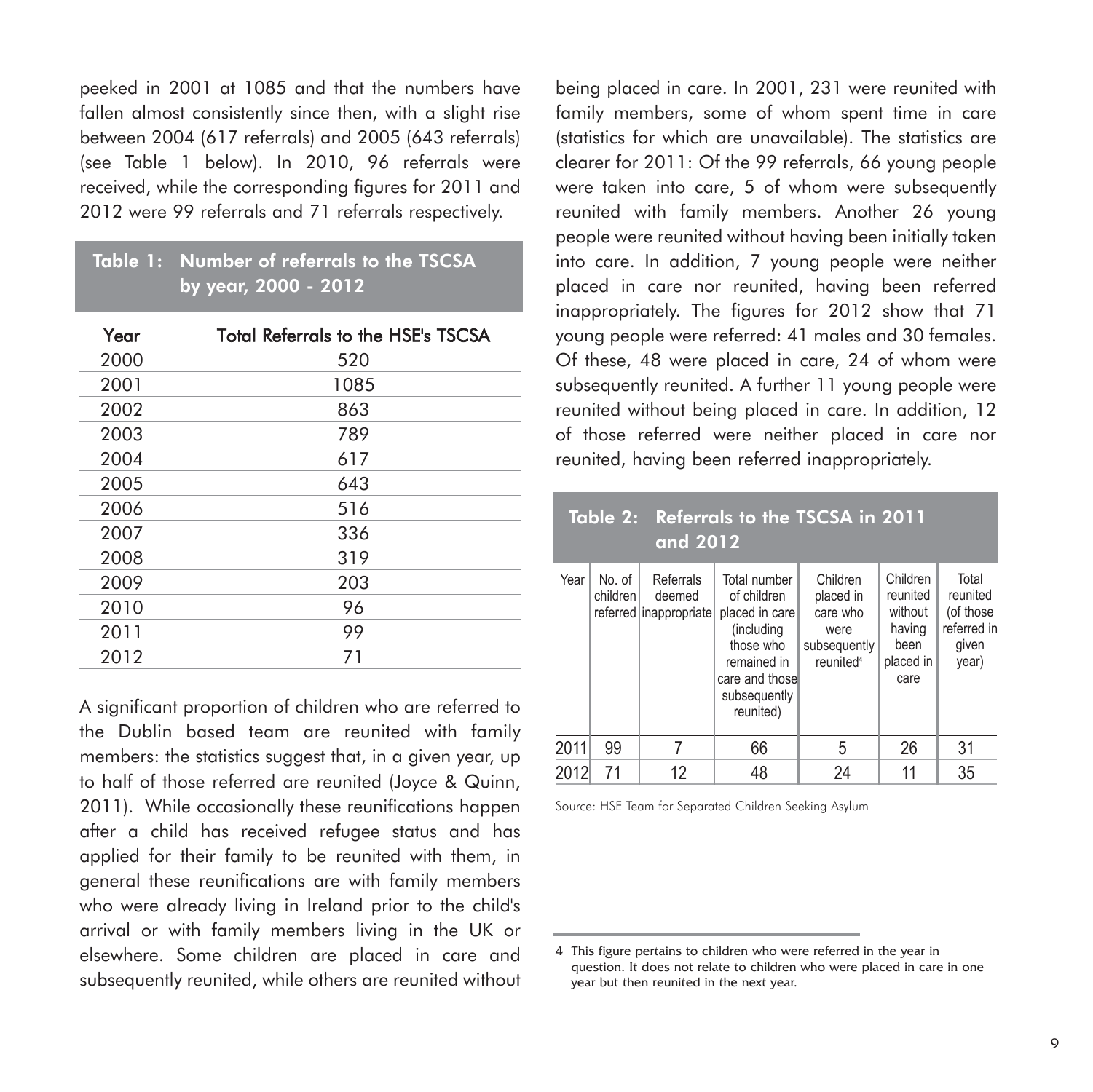Historically, a large proportion of separated young people were from Nigeria, with Joyce & Quinn (2011:239) reporting that between 2004 and 2008 Nigerian nationals accounted for between 49 and 60 per cent of those referred to the TSCSA. However, statistics from 2011 and 2012 suggest that this trend may be changing. For example, in both 2011 and 2012, Nigerian nationals accounted for just under 10% of referrals (9.0% and 9.8% respectively). In 2012 the 71 young people who had been referred to the TSCSA came from 26 different countries, including the following which had the highest representation: Democratic Republic of Congo (n=9), Nigeria (n=7), Brazil (n=6), South Africa (n=5), Venezuela (n=5) and Afghanistan (n=4)<sup>s</sup>. Regarding age, Joyce and Quinn (2011:240) report that, in 2008, 57% of separated young people referred were aged 14-17 years. For 2012 this figure was 66%.

## **The vulnerability and resilience of separated young people**

Internationally, research suggests that separated young people are a vulnerable group, with many suffering psychological and emotional problems (Sourander, 1998; Bean et al., 2007) In Ireland, the available literature also points to this vulnerability (Abunimah & Blower, 2010; Rea, 2001). In many ways the reasons for this vulnerability are self evident: by definition these are young people who are under the age of 18, separated from their parents and family, and in a country that is usually very different to their home environment. In addition, many separated children have experienced situations of violence, the death of

loved ones, oppression, poverty, and lack of opportunity in their countries of origin (Thomas et al., 2004; Chase et al., 2008; Abunimah & Blower, 2010). Some have experienced abuse and exploitation on route to Western Europe. Indeed several cases of trafficked children have been uncovered in Ireland in recent years and it is likely that others have gone undetected (Department of Justice and Equality, 2011; 2012; Horgan et al., 2012; Kanics, 2008; Kelleher Associates, O'Connor and Pillinger, 2009). When separated young people arrive, they are faced with a very different culture, sometimes including a different language and a different religious environment. They usually have to cope with the asylum system and the stresses and uncertainty associated with it. Separated young people also have to deal with multiple losses, including the loss of family members (Delaney, 2006; German, 2004), whilst also forming entirely new social networks and adjusting to a new and different education system. In addition, they face the normal developmental challenges of adolescence.

While these pre and post migration challenges clearly point to the vulnerability of this group, attention has also been paid to their resilience. This theoretical concept has been written about extensively in recent years, including within the area of alternative care (Masten, 2001; Gilligan, 2000a; 2000b; 2007). Succeeding against the odds is the hallmark of resilience. In 1992, Muecke highlighted the resilience of refugees and since then numerous authors have reiterated his point, with many also commenting on the resilience of separated young people specifically (e.g. Goodman, 2003; Kohli & Mather, 2003; Kohli, 2006a; Maegusuku-Hewett, et al., 2007; Chase et al., 2008). Within the Irish context, although most of the literature has emphasised the vulnerability of separated young

<sup>5</sup> These statistics were provided to the researcher by the TSCSA.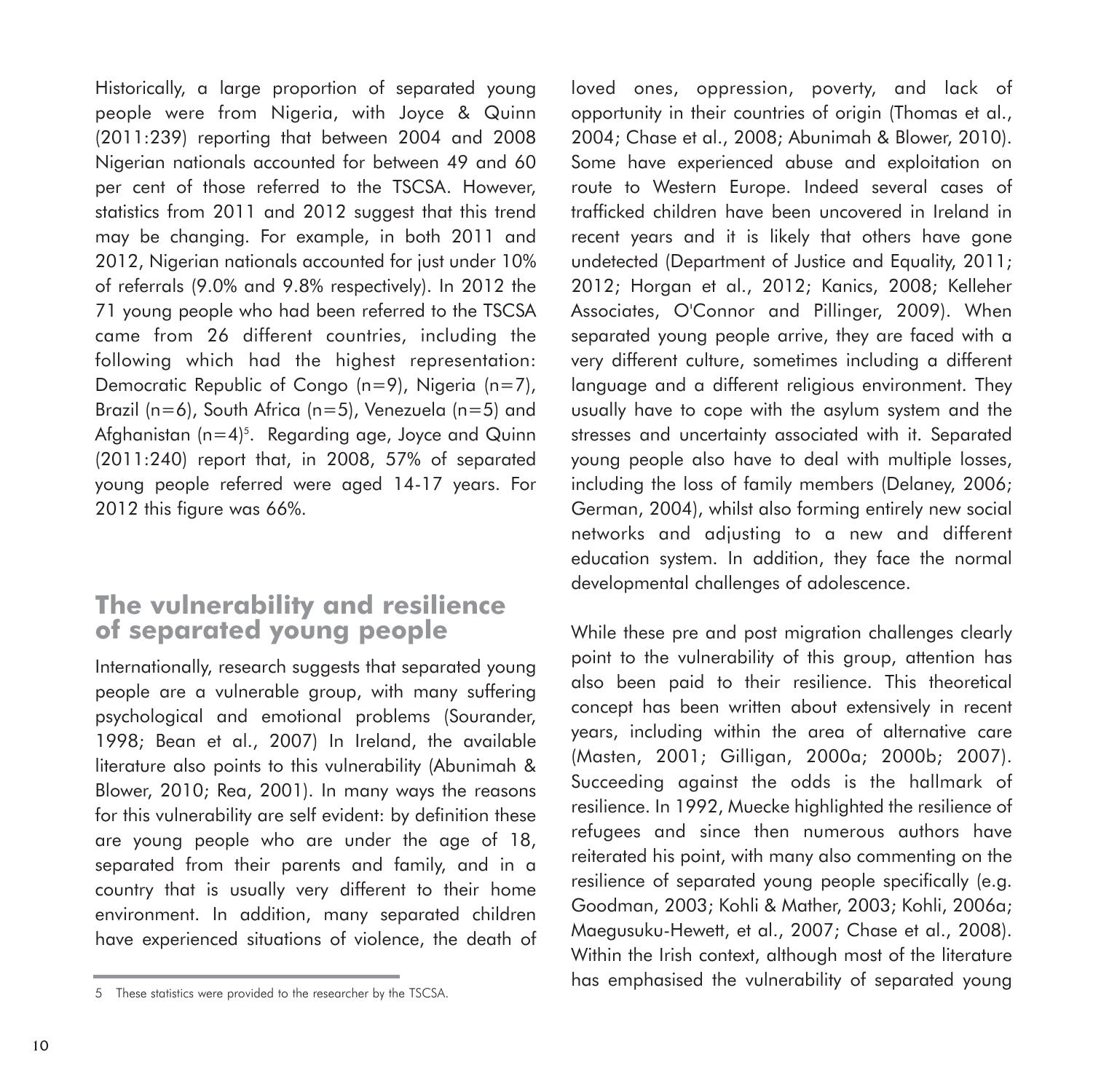people, the strengths and coping abilities of this group have also received attention (Charles, 2009; Abuminah and Blower, 2010; Ní Raghallaigh & Gilligan, 2010; Ní Raghallaigh, 2011a). Increasingly, the literature, nationally and internationally, has emphasised the need for service providers to harness the strengths and resources of this client group, rather than focusing predominately on their weaknesses and vulnerabilities (Maegusuku-Hewett, et al., 2007; Ní Raghallaigh, 2011a; 2011b).

# **Care provision: from hostels to 'equity of care'**

Until very recently, separated young people were accommodated in hostels. These were not registered children's residential homes and were not staffed by qualified social care staff. Instead, they were generally staffed by one security person, as well as some additional ancillary staff (cleaners, kitchen staff etc). HSE project workers were assigned to hostels and visited them on a regular basis. In the early days of service provision, some of these hostels catered for up to seventy young people, with males and females accommodated in the same premises. The young people shared rooms (sometimes with up to 12 other individuals). When they were first established, the hostels operated on a self-catering basis, whereby the young people cooked for themselves. Over time improvements were made, with the creation of smaller single sex hostels, where meals were provided. Young people shared rooms with fewer peers and indeed sometimes had rooms to themselves. In addition, one non-approved/unregistered residential unit for younger separated children was established and this unit had care staff employed on a 24-hour basis.

While the majority of separated children were always in Dublin, a small number were also cared for by HSE services in other parts of the country, most notably Cork. Separated young people who arrived in Cork were cared for under Section 5 of the Child Care Act 1991, as homeless teenagers, and were cared for in a variety of placement types, including foster care and supported lodgings (Mintern & Dorney, 2006). In contrast, most separated young people in Dublin have been cared for under Section 4 of the Act, dealing with voluntary care, with a small number in Dublin and in other parts of the country being brought into care under Section 18, which deals with Care Orders. Advocacy groups have criticised the HSE for not applying for Care Orders in relation to each separated child and have questioned the ability of the social worker to act in loco parentis where a Care Order is not in place (Irish Refugee Council et al., 2011). In addition, data gathering and information sharing are negatively affected by the inconsistency in approach amongst different areas (Joyce & Quinn, 2011).

The fact that most separated young people were accommodated in largely unsupervised hostel accommodation was criticised in numerous reports and publications over the last decade (e.g. Christie, 2002; Veale et al., 2003; Mooten, 2006; Ombudsman for Children, 2006; Commissioner for Human Rights, 2008; Corbett, 2008; Charles, 2009; Irish Refugee Council et al, 2011). Within these publications the HSE was frequently accused of operating a two-tier system of care, whereby most separated children were accommodated in unregistered, privately owned, profitmaking hostels, while most Irish children who were in the care of the state were accommodated in foster placements and in approved residential homes that were subject to inspections. Considerable concern was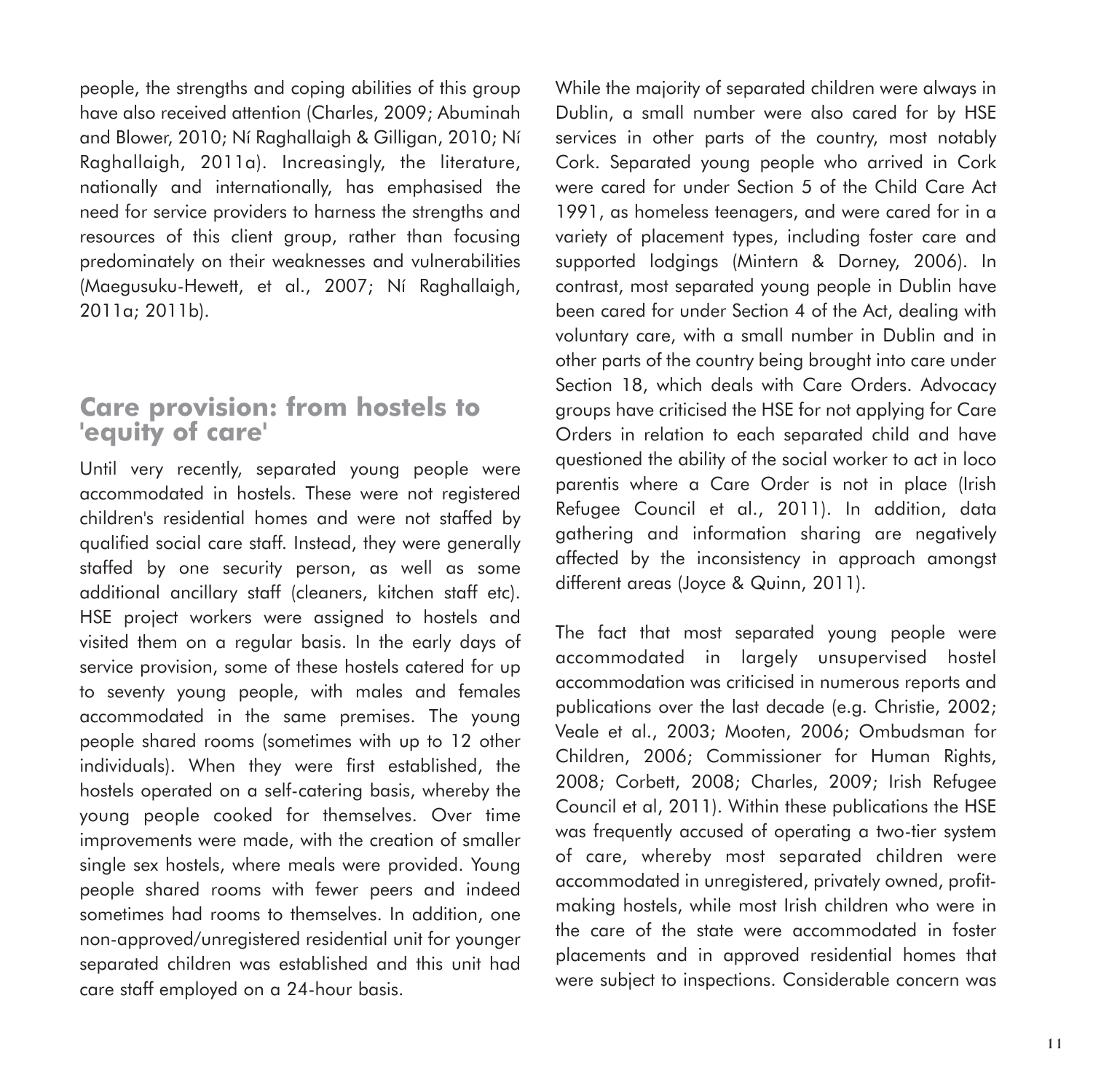expressed about separated young people who were 'going missing'. In addition, these 'care' arrangements were in breach of both the UNHCR *Guidelines on policies and procedure in dealing with unaccompanied children seeking asylum* (1997) and the Separated Children in Europe Programme's (SCEP) *Statement of Good Practice* (2004; 2009), on a number of obvious grounds. Most clearly, the provision of hostel accommodation did not ensure that the best interests of separated young people were of primary consideration in all actions.

While the closure of the hostels is generally understood to have taken placed as a result of the Implementation Plan published by the Office of the Minister for Children and Youth Affairs (OMCYA) in relation to the Report of the Commission to Inquire into Child Abuse (known as the Ryan Report) (OMCYA, 2009), HSE documents suggest that the process of closing the hostels had begun before this report was published but that a decision was made to 'fast track' the process in light of the Ryan Report (McHugh, 2009). During the transition period in which hostels were being closed and foster placements were being sought, Crosscare<sup>6</sup> was engaged by the HSE to begin providing 24 hour support to the young people in the hostels. The last hostel was closed in December 2010. This paved the way for the possibility of care provision on a par with that provided for Irish children - equity of care.

# **The current care context**

Currently, the care arrangements for separated young people generally involve two stages - an initial care placement upon reception and a longer term placement - a system that is not unique in Europe (Halvorsen, 2005). Upon arrival young people who are aged 12 years or older are generally placed in one of three short - medium term residential settings that were specifically established for this client group.<sup>7</sup> Each of these units is registered with the HSE and has the capacity to care for up to six separated young people at any one time. When the 'equity of care' policy was first implemented, it was envisaged that separated young people would be placed in these residential centres for between 4 and 6 weeks, before then moving them onto a different care setting. While the young people are cared for in these residential settings, their allocated social worker conducts an assessment of need and develops a care plan for the young person. However, the coalition of NGOs working with children and refugees, Action for Separated Children in Ireland (ASCI, 2011) and research by Horgan et al (2012) have both suggested that the young people were spending much longer than 4-6 weeks in the residential settings. When interviewed for this research, the Principal Social Worker on the TSCSA stated that the initial time frame of 4-6 weeks proved unworkable, in terms of assessing the needs of the young people, finding a suitable placement that matched their needs, and transitioning the young person into the placement. As a result, the remit of the residential units changed from short term to short-medium term, with the TSCSA aiming to move separated children into family placements<sup>8</sup> within a period of 3-6 months.

After the period in the short-medium term residential unit, while some of the young people are then reunited

<sup>6</sup> Crosscare is a registered charity. It is the social care agency of the Dublin Catholic Archdiocese and provides a range of services to different groups, including young people and the homeless.

<sup>7</sup> In the Irish context foster care is usually seen as the preferred care option for the general population of children in the care of the state. Residential care is generally used as a last resort for children who cannot be accommodated in foster care.

<sup>8</sup> The terms 'family placement' or 'family care' will be used to describe both supported lodgings and foster care placements.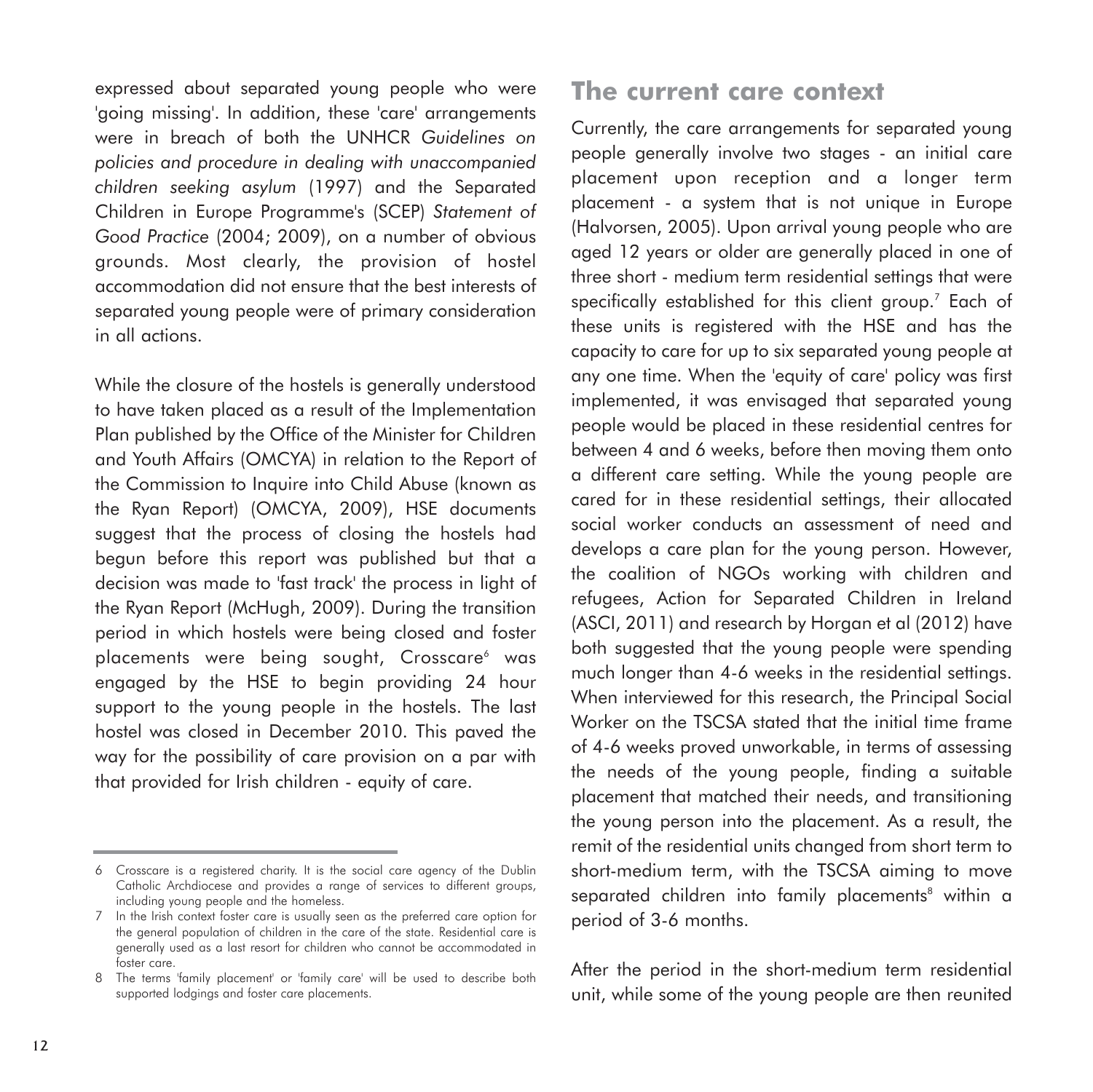with family members or placed in a longer term residential unit, the majority of the young people move to family placements - either foster care or supported lodgings. These placements are provided by the HSE and by three private fostering agencies - Fostering First Ireland, Orchard Children's Services, and Five Rivers Ireland - which recruit carers throughout the country.

In the Republic of Ireland, foster care and residential care are regulated by the Child Care (Placement of Children in Foster care) Regulations 1995, the Child Care (Placement of Children with Relatives) Regulations 1995, and the Child Care (Placement of Children in Residential Care) Regulations 1995. In addition, the National Standards for Foster Care (DOHC, 2003) and the National Standards for Children's Residential Care (DOHC, 2001) set in place standards for the provision of these services. The Health Information and Quality Authority (HIQA) inspects both residential units and fostering services against these regulations and standards.

While the public generally has some understanding of the concepts of foster care and residential care, supported lodgings placements are less well understood. These placements have been used by the HSE since the mid-1990s. The supported lodgings information leaflet used by the TSCSA states that the supported lodgings system is "an accommodation scheme for young people aged 15 plus" and that these placements are seen as "a stepping stone". The leaflet sets out the aims of the scheme:

"[Supported lodgings placements] aim to provide young people with practical and emotional assistance, whilst in the safety and security of a family environment. The scheme enables them to develop their independence skills so they can eventually live on their own. It helps equip a young person with essential life skills and to reach their full potential by developing into a confident and successful adult."

The leaflet continues by stating that carers will be expected to create a "safe and supportive environment" and that they will need to be sensitive to the needs of young people who may have experienced trauma. Ultimately, supported lodgings aim to provide a less intensive form of foster care to young people, with less emphasis on creating attachments with carers and more emphasis on preparing the young person for independent living at the age of 18. One of the crucial differences between supported lodgings carers and foster carers is that the former often work outside the home (perhaps reflecting the fact that those for whom they are caring are older), while in the case of the latter, at least one of the foster carers is usually expected to be at home on a full-time basis. The HSE's Policy, Procedures and Best Practice Guidance for Foster Care Committees states the following:

"It is necessary in the interests of meeting the needs of vulnerable children that at least one foster carer is available to care for the child on a full time basis. Applications may be accepted from working parents depending on their actual availability to the child" (HSE, n.d: 32)

In Ireland, supported lodgings placements are provided by both the HSE and some of the private agencies (although the term 'supported living' is used by one of the private agencies). Prospective carers are subject to an assessment that takes place over a number of months and involves a number of interviews with social workers. They must also provide Garda clearance documentation and references. Prior to April 2012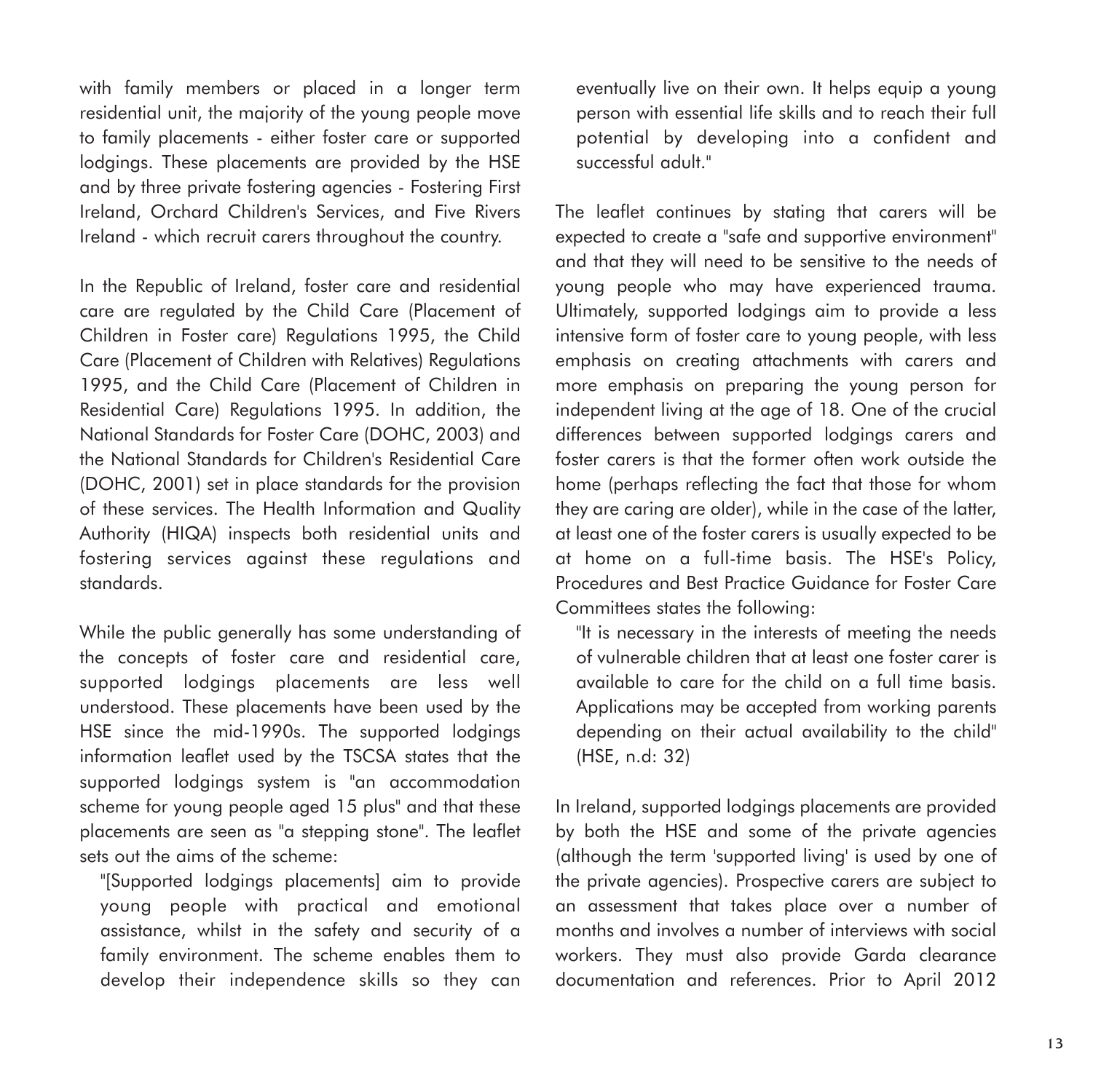supported lodgings assessments were approved at a local level by the principal social worker but since the publication of the HSE's Policy, Procedures and Best Practice Guidance for Foster Care Committees (HSE, n.d) they must now be approved by the Foster Care Committee in the same way as fostering assessments. The supported lodgings placements referred to in this report were all in place prior to the new guidance and, as such, were approved only at a local level. Supported lodgings and supported living placements are not currently subject to inspections by HIQA. As a result, the Children's Rights Alliance (Children's Rights Alliance, 2012), amongst others, does not support their use.

# **Care provision for separated young people internationally**

Finding up-to-date information on the care of separated young people in different countries can be difficult, especially given that, as we have seen in Ireland, care provision can change considerably within a short period of time. Diverse forms of care and accommodation are used in different countries (Halvorsen, 2005). The recently published *'Closing a Protection Gap'* national reports provide relatively upto-date information in relation to several European countries (Ireland, Slovenia, Italy, the Netherlands, Germany, Denmark, Belgium, and Sweden). These reports show that the forms of accommodation and care used for separated children and young people include detention centres, 'asylum homes' with no social care staff, cross-cultural family placements, family placements with the same ethnic group (including with other asylum seekers), hostel type provision, group homes (both homes specifically for separated young people and ones that cater for separated young people and the native population), general reception centres for asylum seekers, and shared flats or apartments (Bundesfachverband UMF and Noske, 2011; Danish Report, 2011; Defence for Children International - Italy et al., 2011; Defence for Children International - ECPAT the Netherlands et al., 2011; Irish Refugee Council et al., 2011; Service Droit des Jeunes & Fournier, 2011; Slovene Philantropy & Gabaj, 2011; Swedish Report, 2011). In some jurisdictions, the type of accommodation and care depends on the age of the child and on their migration status. While these reports provide a sense of the diverse arrangements that are in place, it is not always easy to compare the different countries due to different words being used to describe what could be relatively similar arrangements.

In the last decade or so, a considerable amount has been written in relation to separated young people in the UK context (e.g. Stanley, 2001; Thomas et al., 2004; Hopkins & Hill, 2006, Kohli, 2006a, 2006b), although very little literature has focused on foster care provision. Exceptions include Hek (2007), Chase et al (2008), and Wade et al. (2012). Hek (2007) highlighted the advantages and disadvantages of foster care provision for unaccompanied minors and suggested that for some young people group care might be more appropriate. Chase et al (2008) found that the majority of the young people in their study were positive about their foster placements, with the relationship between the carers and the young people viewed as central to successful placements. A small number of the young people were living in residential care, and in these cases too, the relationships between staff and the young people were seen to be crucial. However, recently Wade et al (2012) conducted research in relation to fostering unaccompanied asylum-seeking young people. Their large-scale study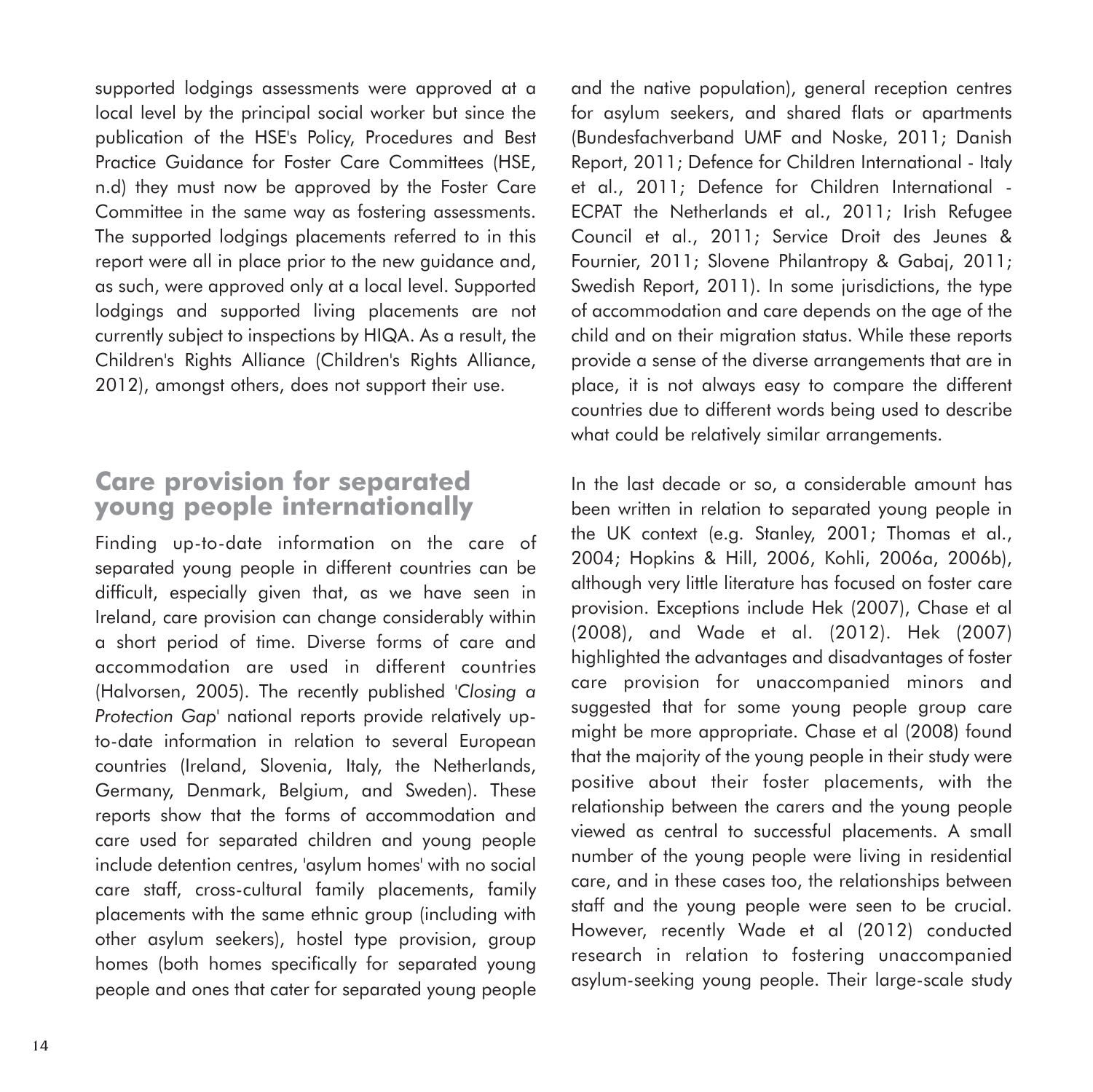involved a census survey of local authorities, postal surveys and interviews with foster carers and young people and focus groups with social workers, young people, and key stakeholders. While Wade et al (2012) identified elements of frustration in relation to a range of issues, the authors concluded that their overall findings were "broadly positive", with most foster carers showing a high degree of commitment to the young people. Reference will be made to this research throughout this report.

In the United States, several writers have written about the situation of unaccompanied Sudanese young people in foster care (e.g. Luster et al 2009; Luster et al., 2010; Lee et al., 2010). While these young people had arrived as programme refugees having spent years living in refugee camps in Kenya, the research findings are nonetheless relevant to the situation of separated young people in Ireland. In the research by Luster et al (2009, 2010) Sudanese youth were interviewed seven years after being resettled in the US. The research found that, not surprisingly, most of the young people struggled with parental authority initially. In the case of nearly half of the young people, placement breakdowns occurred, often due to relationship difficulties, with cultural differences and misunderstandings exacerbating these difficulties (Luster et al., 2009). The young people identified personal agency and a focus on education as factors that facilitated their adjustment, and acknowledged that foster carers played an important role in helping them to adapt to an unfamiliar culture. Foster carers emphasised that the young people's experiences in their countries of origins - their developmental histories influenced their ability to successfully adapt to life in the US (Luster et al., 2010). In the study by Lee et al., (2010) while foster carers identified many rewarding

aspects of caring for the Sudanese young people (such as family enrichment, feeling appreciated, and fun), they also identified causes of unhappiness, such as unmet expectations, unexpected and longstanding cultural conflict, and a lack of preparation for their role. In the Irish context, while a number of studies examined the experiences of separated young people living in hostels, only one small scale study has referred to the experiences of young people in foster care (Mohammed, 2010). In that study, the author found that the young people "seemed to have settled in well with their foster families", but had little knowledge of their entitlements or of who to contact if they were experiencing difficulties with their foster parents (Mohammed, 2010: 7). Regarding relevant related literature, McWilliams (2012) has conducted research on foster care for ethnic minority children in Ireland and this research will be referred to throughout this report. Given the lack of in-depth literature on the situation of separated young people in foster care and supported lodgings in Ireland, this current study will attempt to address this gap.

# **Conclusion**

Services for separated young people in Ireland developed in a reactionary manner in the late 1990s, resulting in inadequate care arrangements that were not on a par with those provided to Irish young people in the care of the state. However, in recent years the system of care for separated young people has changed fundamentally, with most of the young people now being cared for initially in residential settings and then in family placements. This shift in policy and practice represents an opportunity for Ireland to provide separated young people with care that will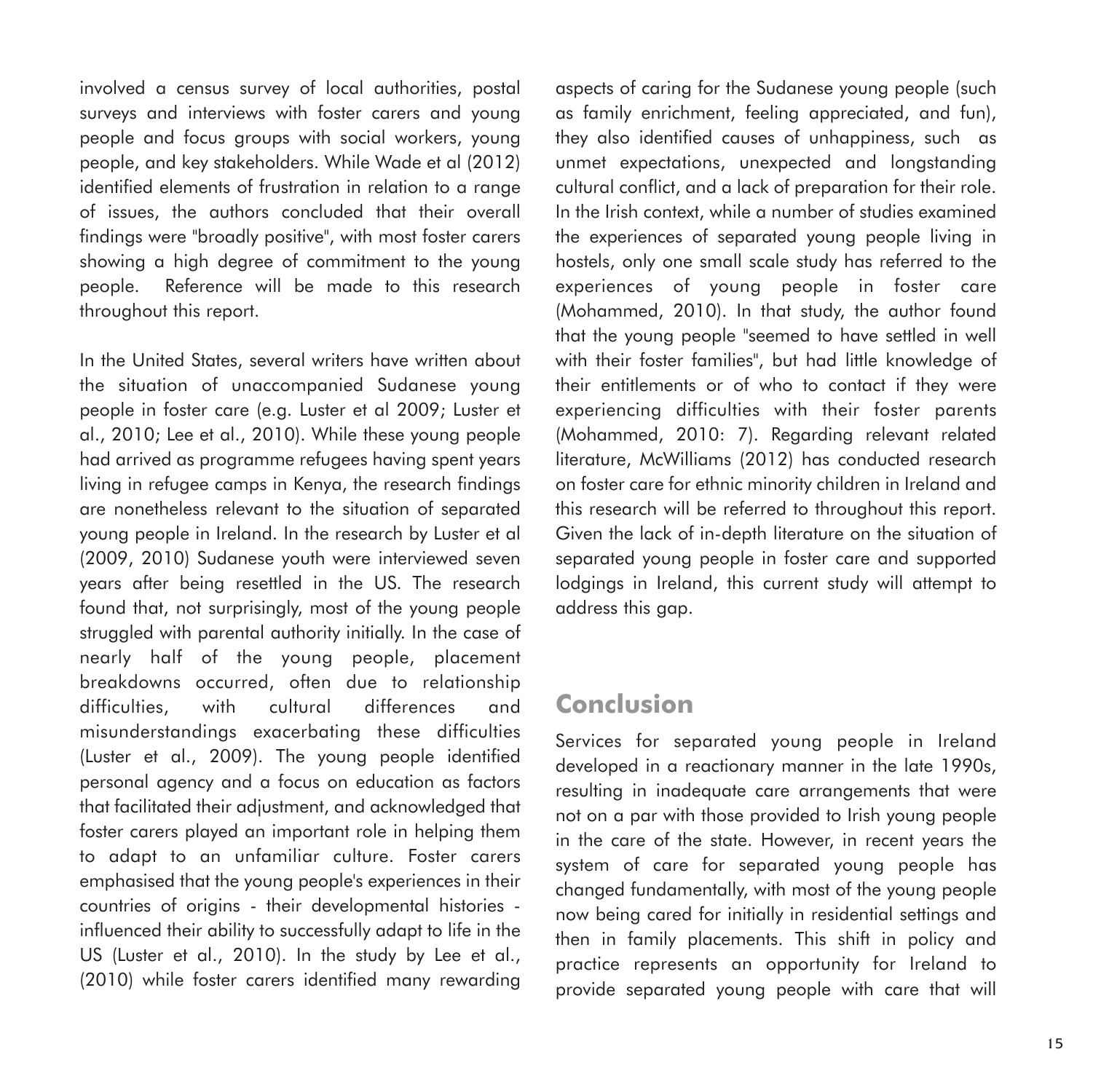counteract their vulnerability, compliment their resilience, and ultimately equip them for a successful transition to adulthood. This research begins the process of exploring the extent to which this is happening.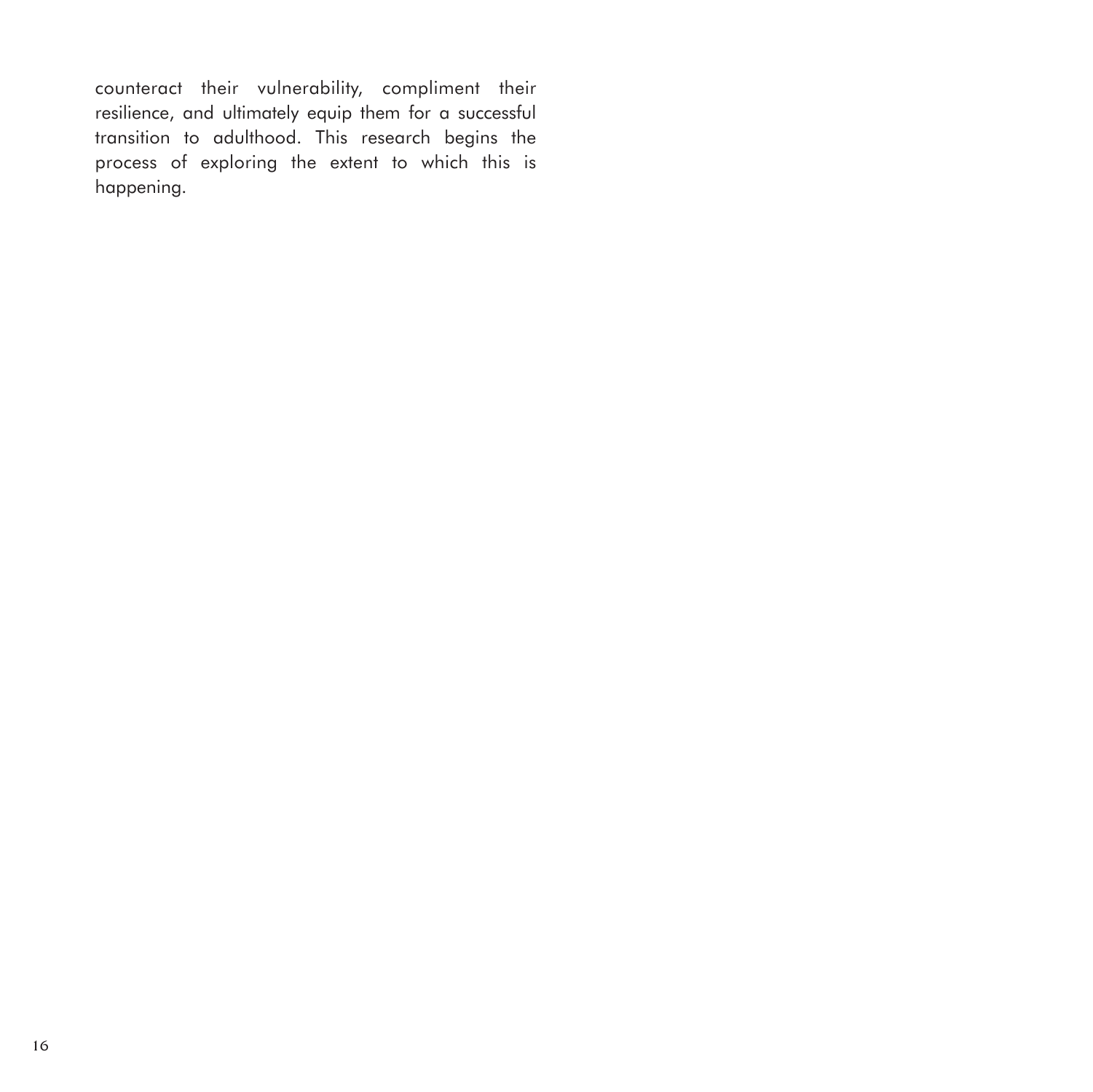# **Chapter 2:**

Methodology and Participants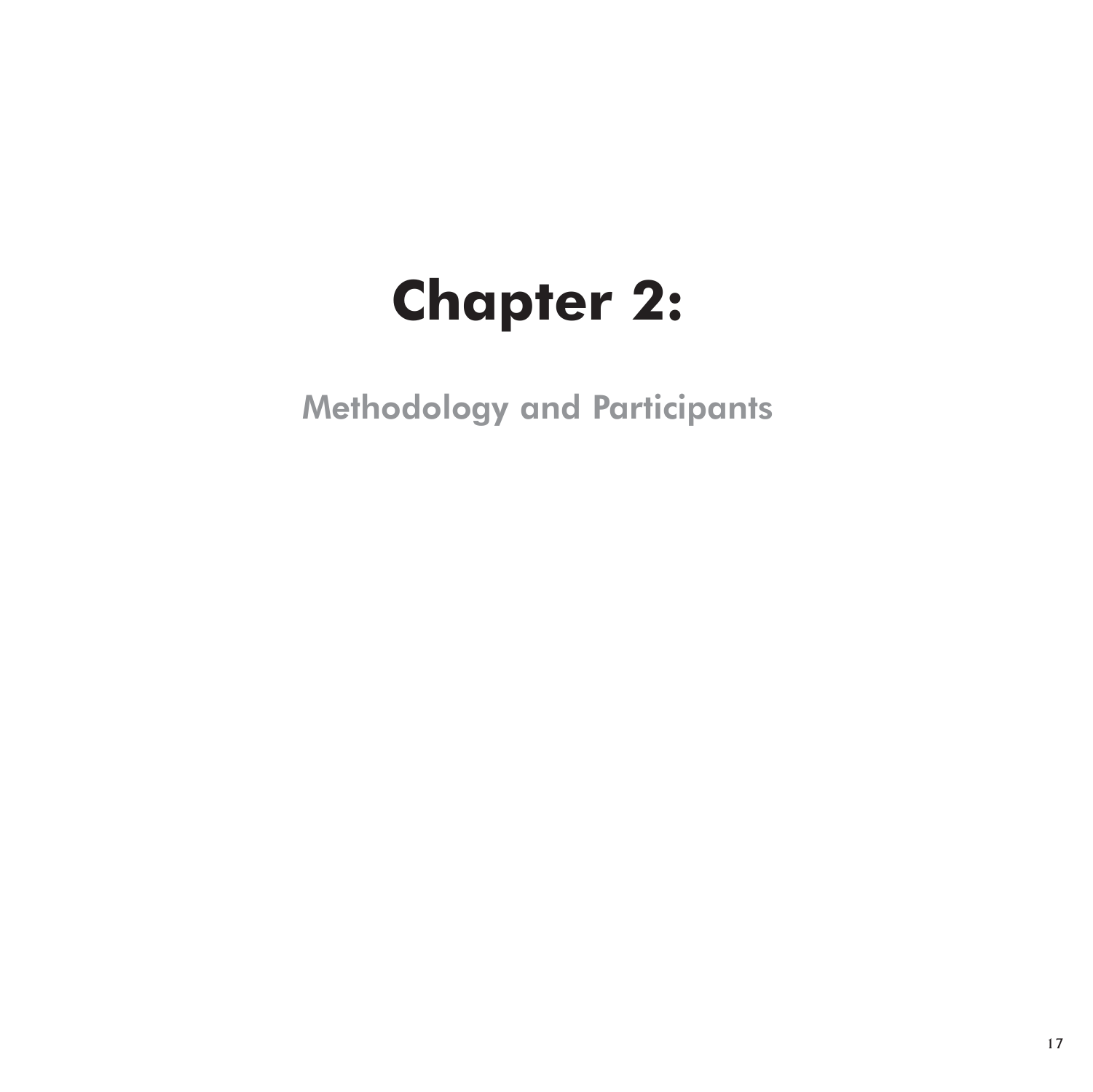# **Introduction**

This chapter outlines the methods that were used in this research study. It also provides a profile of the participants that took part.

# **Research Methods**

Although the methodology was primarily qualitative, it consisted of an initial quantitative element. Members of the TSCSA completed a profile sheet providing basic anonymous information about the clients to whom they were providing services.

The qualitative part of the study involved interviews with separated young people, foster carers and relevant key stakeholders. Face to face interviews were conducted with the separated young people, with the carers, and with HSE staff. The remaining professionals/ stakeholders participated in either, a focus group, a telephone interview, or a face to face interview, depending on what was deemed most suitable given the research time frame and their availability. In total there were 69 participants: 21 separated young people, 16 foster carers/supported lodgings carers, and 32 stakeholders.

All of the fieldwork was conducted by the author. Most of the interviews were conducted between April and June 2012, with one additional interview taking place in July 2012. All of the interviews, apart from one, were recorded on a digital recording device. In this one case the separated young person seemed uncomfortable with the idea of having the interview recorded and so the interviewer took notes instead. An interpreter was used in one interview but in the remainder of the cases this was not necessary, with the interviews being conducted in English. The interviews were transcribed by two PhD graduates who had recently completed their PhDs in related fields.

## **Ethical issues**

In conducting this study, the researcher was fully cognisant of the sensitive nature of research with separated young people (Hopkins, 2008) and this was taken into consideration at all times. Full ethical approval was obtained from the UCD Human Research Ethics Committee (Humanities). Permission to interview the young people was firstly obtained from their social worker and then informed consent was also obtained from the young person. The process of obtaining consent was considered an on-going one: in circumstances where the young person's interest in the interview seemed to wane, the researcher asked if he or she would like to stop. In a further effort to be sensitive to the circumstances of the young people, none of them were asked about their reasons for coming to Ireland. The confidentiality of each research participant was always maintained: the young people were reassured that what they said would not be passed on to their carers or to social workers except if the researcher was concerned about their safety or about someone else's safety.

In writing the research report, particular attention was paid to ensuring that the participants' identities were protected, especially the identities of the young people and their carers. Given the small number of separated young people living in Ireland, and the small number of carers caring for them, this was challenging at times. In order to ensure that young people could not be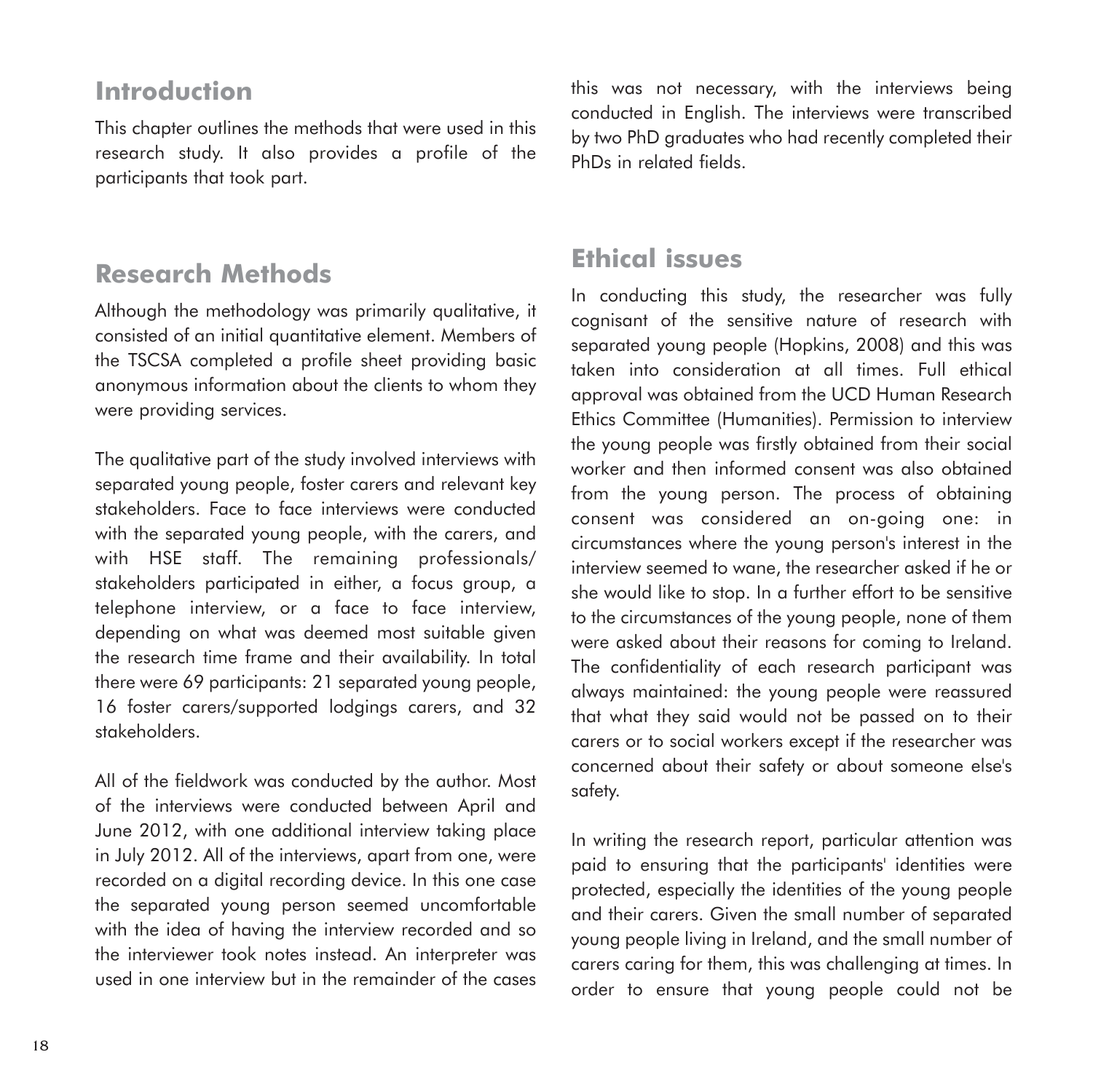identified, basic information was sometimes changed when quotations were used. For example, if a young person referred to a sibling who was also a separated young person this reference sometimes had to be removed or sometimes the gender of a young person was changed. When making these changes, care was taken to ensure that the meaning of the quotation was not changed in any significant way. In a further effort to protect their identities, the participants were not given pseudonyms as doing so would allow a young person's various comments to be followed throughout the report, thus leading to the possibility of the young person being recognisable.

## **Recruitment of Participants**

The young people were selected as follows. From the profile sheets completed by the social workers and project workers the researcher identified 18 separated young people under the age of 18 who were living in foster care or supported lodgings on the last day of February 2012.<sup>9</sup> The social workers for all of these children were approached about the possible participation of the young people in the study. In the case of 17 of the young people, the social workers agreed that they could be approached about participation. In the case of one young person, the social worker felt that it was not appropriate to ask the young person to participate as the research was taking place at a time when the local area social work team was beginning to take responsibility for the young person's care, instead of the TSCSA. Therefore, a total of 17 separated young people under the age of 18 who were receiving services from the TSCSA were approached about participation. Sixteen of these young people initially agreed to take part but in the case of 4 of them, participation did not materialise: in two cases the young people changed their minds, in a third case the placement ended and so it was considered inappropriate to interview the young person, and in a fourth case the foster carer cancelled the appointment due to illness and it was not possible to reschedule. Thus, 12 interviews took place from this initial sample.

In addition, the HSE provided the researcher with details of 11 separated young people under the age of 18 who were placed in private agency foster placements outside of Dublin and who were receiving social work services from local area child protection and welfare teams. Before approaching these young people about participation in the study, consent was firstly sought from the responsible social worker. In the case of 3 young people, their social workers did not respond to requests to include the young people in the study. In the case of 2 young people, it was not deemed appropriate to interview them due to a foster family bereavement at the time of interview which resulted in the young people being placed in respite care. One young person declined to take part. Five young people were therefore interviewed from this second sample.

Given the fact that aftercare provision was a strong theme in the interviews with stakeholders, the researcher sought to recruit a number of aged out minors also. One young person who was still living in a foster placement was included as a participant. In addition, 2 young people who had previously lived in a family placement but who were now living in direct

<sup>9</sup> In addition, a number of 'aged out' separated young people (aged 18 or over) were caring for their own children with the support of foster parents or supported lodgings carers. These children were not considered separated children given that they are not separated from their mothers.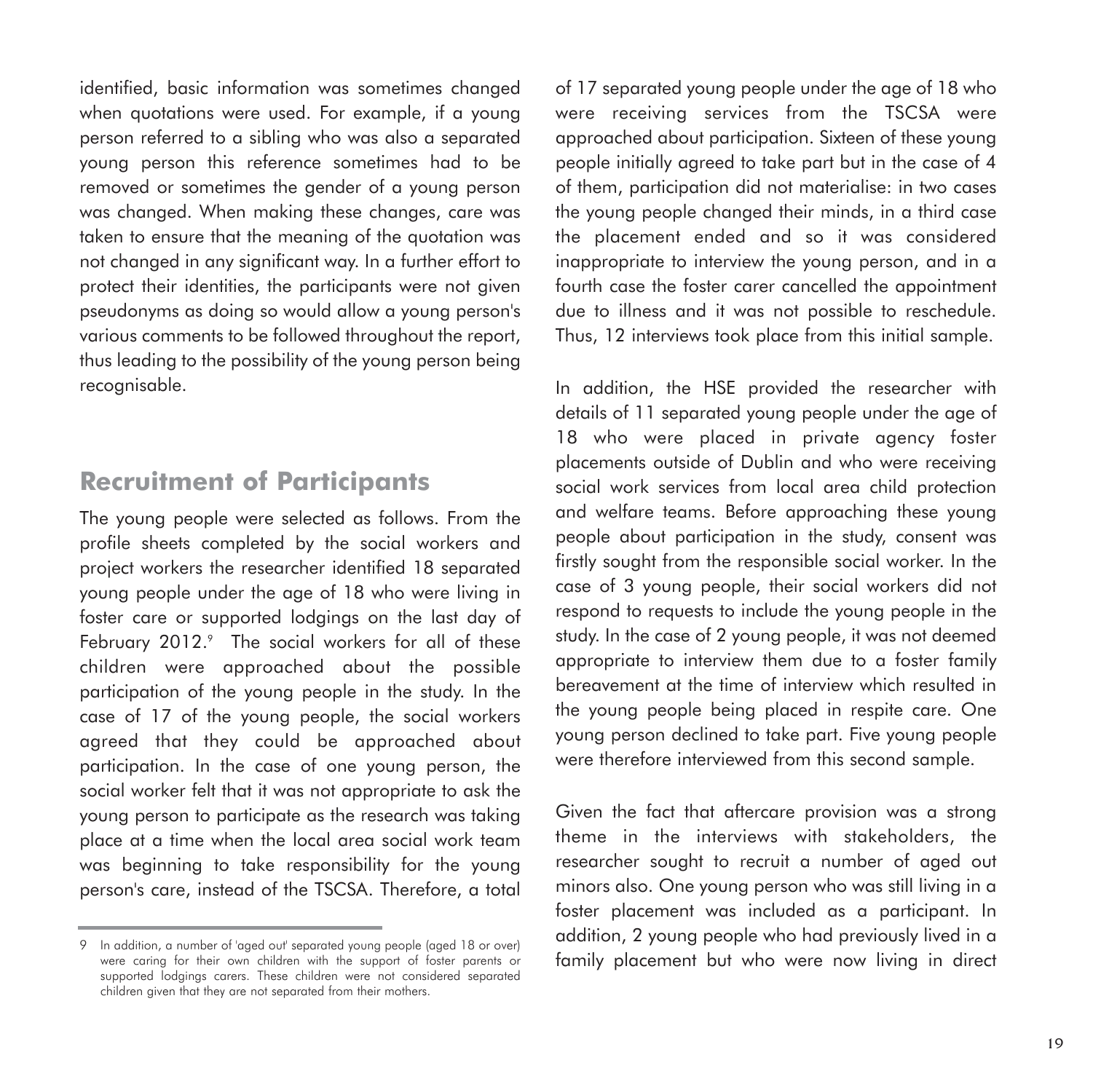provision<sup>10</sup> were recruited through a local organisation that was supporting them. One final participant who was living with a friend at the time of the study was also included. She had lived in foster care prior to turning 18.

Apart from the three young people who were living in direct provision and private rented accommodation, the carers of all of the young people who participated were also invited to take part in the study. In the case of two of the young people their carers did not participate. The remaining carers all took part - this amounted to 12 carers who were caring for 16 of the young people who participated (some of the carers were caring for more than one young person). Additionally, in one case a young person changed her mind about participating at the last minute but the couple who were caring for her still took part. The final two carers who participated were a couple who were approached on the basis that they had been providing supported lodgings for a considerable number of years and they were known to the researcher. The young person in their care was over 18 and neither the social worker nor the carers deemed it appropriate for him to take part due to his difficult personal circumstances at the time of the study.

Regarding statutory participants, an invitation was extended to all members of the TSCSA to participate in the research. A total of 7 members of the team took part, including 1 principal social worker, 2 social work team leaders, 2 children's social workers, 1 fostering social worker and 1 aftercare worker. The HSE

psychologist with responsibility for providing psychological services to separated children also took part. One HSE social worker based outside of Dublin was also interviewed. Representatives of the Reception and Integration Agency (RIA) were approached about participating and 3 individuals took part.

A list of other relevant stakeholders was developed through consultation with the research funders and with other organisations involved in the field. These stakeholders were then invited to participate by email with 17 individuals taking part. Finally, the managers of the four residential centres that cater specifically for separated children were invited to take part, with 3 of the managers participating.

## **Profile of the separated young people who participated**

The separated young people comprised of 8 females and 13 males. The average age of the young people was 15.8 years, with the youngest participant aged 11 and the eldest participant aged 19. Five of the participants were aged 18 years of age or older at the time of interview (one of the young people had just turned 18). The five young people were still going through the asylum process. Two of them were living in direct provision accommodation, one was due to move to direct provision accommodation within a few months, one had been granted permission to remain in a foster placement and one was living with a friend.

While ten of the young people were from Nigeria, the remaining 11 young people came from 9 other different countries. In order to protect the identity of the young people the actual countries are not identified

<sup>10</sup> Adult asylum seekers and their families are cared for under the 'direct provision and dispersal system', whereby they are directly provided with accommodation in specific centres (often former hotels / hostels) which are dispersed throughout the country. Each adult receives a weekly allowance of EUR9.10 and EUR9.60 for each child. The Reception and Integration Agency (RIA) coordinates services for asylum seekers.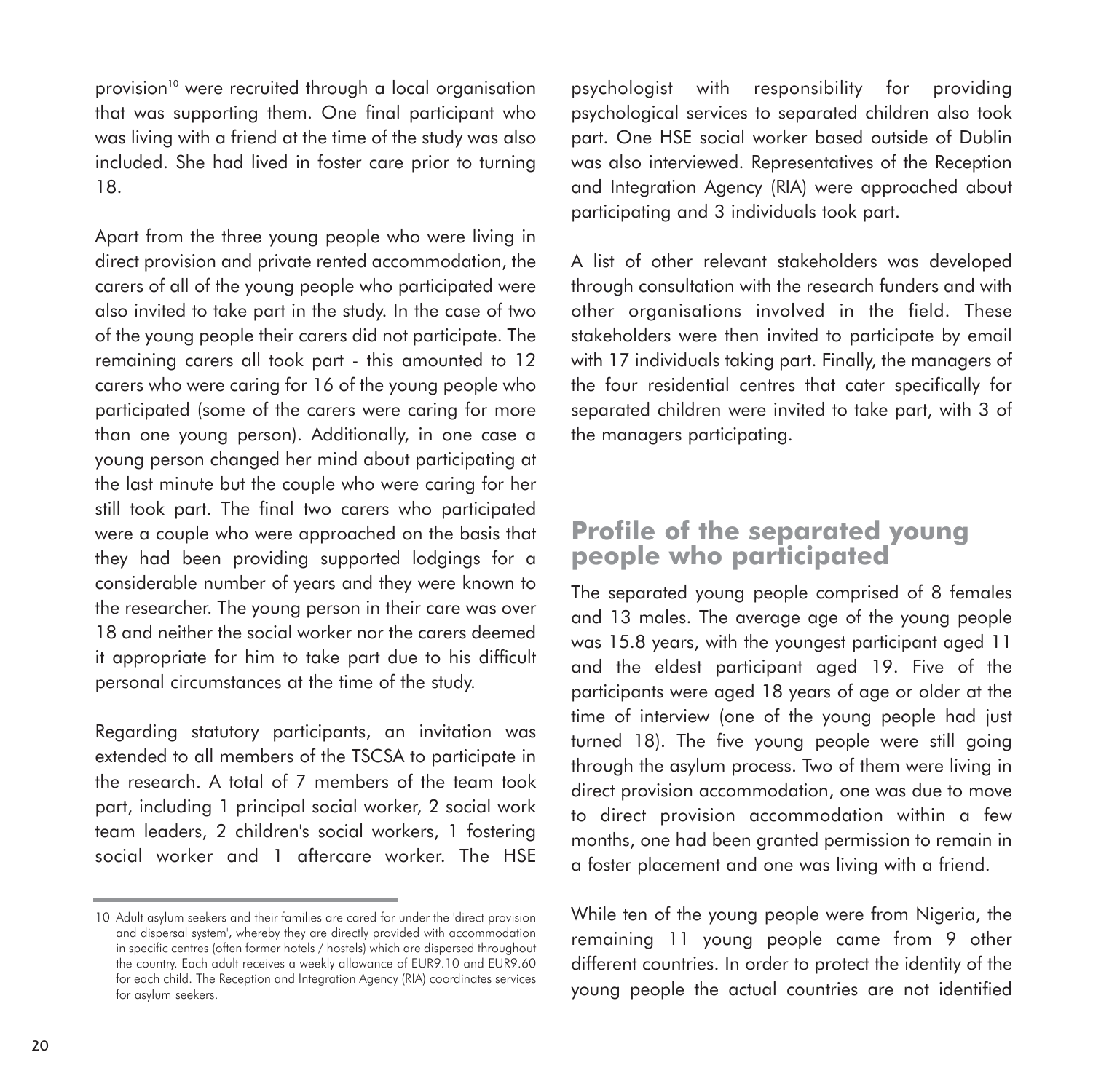here: instead the regions of origin are provided. Six of the participants were from Eastern Africa, 2 were from Middle Africa, 2 were from Central Asia, and 1 was from Southern Africa. Regarding religion, 15 of the young people were Christian and 6 were Muslim.

All of the young people had been living in Ireland for more than six months at the time of interview: 4 had been in Ireland for less than a year while the remaining 17 had been in Ireland for between one year and 7 years. Regarding their immigration status, 6 of the young people had not yet applied for asylum<sup>11</sup>, 2 had applied for asylum and were awaiting their interview, 2 had been refused refugee status and were awaiting their appeal hearing, 8 had applied for leave to remain, and 1 had applied for both subsidiary protection and leave for remain. Only 2 of the young people had been granted refugee status at the time of interview. Regarding the 18 young people who were in either foster care or supported lodgings, they had been in their current placements for varying lengths of time ranging from 4 months to 6 years.

#### **Profile of the foster carers and supported lodgings carers who participated**

The 16 carers who participated comprised of two male/female couples, 1 male interviewed alone, and 11 female carers interviewed alone. Of the 16 carers, 10 indicated that their country of origin was Ireland and 6 indicated that their country of origin was an African country (Nigeria, Kenya, and Cameroon). Five of the carers were caring for more than one separated young person. The carers who participated ranged in age from 26 to 62 with the average age being 43. One carer was Jewish and the remainder were Christian, of different denominations.<sup>12</sup> The two couples who participated were supported lodgings carers. Of the remainder, 4 were supported lodgings carers and 8 were foster carers. The carers had been offering placements for between 4 months and 11 years. Three of the 16 participants were parenting / caring alone.

#### **Profile of the professionals / stakeholders who participated**

The professionals / stakeholders comprised of 9 HSE staff members (social workers, project workers / after care workers, and a psychologist); 3 professionals working in residential units for separated children; 3 representatives of the Reception and Integration Agency (RIA); 5 professionals working in the private fostering agencies; 11 professionals / stakeholders / volunteers from organisations working directly with separated children, advocating on their behalf, or providing funding in the area; and 1 researcher / academic. Many of the stakeholders had been working with separated young people for more than five years, with some involved in the area for over a decade.<sup>13</sup>

<sup>11</sup> Of these six, 3 young people were waiting to be reunited with family members in the UK. The HSE stated a number of reasons why others had not yet entered the asylum process, including ongoing care proceedings and the fact that young people had only recently arrived in the country.

<sup>12</sup> One carer indicated that she was a non-practicing Catholic.

<sup>13</sup> The terms professional and stakeholder will be used interchangeably throughout this report to denote either professionals, stakeholders or volunteers.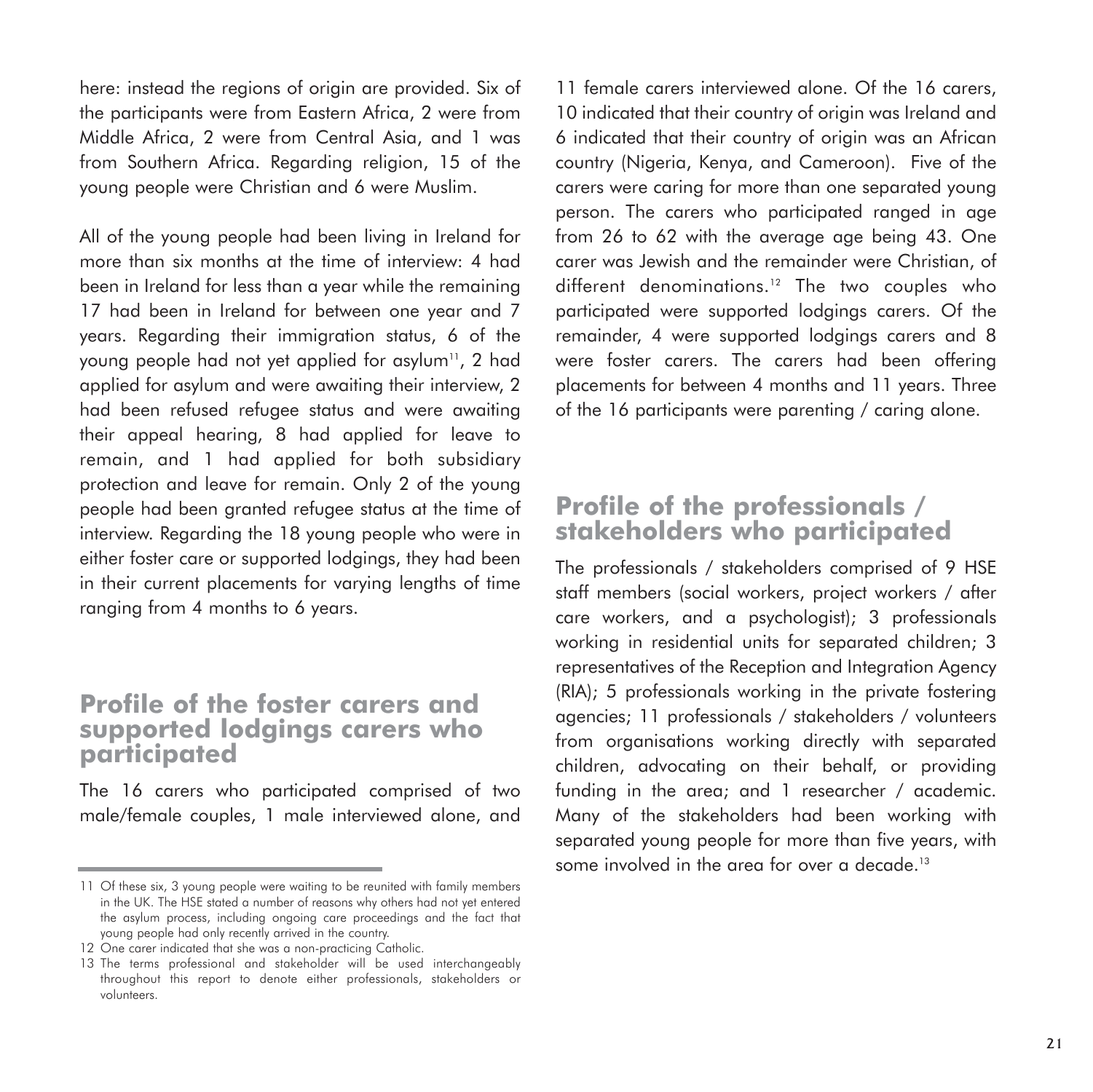# **Data analysis and write-up**

The transcribed interviews were analysed using QSR Nvivo Data management software. The data was coded thematically. An initial draft of the research was sent to the HSE and to Barnardos (the research funders) for comments. These comments were then given consideration by the author and changes were made where deemed relevant and appropriate. The author remains responsible for the content.

# **Conclusion**

Overall, the study was exploratory in nature and aimed to examine the use of foster care for separated young people. It drew on the perspectives of young people themselves, as well as the perspectives of foster parents, supported lodgings carers and stakeholders. The study has several limitations, including the fact that the findings cannot be generalised. In addition, the study only sought the views of participants at a particular point in time, thus highlighting the need for longitudinal research. Notwithstanding these limitations, the study highlights key themes that should be considered in relation to policy and practice development. It is to these themes that we now turn.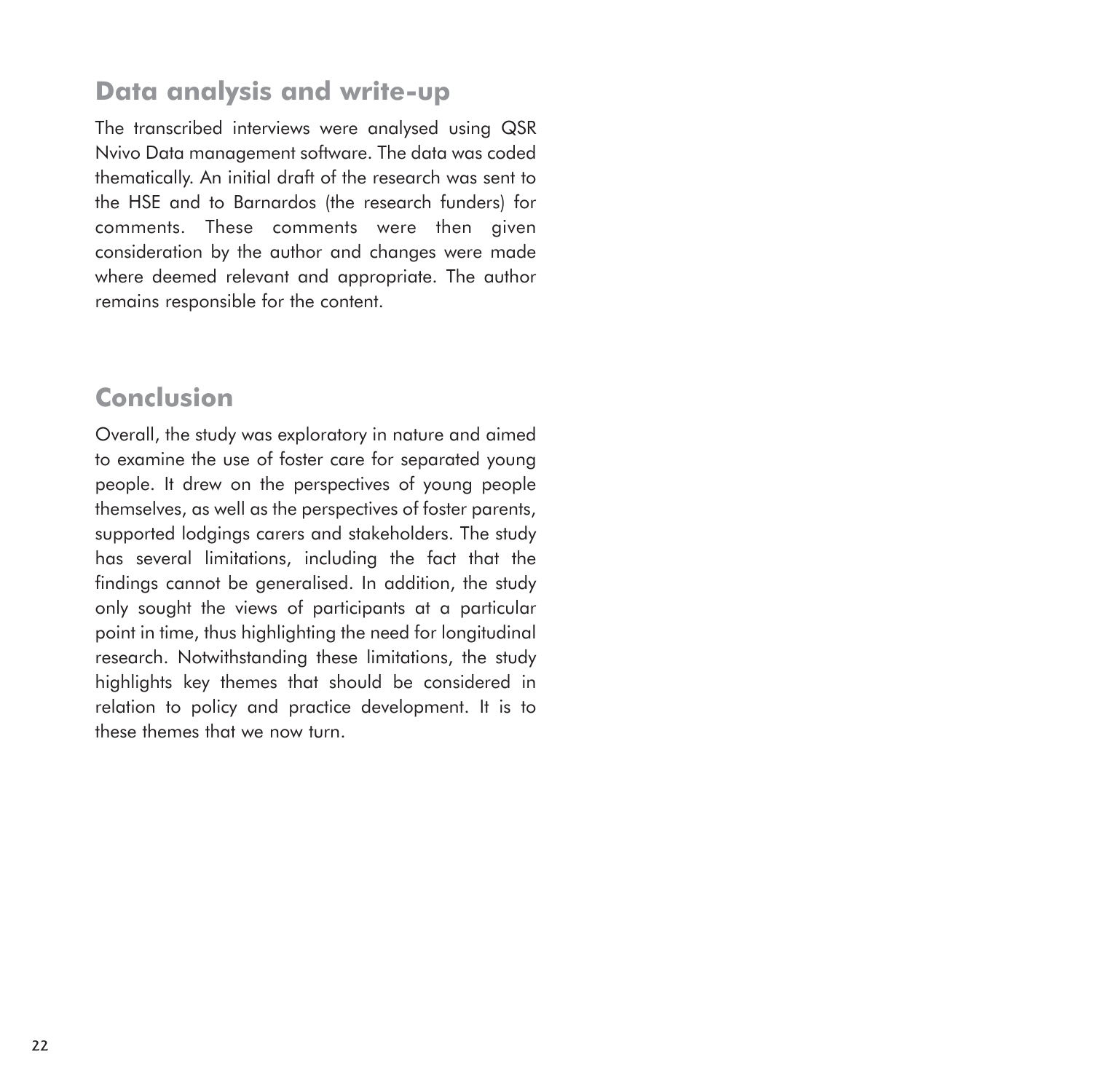# **Chapter 3:**

From Hostel 'Care' to Family Care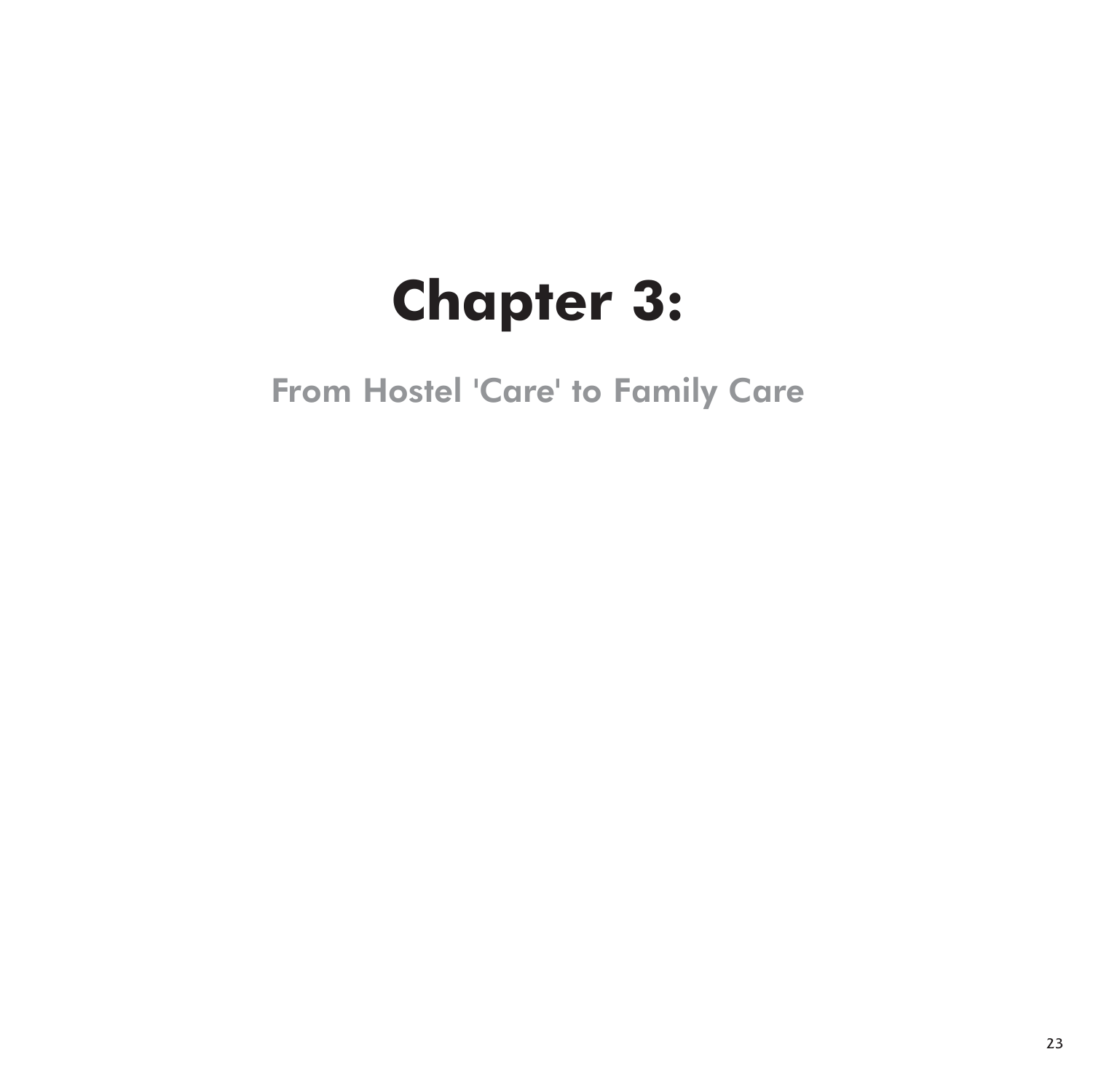# **Introduction**

This chapter explores the participants' perspectives in relation to the implementation of what has become known as the 'equity of care' policy in relation to separated children: Given that many of the stakeholders as well as some of the foster carers and young people had experience of both the old and new systems of care, they were very well placed to reflect on the previous system and to compare it to the new one. In addition, the participants talked about the challenges that emerged during the process of transitioning from the use of hostels to the use of family placements.

# **The closure of the hostels**

Many of the professionals had been working with separated children for a considerable number of years and so had been very aware of the challenges that hostels had posed for separated young people. Several of the participants had been to the forefront in advocating the closure of the hostels and had experienced the frustration of working within a system that was considered by many to have two-tiers - one for Irish citizen children in care and one for separated asylum seeking children. There was an overwhelming sense of relief that the hostels were no longer being used and, for some, a sense of incredulity that they had been allowed to be used in the first place. Participants referred to the hostel system in the following terms:

A complete and utter disgrace…

Like, I can't believe that kids were in the hostels just fending for themselves with a security guy downstairs…

The hostel system just wasn't supporting the young people. It wasn't supporting them at all. It wasn't providing a home or a structure for them in any case. And it wasn't protecting them. Child protection wasn't being done there.

I mean imagine, I don't know your personal situation but if I had been on my own since I was 14, 15, 16, what sort of person are you going turn into and that's somebody who has to fit into normal adult life later on … You do have to learn it from somewhere. You can't, you're not just going to make it up on your own do you know?

A foster carer, who had not been involved in the field of separated young people when the hostels were in existence, reflected on what it must have been like for the young people:

I try to put myself in that position, and I think it would be a very scary position to be in. You know? You're sharing a hostel with people and religions and cultures that you know absolutely nothing about, and as a young child, I don't think that's acceptable at all, and I don't feel it should have happened at all. You know? A child is still a child regardless of where they've come from.

While the young people who had experienced living in hostel accommodation had many positive memories of these experiences and struggled with the transition to foster care - as will be discussed later - they too recognised the value of closing the hostels. One young person who had one positive experience of living in a hostel and one negative experience stated the following:

It's very good they are closed. You know? I think if a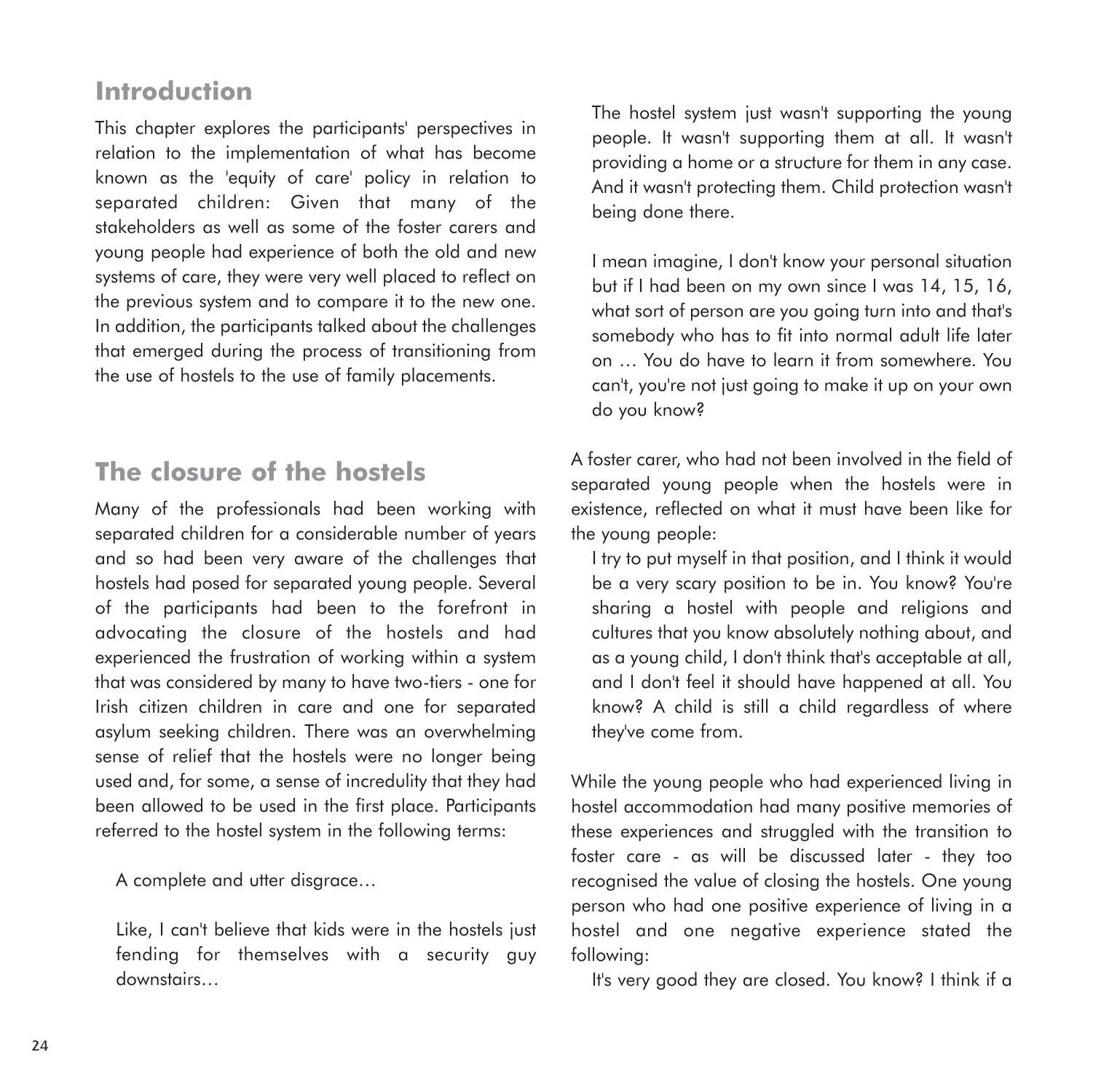young person is coming to Ireland, they should get families just instantly … If I was with a family ever since, I think I would have moved up by now and stuff. It's easy.

However, most of the young people who participated in the research had never been placed in hostels as the hostels were in the process of being closed when they arrived. They were told about the previous arrangements that had been in place and asked what they thought. In general, these young people were of the opinion that foster care and supported lodgings was a better form of care. Many of their opinions about hostels reflected the views of young people who had participated in research that was conducted before the hostels were closed (Charles, 2009).

In the current study the young people said that they thought they would find it difficult to live with so many other young people and to share rooms with people whom they didn't know. They also said that they would feel unsafe and that they would struggle with the lack of privacy and with the fact that there wasn't a carer readily available. One young person stated:

Oh my God … that's just creepy, oh my God, oh Lord, no I wouldn't imagine myself living there, … sharing a room with another person I don't even know, and how, how did they all live together?

Another young person talked about the fact that as a girl she wasn't permitted to go out in her own country. She felt that for boys the hostels might be ok but that for girls they would be unsafe:

For the boys to go out it would be OK. But for the girl, if you go out … Something might happen to you since you, you're too small. If you were an adult like you can defend yourself or something but since you're small you can't go, you can't go out. … a lot of different things can happen to you.

Again and again, the participants commented on the fact that the closure of the hostels was a positive thing. One social worker referred to the challenges that had been faced in monitoring the young people while they lived in the hostels:

We had no idea what was going on for those kids most of the time, and we had so many kids we couldn't keep track. And it's not fair to them.

The closure of the hostels meant that service providers didn't feel the same sense of worry for the young people with whom they were working. Another social worker stated:

It's great. It's important and it needed to happen…. I feel safe. I don't worry now, thinking, okay, that kid who just got out of a truck from Afghanistan is now in a hostel where, who knows, like, there are a lot of kids in those places. And you don't know…. Maybe he sees someone from a different tribe and something happens. At least now I know that, hey, this child is now with a family and they're going to look out for him.

#### **Positive aspects of hostel provision**

While all of the stakeholders were positive about the fact that hostels were no longer used to accommodate the separated young people, several of the participants commented on some of the positive features of hostel provision that had often gone unrecognised. It was felt that these aspects needed to be remembered so that the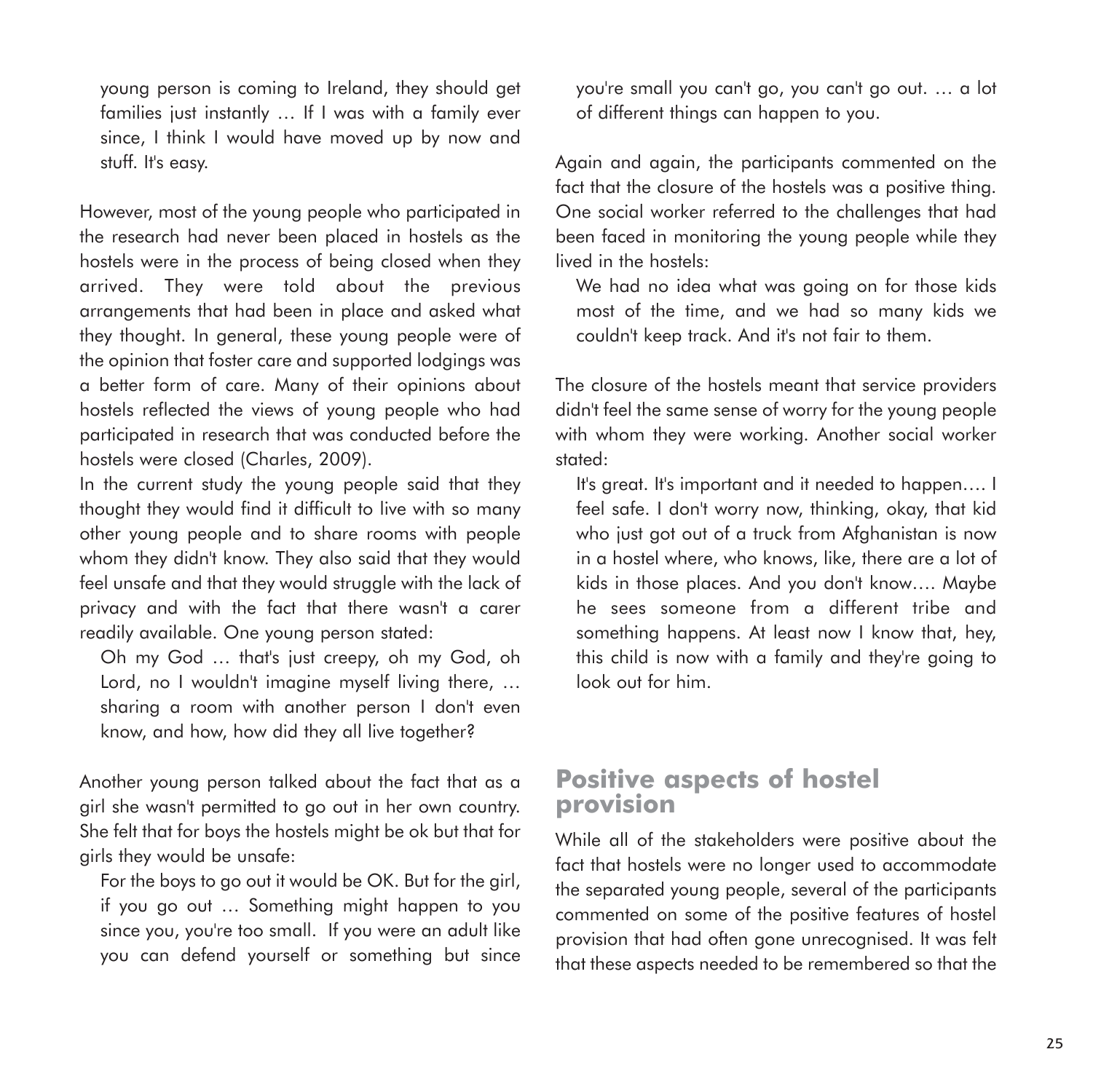new care arrangements could ensure that they were still in place.

Most frequently, the participants talked about the shared experiences of the young people living in the hostels and about the fact that being in the company of other separated children, some of whom were of the same ethnicity, provided them with support and friendship. Indeed, both nationally and internationally, the importance of peer support for separated children and young people has been recognised in the literature (e.g. Anderson, 2001; Goodman, 2004; Abunimah & Blower, 2010; Ní Raghallaigh, 2011b; 2011c; Wade et al, 2012). A social worker stated:

I was always an advocate for not having the hostels - I didn't like it. But… Those children really leaned on each other. It was very sweet to see, you know? And it helped, you know? They had support in each other, around the process, around being somewhere different, around all of the challenges and hurts that the system can throw up. They had that, you know, there was a little bit of security in it, I guess, that they were all sharing it …they were all together.

While in general the professionals and the carers were very critical of the fact that there was no qualified care staff in the hostels to support the young people, a number of participants talked about hostel staff members who performed important roles. One professional talked about the fact that young people had some continuity in the hostels because of the same small number of staff being present every day. This differed from the new arrangements whereby, initially, the young people were living in residential care with different staff members working on a shift basis:

While we all recognise hostels didn't have sufficient staff for monitoring and for care, in fact, my experience of people coming in here is that they knew who was on every morning. And these people may not have been trained, but … they're good people and [they] were able to provide what was required, which was a smile, a 'how are you?' A 'how did your exam go?' And that consistency and normal sort of relating was very, very positive.

Another stakeholder spoke highly of a hostel manager whom she described as 'the most caring person' in what was 'a fairly chaotic place'. She described how he went above and beyond the call of duty in trying to help the young people:

He would go round in the morning and he literally would find kids … and he acted just like a father and he would take you out of there and 'get yourself out to school' or … that kind of thing. They still very fondly talk about that, and it comes back again to the security and the caring thing. They might have, in one way, preferred not to be found, but they knew when they were found that we cared enough about them too. And they appreciated that so much, and so many of them say that to us now, that they remember those things.

Professionals also recognised that while they may have been critical of separated young people being placed in hostels, for the young people themselves the experience of living in hostels was not always bad.

I think in general there would have been a sense that although we could look in on those hostels and, shock horror: Weren't they awful? From the young people's experience, it wasn't all bad.

Five of the young people who participated in the research had lived in hostel accommodation (prior to their closure) and had then moved to family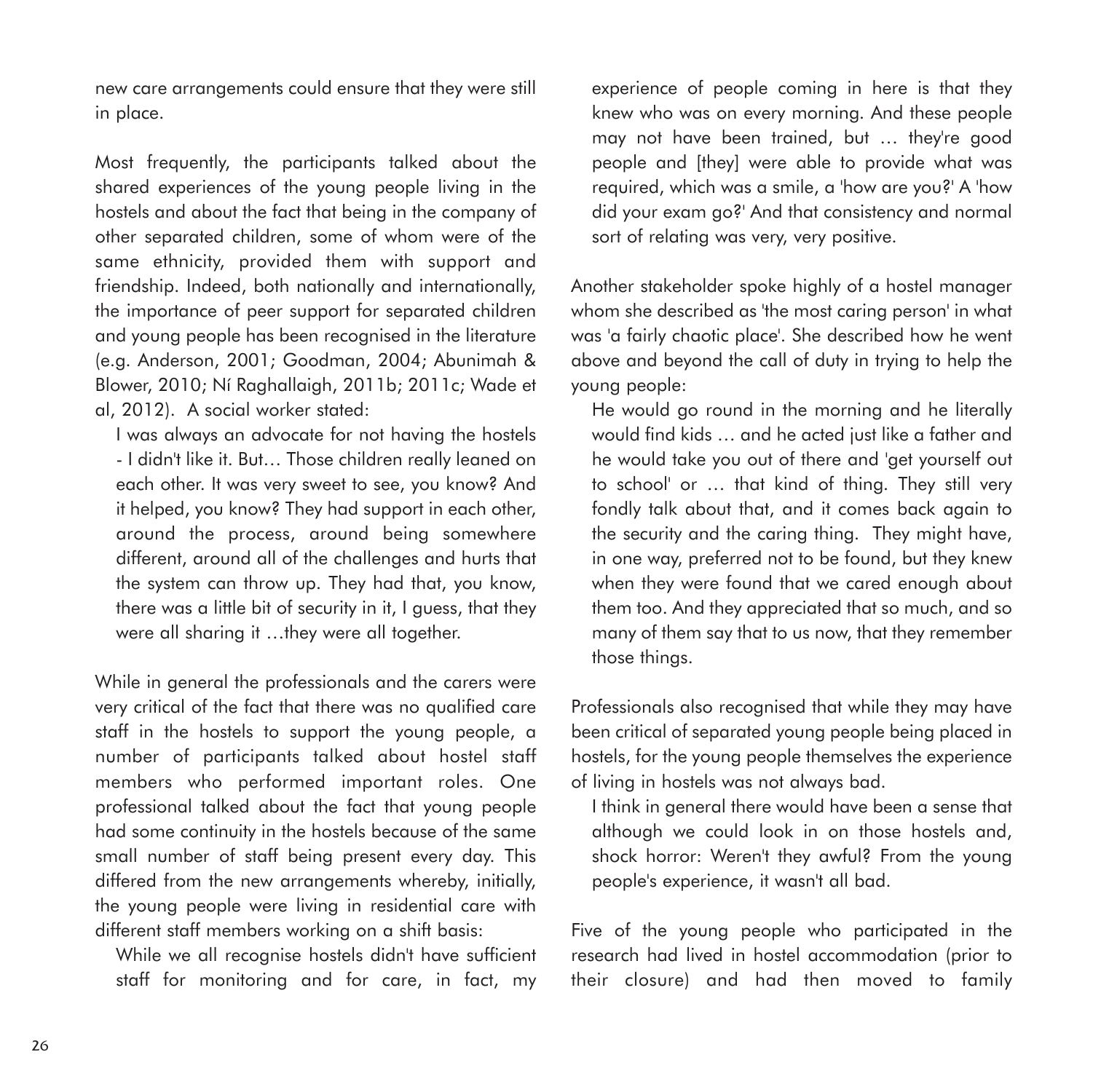placements. Some of these young people had also spent time living in an unregistered residential unit and two additional young people had lived in an unregistered residential unit but not in a hostel. One of the young people described the hostel in which she had lived:

Young Person (YP): It's fine. We are all the same age together so it was OK. Because we are from different, different countries, different places. There was a nice environment, love between us. So it was really good.

M: Was there anything that you didn't like?

YP: Um, at first because it was my first time departing from my family it was just a bit harder to get mingled with the others, so that was a bit difficult part.

The same participant described how she felt when the decision was made to close the hostel:

We were a bit upset because it was like our home, it was becoming like, we were feeling at home, so we felt a bit upset and sad.

Many of the participants referred to the freedom that the young people had whilst living in the hostels. While the professionals and carers expressed concern about this fact, it was recognised that many of the young people liked this aspect of the hostel lifestyle. This was not surprising given the typical adolescent desire for more independence (Bailey, 2006) and given that some of the young people might have had a high degree of autonomy prior to arrival in Ireland. One young person stated:

For me, when I lived in [the hostel] it was a good place. It was like a home to me because I had a lot of friends there and I had my own room myself there and I had my own television. Like, I could basically do whatever I wanted to do. So, I had my own key and I could go out and come back whenever I want. For me, the good thing about living there was that I had a lot of friends there from my own country and from the other countries. So, like, we get on together as families and we play football together, we hang around. Most of us, we go to the same school … It's close to town. … And most of the staff who work there, they're nice. So it was good.

Regarding the closure of the hostels and the move to family care, the same young person stated:

Most people [do] benefit from [the hostel] and it does affect most people. Because you feel like your whole life has been in there …Like, you lived in there … Your whole live is within there…

Yet, despite the positive memories that these young people had of hostel life, overall their belief was that foster care and supported lodgings were better places for young people to be cared for.

## **Transitioning from hostel provision to family care**

In its 2011 report card, the Children's Rights Alliance, although welcoming of the 'equity of care' policy, was critical of its implementation, and described the time as a "difficult and stressful one" (Children's Rights Alliance, 2011:65) for many of the separated young people. The organisation stated that there was not sufficient time to undertake the necessary groundwork. Similarly, Horgan et al (2012) also refer to the concerns that have been raised about the transition to the new practice, particularly in relation to the lack of support structures for separated young people who are accommodated outside of the Dublin region.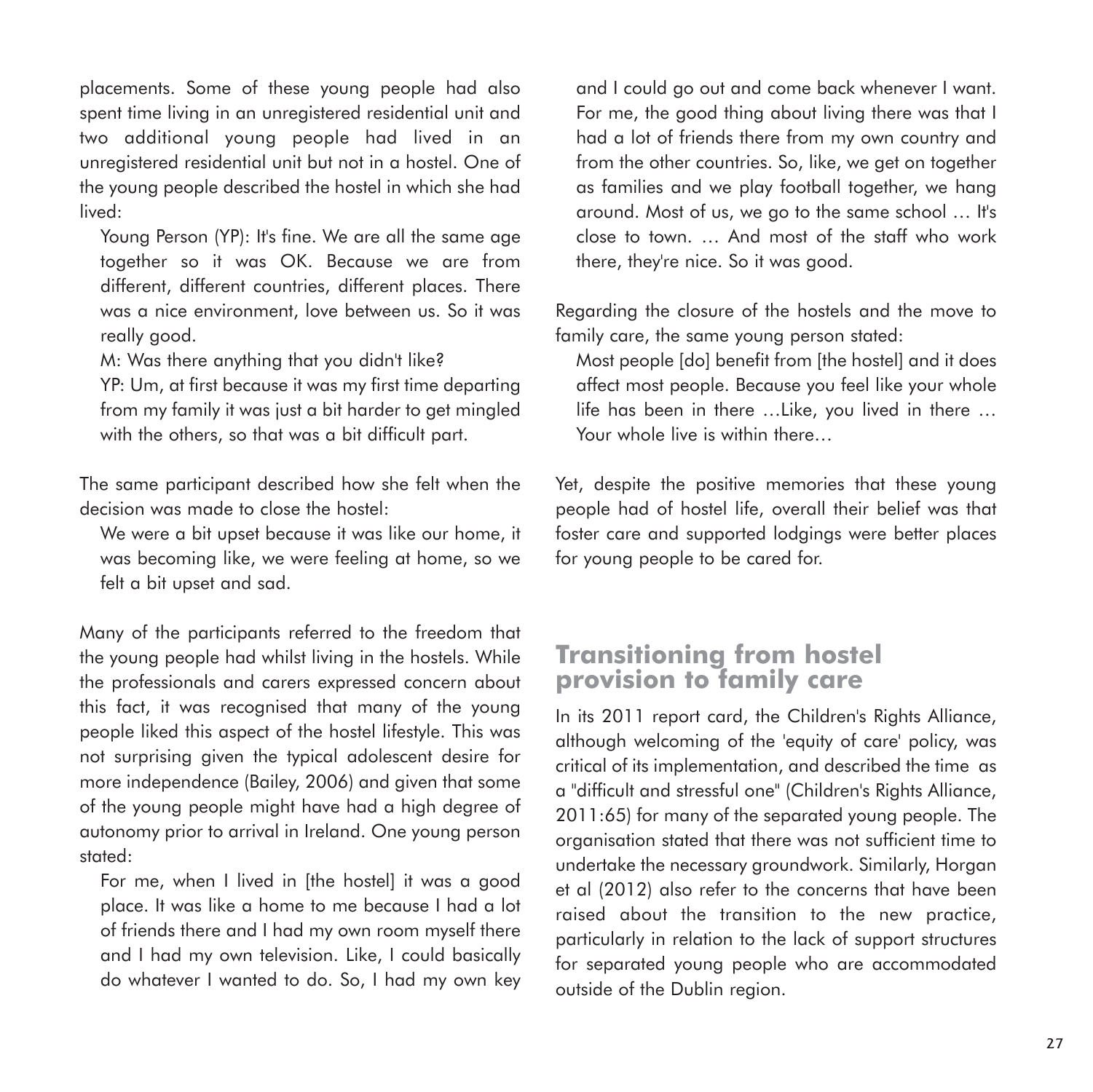The research participants referred to a number of difficulties that arose in relation to the transition. In particular, they referred to the difficulties that emerged because of young people being moved from hostels in Dublin to families outside of Dublin. To begin with, there appeared to be some resistance to this arrangement from within the HSE, a point that a HSE social worker acknowledged:

I think that we struggled with getting to a place where we could say, we're going to trust other people to take care of the young people whom we've been running around and trying to take care of. … Initially I was resistant to the changes, because, yes, we do have expertise, and we were seeing this incredibly vulnerable group of people. And, unfortunately, the system in place as it was, put us in almost an adversarial role with our own agency … because there wasn't an equity of care principle. And so our social work code of ethics was jammed up against our work - our day-to-day work - and that was a constant dilemma for us.

Similarly, another social worker described the transition period as "a difficult one":

I was involved with moving the young people from the hostels to the foster care placements or supported lodgings. And I describe that period as a difficult period. Some of the young people were positive towards the moves, but I suppose most of the young people found it very difficult to leave their peers and their friends behind and the social supports they'd built up in Dublin and to go outside of Dublin … where they had to join a new school, live in a family environment which is very different from a hostel environment. So there were a lot of challenges for them, and there were a lot of challenges for the carers who took them as well.

For the young people also, the move to placements outside of Dublin was a difficult one, particularly in circumstances where strong peer networks had been established within the hostel environments. A staff member from a private fostering agency commented on this:

There was a difficulty in that some of them had formed fairly good friendships, which … because they were in the country without their family, were probably more significant even than a normal friendship. And if those two young people didn't get placed together or close to each other, which did happen, that was a kind of wrenching… a wrenching apart.

While this 'wrenching' from peer support remained a source of concern, the participants remained relieved that the hostels had been closed and looked forward to the new system of care for the young people.

# **Conclusion**

Overall, the participants were relieved that the hostel system of caring for separated children was no longer in place. Many of the NGO participants had lobbied for 'equity of care' and many of the HSE staff had struggled to work within a system that they felt was at odds with their professional ethics. Notwithstanding this sense of relief, many of the participants noted the positive aspects of hostel care, particularly in relation to peer support. The period of transition to family placements was described as a 'difficult one'. In particular, the various participants acknowledged the challenges that young people faced moving to foster care and supported lodgings when they had become used to living in hostel accommodation with peers.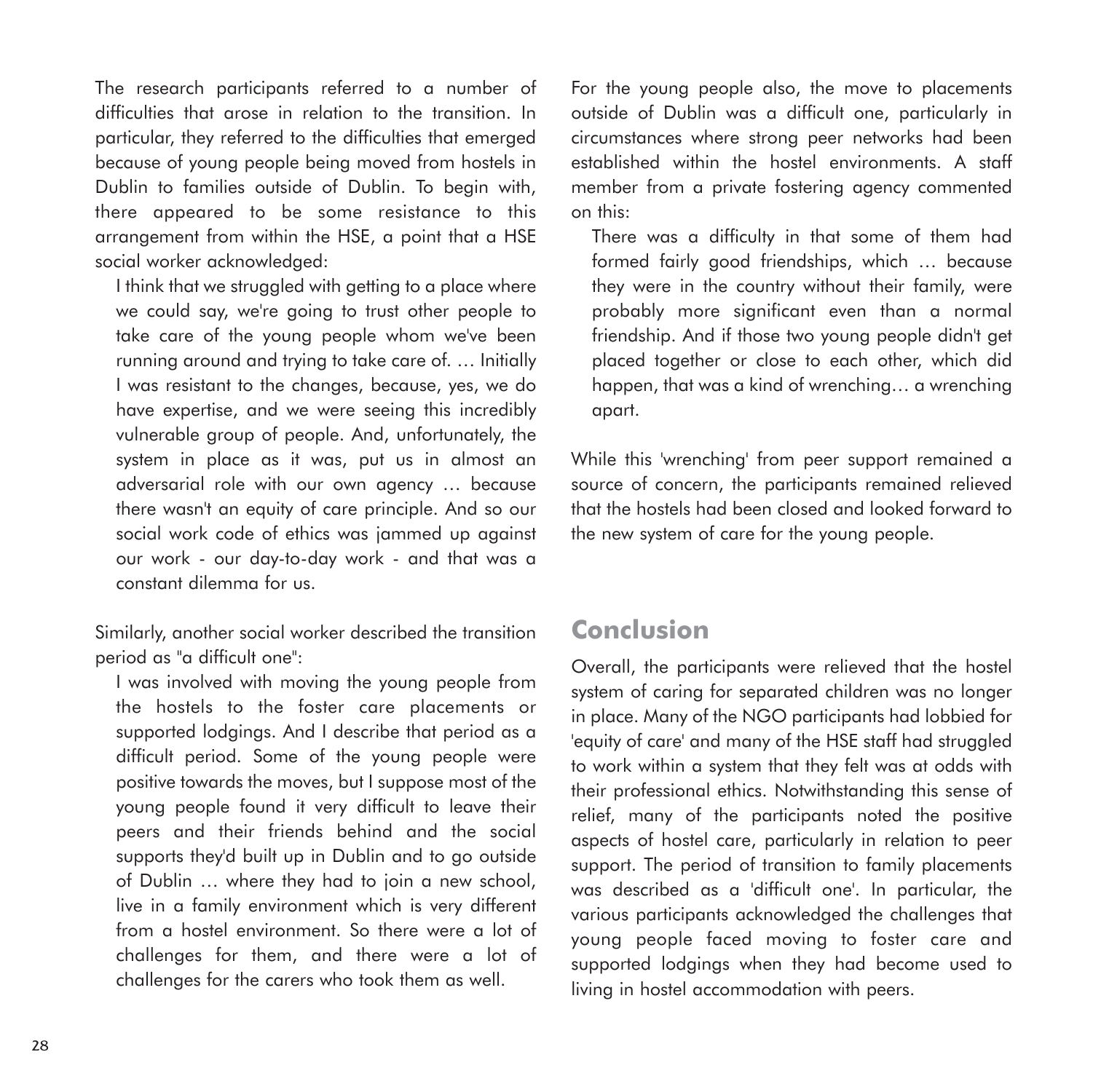# **Chapter 4:**

From Residential Care to Foster care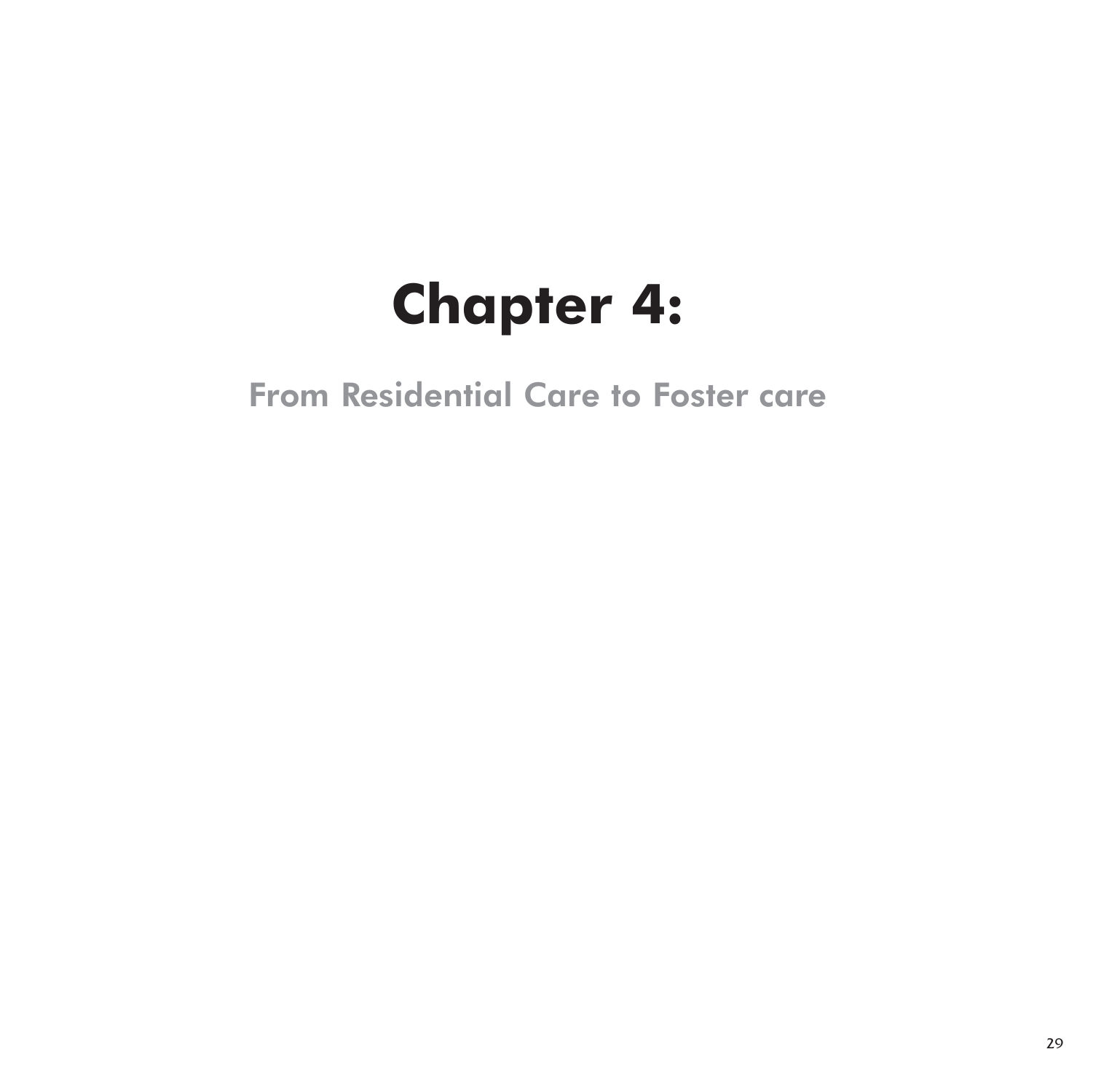# **Introduction**

In general, in the Irish child welfare context, residential care has tended to be used as a last resort in cases where foster placements have broken down or where young people enter care during adolescence exhibiting behaviour that is viewed as too difficult to manage within family placements. Indeed Byrne and McHugh (2005: 314) state that the purpose of residential care is "to provide a safe, nurturing environment for individual children and young people who cannot live at home or in an alternative family at that time". While Bullock (2009: 217) suggests the need to challenge the tendency to view residential care as a last resort, he acknowledges that, within the UK context, residential care will continue to be used primarily in situations of difficult behaviour.

In Ireland, the practice in relation to the use of residential care is different for separated children in comparison with the general population of children in care. Rather than using residential child care predominately as an option of last resort, the present general practice is that, upon arrival, separated young people over the age of 12 are placed on a shortmedium term basis in one of three residential centres that were established specifically for this client group. This chapter focuses on the perspectives of the young

people, their foster carers, and key stakeholders in relation to the use of these residential centres.<sup>14</sup>

## **Positive aspects of living in residential care**

Of the 21 young people who participated, 9 had lived in one of the three short- medium term residential units immediately prior to their placement in foster care / supported lodgings.<sup>15</sup> An additional 3 young people had lived in other (approved) residential units immediately prior to the family placement.<sup>16</sup> Another 3 young people had moved directly from a hostel for separated children into foster care or supported lodgings. Six of the young people had not lived in any residential unit or hostel, having gone immediately into foster care upon coming to the attention of the HSE.

In general, the young people had very fond memories of their time in the short-medium term residential centres. They described caring environments, where they felt safe and protected, and these views were reiterated by many of the stakeholders, who were very positive about the service that the residential settings provided. The young people pointed to several specific things that they liked about the residential units, including being in the company of other separated young people, living in Dublin, and going on outings. For one young person, the companionship provided by the other residents in a non-approved residential unit helped him to feel less lonely when he first arrived in Ireland:

The good thing about the residential house was … everybody was like together. I got to know ... people from different countries and we become friends and we were having dinner, everything like together,

<sup>14</sup> While the focus in this chapter is on the short-medium term units, several of the participants referred to the long term residential centre for separated young people or to Riversdale House (an unregistered residential unit that was used for younger separated children prior to the implementation of the 'equity of care' policy). These references are included in situations where they are of relevance to the general practice of separated young people living in residential care.

<sup>15</sup> In some cases, young people had moved into the short-medium term residential units when the hostels were in the process of being closed.

<sup>16</sup> Several of the young people had lived in more than one type of residential setting during their time in Ireland (non-approved/unregistered, short-term approved, long-term approved.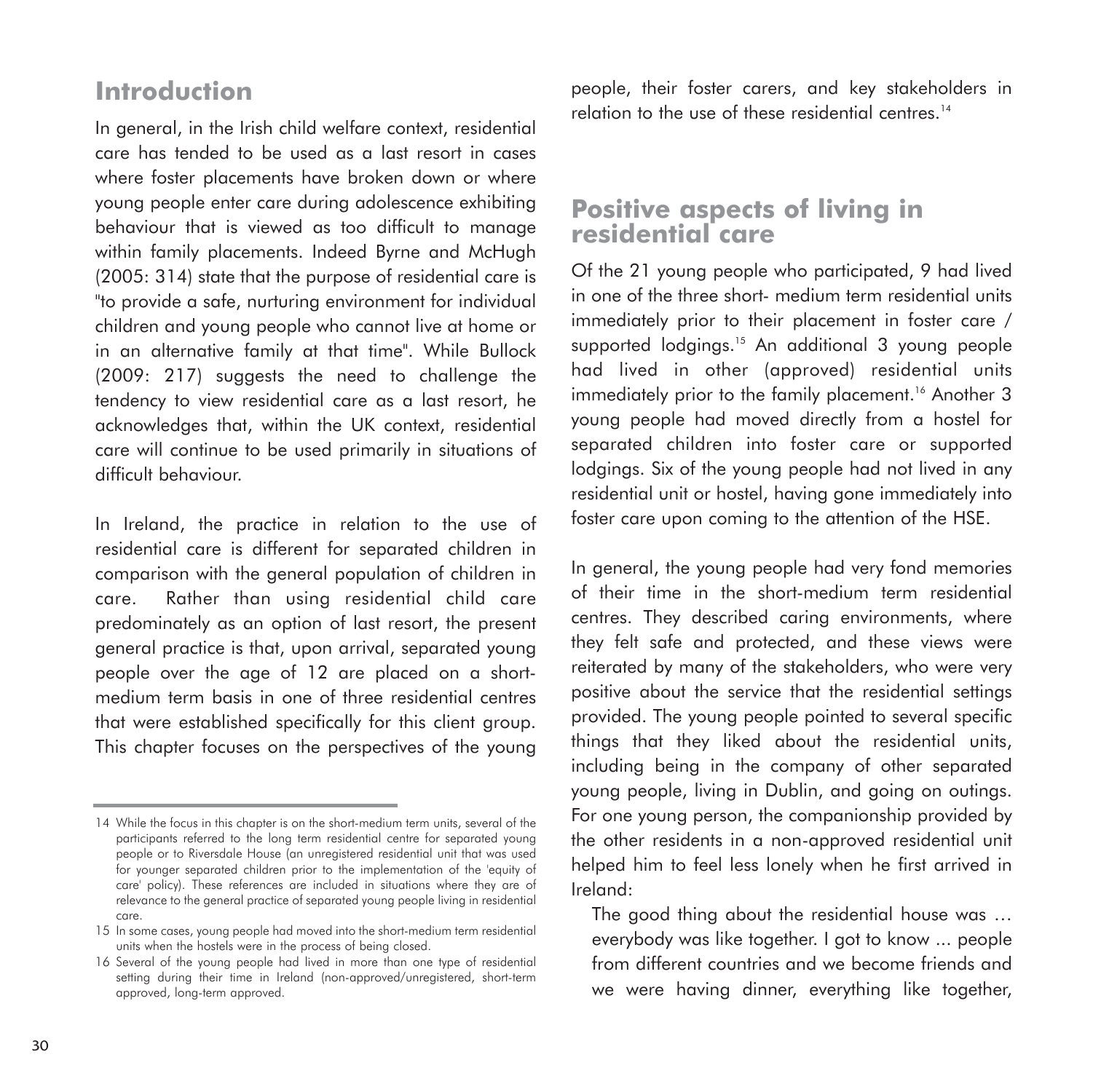activities and all that. So, I really enjoyed it like, you know, as a child when you leave your family, you come to a different country, you feel like so lonely, but when I went to the residential house it was like all the kids there together so you don't feel as much as … when you're by your own, alone like.

Reflecting similar findings in the UK in relation to separated young people valuing the companionship aspects of residential care (Stanley, 2001), a social worker pointed to the fact that, upon arrival, young people got the opportunity to meet others who had similar experiences:

They find that, you know, they're not completely on their own even though the other person they're living with may be speaking a different language and be from a different country, but there's a shared experience in that they're all in Ireland, can't be in their own place, away from their family.

While residential staff mentioned that a resident might be asked if he or she wanted to show another person around the unit, or show them how to use the X-box or the Nintendo Wii, they always ensured that young people did not take on responsibility for their peers:

We make it very clear to the young people that it's our job, our responsibility, to look after the young person so that they don't feel that they have to do that, or that they feel that they have to listen to the young person's problems or if they're upset, that it's their responsibility in any way to deal with that.

While some of the young people struggled with the rules of the residential unit and the requirements to tell staff where they were going, most spoke very positively about the staff members. They talked about the staff being welcoming when they arrived and about the support they provided. One girl, who appeared very settled with her foster family, reflected on her initial months in residential care:

Um, the first months were not very, not very OK because I was trying to settle in … It was very difficult but ... they helped me in Grove Lodge<sup>17</sup> to come over, to go over it, like to forget things, to be myself, to learn more things about myself, to grow like. It was very good, they really helped me in Grove Lodge. So while, while there the first few months were not really easy but they helped me to move out of the, of the pains that the, everything that was worrying me there.

In the UK, research found that residential placements at the point of arrival "provided a bridge to assist young people's adjustment to life in the UK" (Wade, 2009: 389), although the young people in that study were generally moving on to semi-independent settings. Similarly, the important role played by residential staff in helping with initial adjustment was highlighted by both statutory and voluntary sector stakeholders in the Irish context. Amongst other things, they mentioned the sensitivity of the residential care staff to cultural differences. At the outset, staff were credited with remembering the "simple things that are so important" such as having an interpreter available when showing the young person around the unit. In the more medium term, residential staff members were seen to be important in helping the young people in their adjustment to their new environment. One stakeholder, who was not a residential worker stated the following:

I suppose if a residential centre is used to getting in separated children and they already know, okay, we need to tell them about how to work the city and

<sup>17</sup> Grove Lodge is a pseudonym used for all three short-term residential units.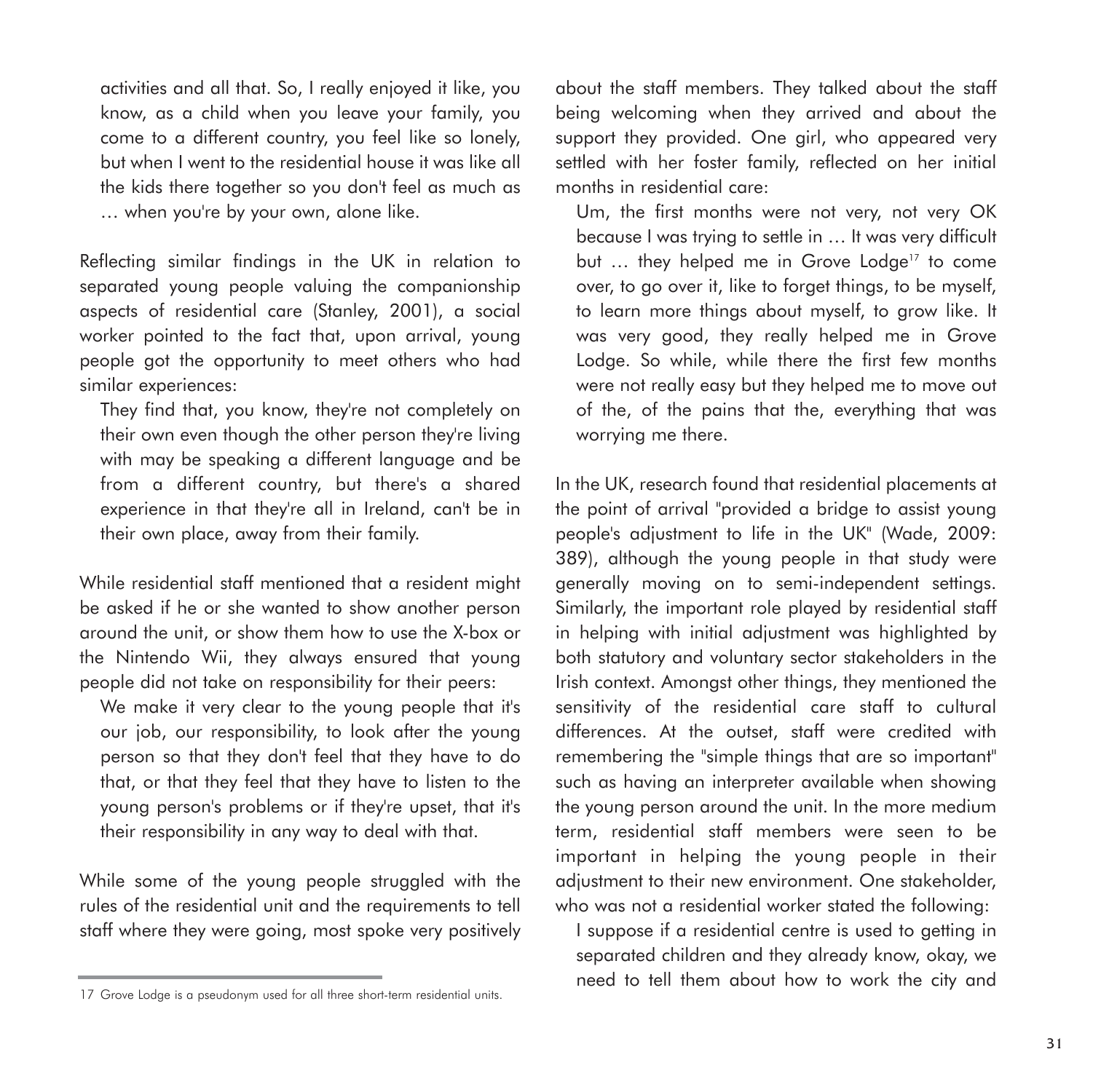work the buses, and they kind of get … that initiation information … probably a lot quicker than maybe if they were in a foster family that wasn't briefed properly or supported properly about how they should inform young people about how to live …

Indeed, the residential staff who participated described how they engaged in such roles and how they helped the young people as they negotiated the cultural differences which they faced. This involved a mixture of planned input in which key-workers worked with young people in relation to cultural awareness, as well as more natural encounters whereby staff members responded when young people asked questions or made comments about Irish society. The interviews with residential staff suggested that this work involved cultural exchanges of information between staff members and young people. In essence, the staff facilitated the young people to begin the process of acculturation (Berry, 2001). While Berry (1997; 2001) has identified various acculturation strategies, the 'integration' strategy is associated with better psychological and sociocultural adaptation (Berry et al, 2006). This involves the immigrant wishing to maintain their heritage culture whilst simultaneously seeking interaction with other cultures. By helping the young people to "learn the norms of Irish society" while also encouraging them to hold on to their own cultures, the residential staff were playing an important role in this acculturation process.

Having initial placements in the residential units allowed social workers the time to conduct assessments of need and to develop more knowledge in relation to the children so that an appropriate placement could be found. The two short-medium term residential centre managers who participated stated that they had an

"excellent" relationship with the Team for Separated Children Seeking Asylum (TSCSA) and it was evident that these relationships were indirectly beneficial to the young people. While the HSE and the residential managers were clear that the residential units are not 'assessment units' per se (as seemed to be commonly believed among other stakeholders), the HSE clarified that the units are used for initial placements in order to assess the needs of children and plan for longer term placement options or possible reunification with family members. While social workers were responsible for conducting these assessments, from the social workers' points of view, the staff in the residential units served as very valuable sources of insight in relation to the needs of the young people and in relation to any issues that might need to be taken into consideration when planning for the child's longer term care. As they had experience dealing with many separated young people, they had become "aware of some of the cultural norms" and, as a result, "they can let you know if they think that there are any areas of concern". Related to this, in circumstances where children were deemed to be at risk of self harm, or at risk of trafficking, or where there were queries about their age, residential care allowed the young people to be more easily monitored on a 24 hour basis, something which professionals felt could be too much to ask of a foster family. However, it is likely that highly trained foster carers could provide this level of monitoring, particularly if 24 hour social work support was available. The HSE stated that its policy was to ensure that no separated children were moved into foster care until an age assessment and child protection risk assessment had been completed.

Some stakeholders, particularly social workers, pointed to the very practical benefits of using residential care in the Dublin area when young people arrived in the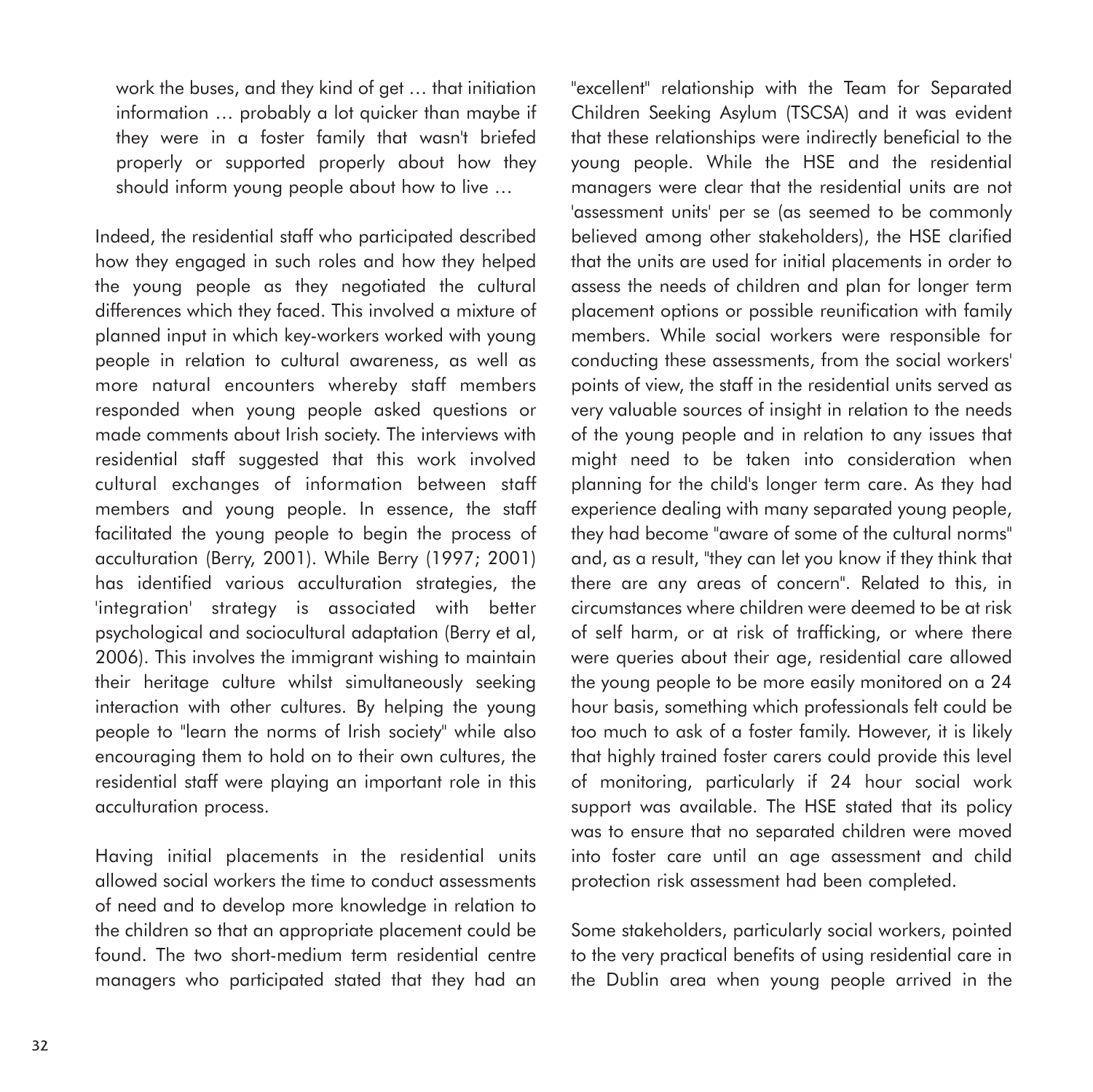country: The location of the residential units (in Dublin) meant that it was easier to organise initial appointments with the Office of the Refugee Application Commissioner (ORAC), with the Refugee Legal Service (RLS) and with health screening services. As the residential units were all located in the same city as the TSCSA, this specialised team was in a position to provide the young people with intensive support during their initial period in Ireland. The young people were able to be linked in with the City of Dublin Vocational Educational Committee's Separated Children's Education Service, where the Refugee Access Programme provided intensive preparation for mainstream education in Ireland (CDVEC, n.d.). In a context where Dublin-based family placements were relatively scarce, some participants expressed concern that if the young people were moved to foster care outside of Dublin upon arrival, there would be fewer such supports available to them. However, an argument put forward by the HSE was that social work teams outside the main urban areas might often have greater capacity to provide support, as social workers might have smaller caseloads.

#### **Challenging Aspects of Living in Residential Care**

The separated young people also identified some challenging aspects of the residential care experience, many of which are in keeping with the experiences other young people living in residential settings. The conversations with many of the young people suggested that, when living in residential care, they struggled with the rules of the residential units and with the level of monitoring of their activities. While some remained

critical of this aspect of their residential experiences, others looked back with hindsight and said that these rules were important as they had been younger at the time and needed this level of care. Another challenge that was frequently mentioned was the challenge of being cared for by a team of different staff members who worked on a shift basis. For example, one young person, who in general spoke very positively about her residential care experience, reflected on the fact that different people "come in and go":

It's not a normal place to be at like if you get me … You're not really living in a stable place …. Like, it's great, like to live there but … people come in and go and staff changes everyday so it's kind of like 'woooo', you know, and for other young people that might be too much, if you get me. For me … at first it was like 'Ahh my God', today you're seeing this person and the next its another person and … it's just always new people coming in and it's just like 'AHH' … I don't know but I think that… people should be sent to families but then I like residential units as well, so I don't know.

Others struggled with being asked questions by different staff members. For example:

I just don't like it 'cause so many people, like their job is to ask you if you're OK blah, blah, blah which I don't like. If some, like, one person asks me I'm grand, but when so many people are asking me the same questions and then I just get nervous, just get angry.

Given that separated young people often find it difficult to trust (Ní Raghallaigh & Gilligan, 2010), it is likely that it will prove difficult to establish strong trusting relationships in a context where they are aware that the care arrangements are temporary and where multiple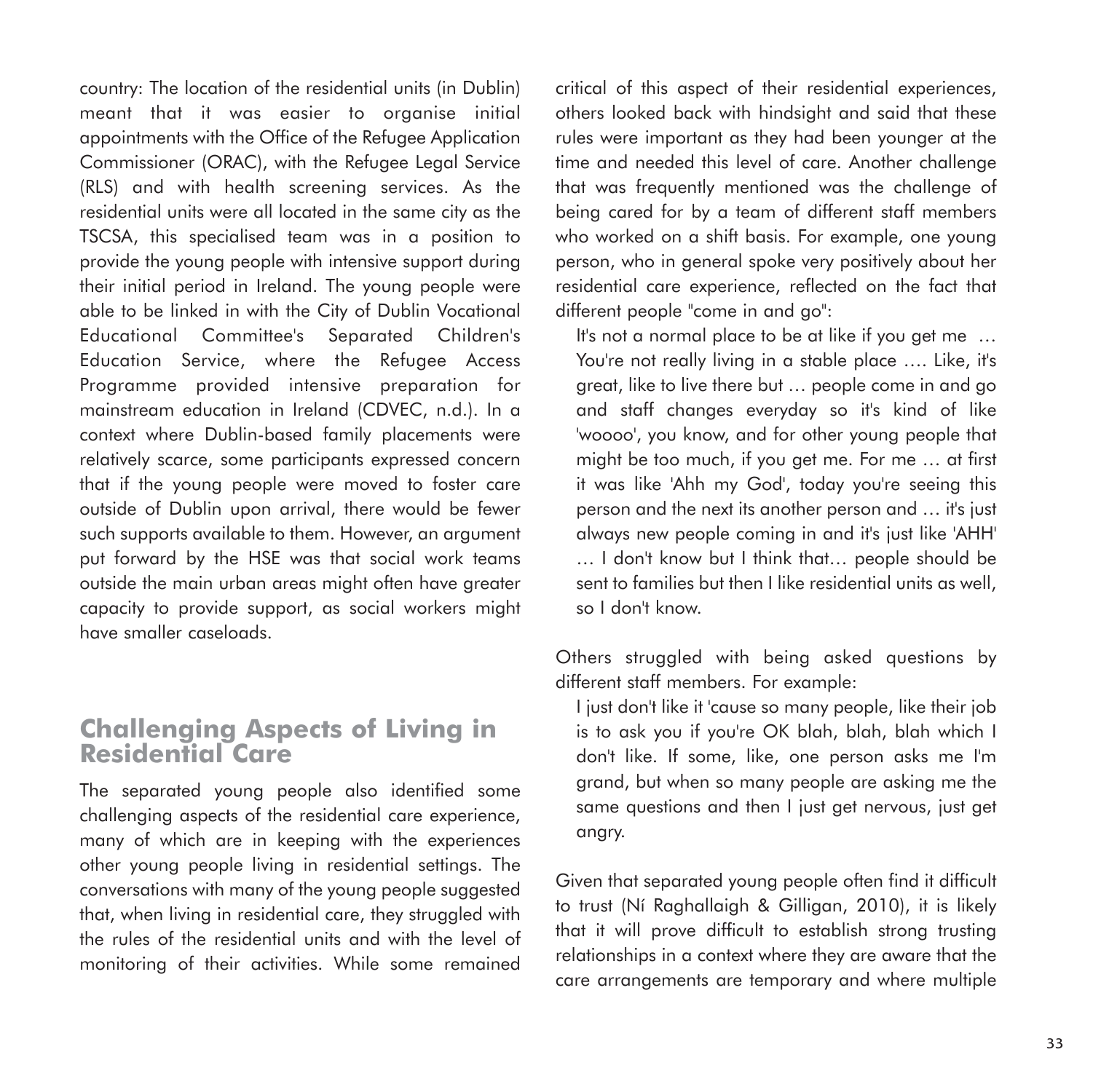professionals are present. This is a particularly pertinent point in circumstances where there are concerns about trafficking (Horgan et al., 2012). However, on the other hand, it is recognised within the broader literature that residential care might be helpful in situations where young people have difficulties allowing any one person to become close to them as they can benefit from having a number of different people available (Whitaker et al., 1998, cited in Bullock, 2009: 212). Indeed, one of the residential staff members stated that the residential unit was "set up so that you don't get too attached to people because people change daily" and continued by stating that this was "really the right way for the young people … definitely, in the beginning". While such an approach might suit some separated young people, it is likely that for others it would be less suitable.

It was suggested by one professional that the young people came from contexts where they may not have been familiar with the professionalisation of relationships and thus, given that their initial relationships were with professionals, they were at risk of becoming socialised into thinking that all relationships in Ireland were like these. Inevitably, these relationships were limited, with paid staff generally unavailable outside of their working hours and generally only having limited contact once the young person had moved into foster care. In essence, as Bullock (2009) points out, it is difficult, if not impossible, to provide unconditional love within a residential setting. Professionals commented that it was sometimes hard for the young people to adjust to this type of relationship or to understand its parameters.

Also, the young people commented on the unnatural nature of the environment in which all of their activities

were logged by staff. In addition, they talked about the sometimes challenging aspects of living with other young people of varied cultural backgrounds, and the fact that young people with whom friendships were made would then move out of the unit and into foster care. For example:

Young person (YP): Grove Lodge was really fun …and different cause lots of people come and just go and like you're there and you have to say goodbye to loads of people

Muireann (M): OK was that hard?

YP: Sometimes because you feel really like, become really good friends with them.

Many of these challenges related to the fact that residential care was not considered a 'normal' form of care. Stakeholders talked about the residential units representing a form of care that was 'alien' to most of the young people's prior experiences, where immediate and extended family care was generally the norm. Professionals and young people alike alluded to the stigma associated with residential care, with several participants stating that young people were often reluctant to tell their peers where they were living when in residential care. Professionals discussed the risk of the young people becoming institutionalised. Residential units had rules and regulations in relation to health and safety which meant that there sometimes could not be the same level of flexibility in their care as there might be with a foster family. One stakeholder (a social worker) stated the following:

Stakeholder (SH): I think the residential units could sometimes really institutionalise somebody. It can be very structured. Like, I mean, as it needs to be, it needs to function for six children, but it can be very structured and some can adapt to it but, you know, while they're adapting, they're just sort of falling into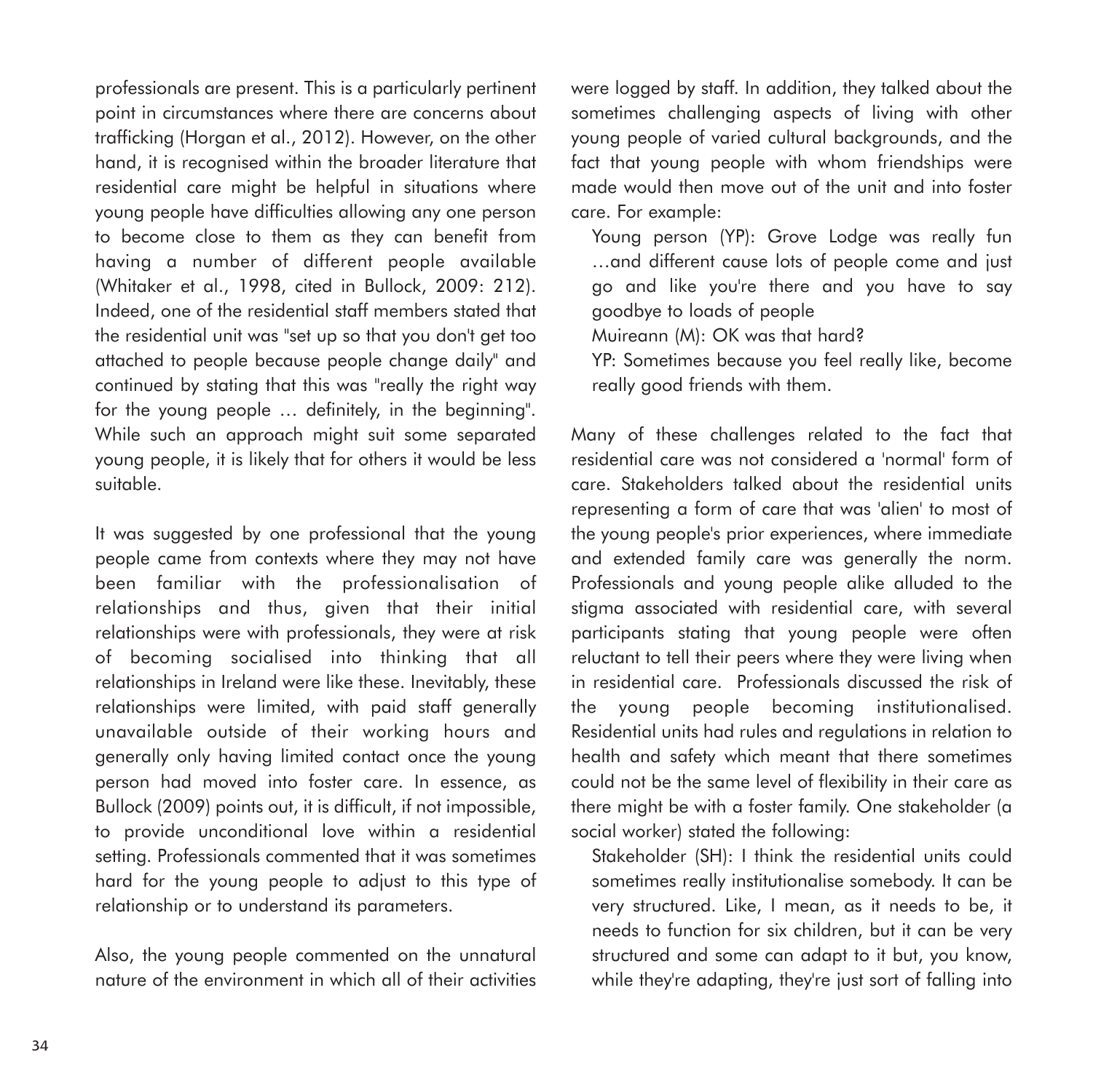this pattern of this real westernised type of care where we do everything for you and, you know, some of their own innate coping mechanisms … get a little bit less. Whereas if they're in a family, the independence, the individuality of it all. Like, there seems to be a little bit more control over their simple things, like their routine.

The same stakeholder clarified what he meant by the residential units being 'very structured':

Curfew times, how much pocket money you can get, what you can spend it on, what school you can go to, you know, what chores you have to do. They can become very institutionalised. And I've had some kids, you can see them, and they'll be very robotic. Like, they'd be able to function great in the unit, and then find it very difficult to cope once they'd have to leave that unit.

#### **The impact of residential care on adjustment to family placements**

The young people were made aware from the outset that the residential placement was a temporary arrangement. The residential staff members were clear that their role was to act as a "springboard" between the point of arrival and the long term family placement. Regarding the move from residential care to foster care, one of the residential centre managers emphasised that the young people were very well prepared for family care by their social workers. This preparation involved talking to the young people about their expectations about family care, discussing what kind of placement they wanted, telling the young people about potential families and, finally, arranging for a young person to spend time with a family before a final decision was made. The residential staff fed into the social worker's

assessment of the young person's needs and they helped in the process of preparation. A residential manager stated that, when the moves occur, "sometimes we [the residential staff] are more upset than they are".

Nonetheless, the transition from residential care to family care proved challenging for some of the young people. There were various reasons for this. The two environments usually differed in a lot of fundamental respects.

To begin with, young people were often moving from a busy unit, with five other residents and two or three members of staff, to a family home with much fewer people and sometimes with no other teenagers. One of the carers who was providing supported lodgings felt that some young people struggled to adjust to the care that he and his wife provided as the care was so different to what they had become accustomed to. He commented on the fact that young people seemed to be "molly-coddled and spoiled" in the residential units. He described how the social care workers were young (in their twenties) while he and his wife were in their fifties; how the care workers worked shifts meaning that they could completely focus on the young people during that time because "it was their job" whereas the couple worked full time as well as offering supported lodgings; and how the social care workers, who seemed to be "like best friends" to the young people, had a generous budget to spend on outings. In this carer's view, these stark differences between the two types of care led to problems when the young person then moved to a supported lodgings arrangement and expected to live a similar type of life and experience a similar level of intense support:.

[In residential] there was always somebody there for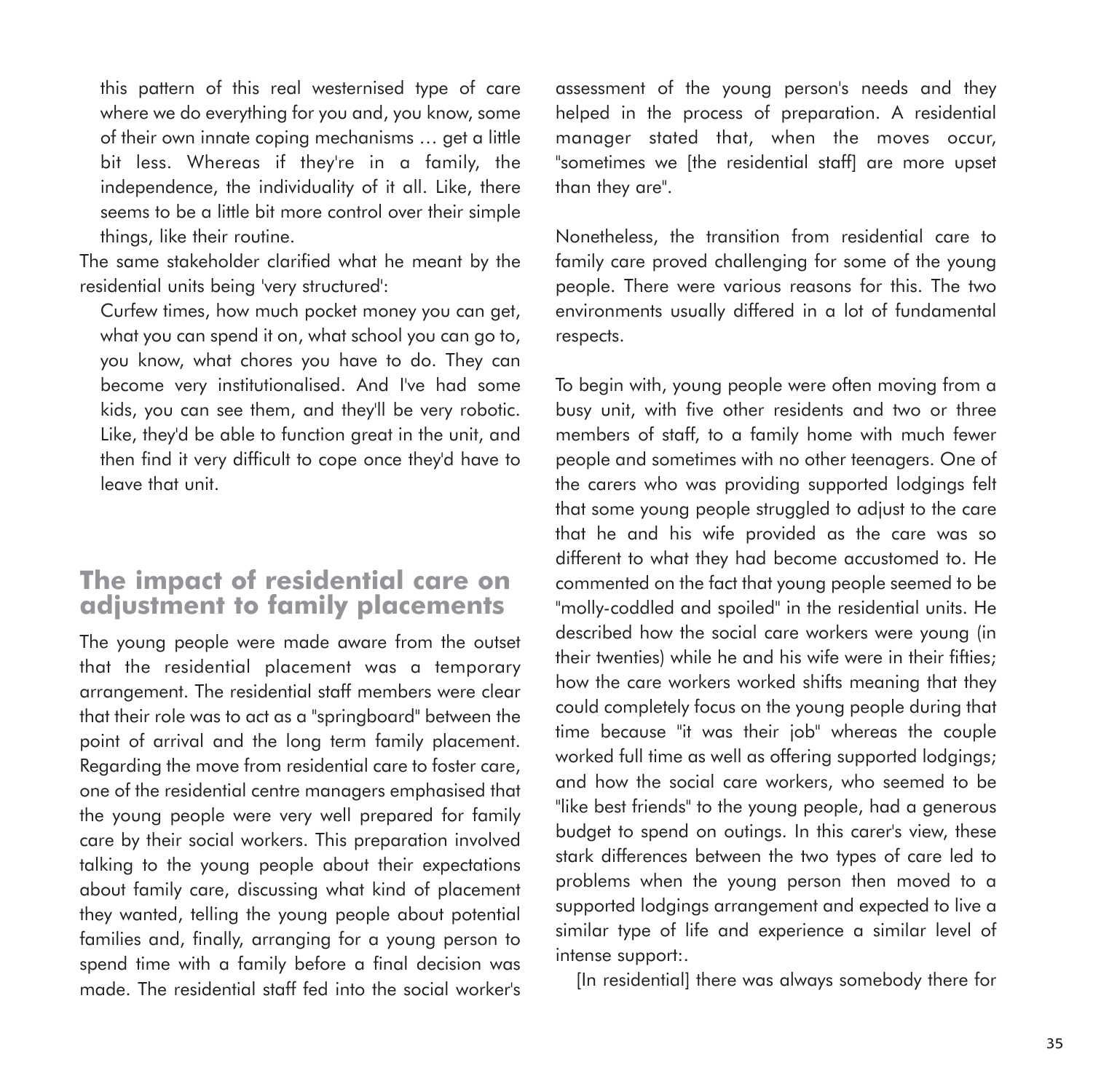them to go to. But then suddenly, they go from that level of support, where they come to here, where we're getting up in the morning, we're with them, we get them out to, you know, they go to school, and then they come in home. We have to cook dinner, we have to get dinner, work hard, because we've been working all day. You know? And it's a home. It's a home as opposed to what was a fun factory for John<sup>18</sup> in particular, you know? Now, I don't know if that's a good thing or a bad thing … It was certainly a good thing for him, and I can imagine from his point of view, you know, what a welcome to Ireland that is! You know? And it got him on his feet, gave him great confidence.

The difference between residential care and foster care / supported lodgings was also referred to by one of the professionals who talked about young people becoming socialised into a materialistic culture in the residential homes. For example, she stated that they often had televisions in their bedrooms and that they received phones as birthday presents. In her view, these kinds of circumstances caused problems with the transition to family care, as foster and supported lodgings families might not provide these material things, either out of principle or because it was not possible financially.

There were other challenges too in transitioning from residential care to foster care. To a large extent these challenges reflected the fact that the young people were happy in residential care and thus a move elsewhere was difficult for them. One of the social workers described the desire of the young people to stay in their residential unit:

They really can, you know, want to cling to the first place that may be perceived as safe or where people like them … So when they're in here, it can be really difficult to then explain that we're now moving you on. You know? We've identified a placement that will be long-term. This unit was only ever for six months at the most. So, yes, there can be a real reluctance to change because they feel safe for the first time.

A young person described feeling a mixture of happiness and sadness upon moving from a long term residential unit to foster care:

I was happy to finally find a family but I was also sad to leave, to leave the people I'd been living with … I really got to know them and I liked them. So it was a happy and a sad moment.

In many instances, the move also involved a change in geographical location meaning that it was difficult for young people to maintain continuity in the relationships that they had established during their initial months in Ireland.

While divergent views emerged in relation to whether the young people should be placed in residential care or in foster care at the point of arrival in Ireland, the vast majority of the participants agreed that the move to foster care / supported lodgings should happen relatively quickly, with some professionals suggesting it should happen within four weeks. One social worker explained that when the move doesn't happen quickly it can cause problems for the young people in adjusting to their family placements:

But sometimes if there are age concerns, if there are health difficulties, if there are difficulties with asylum, they do remain there for longer than we would like, and they've built the support network, they've linked

<sup>18</sup> This is not the young person's real name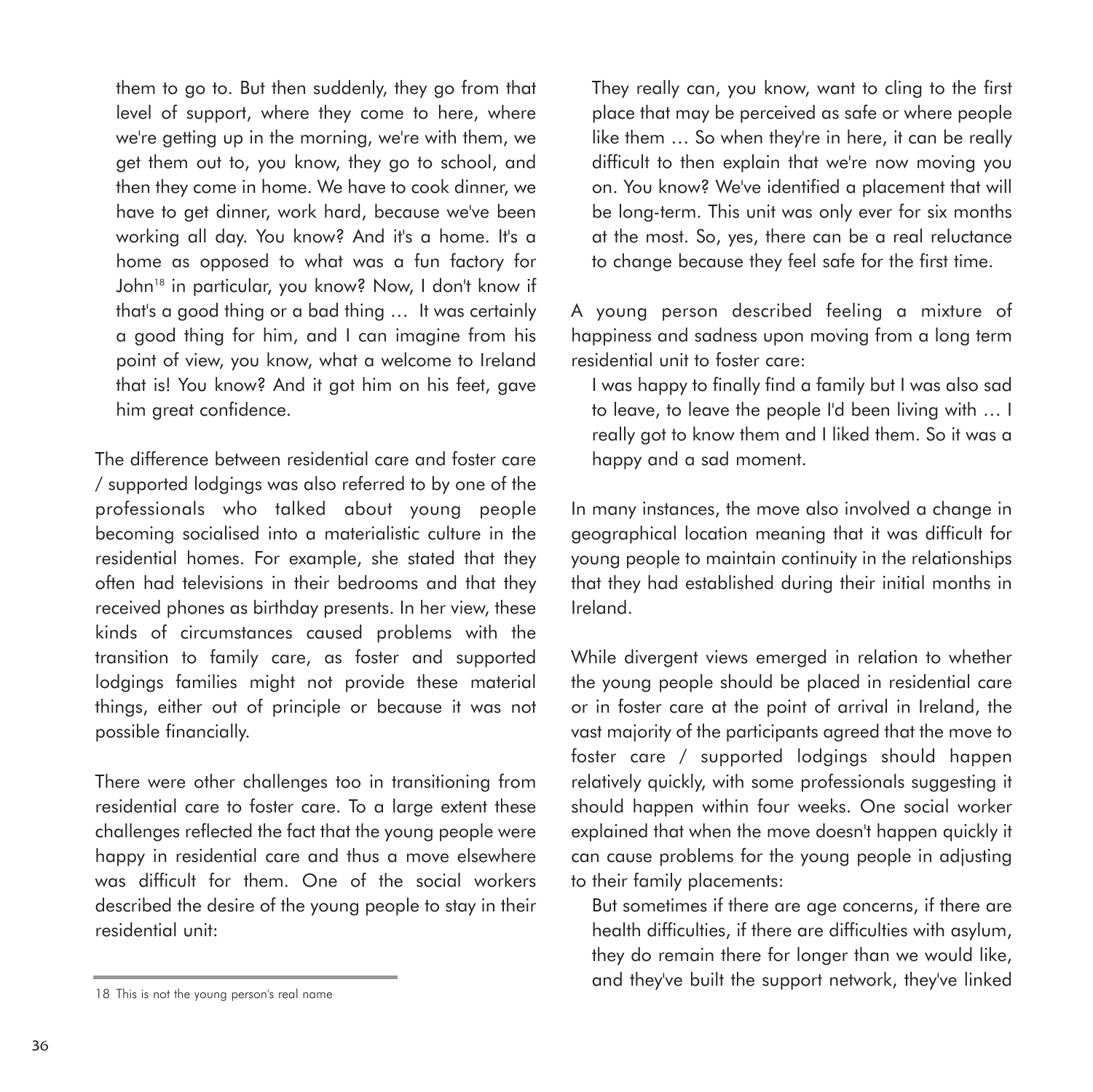in with churches, they've linked in with schools, they've started to make friends, and that is very, very difficult for them to move at that stage, whereas the quicker we get them moved to a foster family or supported lodgings family, outside of Dublin, the easier it will be on them.

Indeed, other countries have reported similar difficulties in relation to moving young people in a timely manner to longer term care placements, resulting in young people building relationships with staff, peers, and guardians and then "having to face a separation with all that it entails" (Swedish Report, n.d.: 50) once their permanent accommodation is found.

While most professionals were of the view that the move from residential to foster care needed to happen quickly, one professional involved in educational services suggested that, from an educational perspective, separated young people could often benefit from remaining in their residential placements for longer periods of time so that they could benefit from the services offered by the CDVEC, as often their move out of residential care equated with a move out of the Dublin area. This highlights the importance of considering the impact of a change in geographical context when young people are being 'matched' to carers (Selwyn & Wijedasa, 2009), something which will be returned to later in this chapter.

Overall, the young people had positive experiences in residential care and when asked if they thought young people should continue to spend some time in residential care upon arrival in Ireland, most of them thought that they should. While the professionals were mainly very complimentary about the care that the young people received in residential units, they had mixed views about this practice with many believing that spending time in residential care was unnecessary and resulted in further disruption for the young people. However, there were other professionals who saw its benefits.

#### **Foster carers and supported lodgings carers: recruitment, assessment, and training**

Nationally and internationally, the recruitment of suitable foster carers remains a problem, resulting in shortages of placements (McWilliams, 1997; Sellick, 2006; Selwyn et al, 2010; HIQA, 2010a). The professionals who were involved in recruiting carers mentioned a number of strategies that had been used in recruitment, including recruiting through churches with large African congregations, through distributing fliers in shopping centres, and through word of mouth. While efforts had clearly been made to recruit ethnic minority carers, agencies had limited success in this regard. One professional working in a private fostering agency stated the following:

I think the main challenges are that we aren't that successful at the moment in actually managing to recruit carers that reflect their background. And so although we have managed to recruit some carers from different backgrounds, we haven't managed to have a range of carers, who in terms of matching and being able to place young people in same-race placements, for example, that's just not been possible.

The foster carers and supported lodgings carers all talked about participating in an assessment process prior to being approved as carers. Many of them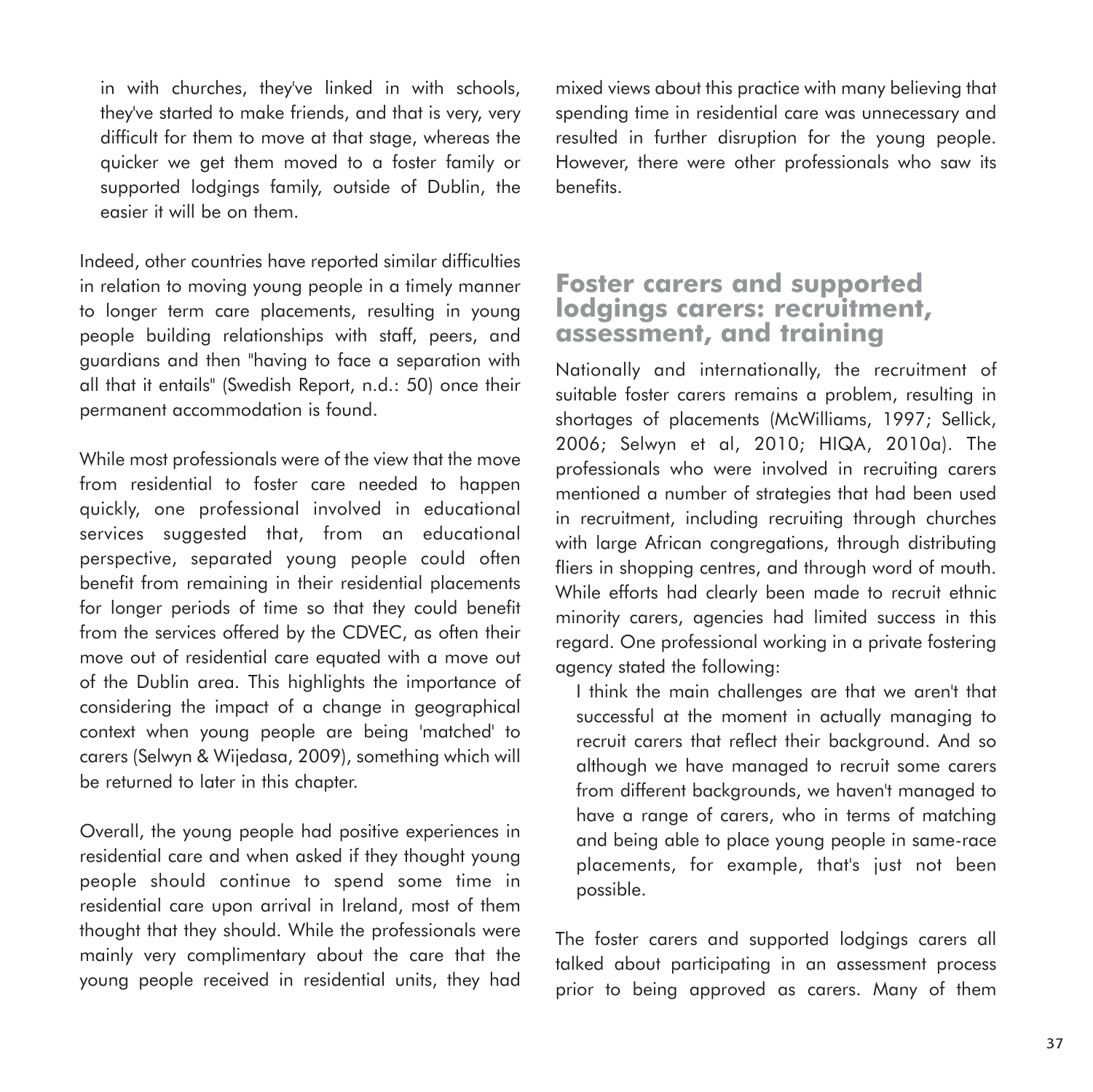commented on the fact that this process was lengthy (the assessment interviews generally happen over the course of a number of months, if not longer), with views diverging in relation to whether this was a good thing or a bad thing. For some, the process was deemed to be 'intrusive' whilst for others it was described as 'good' or 'appropriate'. After the social worker initially provided information about what would be involved in foster care / supported lodgings and after determining the suitability of the accommodation that the applicants could provide for the young person, the assessments involved several in-depth interviews with the prospective carers as well as interviews with their own children and any other foster children living in the household. The assessments were conducted over time, which enabled the applicants to have time to think and reflect on what they were deciding to do.

Participants involved in the recruitment of supported lodgings carers and foster carers stated that the assessments that were conducted were the same, apart from the fact that supported lodgings carers were allowed to work outside the home while in the case of foster carers at least one of the carers was usually expected to act as a full time carer, as is indicated in the HSE's Foster Care Committee Policy, Procedures and Best Practice Guidance (HSE, n.d.). However, the research suggested that there were two other differences between the two types of care. Firstly, as mentioned previously supported lodgings assessments were, until April 2012, approved at a local level by the principal social worker, while the foster care placements had to be approved by a fostering committee which comprised of a number of different professionals. While this situation has now changed, with new best practice guidance requiring that all carer assessments are presented to the committee (HSE, n.d), the supported lodgings carers who participated in the research had been recruited while the older system was in place.

Secondly, it appeared that HSE supported lodgings carers received little or no training, while the vast majority of foster carers, who were generally recruited by private agencies, received a significant amount of training prior to the first young person being placed with them. One of the HSE social workers stated:

Training has been a bit of a challenge. We've tried, on various occasions, to link in with the private fostering companies to get our supported lodgings carers on it, and it's always been an issue to get the times together. So, in terms of actually any of the carers having done their formal training, I wouldn't say they have.

While social workers supported the carers and, in doing so, provided them with information and advice in relation to the care of separated young people, this is an area of particular concern, given the specific needs of this client group, including their vulnerability to trafficking. The need for carers to be adequately trained has been highlighted regularly within the literature (Horgan et al., 2012; Kidane & Amarena, 2004).

#### **Matching of carers to the young people**

In relation to foster care, Cousins (2009: 348) defines 'the match' as "the outcome of [a] considered assessment: the decision that this child and this family are indeed suited to each other, and that the connection should be formalised". *The National Standards for Foster Care* state that "children and young people are placed with carers who are chosen for their capacity to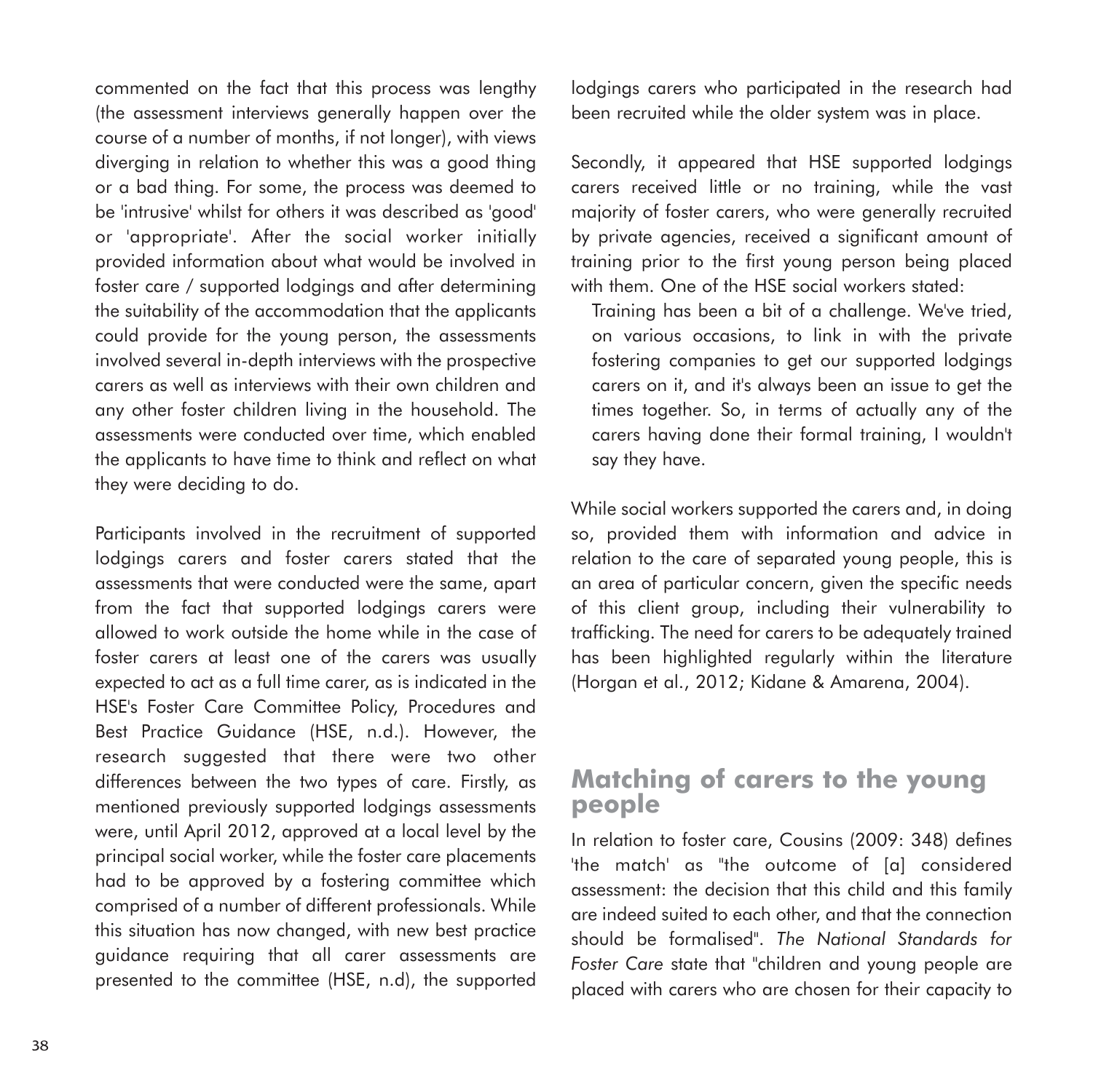meet the assessed needs of the children or young people" (Department of Health and Children (DOHC), 2003: 19).

The interviews with professionals in the HSE, with professionals in the private fostering agencies, and with carers themselves suggested that a considerable amount of time and energy was dedicated to the process of matching. This was in contrast to the interviews with other stakeholders who expressed concern about how decisions were made about the placement of children with particular families. Indeed, the organisation Action for Separated Children in Ireland (ASCI) expressed concerns about the carers with whom young people were being placed and stated that "cultural matches have proved to be problematic" (ASCI, 2011: 5). Concerns were also expressed by those who took part in the trafficking research by Horgan et al., (2012).Within this current study, some stakeholders acknowledged that their views in relation to inappropriate matching were based on examples of situations were placements had not worked out (see later section on placement breakdown), thus partly explaining why their perspectives differed from the process described by carers and by professionals. Overall, this current research found that matching involved considerable time and deliberation, as is outlined below.

The process of finding placements involves the child's social worker on the TSCSA sending a placement request form, firstly, to the internal staff recruiting carers and then, if needs be, to the private agencies. This form includes basic information about the child. The fostering workers then send information back about potential carers. The interviews with HSE staff suggested that social workers then discussed this information with the fostering social worker and with the child before selecting a placement.

When assessing the suitability of carers for fostering / providing supported lodgings, social workers discussed with applicants what children they were willing to take, with carers sometimes expressing preferences for a particular age group or gender, for example. One female carer who was parenting alone indicated that she had asked for female children as she had a young child of her own and only had one toilet for the family. Another carer stated the following:

Every child is different. Some are quiet, some are noisy, you know. They also look at the kind of person you are … so I will be someone that I'm comfortable talking to people … so they would bring a quiet child knowing that I would be able to draw the child out … So, I'm not really a party goer, so they won't bring a child that would love to go out, you know … Things [that] make kids unhappy ... just like the child is in a place where the child is not used to their ways,. So I have more of an English approach you know, more like you know, dinner is served, you know, come down, table, family, everybody eats together, not too many friends, just private life, our own life.

In recent years, increasing emphasis has been placed on listening to the opinions of children and young people. It was evident that the social workers on the TSCSA talked to the young people about their preferences - whether they wanted to live with people from their own country or from their own ethnic group, people from their own religious community, people with children, people with pets etc. The data showed that the process of matching was an extremely complex one, where multiple factors had to be considered. Table 3 lists some of these factors.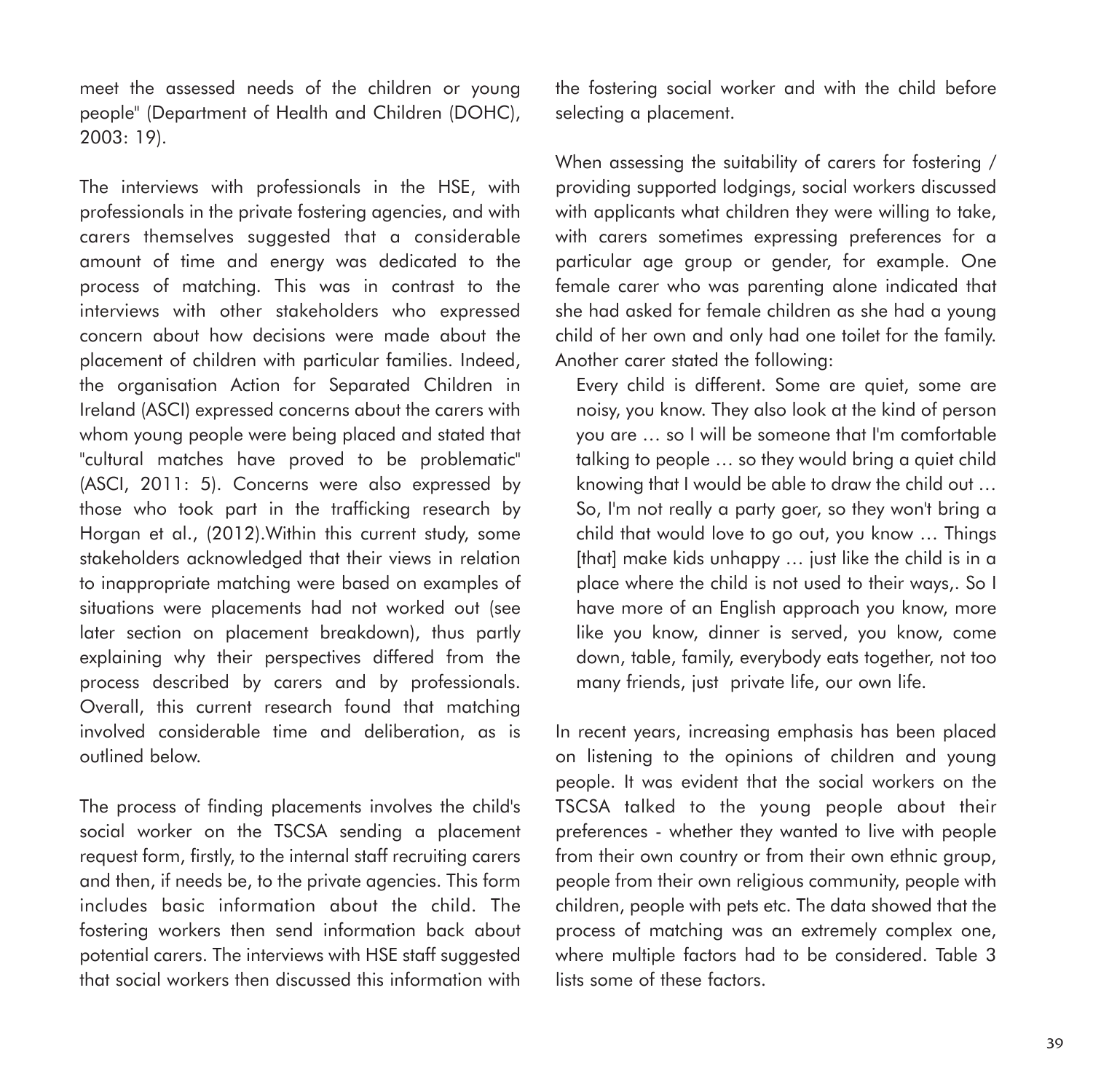Table 3: Example of factors considered when matching (as identified by social workers and representatives of fostering agencies)

| Ethnicity                   | Composition of family (e.g. one or |
|-----------------------------|------------------------------------|
| Culture                     | two carers, ages of carers, ages   |
| Language                    | and genders of other children)     |
| Religion                    | Level of commitment carers can     |
| Geographical location       | give                               |
| Practical elements (e.g.    | Carer's links to the local         |
| accommodation, transport)   | community                          |
| Education/special           | Pets in the household              |
| educational needs           | Views of the child                 |
| Health needs / Disability   | Child's interests and hobbies      |
| Contact with family members | Child protection and safety issues |
| Possibility of keeping      | Challenging/offending behaviour    |
| siblings together           | Personalities                      |

While some stakeholders were critical of matching decisions that were made, social workers defended their practices by providing examples of the decision making process. Ultimately what emerged was that the lack of availability of a pool of foster carers and supported lodgings carers meant that social workers placed children with the carer who most met the child's needs, while recognising that in most situations some needs could not be met by this particular carer. It was widely recognised by the participants that, in an ideal world, more carers would be available and thus the matching process would be easier, albeit never perfect. For example, a professional in one agency talked about the 'matching checklist' that was used in her organisation to try to match children with families:

We try to match them as far as possible. We identify where the match hasn't been met. And I mean even with a white Irish child, it would be very unusual for

the matching checklist to tick all the boxes. There's always some shortfall. And then we, what we then do is consider how we can ameliorate that, you know, how can we minimise that shortfall? So it might be, for example, a child might go into a non-Muslim family, but how can we, if that child wants to be connected in with their religion and with members of their religion, how can we facilitate that?

While many of these factors were the same as those considered in relation to Irish 'citizen' children, some factors received a different level of consideration by virtue of the fact that the young people were separated asylum seeking teenagers. For example, while in most situations efforts are made to ensure that foster children are placed in families where the carers' birth children are older than those being fostered, this was often not possible in relation to separated young people as most of them were teenagers. In addition, one unexpected finding that was mentioned by several professionals was that many of the young people did not want to be placed in houses with pets, particularly dogs. This differed from Irish 'citizen' young people:

… In their own countries dogs were used to scare and weren't seen as pets. So, a lot of the foster families have pets and for an Irish child, I think pets are brilliant in foster families. I think they're a real comfort for young people. But when I started in the team, I realised that, oh, actually, it might not be the case for our young people because they do scare them. And, as well as that, in the Muslim religion, pets inside and against clothes and all the rest of it is a no-no. So that, that can definitely cause issues, you know, because if the young person is clearly saying to me they won't go to a family where there are pets. That's hard. That's a hard one. You could have an ideal family ... [but] ...their beloved dog.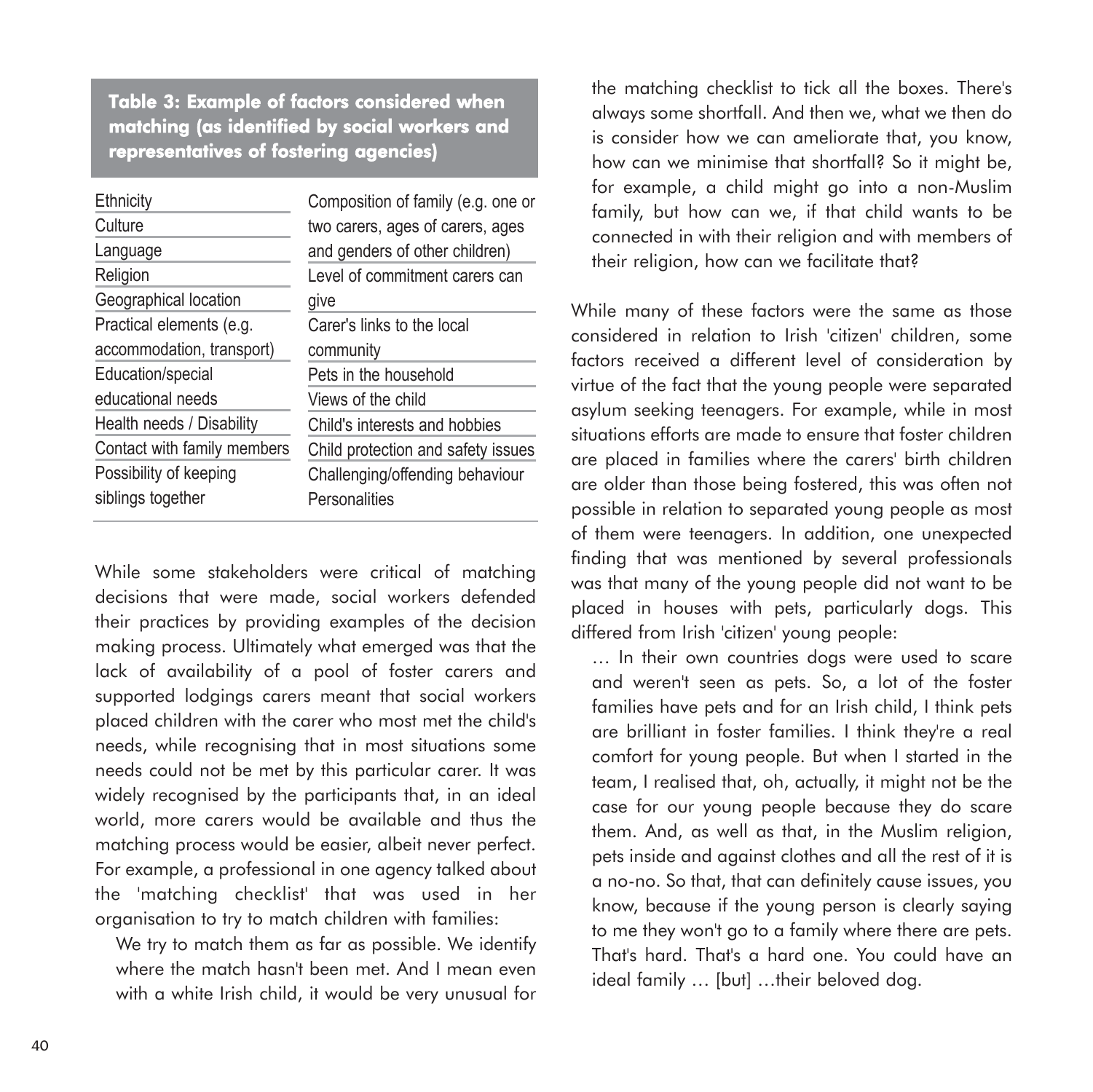Within the interviews, frequent reference was made to cultural diversity issues. *The National Standards for Foster Care* (DOHC, 2003:15) state that children should be encouraged and facilitated to practice their religion and to give appropriate expression to their ethnic and cultural identity. The Standards state that "whenever possible, children are placed with carers from their own cultural, ethnic and religious group". When this cannot happen, the standards state that foster parents should be "supported to enable the children to develop a positive understanding of their origins and backgrounds" (DOHC, 2003:15). Interestingly, while the new *Draft National Quality Standards for Residential and Foster Care Services for Children and Young People* (HIQA, 2010b) also emphasise the importance of allowing children to appropriately express their cultural/ethnic identity, they do not state that children should be placed with carers from their own cultural, ethnic, and religious group.

Ethnic and cultural matching was a contentious issue within the research, with several of the NGO stakeholders expressing the belief that such matching was done on a rather simplistic basis. Within the literature, frequent reference has been made to this issue, although often in relation to younger children. Selwyn & Wijedasa (2009: 378) suggest that providing "same race" placements on the basis of broad categories such as African or Asian "provides no clue to the culture of the child and prioritises skin colour over all the child's other needs". They go on to say that "even if 'matched' by a more precise ethnic category, families may differ culturally because of social class, generation, and neighbourhoods". Similarly, Goldstein & Spencer (2000) suggest that identical matches are often not possible as different families have their own interpretations of culture.

Several of the stakeholders stated that young people from Africa seemed to be placed with other African families without considering the fact that countries in Africa differed greatly from each other and, indeed, that within individual countries, there was huge diversity:

You would be looking for quite a ... range of skills, but certainly an understanding of cultural diversity issues and…. So it may be a family that is from the same country of origin as the young person. It need not be. It certainly shouldn't be, it shouldn't be matched on that basis because, you know, I've heard anecdotally of that happening … from the same continent. "Oh that child is from Nigeria; let's place them with a Kenyan family." And that may or may not work.

However, the interviews with the social work professionals and with the representatives from the private fostering agencies suggested that this kind of simplistic matching was not taking place and that considerable attention was paid to the cultural needs of the young people. Professionals from the HSE and from the private agencies emphasised that efforts were made to place children with members of their own specific ethnic groups. However, given the range of factors that needed to be considered and the small number of carers that were available, it proved problematic to find carers that were of an exact match to a particular child's culture. For example, while a Nigerian carer might be available for a Nigerian child, their religion or ethnicity might differ. One professional involved in the recruitment of carers stated the following:

Even within the same countries, you have different ethnicities. And differences amongst them. … But, generally, by the time a carer goes for approval and is approved, the difference wouldn't be from the carer's side. They're open and willing to accept a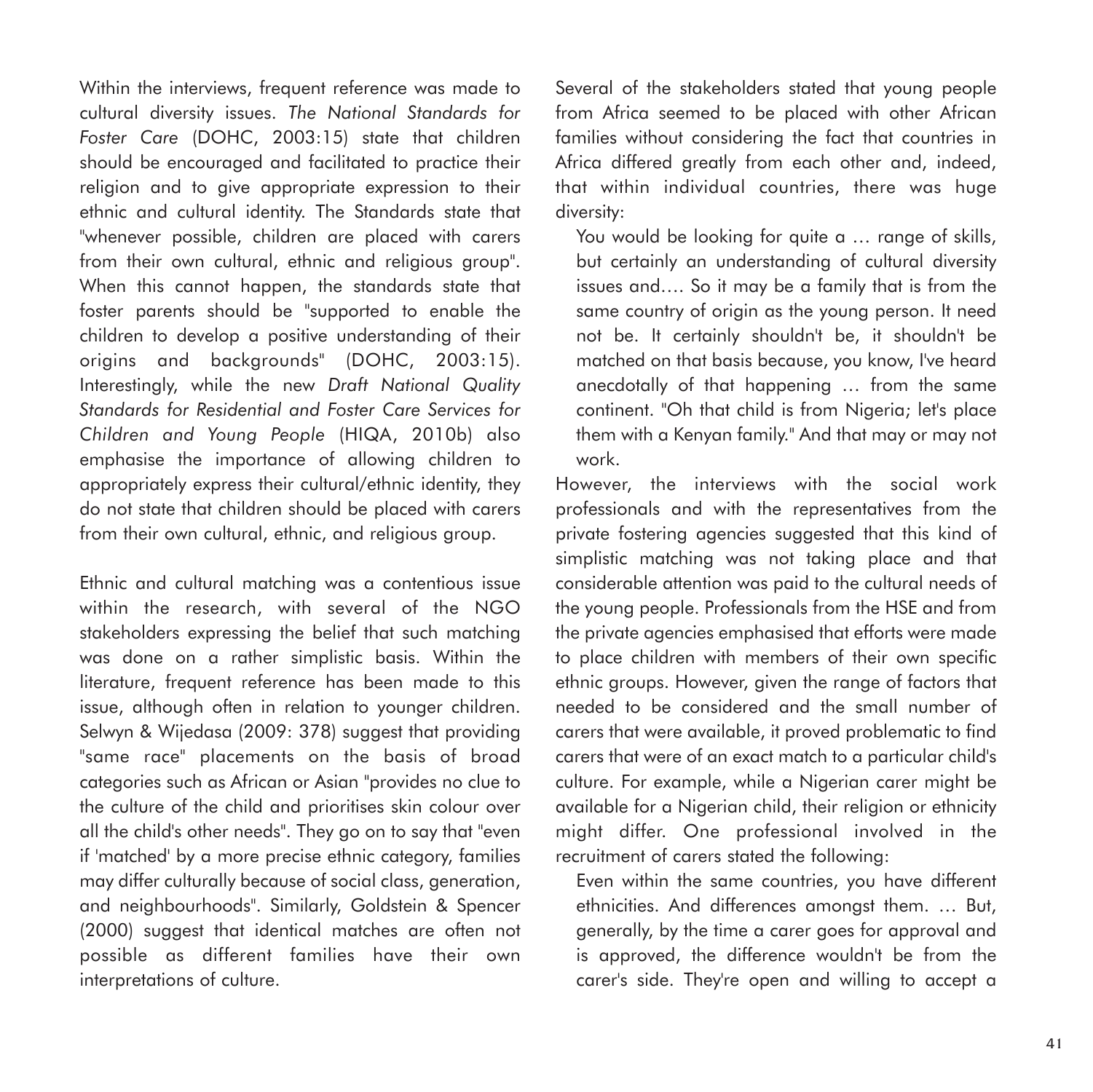child from any ethnicity, any country, you know, without any bias. So, it then might be with the child feeling that, 'oh, I'm from this tribe, they're from this tribe, maybe it wouldn't work'. It's generally not from the carer's side, because we would have discussed that with the carers before.

Where a carer from the child's ethnic community was available, the professionals assessed whether this was the right match for all parties. Where a carer of the same ethnicity was not available, professionals looked more broadly. Often children were placed crossculturally, with a white Irish family or with an ethnic minority family who were not of the same ethnicity or nationality as the child. Social workers provided rationales for these decisions and their narratives suggested that the decisions made were based on the needs of the young people. For example, one social worker provided the following example:

We do have a Nigerian young person … placed with an [East African] family. But, you know, they had the church in common and stuff like that. And the [East African] lady does have quite a lot of Nigerian friends and was, you know, was in a really good position to do some good work with this young lady.

Whether young people were placed cross-culturally or within a child's cultural community, meeting the cultural needs of the young people remained a priority. Professionals emphasised the importance of families having an understanding of cultural diversity. A representative of the private agency stated:

When you're matching, you have to be sure that the foster families really understand what it means to value diversity and to be able to sort of incorporate the child's culture into their family

In addition, the matching process for this specific group of young people was made even more complex by the fact that often little information was available in relation to their previous histories. The young people themselves were often reticent or secretive about prior experiences (something which will be discussed in more detail later). Usually it was not possible to contact relatives in their countries of origins. This differed from the placement of non-migrant children where, in general, relatives and service providers could provide a picture of the young person prior to the allocation of a placement. One professional acknowledged that it was difficult for social workers to adequately assess what placement was best for the young people given that they had such little information available to them:

If they have someone in the system already, they kind of get to know that young person and they kind of get to know the behaviour, and they get the reports from all other people involved in the young person's life. Sometimes they're just new in the country. … And they don't know. And it takes months, if not more, to actually get to know a little bit and get to build a relationship with the young person. So, I can't say that the social workers know what they're doing; they don't know because they don't have that information.

When asked how decisions were made about what family a particular child will go to, one professional stated the following:

First of all, "Do we have a body?" "Do we have a bed?" We'll start with the basics first. Who's got a vacancy? And then, okay, what's been their experience? … Looking at the assessment, about their family situation, their lifestyle, where they live. … And the sort of people they are.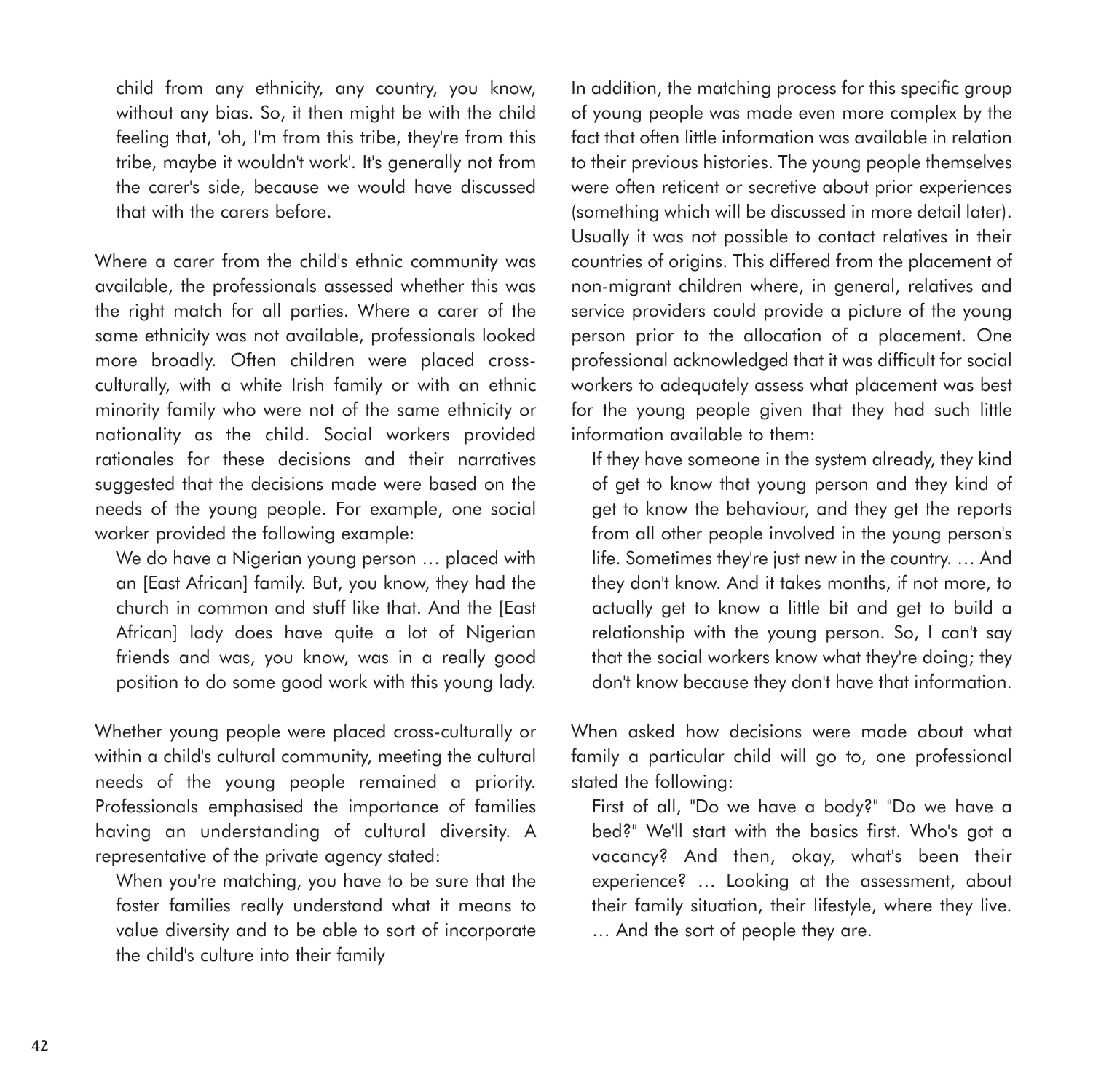Many of the stakeholders were critical of the practice of placing children outside of Dublin, particularly when they had spent a number of months in Dublin-based residential care. Often, this meant moving to a different school and difficulties in maintaining relationships that had been built up during the early resettlement period. However, a senior HSE professional defended this practice, stating the following:

The geographical piece is not high on my list of matching priorities. It can't be. It has to be 'Who are these people?' and 'that kid is going to thrive best in that home, in Kerry, or they'll do okay in Dublin'. I mean, really, of course you want the young person you're responsible for to have the best placement possible. …And there are great families around the country who have a lot of love to give. … We've been accused for so many years of ghettoising these young people in Dublin. We move them around the country and now we're being accused of uprooting them. We're not uprooting them; we're placing them in stable homes with love and care.

Overall, many of the participants suggested that ultimately successful matching depended on the personalities of the parties involved.

In the final analysis, I tend to think it's mostly to do with the personalities, I think. … Individual personalities of the child and the family. I think that will determine a… better, successful placement than just going by nationality.

Indeed, this quotation suggests the importance of young people and prospective carers spending a lot of time together before final decisions are made about the placement. The research interviews suggested that once a possible match was established, the process of transitioning the child into the placement would then

begin. This generally involved an initial visit to the family, followed by an overnight or weekend stay, after which both the family and the child would be consulted about their experiences. However, professionals acknowledged that because of the shortage of placements, while the young people's views were taken into consideration, there was usually not a huge amount of leeway for young people to try a number of different placements before choosing their preference. Again, this points to the need to recruit more carers. In addition, further research is needed in order to establish the link between the level of choice available to the young people and the subsequent placement outcomes.

## **Conclusion**

The young people reflected on both positive and challenging aspects of living in residential care. It was evident, in particular, that the transition to family placements was a difficult one to make. While divergent views emerged in relation to the use of residential care upon young peoples' arrival, most of the stakeholders felt that if they were to continue to be used, the move to family placements should take place quickly. It was evident also that the process of matching children to foster carers and supported lodgings carers was a complex one, which involved the consideration of numerous factors. Ultimately, the shortage of foster placements made the process particularly challenging.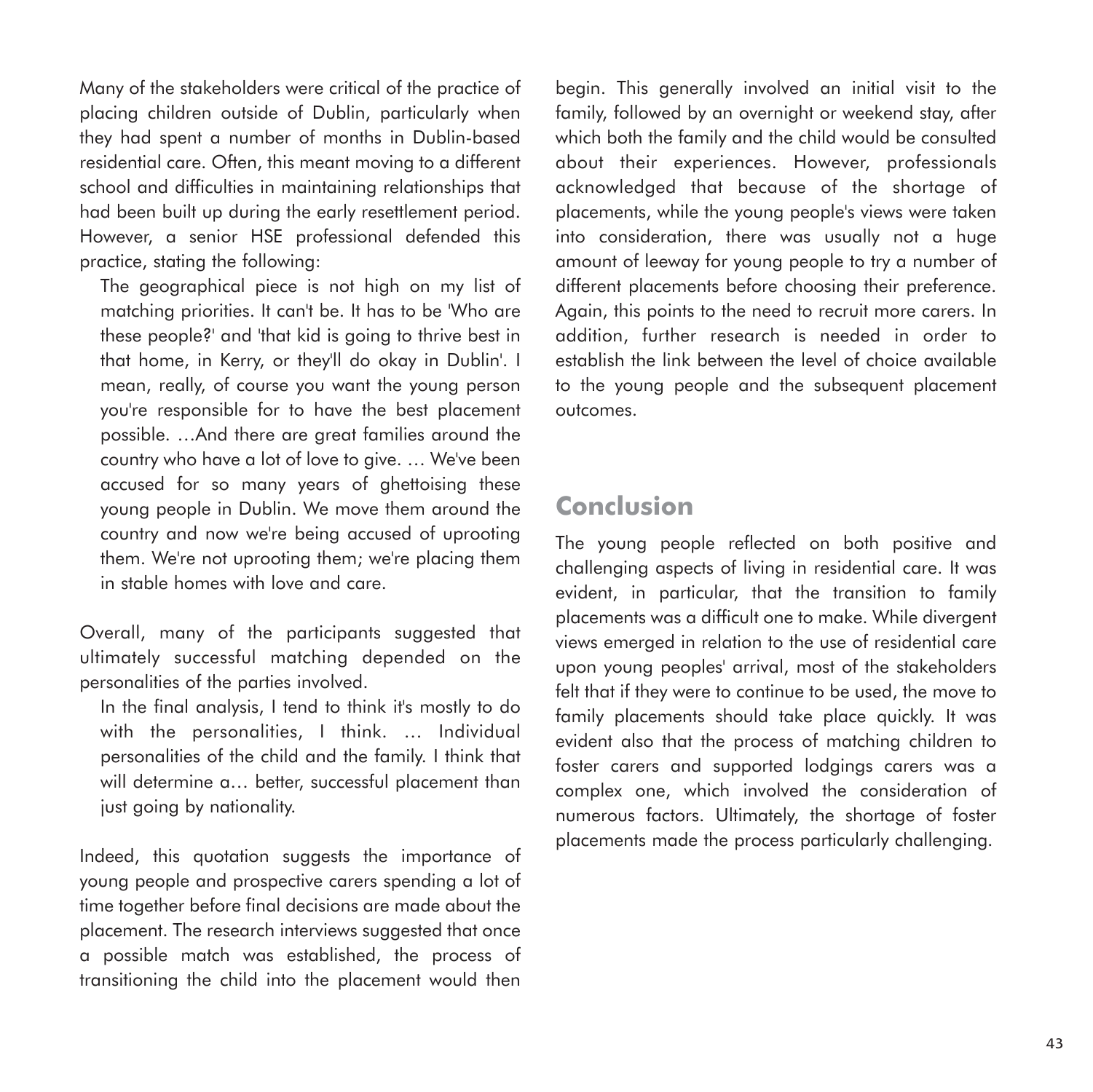# **Chapter 5:**

Living in a Family Placement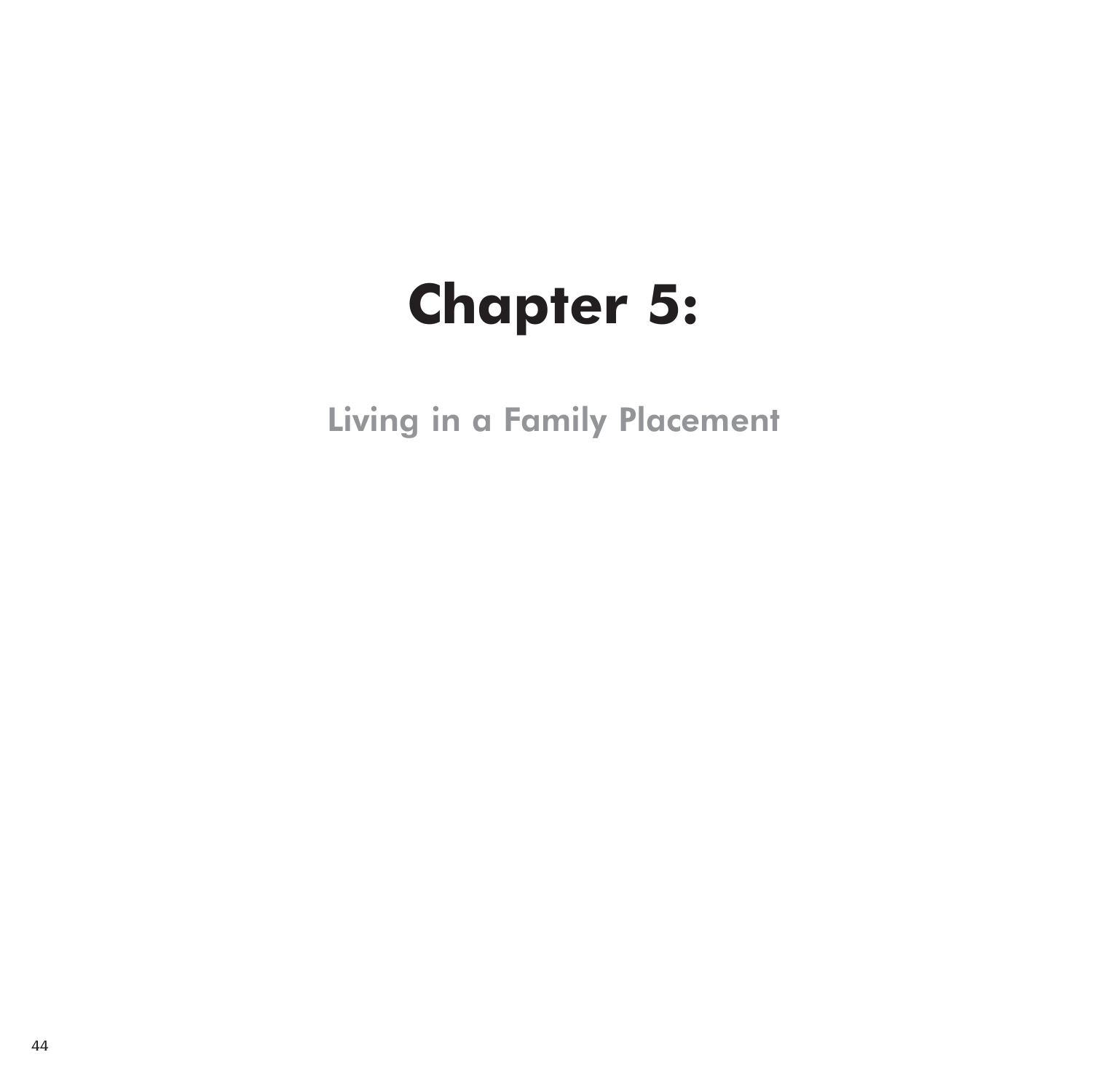# **Introduction**

This chapter focuses on the young people's general experiences of foster care and supported lodgings, with a particular emphasis on the relationships that developed between the young people and their carers. It explores the moving-in phase and the inevitable anxieties that the young people experienced. It examines the factors that helped them to feel settled with the families with whom they lived, as well as the factors that contributed to a less settled experience. The chapter explores both the positive aspects of foster care, from the perspectives of the young people and their carers, as well as looking at the challenges that were faced. Throughout the chapter the views of stakeholders are also included.

# **Moving in and settling down**

Of the 18 young people who were currently in foster care / supported lodgings, 12 were living in such placements for the first time. Three of those currently living with families had experienced one previous family placement. Three young people had experienced more than one previous family placement. An additional three young people were no longer in the care of the HSE but were reflecting on their experiences in family placements: one had been in just one family placement, one had been in two family placements and one had been in more than two such placements.

While a number of the young people reported that moving in to foster care and supported lodgings placements was 'fine' or that they were 'not worried' and 'not scared', the majority of them spoke about initially feeling 'worried', 'scared', 'shy', or 'unhappy' and described the actual move into foster care as 'difficult' or 'disturbing' for them. This is in keeping with both the general literature on foster care (Sinclair, 2005; Wilson et al, 2005) and the specific literature on separated young people in foster care (Wade et al, 2012).

The young people identified particular reasons why they found the move difficult. For some, they had been happy in a previous placement (for example in a residential placement or in a hostel), they had made friends there and had developed relationships with staff, and as a result they were unhappy about being moved to foster care or supported lodgings. Many were fearful of the unknown and didn't know what it would be like to live with a family that was not their own. They worried about not knowing what they could or could not do within the new family environment. They also worried about how they would talk to the families with whom they were living given that they did not know them. The young people made statements such as the following:

I was nervous cause … coming to live with new people its like 'Ahhh OK, Can I act like this? Can I do that? Can I do this?' You know? But when I came here it was like, 'I know they're nice, so, yeah, I'll just go with the flow'.

It was kind of like weird because I didn't really know them, so I was kind of shy and I wasn't like really open with them.

It was … it was OK, I was nervous but the second day I got over it.

Others found the move difficult as they were being moved to a different county within Ireland. The National Standards for Foster Care (Department of Health,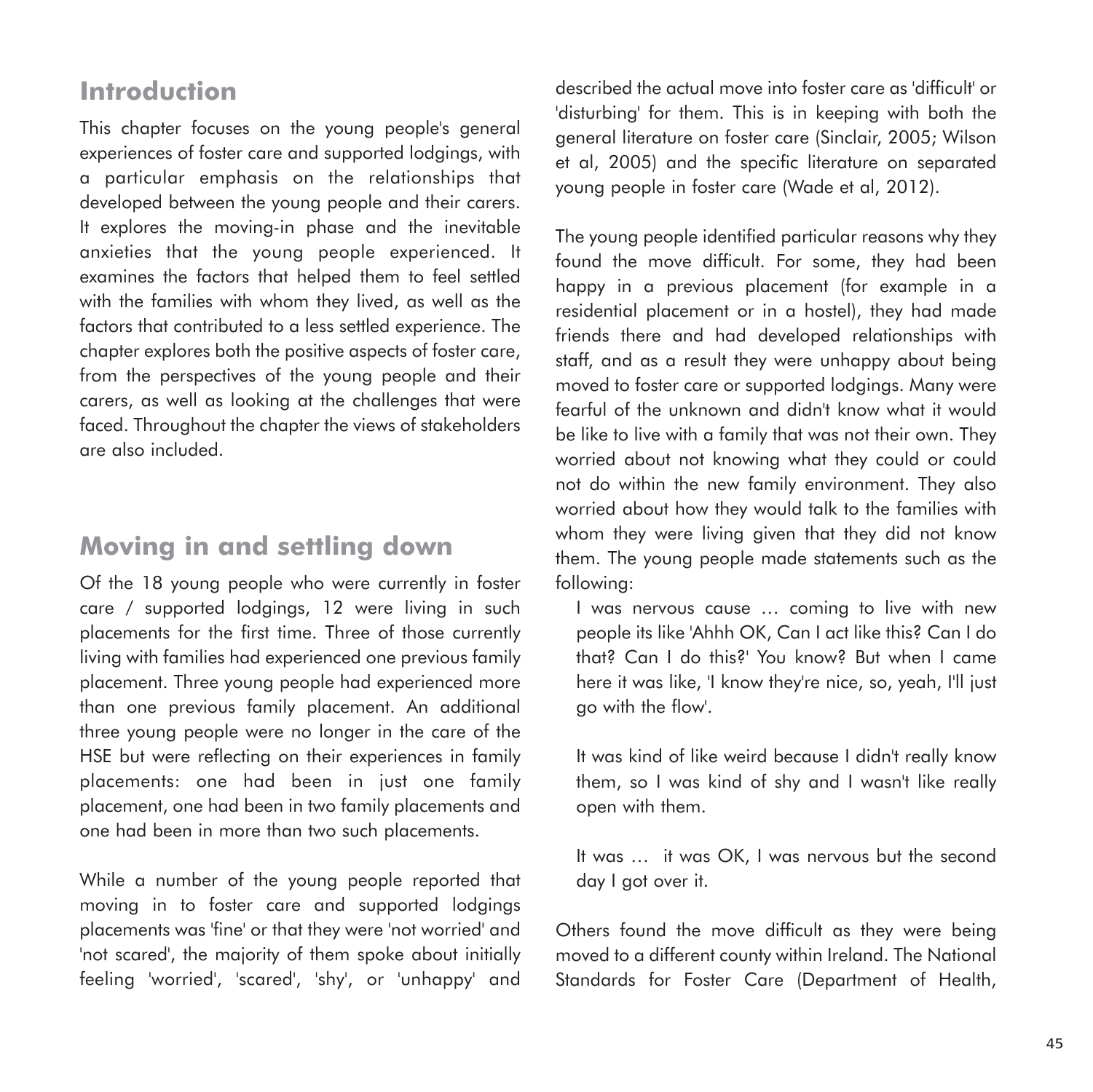2003) require that priority is given to children being placed within their own localities. In its 2006 inspection of the fostering services provided by Fostering First Ireland (FFI), HIQA (2007) found that of the 10 children to which the report related, only one was placed within the same HSE area. This was partly due to a lack of availability of placements and partly due to safety issues in relation to the child. While some might question the extent to which separated children develop a sense of their 'own locality' while living for 3-6 months in residential care, the ASCI contend that young people are often "becoming settled" during this period (ASCI, 2011: 3). The interviews with the young people concurred with this idea in several cases. One young person was moved to a placement that was over 200 kilometres from the residential unit, another was moved a distance of less than 40 kilometres. However, both of these young people commented on the fact that they were moving from a city to a rural location and that they were concerned about this. One of them stated:

For me, like, when I just came here it was difficult because I haven't lived in the country before, so, like, it wasn't what I was used to, so … for me it was just like boring, like all my friends are in Dublin so, for me, like moving down to the country, like I don't have friends, nobody to talk to, that kind of stuff. So, it's not what I was used to, so it was like. .... It was actually difficult for me.

The young people identified various factors that helped them when they initially arrived to live with the family. Many of them spoke about the fact that they had opportunities to visit the families prior to moving in and it was evident that this helped them with the transition. One girl stated the following:

I felt [at] home quickly because I was already coming here for weekends and I was like ok already, … I was

already used to the environment. Yeah, because, when I come here for weekend, we are always moving and we go out and she shows me everywhere, like we have a walk in the evening and we go somewhere in the back garden or we go to the shopping centre up there, just for a walk. So I already know the area, like. So when I came here first of all it was like 'ok I'm fine, I know the place' but the school was like 'ohh!' [laughs]. I don't know this place.

While in most cases, it was evident that a considerable amount of effort had gone into introducing the young person to the family, social workers highlighted that this was not always possible as sometimes emergencies arose and young people had to move immediately. One girl talked about not being able to say goodbye to school friends, and while she was upset about this, she seemed to have some understanding of why this had happened. However, in another case a young person reported that he did not know why he had to move and so the move had been difficult for him.

YP: I just landed here and that was it. … It was really bad. Nobody, like, that's just not right. You just can't do that. You can't lie. You can lie, but a small lie is as big as a big lie, so you can't just say 'you're going to visit the next day' and then 'pack your stuff, you're going to visit now'. And that's it.

M: Yes. And did you have any understanding of why that happened?

YP: No. (Laughs) That's what I'm saying. That's the worst thing about it. It was just confusing. Gets in your head, then. When you go back to it, it gets you in your head.

Carers also identified various things that helped young people to settle. These ranged from ensuring that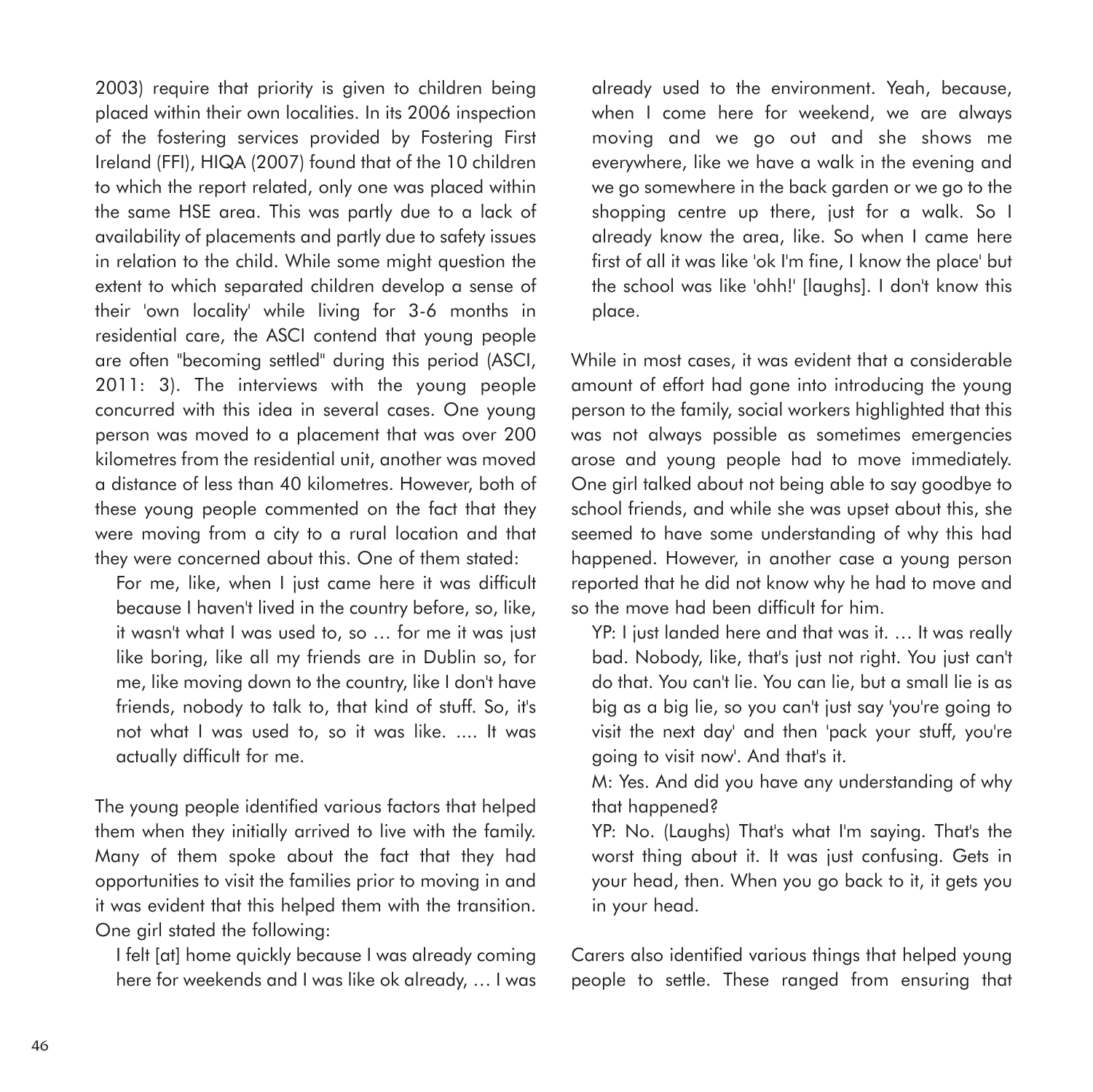young people were kept busy in the initial period, especially if they were not yet attending school, to ensuring that the young people could see that they were being treated the same as the carers' own children. Others pointed to the need to help young people to develop a sense of security and this was partly achieved by ensuring that they knew how things worked in the house or ensuring that they became familiar with the family routines. Sometimes, carers simply reassured the young people that they would look after them:

It will always stand in my mind about two days after he was here or three days he came down and … and it's hard for them too to fit in a family. Do you know what I mean? And the look of fear in his face was terrible. He was really scared. And I caught him by the two wrists. You know? I said, "You've no need to be scared. We're going to look after you." …He was really scared.

Another carer pointed to the importance of giving the young person space in the initial period:

They are new like … they don't have the confidence so it is important to give them the space, like give them their own space, don't intrude too much. Like it takes time, like relationship building takes time and it is important as well to know that they are different, everybody has their own way of seeing things … So like, I just personally feel that if you intrude too much, it would be like 'oh my gosh … why does she want to know this?' Just let them be, that's the main thing.

A carer who was providing a supported lodgings placement, found that including the young people in cooking the main meal was an important way to make him or her feel at home:

And I think there is something very nice about the activity of cooking. It is the one thing that, if you share it, you now feel part of the home. So I think cooking is a really, really important thing. And it's exciting. And you can talk when you're cooking … In a non-threatening way, because we all have to do it. And, rather than be a passive receiver of your meal, this is actually now your meal.

While social workers and family carers played very important roles in helping the young people to make the transition to family care, the carers' birth children and their other foster children also had significant roles to play. This was highlighted by one of the fostering social workers:

Generally the children in the home have been an icebreaker, whether they're younger or they're older. … If they're older they've been, like, in the same schools, and so they've helped the young person to settle in. You know? If they're younger, well, little children like to have someone new to pester, basically. (Laughter) You know? And I've often had reports back from foster carers that, 'oh, the children really love her' and, do you know, 'they'll …go and play with her in her room'.

However, it is important to note that several of the young people lived with couples or with individuals who had no children of their own and these placements also seemed to work well. In their research in the UK, Chase et al (2008) found that some separated young people who lived with such carers were able to feel more settled and were able to develop closer relationships with their carers.

For most of the young people, the move to a family placement happened at a time when change and discontinuity were prominent themes in their lives. Allowing them to hold on to things that were familiar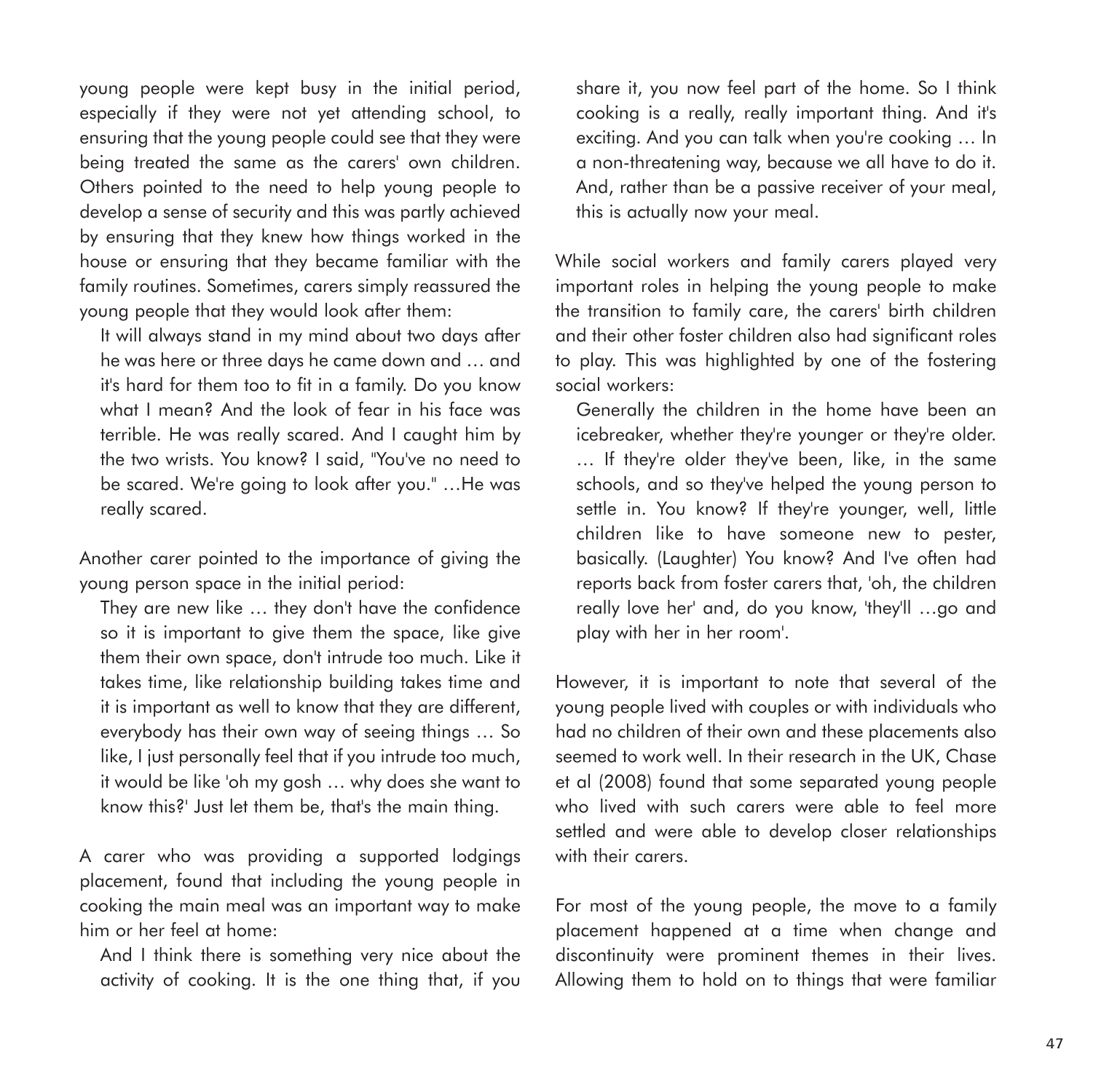was therefore important. For some, this involved trying to ensure that something from their previous placements remained the same. For example, in one situation, a girl who moved from a hostel to a foster family talked about how she had convinced her social worker to allow her to stay in the same school even though this involved a considerable commute. She said that she told her social worker:

'I've already changed the place that I'm living. I'm going somewhere else but I don't want to change friends and school and stuff.'

One carer gave the example of ensuring that young people were allowed to keep any items of clothing that they had brought from their countries of origin. Some of the participants who were living with carers from their own countries of origin identified familiar language, food and the carers' similar backgrounds as factors that helped them to feel settled in the placement initially. For example, one carer felt that the young person settled in easily because they were of the same religion. In other instances, efforts were made to link the young people with members of their own ethnic or religious communities. These aspects will be discussed in more detail in the next chapter.

In discussing their relationships with their foster and supported lodging families, many of the young people talked about feeling more settled when they got to know the family over time. In some cases, there were particular individuals within the family who played a key role in helping them to settle. One young person identified his foster father as one such person: he chatted to him and they watched football matches together. Another young person talked about how he chatted to one of his foster siblings about her favourite television programmes and how he became more settled when he made friends in the area.

Writing in relation to foster care for adolescents, Biehal (2009: 169) suggests that while some adolescents might want a close relationship with a carer, "others may prefer to maintain greater emotional distance". In the case of separated young people, this might be for a variety of reasons, including a sense of loyalty to their families of origin, a lack of understanding of foster care, the knowledge that the placement will be shortlived (due to a planned move to direct provision upon turning 18), or because a young person is older than he or she is saying. In the cases of two of the young people there was a sense that there was less of a relationship between them and their carers. To some extent they treated their placements as a type of B and B, where they lodged but did not look for support. One of the carers described the young person who was living with her:

For him to come into a family setting was quite difficult. Okay. Because to me he'd never been in a family setting. … Now, he'd take himself off to bed and he wouldn't say good night.

In the other case the supported lodgings carer stated that she had not been looking for someone who wanted to be a part of the family. In many respects it seemed that the carer and the young person were well matched in that they had similar expectations of the placement:

M: Is she more like a lodger or more like a member of the family? Because she sounds like she, she likes to just be on her own or …

Carer (C): I would describe her more as a lodger, a lodger with a certain amount of communal stuff. … I don't think I ever wanted another member of the family as such, you know. That wasn't what I wanted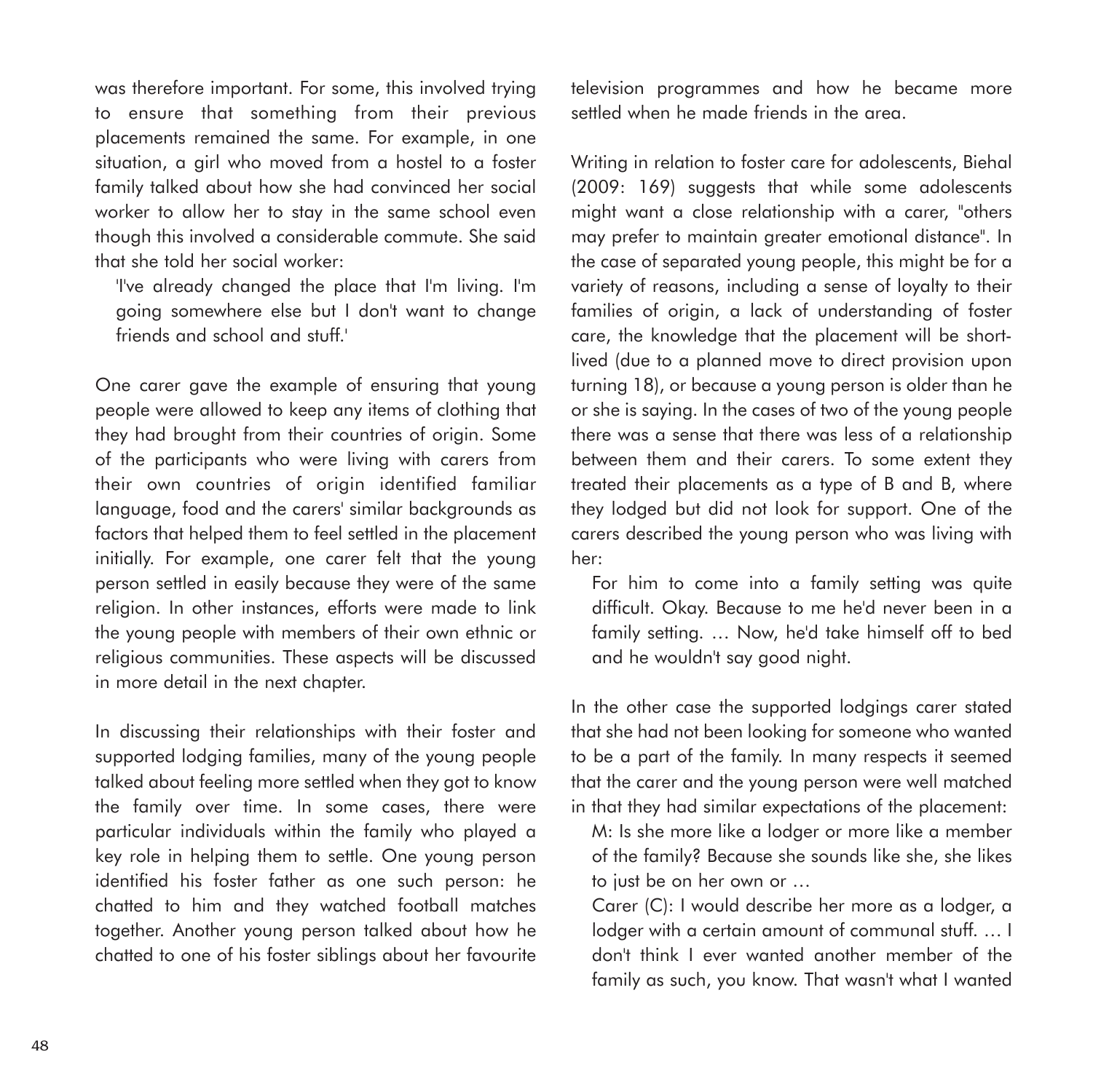which is one of the reasons we're happy with Mary<sup>19</sup>. It's not that, if anybody wants to come in here [sitting room] and wants to do anything or talk to me or anything, that they couldn't, but I don't interfere with people's arrangements. Yeah, it seems to work for her… … now we just set up the television in the kitchen just about a week ago… that means that we're always going to be rubbing shoulders at some stage and that's why because we were actually going to put the other television into a totally separate room for the kids and then we thought, well, we'll never see them.

While the expectations of this carer and young person seemed consistent with one another, in other situations this was not the case. For example, one of the HSE professionals discussed the fact that sometimes it was suspected that young people had family members in Ireland but that they were not revealing this fact. This meant that while carers were trying to integrate young people into their family life, the young people were spending time with their families of origin:

[The carers are] trying to involve the young person in their own family's activities or their extended family's activities. But, for a young person, like this, he will not try to, he will not want to involve himself more with this family; he will always want to isolate himself. … Even when it's maybe around the dinnertime or around evening when all the family are in the house, even we find that person might not be in the sitting room with other people; he will be in his room. … Listening to music or talking to somebody.

So he is a young person who will be treating this placement as a … what's it called? A B&B.

Some of the participants suggested that the plan to move young people to 'direct provision' (the term commonly used to refer to the system for accommodating adult asylum seekers) at age 18 meant that it was difficult to settle into family placements. There was a sense that some of these young people were "just passing through". This might partly explain the tendency of some young people to treat their placements as B&B's instead of trying to develop relationships with family members:

They know that their statuses are not yet decided. And because we told them that … 'when you turn 18 and you don't have [refugee] status, you will be moving to [direct provision] accommodation'. So, that uncertainty around their long-term future, it always impacts on how they stay in the foster families. Because most of the young people who are coming are around 16, 17 - young people who know that after 18, they will be going to RIA accommodation. So, in terms of really immersing themselves with the family activities or trying to integrate with the family or to settle down, they might find it easier, but they know that 'I am just passing … I'm going ...' They're just passing through.

In several cases, the young people had left their countries of origin understanding that they would be arriving in the UK to join family members there. However, instead they were brought to Ireland by the individuals who were charged with their transit. While efforts were being made to reunite these young people with their family members, this process seemed to be extremely slow, resulting in young people having been with foster carers for more than six months when initially it had been intended that they would move to the UK within a very short period of time. One young

<sup>19</sup> Mary is not the young person's real name.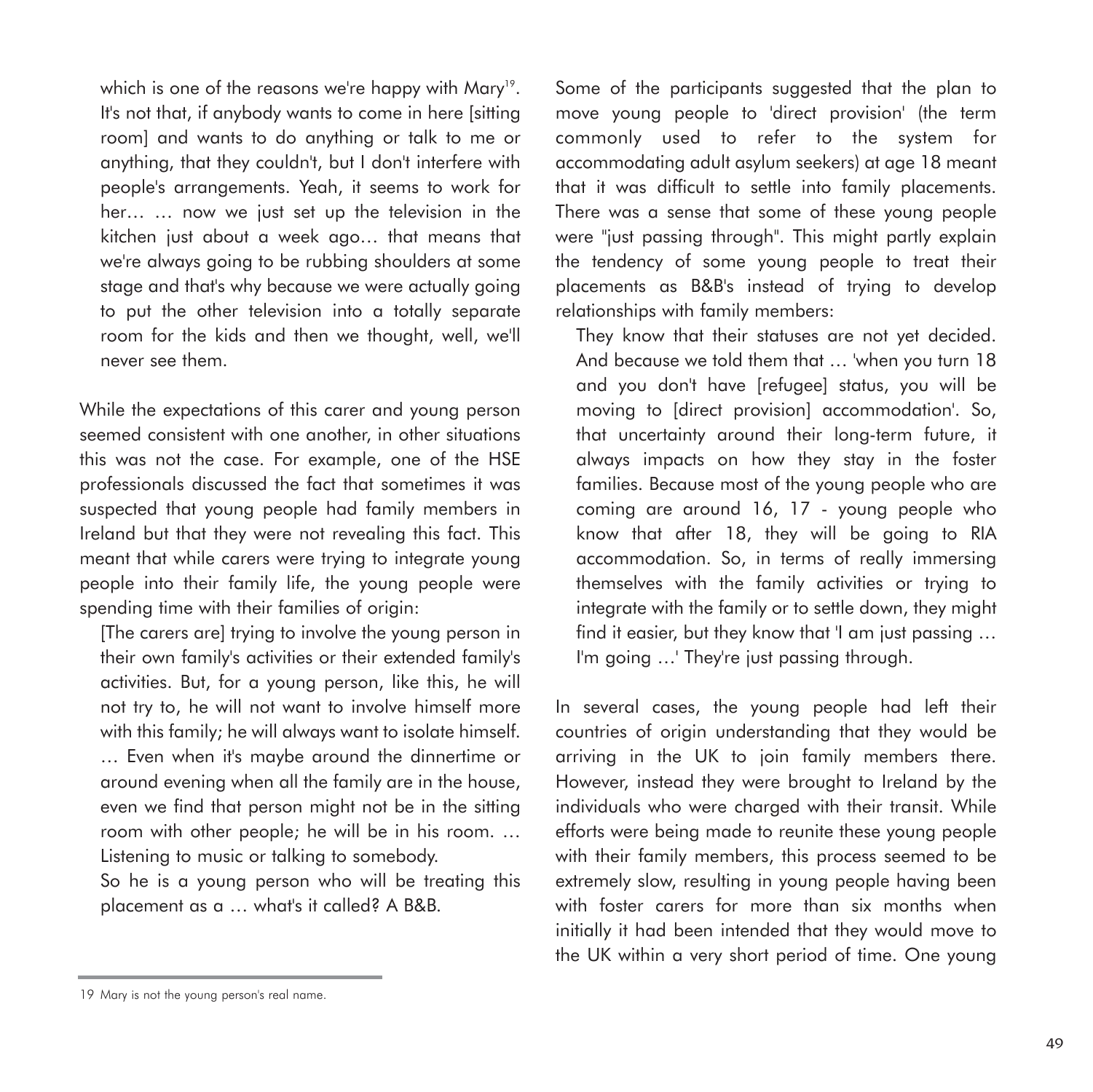person's ability to settle in a placement was hindered by this:

This taking it slow like, is not even helpful 'cause I keep thinking … when am I going to go to my mum and stuff like that [sighs]. It's hard like to settle here, like, 'cause like one day I know that I will go to my Mum but I don't know when and stuff like that, so I don't think I have to settle in here.

Inevitably, this also led to challenges for carers and their families. Sometimes carers (and their children) agreed to take a young person on the basis that it would be a short term arrangement but then the placement continued for a longer period of time.

# **Positive aspects of family care**

In speaking about their current foster placements, the vast majority of the young people were very positive. The same was the case for the carers. Both the young people and the carers identified a variety of aspects of the fostering and supported lodgings arrangements that they liked. For many, these positive elements centred on the relationships that developed over time. The interviews with the majority of the young people suggested that they had created positive relationships with their current carers and that they had become quite integrated into family life.

In discussing what they liked about their foster placements, over and over again the participants talked about the importance of feeling welcome and included in the foster family, with one young person highlighting how "we don't feel we are apart". The participants spoke

about the efforts of carers in this regard. These efforts involved including them in family routines and activities, bringing them on visits to extended family members, and making efforts to ensure that they could attend family events such as weddings.

They gave me a room and … they did everything that my family did for me basically and … they brought me to their daughter's wedding so they said the family has to go to a wedding so you're part of our family so you have to come with us … so basically, you know, they count me as their family so I felt like you know I'm part of this family … I will never forget, never.

Similarly, another participant stated the following in relation to her foster mother, father and siblings:

Marie, she's so kind you know, she's so caring, loving … She's like my mum. Sometimes I even wish she was, like, my mum, you know? You can talk to her, you can just say anything … that's what makes me feel like I'm welcomed … Like Jane, Stacy and Keith, they're just caring you know. They treat you just like I am family. They don't separate like, … treat me different or something, they don't do that.<sup>20</sup>

While many of the young people valued carers who treated them like members of the family, several of these participants also pointed to the importance of carers not trying to replace their families of origin. Wade et al (2012: 114) found that most of the young people in their study were "keen to clarify that their foster families were not their real family". In essence, it was a fine balancing act for carers. One young person stated:

You want them to make you feel at home, make you at least part of things they do … You know, involve you in stuff, make you feel like you're part of the

<sup>20</sup> The names that are used are pseudonyms.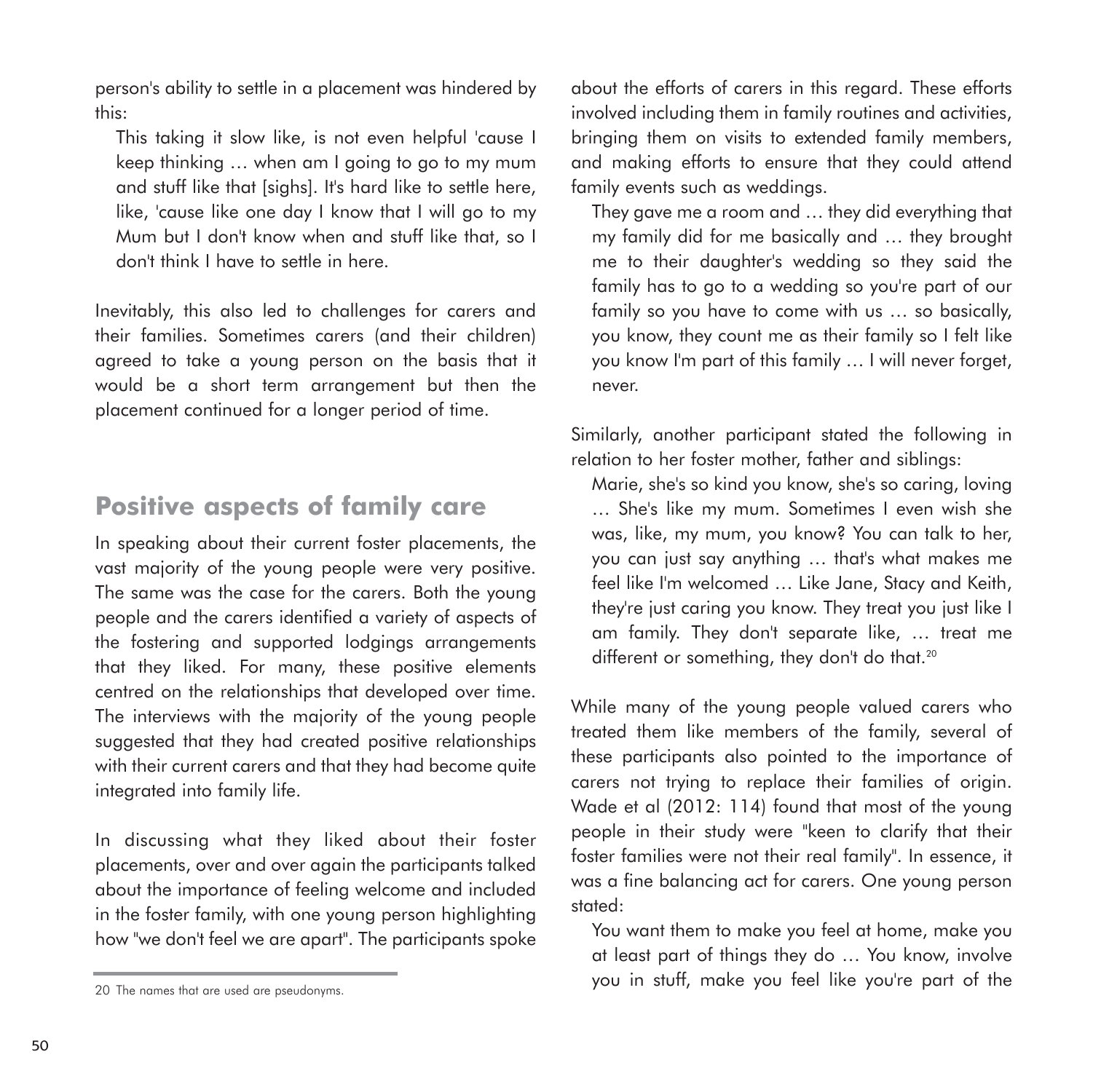family. … Yeah, I think that's the most important thing like. Not that they're trying to fill that space that you are not with your family but … just to be there, you know, just to let you know that … its OK, you're going to be grand, you're going to be fine, to make you feel like you're one of the family.

Similarly, a social worker talked about one young person's relationship with her supported lodgings carers:

Like, it's clearly not, they're not her blood relatives or her family, but she's experiencing the care like it is. There's really no sense of, 'oh, you get paid by the HSE to look after me'. It really … doesn't have that. I don't think. … I think she sees that these people are genuinely interested that I am happy, doing well, and progressing. And, you know, they're very good role models for her, the two of them.

In a similar way to the carers in Luster et al's (2009) study, the carers in this research offered different kinds of support to the young people, ranging from emotional support to practical support and advice. Many of the participants referred to the importance of foster families "listening", "encouraging" and "being there for you". Others appreciated carers who gave advice, who provided guidance to them as they grew up and who helped them to prepare for the future. One professional emphasised that the role of advisors was an important one, as the young people generally came from cultures where advice and guidance were provided by adults. One young person referred to the importance of foster carers who "teach them the right ways of growing up." The practical support provided by carers was also valued. For example, one young person gave the example of a carer who brought his technical drawing board to school when he had forgotten it. Others liked the fact that carers brought them on outings. Wade et al (2012) referred to separated young people's desire to feel safe and this was mentioned by one of the young participants:

Make sure … keep you safe. Like … come in before dark … in case bad people come and take you and stuff like that.

While some of the young people struggled with the rules that foster carers put in place, other saw these as important. One young person described the kind of foster carers that he would pick:

YP: They're people you think you can trust. … A parent can say, 'Oh, I will mind him,' 'I will keep him well,' and 'I will…,' Sure, anybody can say that and not do it. A parent who will say, 'no, I disagree'. A parent who stands up for themselves.

M: Who stands up for themselves?

YP: Yes. Like, 'oh, he's not allowed to do this at 10 o'clock' … That's perfect. Like, because parents… have to have their rules because … [The young people will] be doing anything they want, like. They'd be just getting in trouble and stuff, so …It's important to have a parent who can tell you what they don't want. Instead of a parent who will let you do everything, like.

One of the social workers spoke about the many things that the young people like about foster care:

They like that they get pocket money; they like that they get their hair done; they like that they get help with their homework; they like that someone is worried about them, someone is thinking about them, someone is there to offer them help. They like that they have their own rooms, that oftentimes they have their own bathrooms in instances. They like the fact that they can feel like children and they can mix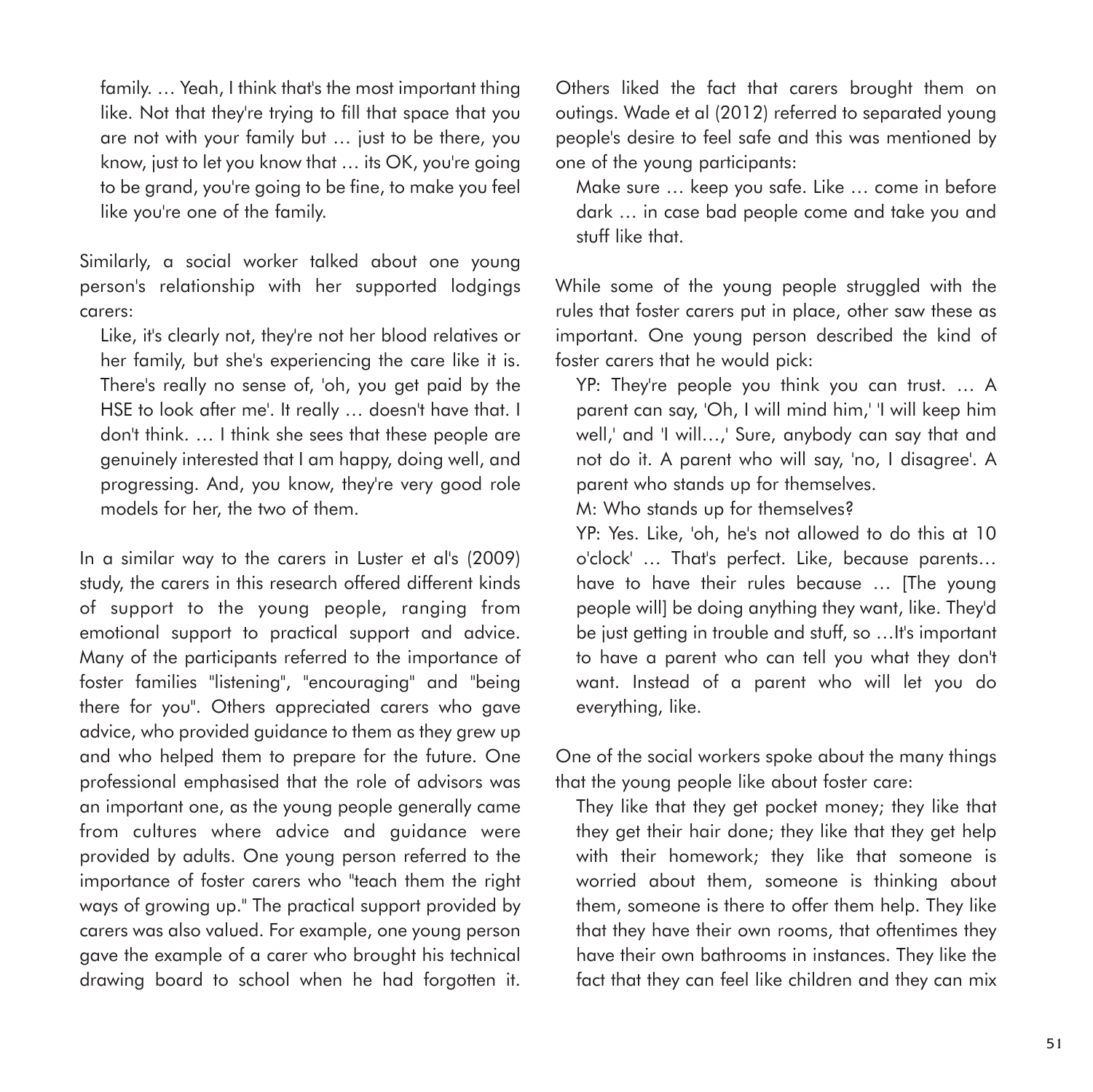with other children and that they can have a place for their friends to come home to. And they can go to their friends. And they like the fact that, for the most part, the foster families encourage them to have contact with their own families if that's an option for them.

A social worker described the relationship between one carer and her foster child:

I think it's actually quite a normal, natural relationship, where he can get angry with her. He can behave badly and he'll be forgiven. They won't be [saying] 'Take this kid away.' Do you know what I mean? He'll go off up the fields and disappear and act the eejit, and the foster carer will be very forgiving … So, there's a normalisation about their family thing.

Professionals and carers emphasised the importance of characteristics and qualities such as empathy, flexibility, patience, understanding, emotional availability, openness and honesty in caring for separated children and young people. In addition, an understanding of cultural diversity was recognised as crucial. This will be discussed in more detail in the next chapter. Professionals praised the fact that fostering and supported lodgings could provide individualised care and a 'normal' family environment for young people, thus helping them to achieve some sense of stability and security. The important role of preparing young people for life after care was also recognised as crucial. In essence, like the foster parents in the Wade et al (2012) study, the carers took on parenting roles and advocated on behalf of the young people:

SH: And I suppose, you know, the capacity to become the parent - it is about becoming the parent and doing what parents do, and parents will be

advocates when they need to be advocates; they'll be encouragers when they need to be encouragers; they'll be rule-makers when they need to be rulemakers.

M: Okay. Yes. And in what sense have you seen the advocacy happening?

SH: Leaving at 18. … And, I mean, school, like, obviously it's a current one. It's a very current one. With school, I've seen it. Making sure that the teachers know the challenges that are there or whatever. I suppose there's something just very normal. It's kind of hard to extract the good pieces, because, actually, the good stuff looks so normal, it just kind of blends into … There's nothing extraordinary about it.

Carers also spoke about their efforts to respond to the young people's needs. The responses varied depending on both the carer and the young person. For some this involved giving young people their own space, for others it involved providing a listening ear and emotional support, and for others it involved providing distraction for the young person when he or she was lonely or upset. One carer talked about his efforts to distract a young person after she had spent time talking to her family on the telephone:

Often when she is speaking with her family she can be either very upbeat afterwards or very down. … She's always thrilled to speak to them but it's, at times you'll get that, she sort of realises that 'I miss him', 'I miss her', 'I miss this', 'I miss that' and you just sort of need to just … get her into her funny mood again in particular, like try and put on something she likes on TV or say 'do you want to go get an ice-cream?' or 'do you want to go for a walk?' or have a bit of a laugh with her.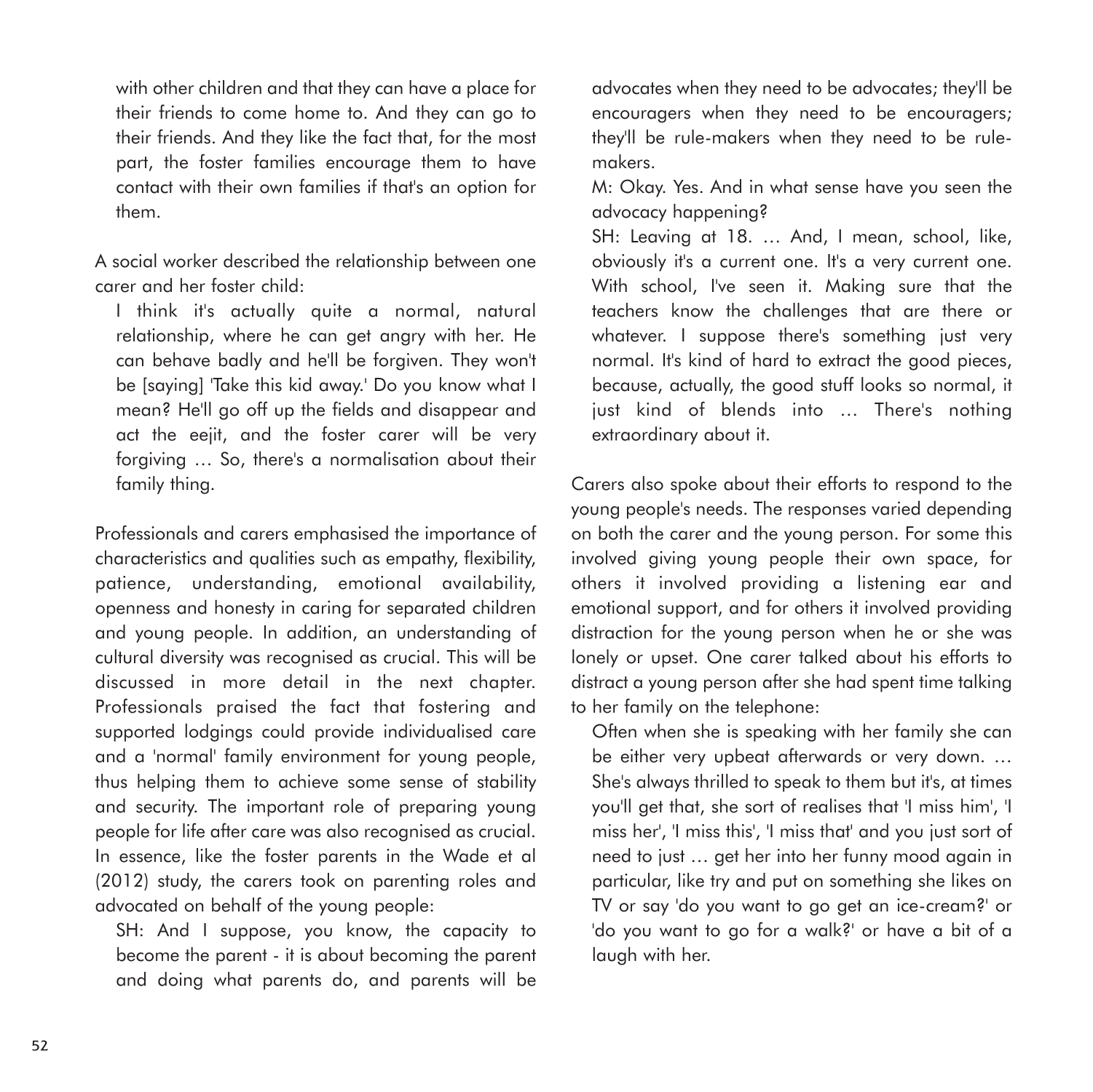The personality and character of the carers had a big impact on the placements. A professional compared a young person's previous placement to her current one, describing the current carer as being "more open" than the previous one. She described how the second carer invited the young person to join her when she was meeting some friends for tea. The girl "wrinkled her nose" and said that she was "not hanging out with old people". The social worker reflected on this:

Now, [the second carer] accepted that, but I have a feeling the other carer would have been very offended by that. So, again, attitudes do matter…. [The second carer was] more open to difference, to understanding that, 'oh, fine, she didn't want to hang out'. Well, maybe a more socially attuned person would not have wrinkled her nose and said 'old people'. Maybe you and I would have said, 'actually, I would rather hang out with my friends', or something, you know? … But I think she understood. The present carer understood that it wasn't a personal reference to her, but it was just her way of saying 'I'll be bored' which maybe the other carer wouldn't have [understood].

All of the carers talked about the rewarding aspects of caring for the young people. In particular, they talked about the relationships that developed over time. One carer identified the sources of reward:

Seeing him develop and how people talk about him … He has a great rapport about him around town and his manners and his courtesies with people. … And just, you know, how appreciated …He calls me mum as well. So, that there is very personal. Even the headmaster called me in one day and he said, 'I have to tell you that Yemi<sup>21</sup> said that his mum would be in'. He said 'I didn't know it was you'. Which kind of makes you feel that he's really accepted living here.

Others spoke about the relationships that the young people developed with extended family members. They talked about feeling pride in relation to the young people and about young people opening up to them as time went by. The fact that the carers found the role rewarding is in keeping with the research by Wade et al (2012) where the vast majority of the carers (95%) got a lot of satisfaction from fostering.

Overall, the carers were all generally positive about their experiences of caring for the young people. One couple, who had been offering supported lodgings for a number of years, succinctly summarised what they wanted to achieve when they offered a home to a young person:

And because we have bought into this programme and we're committed to the programme, we always see this new child coming in as a project, in a sense, you know? And our aim, our aim would be, if we can give them a positive experience for the time that they're in our house, maybe we might give them something that they can draw on as they go out into the world.

#### **General challenges within the placements**

Placements were, of course, not without their challenges. Apart from the initial challenges of settling in, the young people and their carers also discussed the more general challenges associated with the placements. For the young people these challenges

<sup>21</sup> This is not the young person's real name.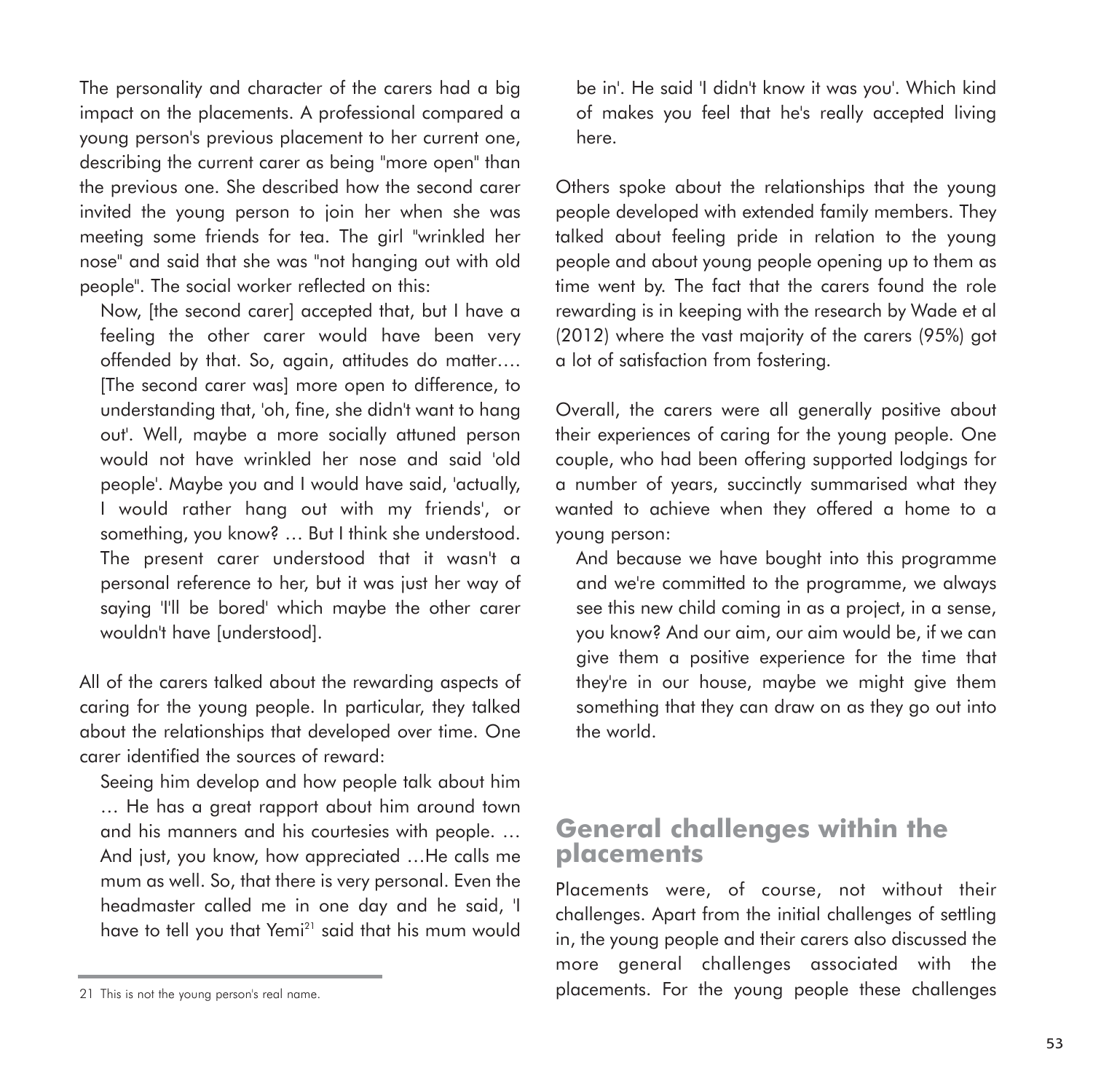related to a variety of factors including: the location of the placement (e.g. rural locations that were considered 'boring'; locations that were far away from where the young person had previously lived), issues relating to food (e.g. not liking the carer's food and the carer not allowing the young person to cook their own food), rules within the household (e.g. curfew times), personality clashes, and the composition of the family (e.g. a 'quiet' house with older carers; children who were very young and annoyed the young person; gender). For example, in relation to the last point, one male participant said that the foster Dad was away a lot of the time as he travelled for his work:

He wasn't always there; he was always driving [for work]. It was kind of like … lady's thing. The woman, the mum, and the two kids. And I couldn't relate to them. …I was just always in the room and I just did my thing.

Another young person spoke about a previous placement where the carers were "really old" and the location was rural:

They were really old, really old. I think that's the point, because they were like grannies and granddads, so they didn't know like what people would like and do, so they kind of thought of it like in an old sense … Like, you have to go to bed at a bedtime … and … when you want to go somewhere, … you can't really cause … you had to really be dropped to the town because it's in the countryside. Yeah, cause it was really boring.

In circumstances where the young people were living in rural locations, carers had additional challenges linking the young people into religious and cultural activities and ensuring that they had opportunities to visit friends whom they met during their times in Dublin. For example, one professional told of a carer living in a

rural location, more than 200 km from Dublin who regularly brought the young people for weekend breaks in Dublin hotels so that they could continue to meet up with friends that they had met there.

While some of the challenges faced by the carers and the young people related to cultural issues or to asylum / immigration issues (both of which will be discussed later), many of the difficulties that arose during placements seemed to relate to the fact that most of the young people were adolescents who were attempting to gain more independence. Such challenges are also common amongst the broader population of adolescents in foster care, with Biehal (2009: 170) referring to the "difficult challenge of balancing care, control and autonomy". This was identified by one of the professionals (not a social worker) who referred to the fact that many of the young people faced "typical challenges":

I think there are normal conflicts - very, very normal conflicts. I think some of this will emerge within [attempts] to integrate, and not quite understanding the norms of behaviour. But I would see those as probably another version of adolescent developmental conflict with parents. … I don't think they're such a challenge that they can't be gotten over. … There are a couple I've seen where I think it has really been personality - it just has not worked because of personality, and I don't think that's anybody's fault. And I'm not even sure a longer matching process would have [helped]. I don't think so.

In situations where young people had moved from hostel accommodation (as opposed to residential centres) to family placements, particular problems arose. This was unsurprising, given that these young people had become used to living very independently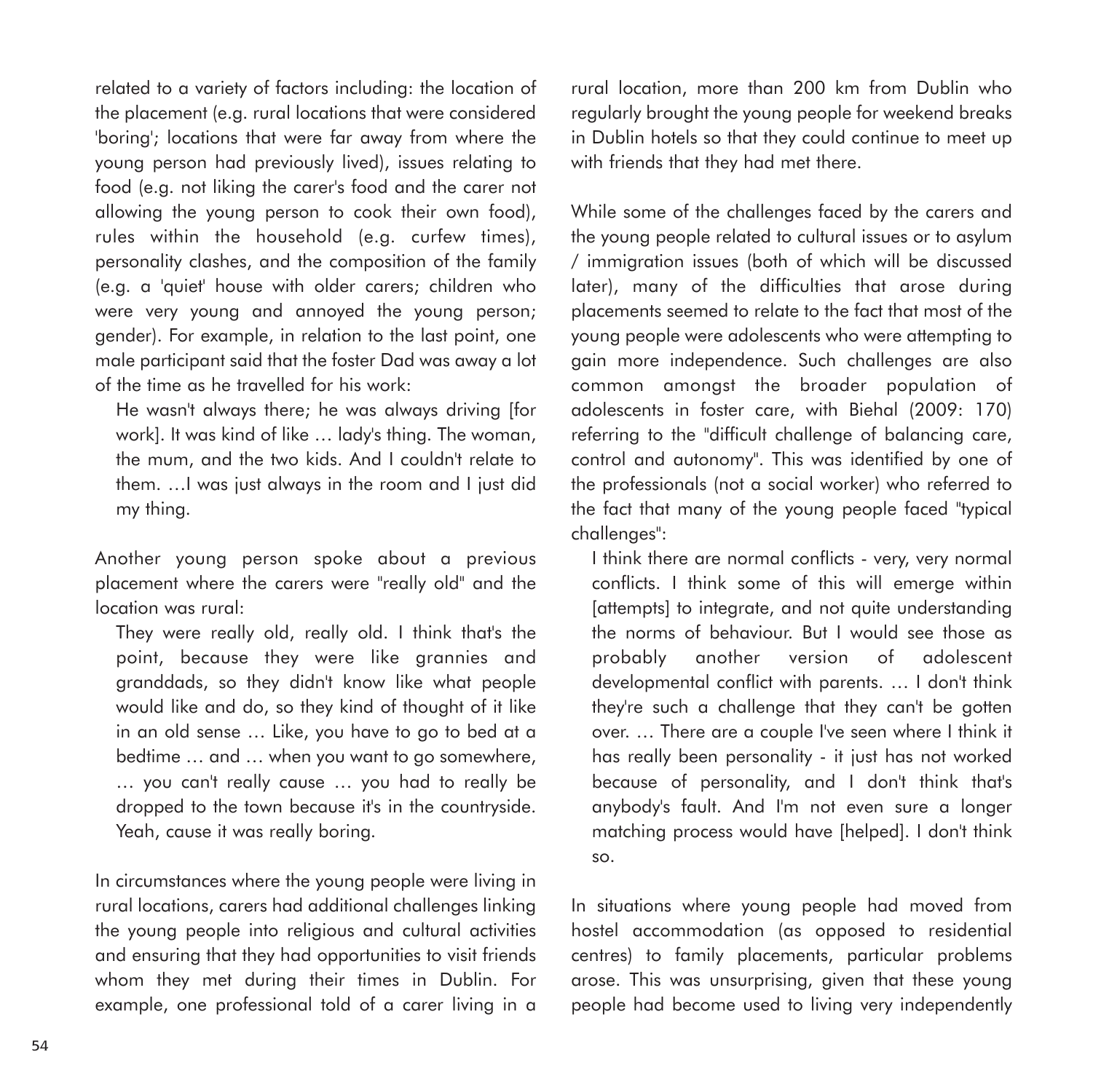and then were suddenly expected to adjust to a family environment. In some respects, these findings resonate with the findings of Luster et al (2009), where it was found that Sudanese unaccompanied minors who had been used to living without parents and making life or death decisions, struggled to adjust to an environment where they were being told what time to go to bed. For one young person, while he recognised that he enjoyed some elements of living in foster care, overall he felt that it "wasn't for [him]" as he had become used to living in a hostel:

When I was moving to foster, I believed it wasn't for me, because, like, I lived in hostels where I did all those things for myself. Yes. I washed my own clothes; I do that kind of stuff. So, I feel like from the beginning I feel like it wasn't for me.

He suggested that he would have been fine in foster care had he moved there upon arrival. He also stated that if he had a young brother arriving in Ireland alone he would want him to live in foster care rather than in a hostel environment. Carers and professionals also acknowledged this challenge for young people who had previously lived in the hostel system. The carer of the young person quoted above stated the following:

But the hostel definitely did nothing for him. …It would have made him cheeky. He had to fend for himself. …So therefore if he had to get off the plane and go into a residential and come straight to a foster home, it would be a different story. But he had two or three years there of bad habits. Do you understand? … He might decide to take himself off to Dublin. And he wouldn't tell me 'til the last minute. And his attitude was he didn't have to tell me anything, because he had no one to answer to in the hostel.

Another challenge for carers was the fact that they were generally caring for teenagers who were entering care for the first time or who had only recently entered care. One of the social workers noted that at times it was challenging to care for adolescents who had been brought up by someone else:

One of the big challenges that carers would face, and we do talk this through with them initially, is the fact that they are getting pretty much a grown-up child who has been raised by somebody else to different standards from how they would have raised their own child. I can imagine a child has been travelling for months, years, they've seen all sorts of horrors in their country. They've had to endure all sorts of indignities just to get to Ireland … and that's not going to be a perfect child for you, you know? This is going to be a child who will have issues. So, for carers they have to understand that and be really open to not judging, to be flexible, and accommodating with the young person.

While the challenges varied depending on the young person and the family with whom he or she lived, there was one challenge that was relevant to them all, although it was only mentioned by some. This was the fact that no matter how good the carers were, they were not the same as family members.

Like if it's your own mum, you know, she understands every single thing about you, she knows you inside out 'cause she's your mom and you know there're some things your foster carer can't do for you like your mom can do for you.

While this is an issue relevant to all foster children, it may be particularly challenging for separated young people, most of whom have no contact with their family members, and some of whom do not know where their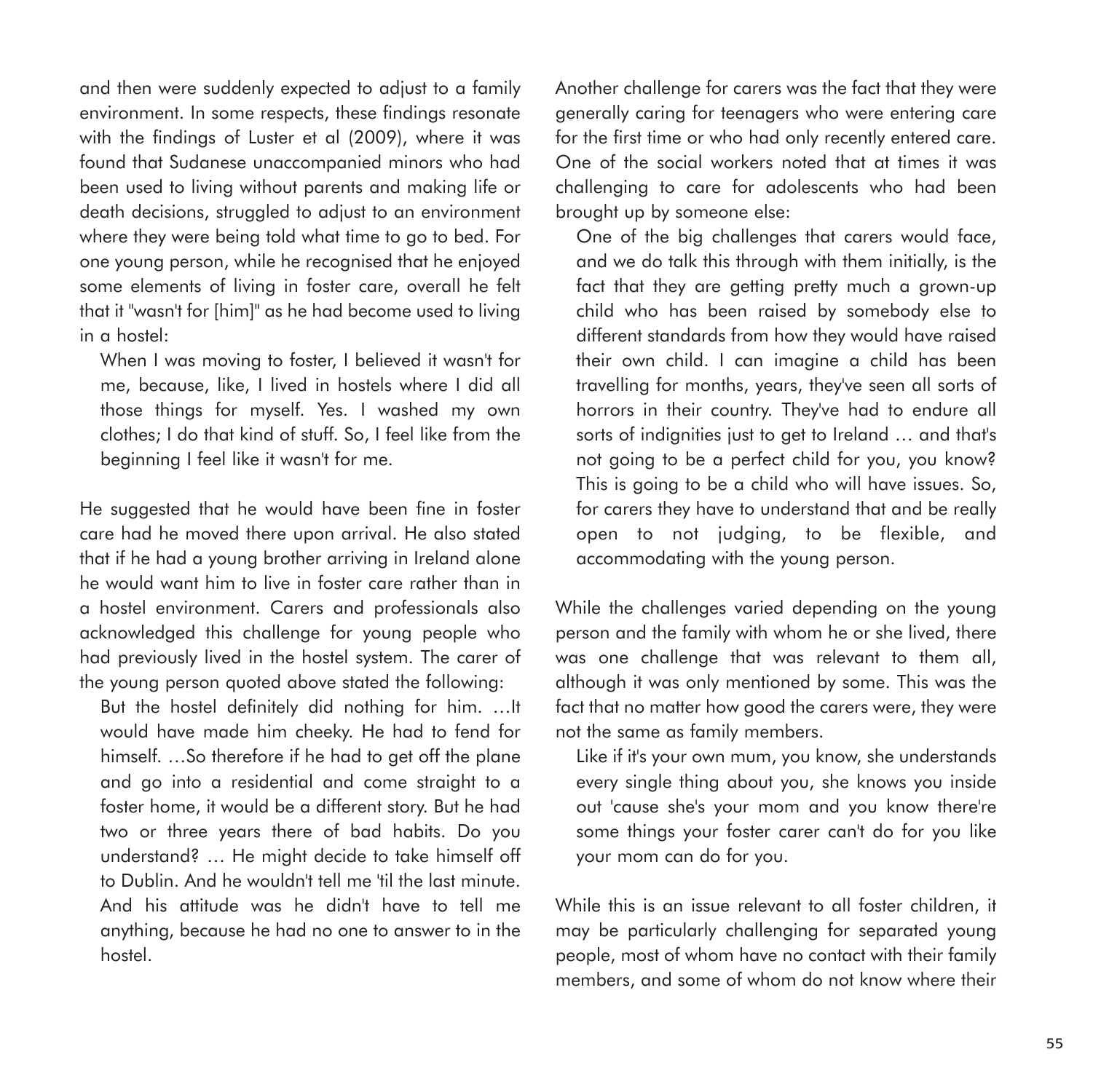families are (Green, 2000; Ayotte, 2002; German, 2004). One of the social workers highlighted that living with families often reminded young people of their own families. This was often very challenging for them:

A lot of the times when they move to the family it reawakens memories of their own family, and it reinforces how much they miss their own family. And while they're trying to deal with all of that, they're still expected to move to a new family. And integrate in a new family. And it's a huge ask. And for the most part they do. It takes time but for the most part they do adapt. And I have to say, the carers for the most part are very good in trying to understand their need, that it's going to take time, and encouraging them, and working with us to help them settle.

In a number of situations sibling groups arrived together. In discussing placements for sibling groups, Lord & Borthwick (2009: 417) have pointed to the fact that siblings can be "a very valuable resource for each other, both in childhood and throughout life." It was evident that in the case of current practice with separated young people in Ireland, every effort is made to ensure that siblings are placed together. However, challenges sometimes arose when one of the siblings displayed behavioural difficulties that led to placements breaking down. As a result, it sometimes became necessary to separate siblings from one another. Internationally, this is not an uncommon occurrence amongst the broader population of children in care (Lord & Borthwick, 2009). When separated young people who were siblings lived separately (either because of age differences or because of different needs), in some cases access visits occurred regularly but in other cases they rarely occurred. This research did not explore why this was the case.

The importance of foster children maintaining contact with their birth families is widely recognised (Schofield & Stevenson, 2009). While such contact is usually possible for Irish young people in the care of the state, for separated young people the situation is different. Often, the whereabouts of family members is unknown. In addition, in some cases parents and close family members have died or been killed or in other cases making contact with them might put the young person or their family members at risk. Nonetheless, some of the young people had contact with their families of origin, either family members living in the UK or living in their home countries. In two cases family members in the UK, with whom reunifications were being planned, had made visits to the young people. However, in most cases, contact involved telephone calls or Skype conversations. While this contact was clearly very important for the young people, at times it caused challenges. As has been mentioned earlier, sometimes young people became upset or lonely following telephone calls with members of their families. In addition, one carer reported that the young person's mother, who was in the UK, often told her what she should be doing to care for the children, something which frustrated the carer:

Sometimes I feel like a childminder. More so in this situation than say in my other situations because, maybe in the other situations the reason you are fostering is because they were sick or because they had an alcohol problem or there was drugs or they physically could not look after their children where as in this case her Mam is there. She's physically able to do it and I think she is kind of frustrated that, she's not here to do it. So sometimes, you know, she'd be on the phone and she'd be like you know 'you need to do this with her' or 'you need to get her teeth checked' or 'you need to do this'. And you're kind of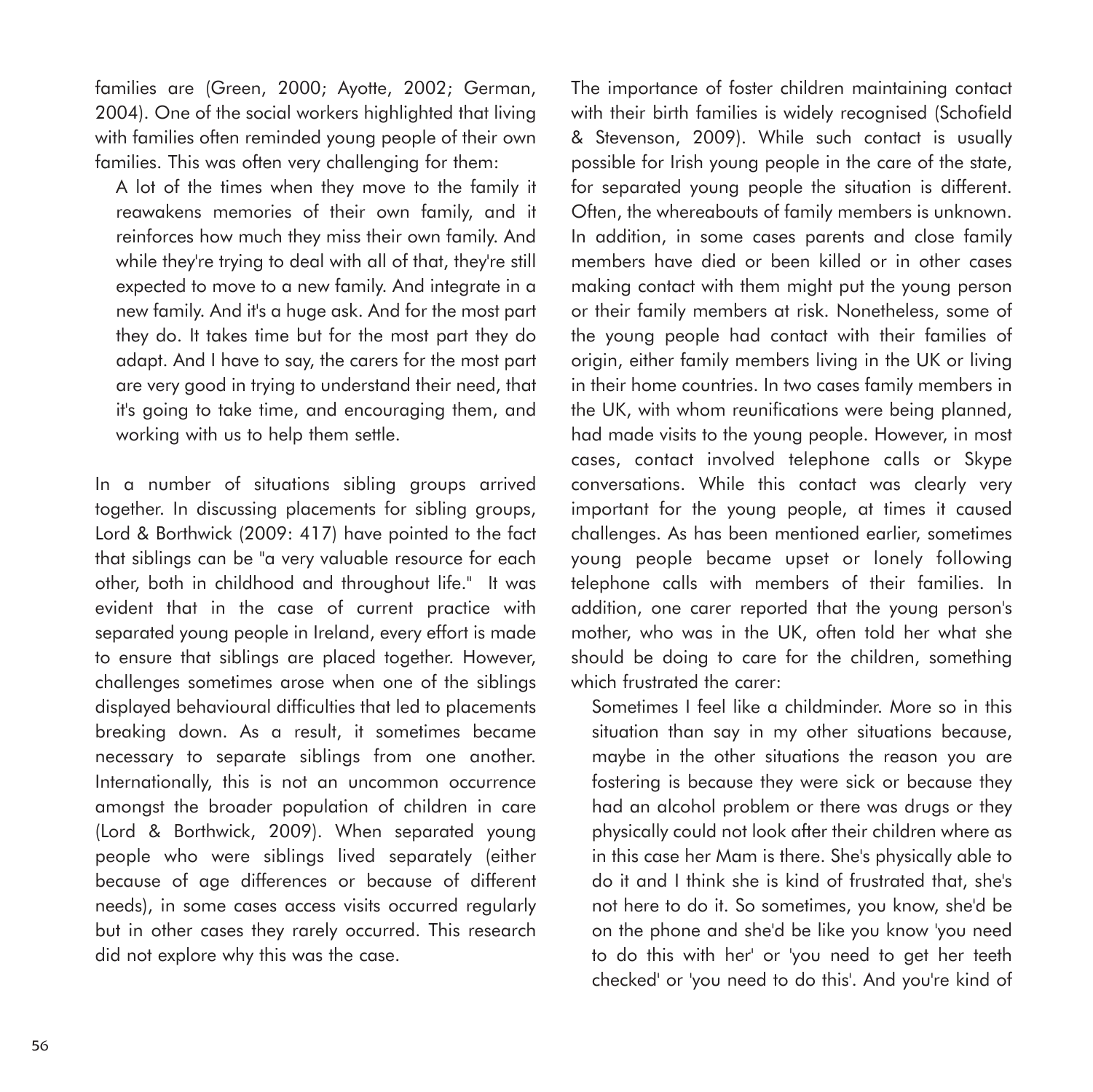thinking, well, obviously I'm here and I'm looking after her and I know all these things. Whereas you know, she's in foster care for a whole different situation and it's, I suppose in her situation, it's just she ended up in the wrong place.

In the absence of their families of origin, feeling understood by their carers, or feeling that carers were at least trying to understand them, was important for many of the young people. In several cases the young people and their carers described initial difficulties that arose and how placements nearly broke down. However, with time, they grew to understand each other and developed good relationships. One young person stated:

When you come to a new place, living with new people you don't know how they are like and they don't know what you are like so … it takes time to get used to each other. I didn't know Matt and Jenifer so we used to have fights a lot [laughs] …She was telling me do this, not do that, I was like 'no I want to do this, I don't want to do that'. So, different person from each other,…different personalities, different culture. … It didn't work from the beginning and I was gonna move. I told my social worker 'I want to move, I can't live with this lady'. [And] Jennifer says 'I can't live with this guy'. So, then the social workers got involved … So, we sat down, we started talking and we figured it out … I got, we got used to each other firstly and we kinda started liking each other. Thirdly, I got older, I got more mature.<sup>22</sup>

#### **Placement breakdown**

Foster placement breakdown is not uncommon (Sallnäs et al., 2004). Broadly speaking, the term 'breakdown' refers to situations where placements end prematurely or where placements do not last as long as had been planned. Placements break down due to a range of reasons, including young people's behavioural problems, a lack of support for foster carers, rivalry between the foster child and the foster family's child, foster family - birth family relationships, and foster parent stress and burnout (Triseliotis et al, 1995; Brown and Bednar, 2006). When they occur they can be hugely upsetting for young people and their carers alike. In their research in the UK, Chase et al (2008) found that when foster placements for unaccompanied asylum seeking young people broke down, this was often related to the expectations that the young people had of their carers or vice versa. They also referred to the fact that difficulties may arise in placements due to the fact that some separated young people have had to grow up much faster than their non-asylum-seeking peers.

In the Irish context, the CRA, in its 2011 report card, referred to information that it had received from an NGO about placements breaking down (CRA, 2011). The organisation emphasised the need to better understand why these breakdowns occur and the need to implement measures to ensure that more placements are successful. While NGOs were clearly concerned about matching (as discussed earlier) and about placements breaking down, at the time of publishing, the HSE stated that they had not received any formal complaints from NGOs regarding these issues.

Eight of the young people who participated in the study had lived in more than one family placement, with the

<sup>22</sup> The names used in this quotation are pseudonyms.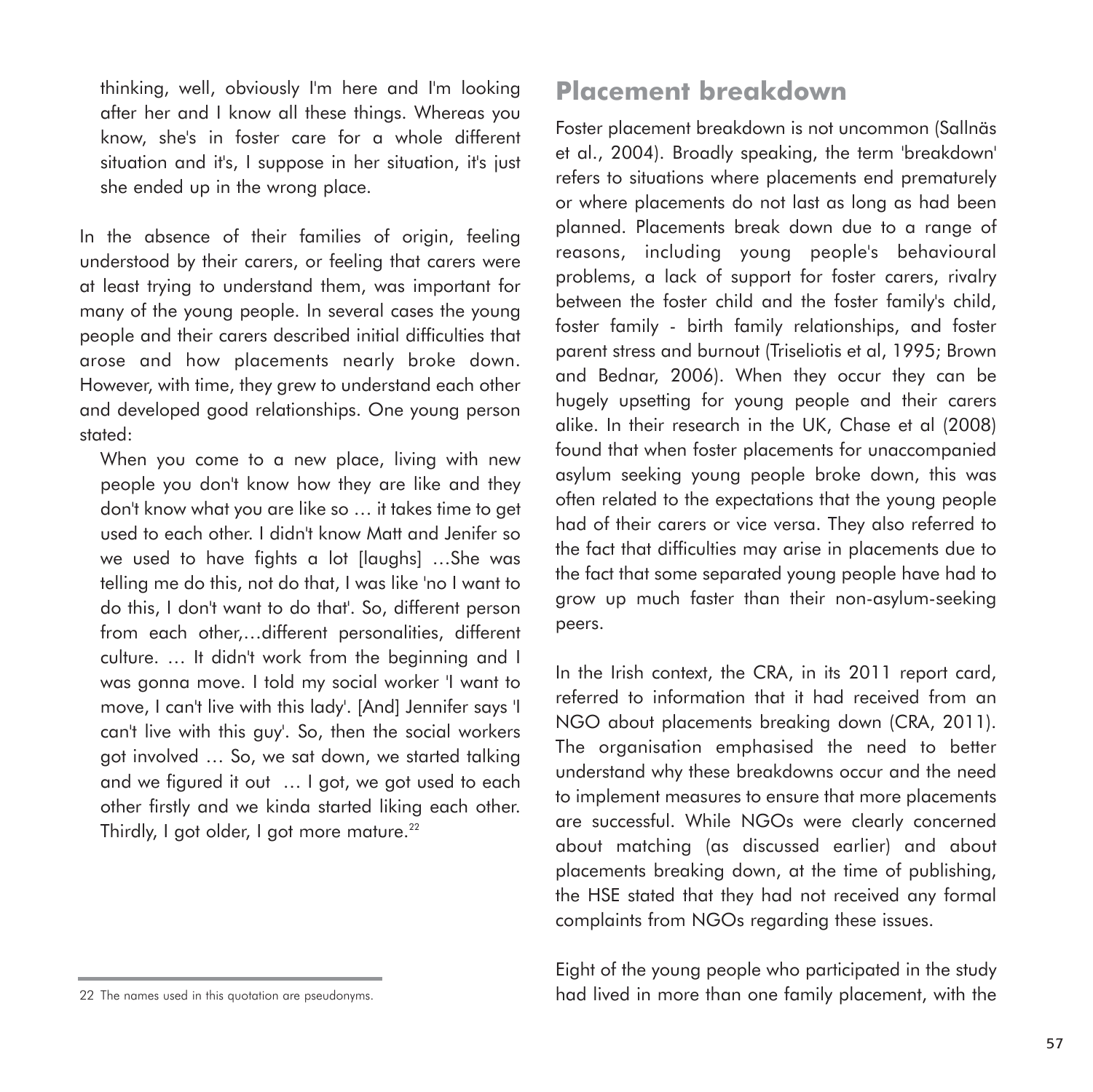interviews suggesting that in at least 7 of these cases the young people had experienced placement breakdown (i.e. the premature ending of a placement).<sup>23</sup> The interviews with carers, professionals, and with the young people suggested various reasons why placements broke down. In three cases, the young people in question had lived in hostels or nonapproved residential units prior to being placed with families, with the interviews suggesting that this period of relative independence resulted in difficulties in the family placements that then ensued. In 3 other cases where placement breakdown occurred, young people had been placed with siblings, with some participants suggesting that the behaviour of one sibling led to a placement breakdown for both siblings. Other issues that were identified as contributing to placement breakdown included queries about the age of the young person, personality clashes, the behaviour of young people, a lack of understanding on the part of carers, cultural misunderstandings, and tensions associated with adolescence. One young person, who was very settled in a placement after a number of other placements had broken down, described what a negative experience of foster care would be like:

Someone who doesn't talk to you, puts like, like, who doesn't understand you, hates you, who will treat you like you're a nothing, like you don't belong there … they just have you there because they have to have you there or something like that.

Another young person described a previous placement which had broken down. She spoke about how she had

not been allowed to watch television, to go out after school or to have friends over to visit. She described the food as "rubbish", stated that she only received two meals per day and said that her foster father had physically assaulted her. She felt that her social worker did not listen to her and attributed this to the fact that the carers, like the social worker, were white, while she was black:

Like sometimes I think about it now and I cry, you know, like I don't know why social workers don't want to listen to young people. Because you've done something in the past doesn't mean you don't have to listen to her, you know what I mean? …I'm not trying … to discriminate or something but like if you're white and you are another white, obviously you will believe what the other white person is telling you, you don't want to go into 'oh this is what the black person [said]'. That's my own point of view because when I'm talking to my social worker I call her, I cried to her, I said everything to her. All they can do is believe what I say to them because at the end of the day [the foster carers are] being nice to my social worker. After my social worker's gone, they're not nice anymore and you know I really, really, really suffered.<sup>24</sup>

Many of the young people emphasised the importance of communication within the foster family. One participant, who acknowledged that at times she was rude, described how a previous foster carer used to scream at her. She felt that this was not what should happen:

Even if the foster child is wrong, just listen and sit down with her and explain, but don't scream. Like, my foster mom, she used to scream sometimes and then when she starts screaming I would just walk and then she would tell me 'you're so rude' and then I want to answer her because I know I'm rude, I don't

<sup>23</sup> In the eighth case it was unclear whether the young person's first foster placement had only been envisaged as short term or whether the placement had broken down prematurely.

<sup>24</sup> In line with Children First details of these allegations were provided to the HSE, following consultation with the participant. The HSE stated that the allegations had been followed up appropriately at the time that they were made.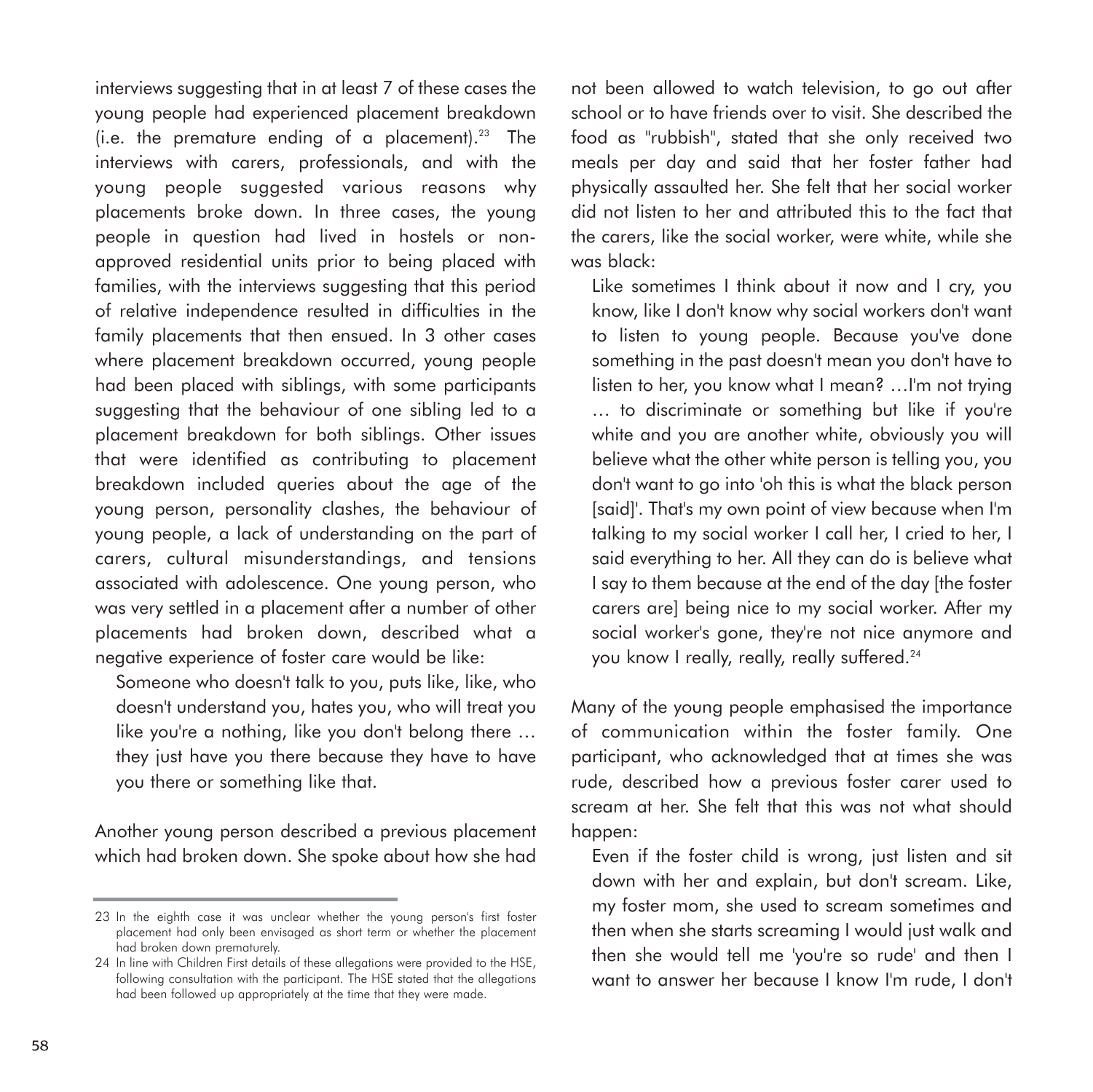want to stay there, the more you scream I just get mad. But I just walk and then I just didn't talk to her. So it's better if you just, even if you know the kid is wrong, just sit down and talk to her nicely … just don't go and scream like 'oh you're late, did you do your homework, you're this, you're that'. It's like pushing the kid, 'I don't want you, like go away, I don't want to talk to you'.

One of the carers whose foster child had experienced a number of placement breakdowns reflected on why the current placement seemed to be working well for the young person:

A good few of my placements have happened from other placements breaking down, and I just think it's … carers differ no more than kids differ, so I suppose I'm quite routine and boundary-focused, and I kind of work with a motto of parent first, friend second, where you can get kind of sucked in when a new child comes to you, of trying to be overly nice, and you befriend them more than trying to be their parent. And then you set yourself up for falls. So I think it's just a different mind-set from carer to carer.

It was clear that placement breakdowns were distressing for the young people and meant that it took them longer to feel a security within Ireland. However, of the eight young people who had experienced more than one placement, in 5 cases the young people seemed, at the time of interview, very settled in their current placements: this was the view of both the carers and the young people. In two further cases the young people had turned 18 and were no longer in foster care / supported lodgings. Both of these young people spoke positively about a subsequent placement. In the final case, the young person appeared to view her current supported lodgings placement in a literal sense - as lodgings - but seemed relatively content with this arrangement. However, it is reasonable to suggest that the experience of placement breakdown may have contributed to her not wanting to immerse herself in her new placement.

Luster et al (2010) point out that while a change of placement is generally seen as a failure in child welfare services, in the cases of 7 out of 8 of the Sudanese young people in their study who had to change placement, the change resulted in a more positive relationship developing with a subsequent foster carer. As adults reflecting back on their care experiences, these young people attributed the initial problems to cultural differences, being a teenager and a lack of compatibility with foster carers. Luster et al (2010) suggest that problems in initial placements may often be related to more general adjustment problems as a young person tries to adapt to a very new culture.

#### **Conclusion**

Having struggled in their placements initially, most of the young people spoke positively about their current foster care and supported lodgings families and identified numerous things that they liked about their placements. In many cases it was evident that strong relationships had developed between the young people and their carers. Inevitably, the young people faced various challenges, including missing their families. Many of the carers talked about seeking support from other carers or from social workers when difficulties arose. In particular, they valued the fact that 24 hour support was available from the private fostering agencies, even if there was rarely a reason to need it. Many had opted to foster for private agencies because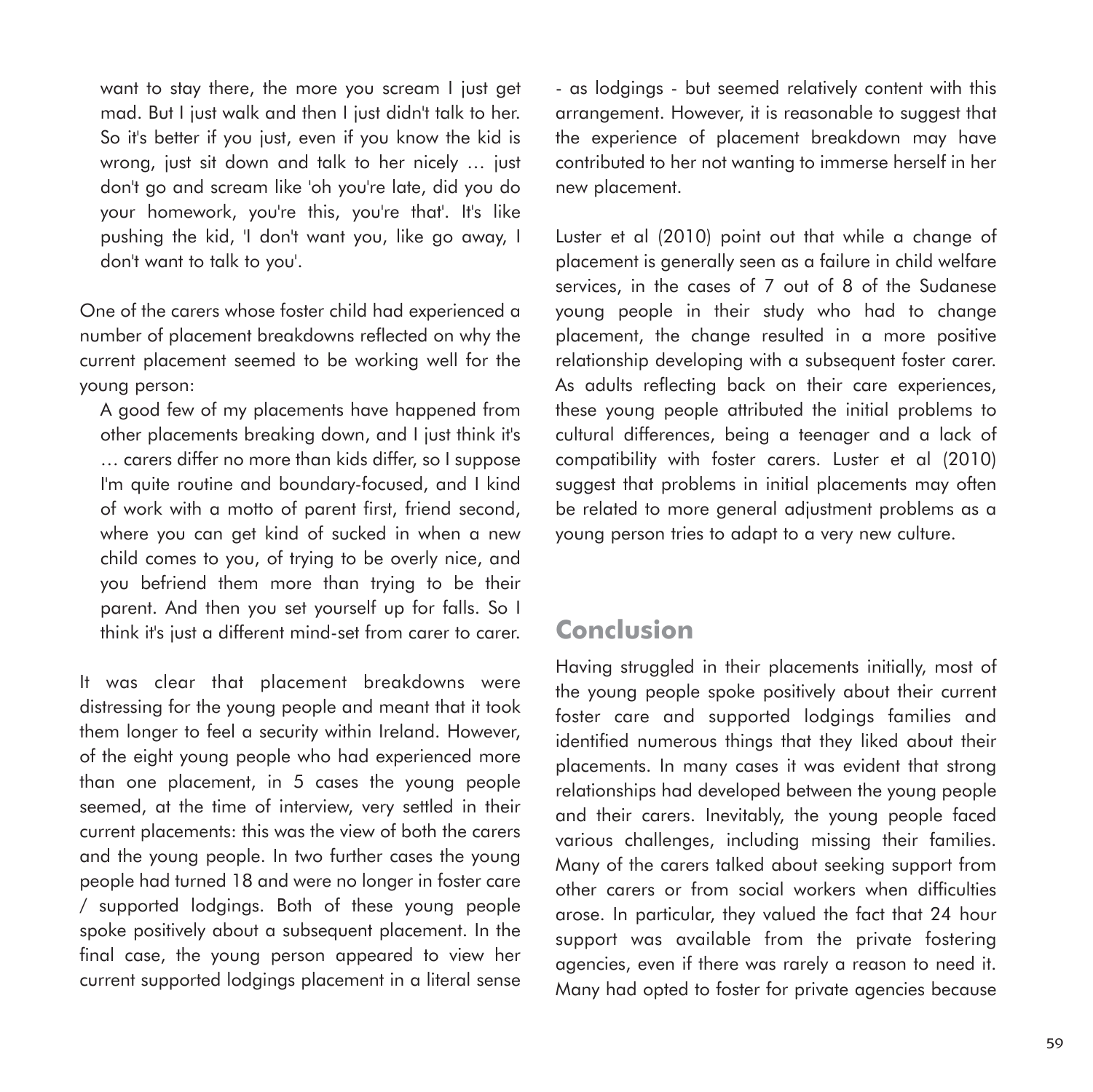of this support. While conflict between carers and young people was generally worked out, some of the young people had experienced placement breakdowns. The participants' perspectives in relation to placement breakdowns highlight important issues that need to be considered in future placement planning.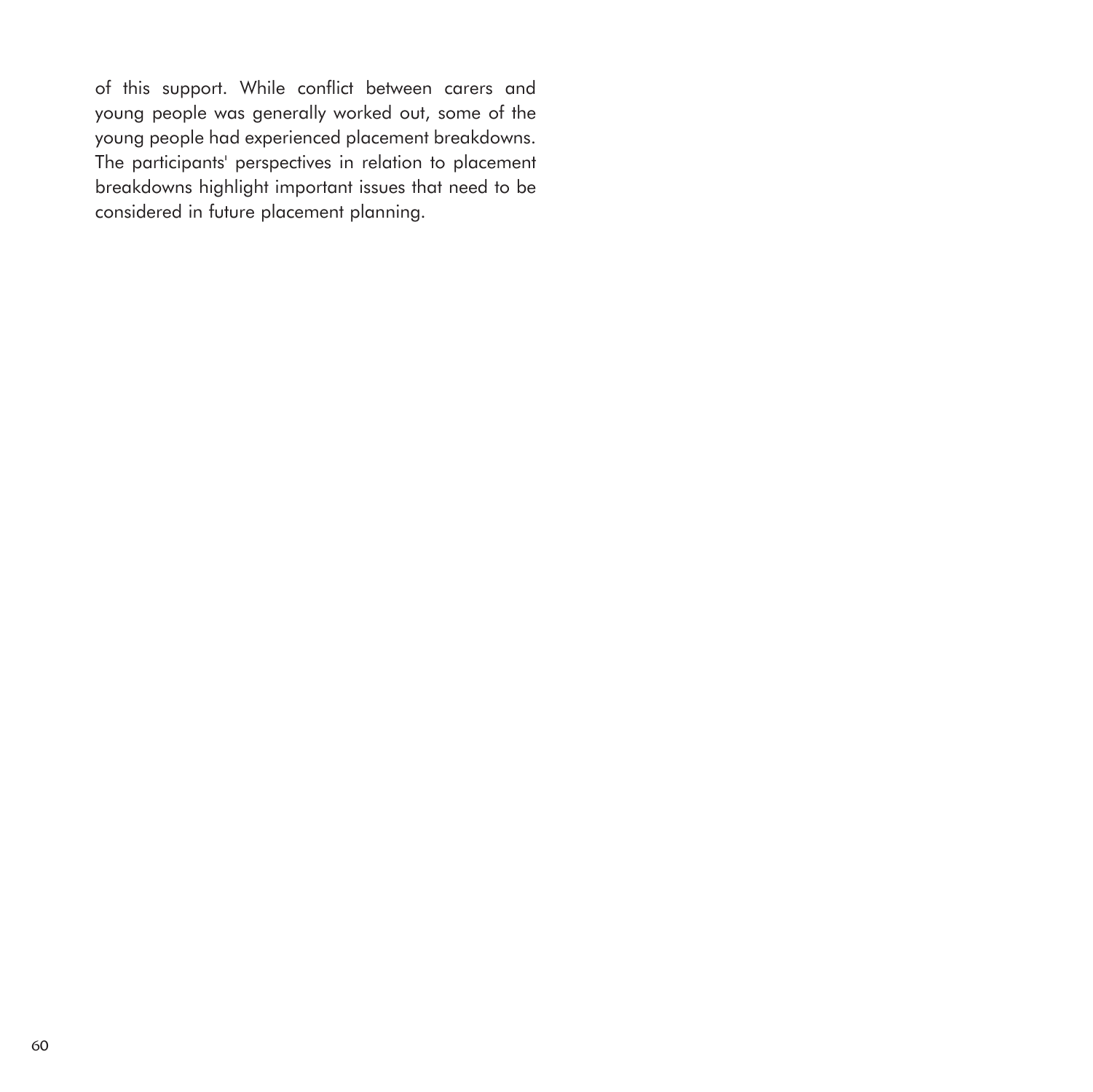# **Chapter 6:**

Family placements in context: diversity and uncertainty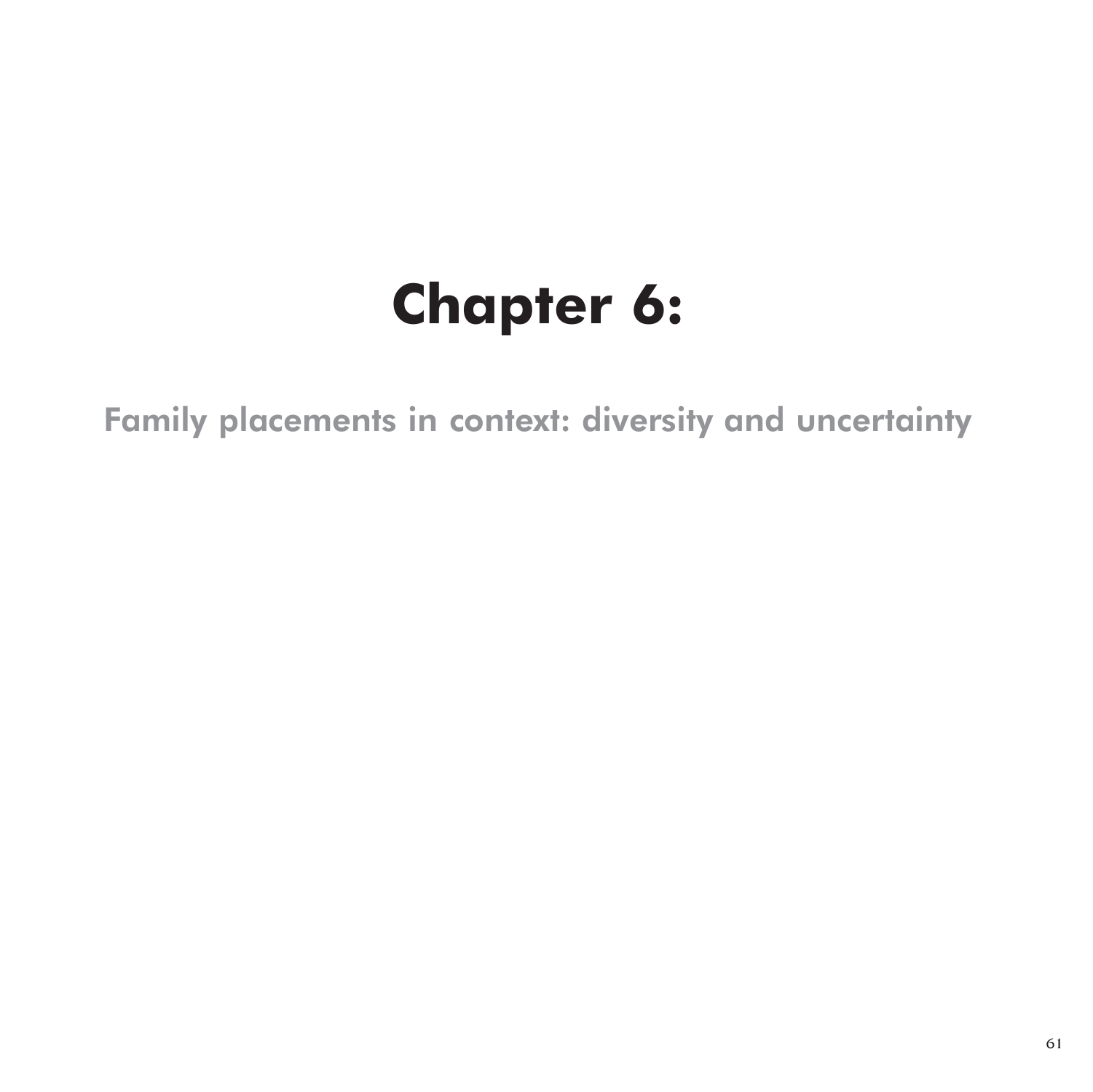## **Introduction**

Although providing care for separated asylum seeking children and young people involves considering many of the generic issues that are also relevant to other children and young people in care, there are some considerations that are specific to this client group. In this chapter, two broad issues will be discussed: Firstly, the issue of diversity and of meeting the cultural needs of the young people and secondly, the issue of uncertainty, particularly in relation to the outcomes of the asylum process and transitioning from family care.

# **Culture and Diversity**

Within the discussions with all of the participants young people, carers and professionals/stakeholders culture was discussed in detail. These discussions centred on the core theme of meeting the ethnic and cultural needs of the young people. Having arrived in Ireland, the young people faced the challenge of both integrating into Irish society and the challenge of maintaining a sense of their own ethnic or cultural identity. 'Cultural identity' is a term used to describe the "sense of attachment a person has to a particular group, including beliefs and feelings linking him or her to these groups" (Berry et al, 2006, p. 3). It can be viewed as an aspect of acculturation that focuses on the immigrant's sense of self. During adolescence, this is particularly important as this is the time when people begin to address the question of "who am I?" in a way that involves continuity between the past, the present and the future (Erikson, 1968). Immigrants can develop an identity primarily based on their ethnic identity or based on their identity as a member of their new society. Alternatively, one's identity can be *integrated* or *bicultural*, whereby a person retains a strong ethnic identity while also identifying with his or her new society (Phinney et al., 2001). Just as integration has been found to be the most beneficial acculturation attitude/strategy, research has shown that, in general, a bicultural or integrated identity is associated with higher levels of overall well-being, compared with the other identity categories (Phinney et al., 2001).

#### **Culture and the young people's placements**

Of the 18 young people who were in foster care or supported lodgings at the time of the research, 8 were living with couples who were Irish. One young person from East Africa was cared for by a couple from East Africa (although from a different country to the young person). One young person from West Africa was cared for by a couple who were also from West Africa (they were from the same country, but were of a different ethnicity and religion). Two young people were living with an Irish carer who was parenting alone. A further three young people were cared for by carers of minority ethnic origin (2 West Africans and 1 Middle African) who were parenting alone and who were from the same countries of origin as the young people. Two young people from West Africa were living in a family where the foster father was from West Africa (but from a different country) and the foster mother was Irish. One young person was cared for by a carer who was Irish and by her partner who was from Southern Africa. The 15 young people who were Christian were all living with carers who were also Christian, although often of different denominations. Of the 6 young people who were Muslim, 2 were living with at least one Muslim carer, while three were living with carers who were not Muslim.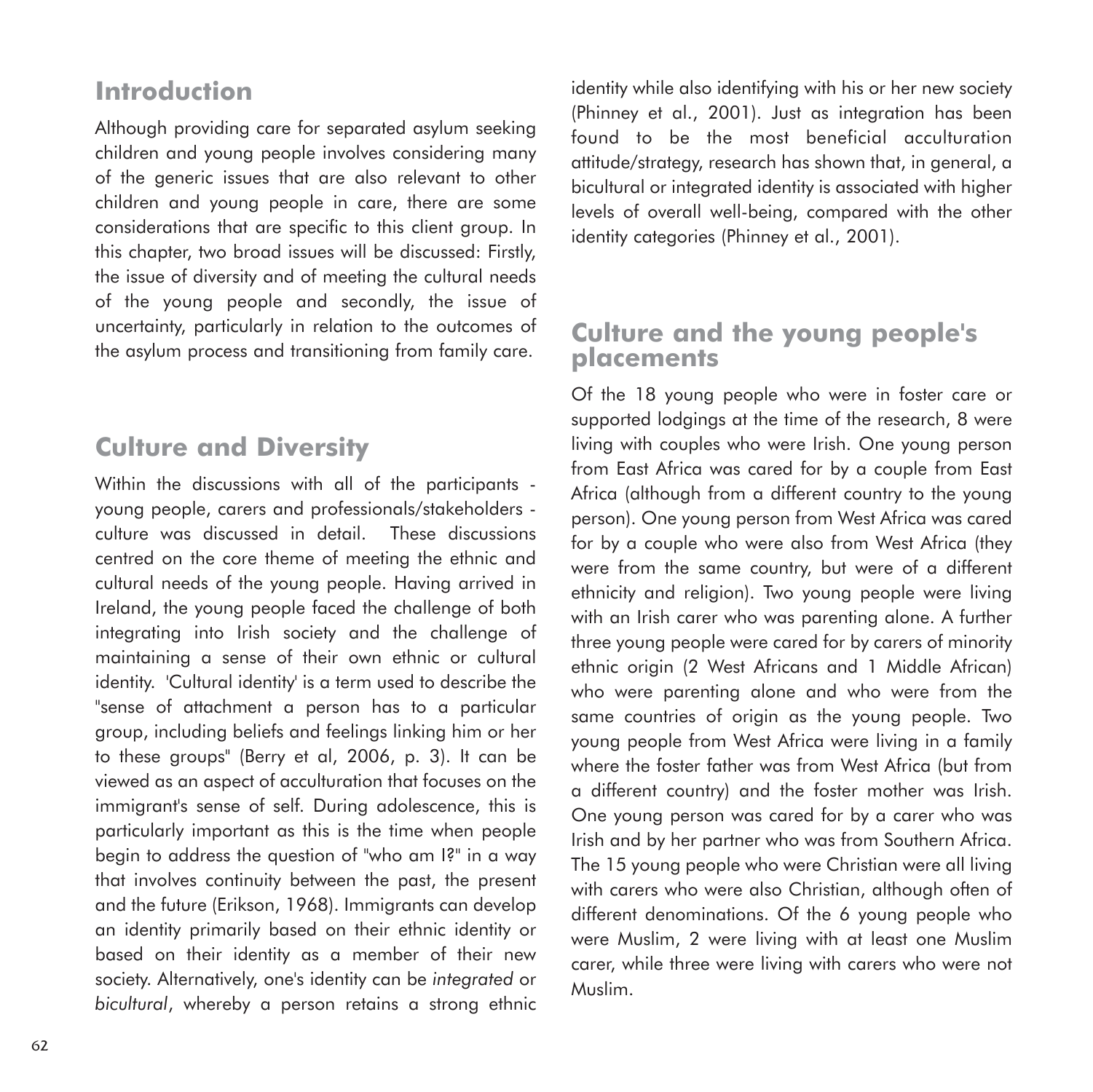#### **Placements with ethnic minority carers**

In discussing placements with ethnic minority carers, most of the discussion focused on the positive aspects of these placements. Young people, professionals and carers all identified many advantages associated with these placements, although the carers who identified these advantages tended to be ethnic minority carers rather than Irish carers.

To begin with, it was recognised that, having moved to Ireland, the young people were experiencing "a rupture in the narratives threads running through their lives" (Summerfield, 1998: 16). Same-culture placements could offer some sense of continuity amidst much upheaval and discontinuity. As has been mentioned, such continuity is helpful in terms of promoting a young person's sense of identity (Erikson 1968). The "desirability of continuity in a child's upbringing" has been enshrined in Article 20 of the UNCRC (1989) in relation to situations where the state places children in alternative care. One of the social workers stated:

There's so much change for them when they come here. They've lost their families and their culture, their friends, their food, the smells, their clothing, everything. The weather is different. And if they can have some kind of similarities that they can draw on - a language, it might be, or a food or something. Sometimes it's nice for them to have that … at least that connection with their culture, and I do think a lot of them very much appreciate it.

Similarly, the young people who lived with carers of their own ethnicity highlighted the ways in which these placements benefited them, with their narratives pointing to the continuity that was provided for them. They valued the experience of being cared for by individuals who could speak to them in their language and provide food with which they were familiar. When asked what helped him to settle in his foster placement, one boy stated the following, which was in keeping with Kohli et al.'s (2010: 238) contention that food was a "means of evoking past experiences":

I think it was like … um, like, eat the same food that we eat in Nigeria. That was very nice. … It made me think back about Nigeria.

Another participant talked about being able to learn about her country of origin from her carer and about the importance of being able to understand the carer's language:

YP: You can talk about stuff about Nigeria and stuff … she has like more experience than I do, you know, in things about Nigeria and stuff like, I can learn stuff off her yeah and …um … we speak the same language [laughs].

M: OK … and is that important?

YP: Yeah, um, sometimes because sometimes she might be saying some stuff and then if I don't understand her I just feel like she might be talking about me … let's say I go to someone's house and they're like Indian or something and they're speaking another language and then … you would feel like an outsider or something.

Indeed, several of the young people who had lived in residential care or in placements with Irish families reported that they were no longer able to speak their ethnic languages, a finding which is in keeping with the findings of McWilliams' (2012) research. This highlights the important role that can be played by placements with families from within the same cultural group. Language is an important part of cultural identity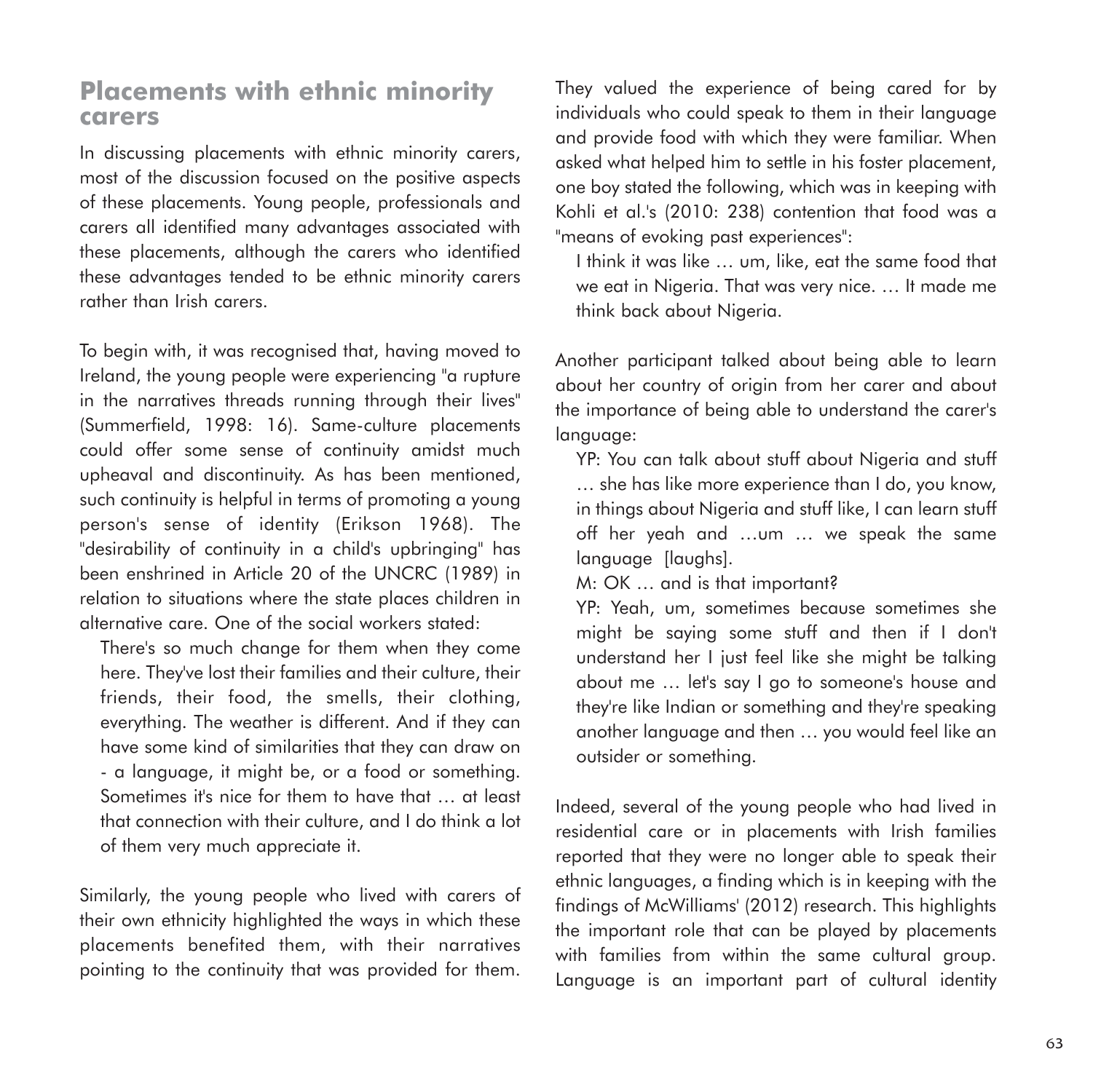(Goldstein & Spencer, 2000) and therefore efforts must be made to ensure young people can maintain their mother tongue.

Apart from continuity in relation to food and language, participants also identified other ways in which continuity could be provided by carers who were of the same culture or religion as the young people. Several people identified continuity in terms of cultural or religious values, norms and practices. Given the important role that religion plays in the lives of many migrant populations (McMichael, 2002; Thompson & Gurney, 2003) including separated young people (Goodman, 2004; Ní Raghallaigh, 2010; 2011a), the benefits of offering placements with carers of a similar religion are obvious. Doing so will more easily allow young people to experience comfort and continuity, through the use of religious coping, through companionship with like-minded individuals, and through the rituals associated with religious practice (Ní Raghallaigh, 2011a). Wade et al's (2012) research suggested that the religious identity of separated young people in foster care was developed through contact with places of worship and friendships with others of the same faith. In relation to participants in the current study, carers who were of the same religion as the young people were able to facilitate this religious identity development through integrating them into the religious practices and routines of their own families.

Apart from religion, cultural norms and values were maintained in other ways too. One carer emphasised that the extended family was very important within her own culture and she thought that it was important that young people would learn about this aspect of their culture. Other carers talked about young people learning cultural values such as the value of respecting

elders. For one Nigerian carer this translated into culturally appropriate ways of addressing older people. She spoke about a young person who had lived with an Irish family before coming to live with her:

The first one I had, he was living with an Irish [family] and as a Nigerian the challenges are that … the respect is not there. It's not because it's wrong what we do here but the way we do it is different. Like here I can call you 'Muireann' you know but in my culture I don't have to say that, and if my kids … they are to use an 'auntie' or something as a form of respect, that is not there.

One young person, who himself preferred to live with an Irish family than with a family from his own culture, said that if his younger sibling was coming to Ireland, he would want him to be cared for by an African family:

But for me I would prefer them to stay probably with maybe an African family. So, just to keep the culture up or follow the same African ways or something. …Yes, yes. Especially if they were still young, like. You know? So they can get that African mentality as well, even when they're in Europe.

Other participants talked about carers from within the young people's ethnic communities being able to provide appropriate physical care for the young people, in terms of knowing how to care for their particular skin and hair needs. Several of the ethnic minority carers felt that Irish carers would not have this knowledge. Indeed, McWilliams (2012) found that many carers didn't initially know how to care for the hair and skin of the African children for whom they were caring.

Apart from understanding them on a linguistic level, young people also talked about the fact that carers from their own ethnic group understood them on a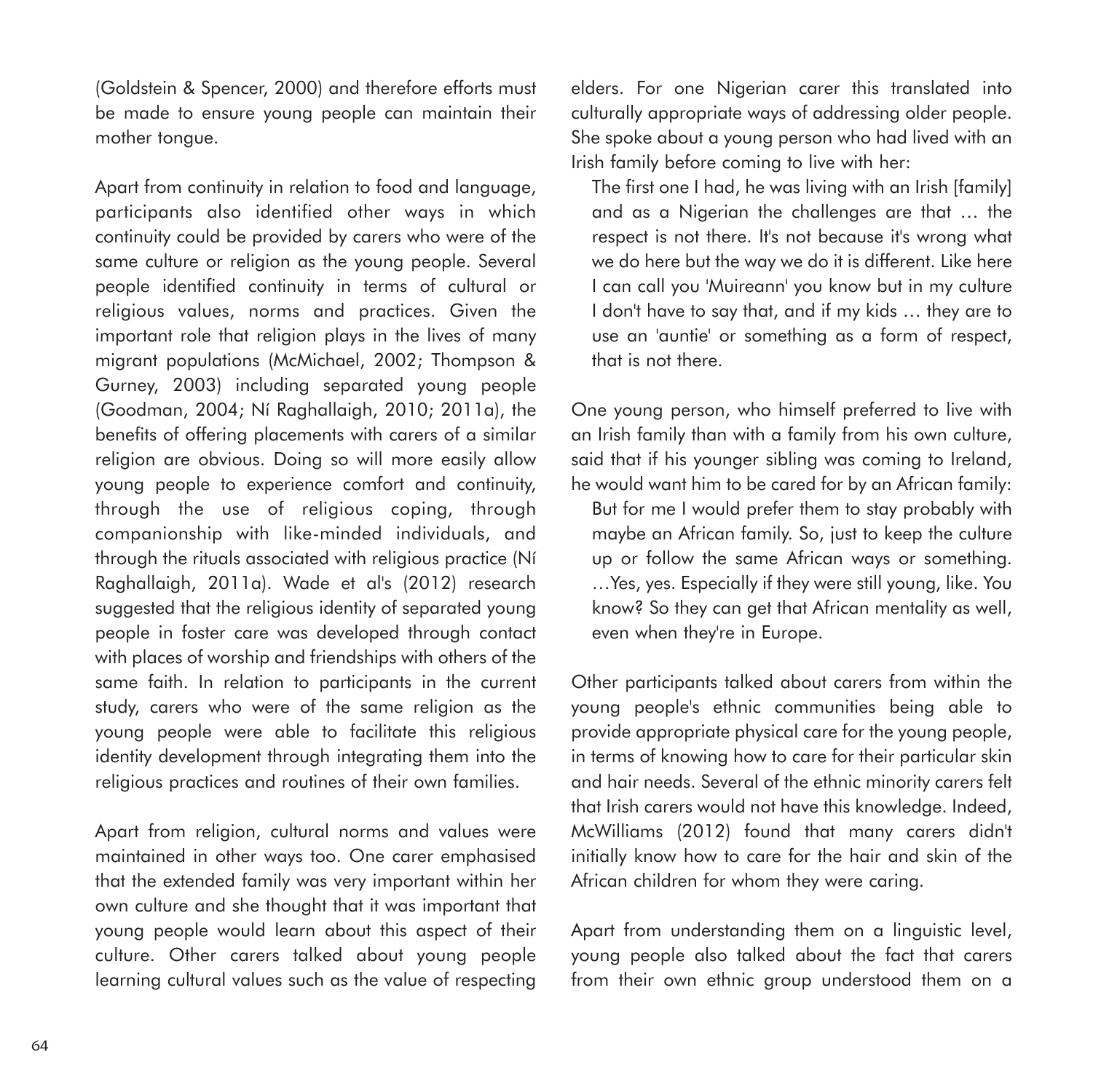deeper level because they had a more personal understanding of the young person's life circumstances prior to leaving their country of origin. In one case, a carer had also fled from the country of origin and gone through the asylum process. The young person referred to the understanding that her carer (Grace<sup>25</sup>) showed towards her:

Grace didn't really ask much but there were times … when I discussed with her, she said 'I know what is happening in my country, I know what you're facing, I faced something like that, they're similar, similar as you also, so don't be bothered you'll be fine'. So it's also good to be with someone from my country because she knows the background, she knows what is happening in the country yeah, she can help you come out from that situation.

In addition, professionals recognised the value of carers who had been through the migration and acculturation processes: carers who knew what it was like to move from a very different culture and to adapt to Irish society, sometimes whilst also negotiating the asylum process and the uncertainty that it involved. One of the HSE social workers identified this advantage of placements with carers from within the young people's own communities:

They would understand the background and they would understand where they're coming from and how they might be feeling from leaving their own country and coming to a new country. They would really be very understanding of that, and they would know exactly how the young person might be feeling because they've been through it themselves. And that can be really comforting to the young person … It's almost like a modelling. Well, … 'this adult has

survived and I can survive too' and it's really nice to have that model for the young people.

Same-ethnicity carers also had the capacity to help to promote a positive sense of cultural identity among the young people for whom they were caring. For example, one foster mother who was caring for a Nigerian young person stated the following:

Because we are from the same place, you know, sometimes I speak [our language] to her. … Just [to] make the child identify, because sometimes Yetunde<sup>26</sup> herself … makes comments about Africans because she would have been used to staying with Irish people. So, … she had a negative kind of thing like, she didn't know how to deal with Africans. … You now have to say to her, 'but you're Nigerian, … there is no need [to be] saying those things because you can't change your colour…'.

In some cases, young people demonstrated some uncertainty in relation to whether they would prefer to live with an Irish family or with a family from their own ethnic or cultural group. One participant, who appeared to be very well settled in an Irish supported lodgings placement, pointed to the many positive aspects of living with the family that she was with, but her narrative also suggested that perhaps some part of her wanted to live with a family from her own country:

I think it's basically the people, it's just the person, how they are. I'd live with any race or any type of people as long as, you know, I can communicate with them and … they are nice people, I can, you know, get along with them. That's all that matters to me, it's not really the race and everything, I don't mind. I don't mind if I lived with a family [from my country] I'd love speaking my language with them but other than that I really don't mind.

<sup>25</sup> Grace was not the carer's real name.

<sup>26</sup> This is not the young person's real name.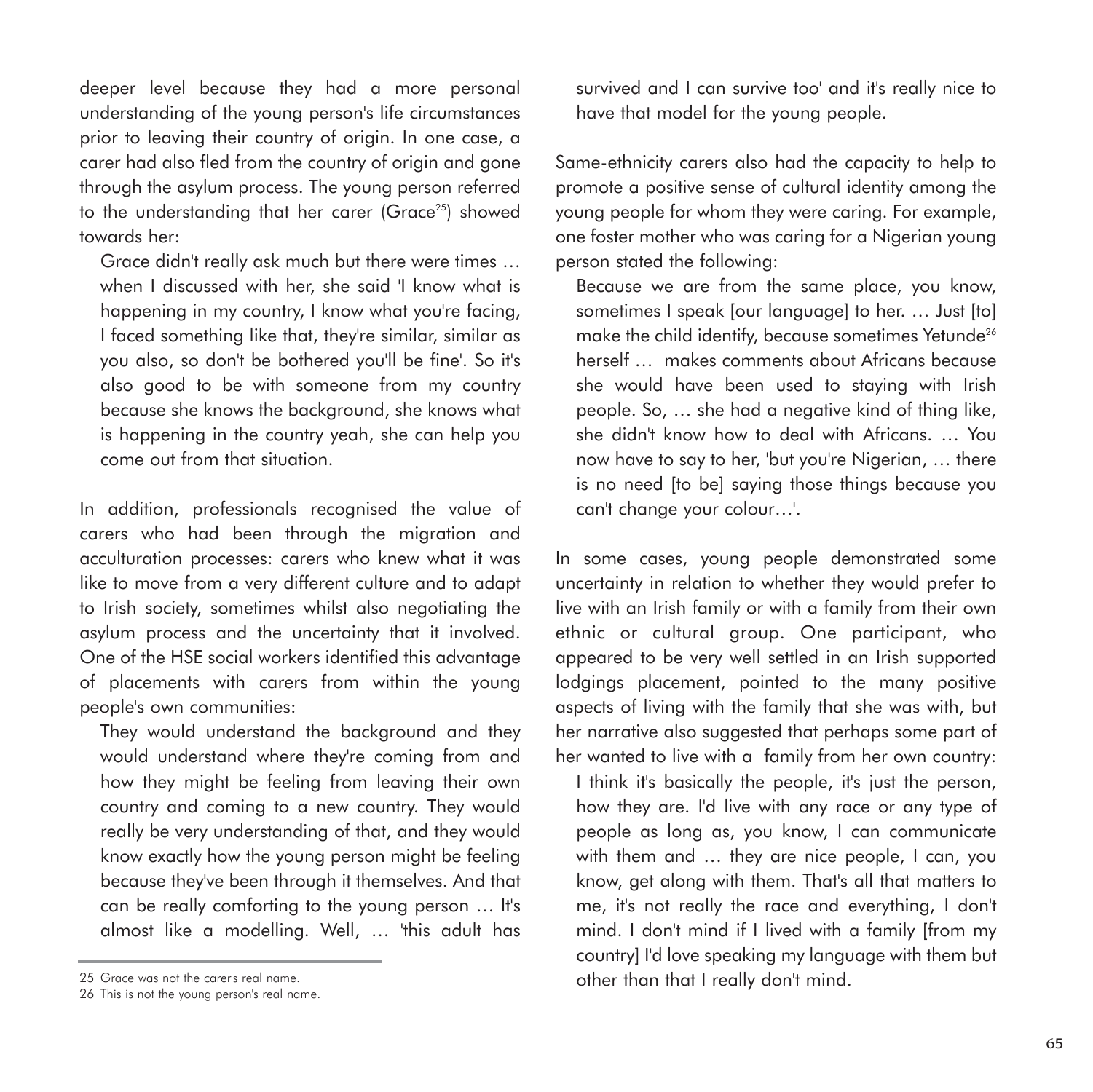In many respects such uncertainty points to the complex nature of the decisions that were being made in relation to the care of the young people.

While most of the discussion in relation to placements with carers from within the young people's communities centred around the advantages associated with these placements, some challenges also emerged. Several of the participants made reference to the fact that a young person's capacity to integrate might be hindered by living with an ethnic minority or migrant family. Some believed that Irish families might have a greater knowledge of "what's out there" in terms of youth clubs, local groups, schools etc. - a greater knowledge of what one participant termed "cultural capital". A number of the stakeholders expressed concern that the young people might be more at risk of isolation if placed with ethnic minority families:

So you're better off just taking a suitable family and, you know, a family that really wants to foster, and never mind the cultural background, in some ways, because at the end of the day these young people, a lot of them are going to end up living in Ireland. They join churches, etc and they will meet people of their own ethnic background and mix. But if you have them with, for example, an African family, fostered, and [then] depending on how that family has integrated, … you may be isolating the young person even more …

One of the main challenges in relation to placing the young people with members of their own ethnic communities was the sheer lack of such placements. In some instances this meant that professionals had to decide what to prioritise within the matching process. For example, one of the social workers referred to the importance of religion. She tried to match young people with carers of their own religion, particularly when young people had mental health problems, as she felt religion was a great source of comfort to them:

We do get a significant amount of Muslims, and if they're very strict Muslims, if they feel that it's really, really important to them, they would really like to live with a Muslim family where they could say their prayers together and go to the mosque.

However, in reality, few Muslim carers had been recruited. As stated previously, of the 18 young people who were in foster care / supported lodgings at the time of the study, 6 were Muslim but only 2 had been placed with a Muslim carer. In one example, a young person had been placed with a family from his country of origin, but he was Muslim while they were Christian. Both the carer and the young person identified the problems that this created. The carer stated that the young person attended church with the family as she did not want him to feel excluded. She spoke about how she talked to him about his religion and hoped to bring him to a Mosque during the summer holidays when she would be in a position to travel to Dublin. The young person stated the following:

YP: They are Christian and I'm a Muslim … they don't go to mosque so I have to go to the church because they can't leave me at home … so that's kind of difficult though.

M: OK and do you like going to church or would you prefer to be able to stay at home?

YP: Um, sometimes I'll prefer going to church but sometimes I would just prefer staying at home.

Finally, it is interesting to note that none of the participants who were due to be reunited with their families had been placed with members of their own cultural communities. This raises the question of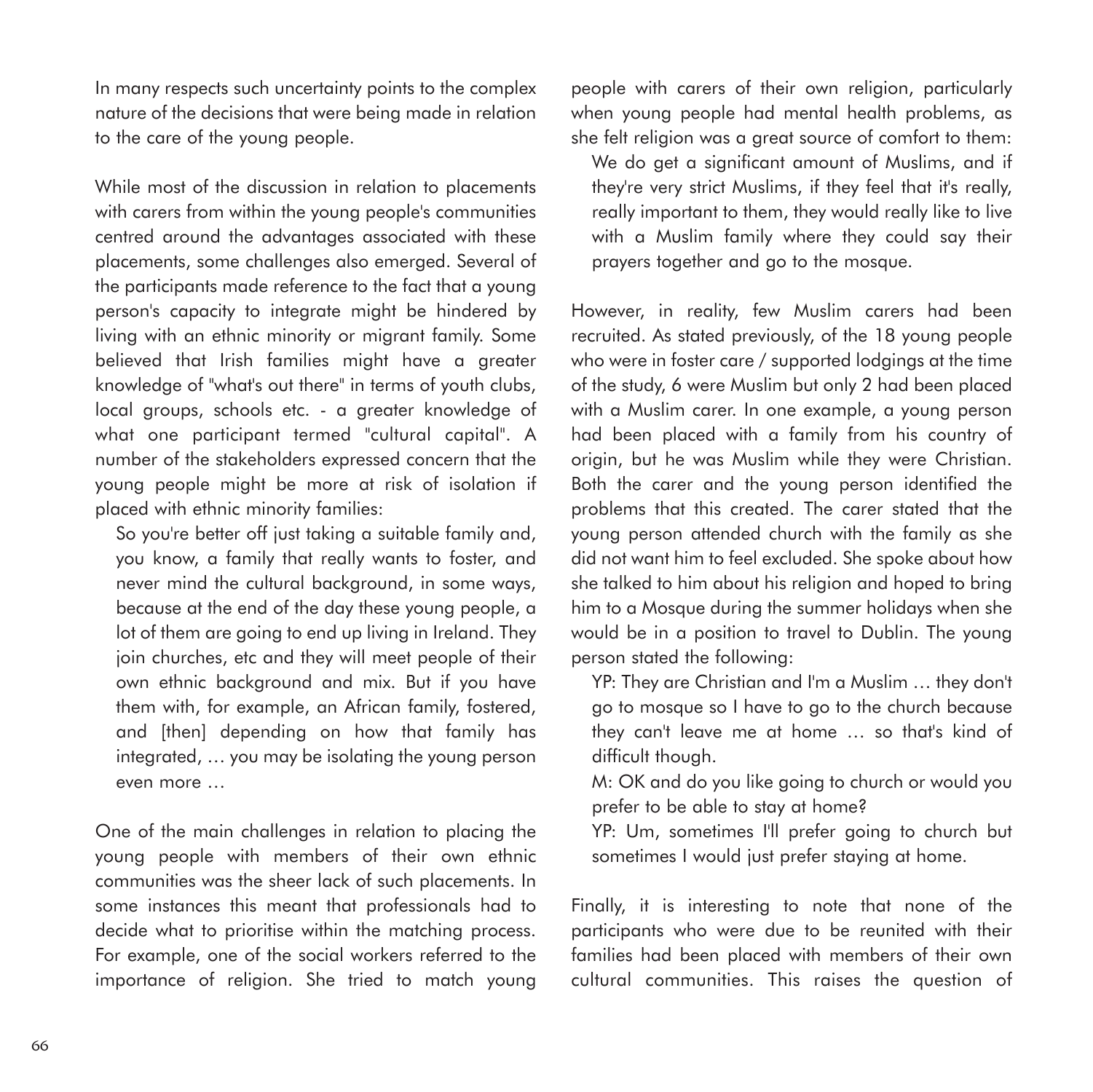whether they will face added difficulties adjusting to life with their families, upon reunification, given that they were spending a considerable amount of time living with Irish carers.

### **Placements with Irish carers**

The young people were asked if they thought that carers should be from their own ethnic background or whether they thought that they should be of an Irish background. Many of the young people commented on the fact that the nationality or ethnicity of the carers was not what was important. Instead, what mattered was what kind of person the carer was:

To me I cannot say I prefer Irish or African. If they're being nice to me, I stay with them.

In general, those who were living with Irish carers, expressed satisfaction with this arrangement, thus reflecting the findings of the research by Chase et al (2008: 69) which found that most of the young people who participated in their study had "very positive experiences of cross-cultural placements". They felt it was not necessary to be with a family of their own ethnicity in order for their cultural needs to be met. Over and over again, reference was made to the fact that what was most important was the personality of the carer. The young people wanted a carer who respected their cultural background:

To me, actually, it doesn't matter to me. … For me, actually, I can live with anybody. I can live with any culture….The only thing about it is, like,…once they respect me for my own belief and whatever I do … For me it doesn't matter if I live, I can live with Chinese person. I don't mind. So, the only thing is if actually I can get on with the person and they can get on with me and, like, they respect me for what, respect what I believe or whatever.

In fact, social workers and staff of the fostering agencies pointed to the fact that young people often stated that they wanted to live with white, Irish carers. This reflects other literature in the field (Hek, 2007). Several reasons were given for wanting to live with Irish families. One professional stated that young people sometimes thought that families from their cultures would use corporal punishment while Irish families would not, or that Irish families would place more of an emphasis on education than families from their own cultures. Another professional, a social worker, stated the following:

Some of the children are fleeing their country of origin and for whatever reason want no contact whatsoever [with people form their country]. So that's tricky. You don't want to place them in that. I can see the benefit of why people think that placing someone with their home community, because of the language, the food, those sort of things are then easily recognisable and that adaption is not as hard, but some of the kids …You put a child with someone from their own country and they're trying to get away from that and … they don't know who knows who…The care won't work if the perception of the child is that, actually, you can't trust this [person]. So, it's really one that I explore with the kids themselves. Some will say 'I'm going to stay in Ireland; I want to be in an Irish family'. You know? 'I want to adapt; I want to, you know, acclimatise myself and really integrate'.

Similarly, several of the young people who participated in the study said that they wanted to stay with Irish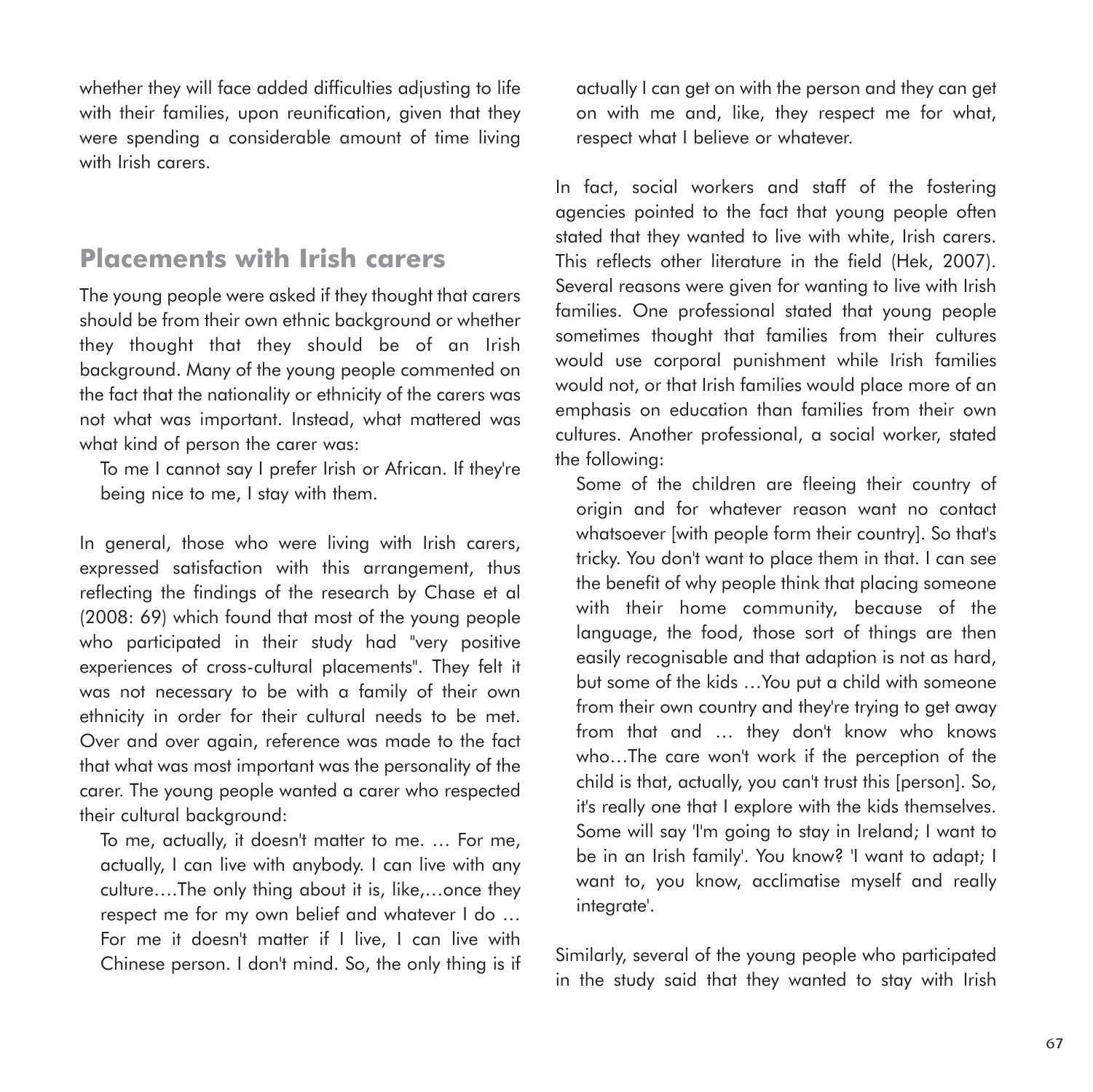families so that they could improve their English and learn about Irish culture:

M: Is there anything in particular that you like about being in a family with different cultures

YP: Yeah, you, you learn more things … I learn about Ireland from Stacy and I learn about [African country] from Peter<sup>27</sup> so it's a good thing we learn more things.

Indeed, for carers, too, looking after separated young people represented an opportunity to get to know more about different cultures and different countries. Several of the carers commented on this as one of the rewarding aspects of their role. It was one of the things identified by carers in the UK also (Wade et al., 2012).

The interviews suggested that Irish carers responded to the cultural needs of the young people to different degrees. Some paid little or no attention to the cultural needs of the young people whereas others emphasised these needs. In cases where little or no attention was paid to culture, the carers often believed that the young person was disinterested. The carers believed that young people had adjusted to Irish society and that their culture was not really important to them. In one of these cases, the carer described the young person as having been "really integrated into the Irish way of life before he came here" and stated that "culture wasn't a big issue". While the young person appeared very happy and content in his placement, when asked about his culture he expressed a desire to learn more about it:

YP: Yes. I would love to learn a wee bit more about Nigeria. Like, I only know a few things - that's about it. Yes.

M: So you would like to have the opportunity to learn.

YP: Just a wee bit. Yes.

However, often carers made concerted efforts to respond to the cultural needs of the young people. Unlike many of the foster carers in McWilliams' (2012) research, these individuals and couples did not seem to be operating a 'colour blindness' policy. Like the carers who participated in Wade et al's (2012) research, some of the foster carers and supported lodgings carers learnt basic information about a young person's country of origin, made efforts to provide food from the young people's country of origin or facilitated contact with cultural or religious groups and. For example, one Christian carer had sought out a local Imam, and regularly consulted with him in relation to her foster son. Another carer talked about conversations that she and her husband had with a young person in relation to the history of his country of origin. The interviews suggested that the young people often appreciated when carers attempted to help them to hold on to their cultures in different ways:

We have different culture when we come here. It's really difficult to adapt with the new culture … So … if we are treated maybe in a kind of way that it's similar to our culture because the way we are living in our culture and the way we face things here are different …. For example, what I like from my last foster mother, she always asked me what kind of food I eat, what kind of music I like, so, and she sometimes takes me to a place where, where there is a cultural programme [from my country], she would take me there, so because … I always miss something about my own culture … so she used to do that and I really liked that about them.

<sup>27</sup> Stacy and Peter are not the carers' real names.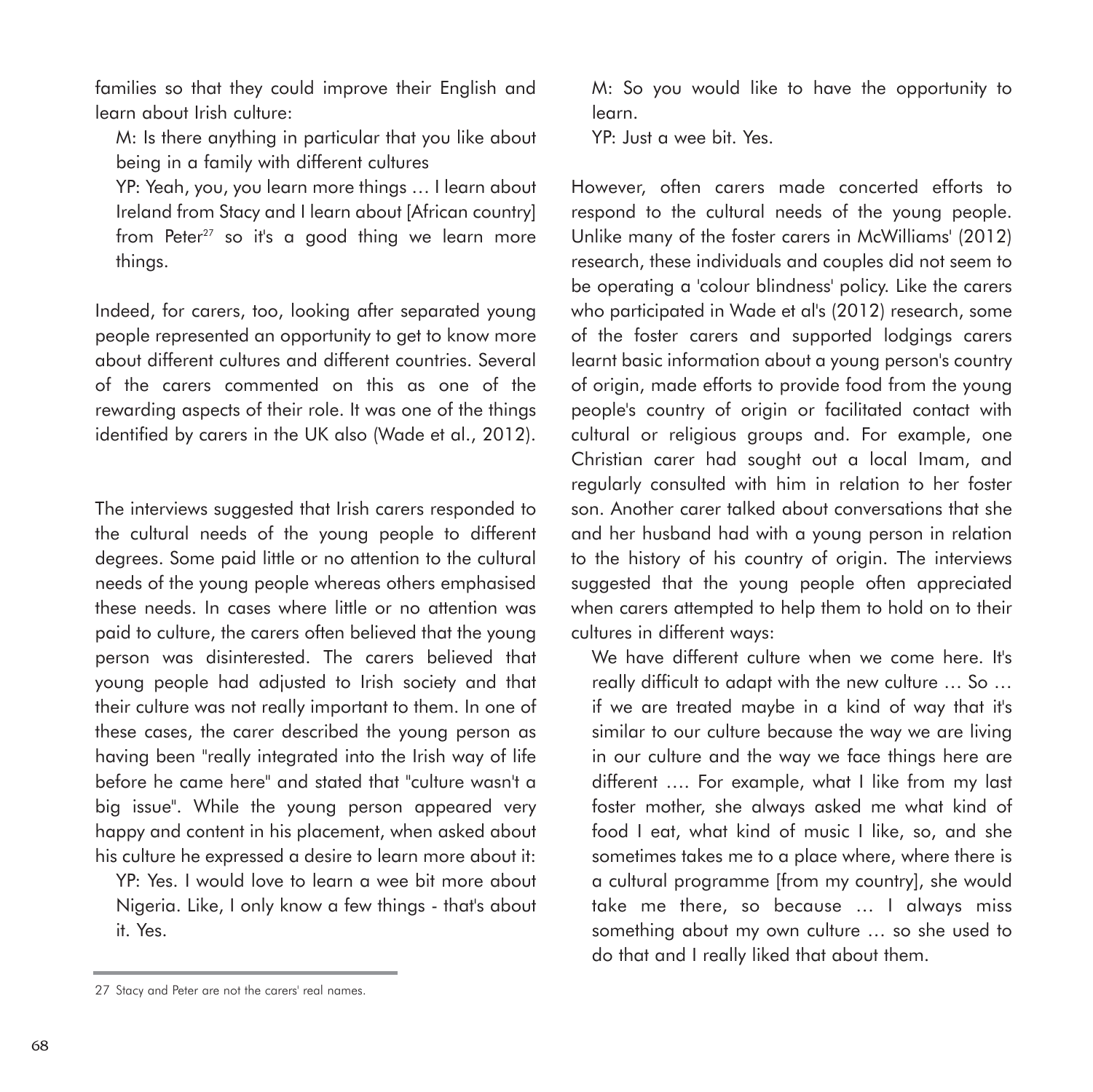Regarding the learning of basic information, professionals talked about the importance of learning from the young people themselves, given that different people incorporate culture into their lives in different ways. A residential staff member talked about realising that the internet can provide very stereotypical information and stated that this was learnt by searching for 'Ireland' and 'culture' in Google.

Time and time again professionals expressed the view that it was important for carers to have the opportunity to examine their own cultural beliefs. Some felt that carers needed to develop a sense of 'cultural awareness' that went beyond learning basic facts. One professional believed that few carers were able to go that extra step of proactively promoting a young person's bicultural integration. She gave an example of carers looking after Nigerian young people:

Generally the public discourse and the media discourse around Nigeria is very negative, so I think a foster parent has to be very, very careful to be in a position to counteract that all of the time. So, I think, you know, in a very tangible way it's things like having a map in the house, … finding positive examples of Nigerian culture on television. Reminding, you know, or even informing - because they won't know if they're young - of the fascinating history of early Africa and where man was first born, as we know it. So, whatever opportunities. And, I would say, defending or being available to defend, and also to challenge any of the negative mythologies.

Indeed, in her research McWilliams (2012) foster carers talked about how many of the ethnic minority children for whom they were caring held negative feelings about their skin colour. This highlights the importance of carers and social workers attending to the cultural / ethnic identity needs of the young person and being able to counteract racist attitudes and beliefs that the young people faced. Carers and professionals alike could benefit from more training in this regard.

In some situations carers and professionals made efforts to promote the young person's cultural identity but young people showed no interest. This created challenges for them as they attempted to respect the wishes of the young person whilst also ensuring that their developmental needs were being met. One professional described the role that carers had in this type of situation:

At an adolescent developmental stage, the norm will be to want to fit in and to want to look like and be like…. I think that requires very delicate holding. You can't force someone to acknowledge their Nigerian history. But having the conversation about … you know, as you have two parents, you don't choose one over the other. You carry parts of both. So, just supporting it in that way. … You can't be forcing someone to watch … Nigerian cinema or something … But I think just to keep it open all the time. 'Ah, you're not interested now. I remember I was like that when I was 15. … My mother was from Tipperary and I never wanted to go down to the farm. But now that I'm older, I am interested, so that's very possible that that will happen to you.' So, you know, 'let's keep those books [about Nigeria] until then'.

When young people were cared for by carers of a different ethnicity, frequent references were made to cultural differences and to cultural misunderstandings that arose, particularly in the early stages of placements. At times these misunderstandings involved carers or professionals who misunderstood behaviours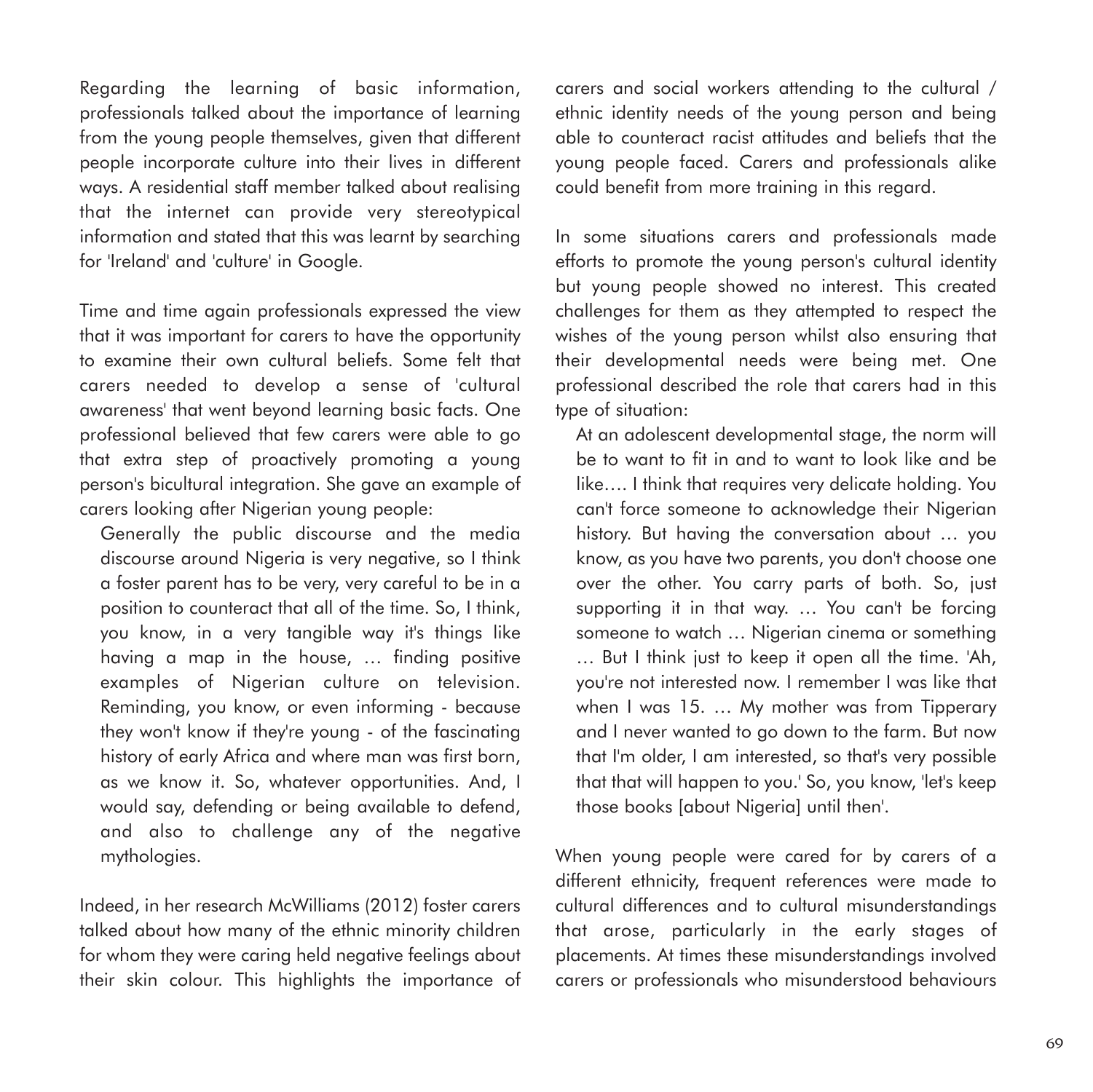of the young people but they also involved stories of young people who demonstrated a lack of understanding of the Irish cultural context, especially on first arrival. For example, professionals talked about young people not making eye contact with carers and how carers misunderstood this, thinking that it was a sign that they were hiding something or not telling the truth. Others talked about two young males who were friends and held hands when walking along together, as this was the norm in their culture of origin. They were not aware that in Ireland men rarely held hands, and that if they did it was usually because they were in a homosexual relationship.

At times, carers demonstrated cultural insensitivity in their interactions with the young people. One professional talked about carers who were happy to look after a Muslim child but then inadvertently upset the child by a comment that they made about the fact that the child did not eat pork products. This highlighted the need for carers to be aware of their own perceptions and beliefs:

SH: And there was just a comment made, not that it was meant to be insensitive, but just the way that it was, that the child couldn't recover from it.

M: Okay. What kind of comment?

SH: Oh, 'you don't know what you're missing if you don't eat bacon', or they were cooking it and the smell was going… Like, it was just something very simple that… But it's just being aware of that.

Young people also spoke about the need for carers to have an understanding of cultural differences, including communication differences, in their interactions with those for whom they were caring. McWilliams (2012) suggests that some cultures emphasise direct and authoritative communication while other cultures emphasise a more indirect and hesitant style. Related to this, one young person talked about the need for carers to understand difference and gave an example of how communication or behaviour that is deemed 'rude' by one person or culture might not be considered rude in a different cultural context.

Like, when I came new, … to give me something, I didn't even say 'thank you'; I didn't even say 'please'….You know? Because I'm not used to it….So, they can have the misunderstanding. Maybe they might think you are rude or something like that, but you are not.

Food was frequently mentioned as something that caused difficulties in cross-cultural placements, a finding that is consistent with other research (McWilliams, 2012). Young people often mentioned not liking the food that carers cooked for them. Carers, too, talked about this. One supported lodgings carer talked about a girl that he and his partner had previously cared for:

She was, she was eating our food but she wasn't liking it. She wasn't liking the potatoes, the carrots, the usual Irish dinners. But we were asking her, we were noticing that she wasn't eating much and we were asking her and … she eventually told us after a while that she didn't like it so what we decided to do then is we gave her money each week and we used to say to her go to the Halaal or the African shops and buy what you want and cook something that you want to and if you don't want to do it then we'll learn how to cook it.

In another example, a young person compared two foster placements, one where he was happy and one where he was unhappy. In relation to the former, he stated: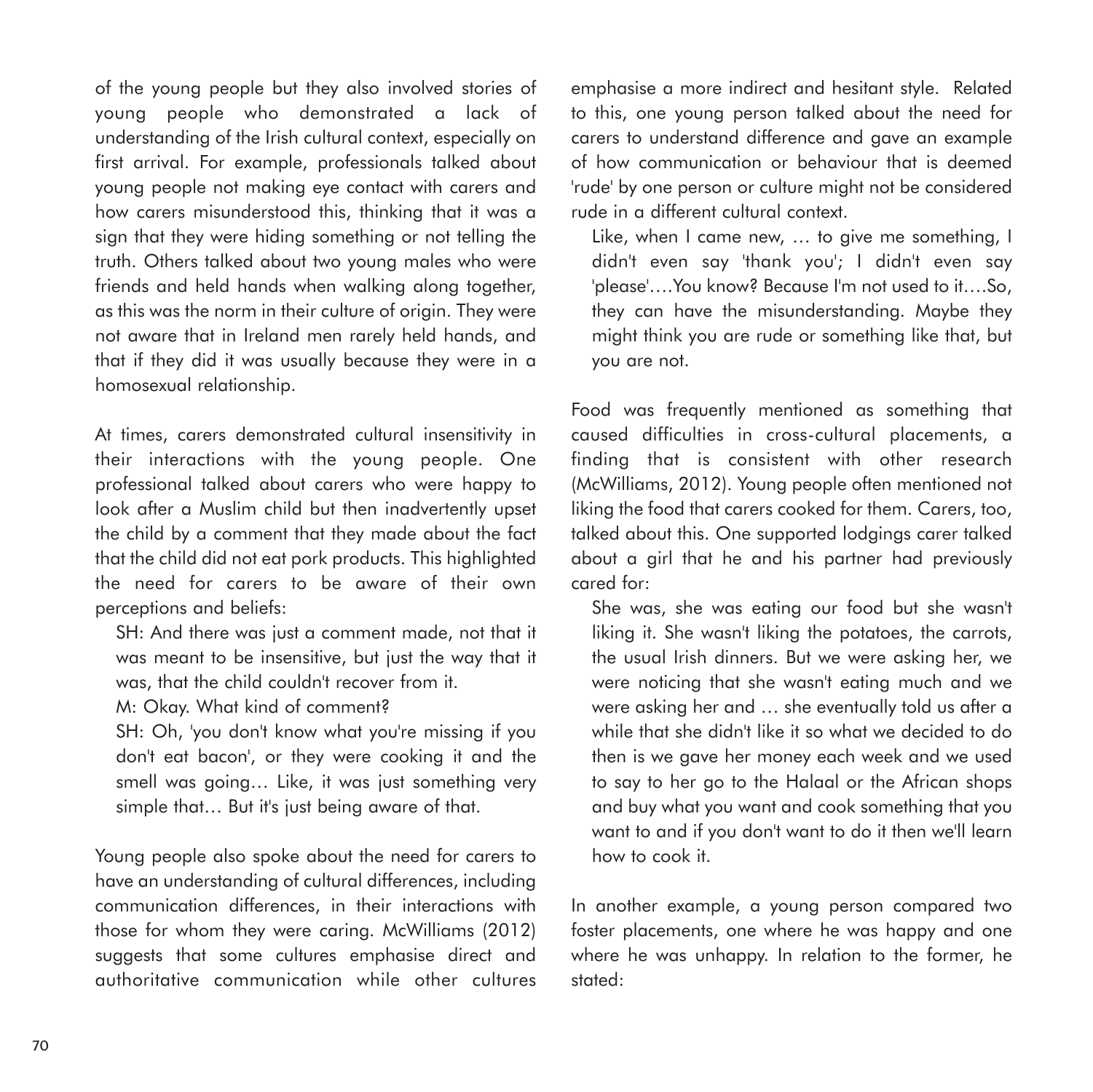And when I cooked African food, they let me cook, you know? So, when I cooked, they ate it with me as well. Yes. They really enjoyed it. So I felt really relaxed and stuff. …So that they could eat my own food and I could eat theirs and stuff like that.

In contrast, he said the following in relation to the latter placement:

They didn't like my food as well. …They complained of the smell of the food, and that made me feel not really welcome to the house. You know? It's like, you know, 'what are you cooking again?' Just call me like that. So, I didn't really relate to them.

This boy's experiences suggest the importance that he attached to the carers' attitudes towards his food. The importance of food in foster care for asylum seeking children is increasingly being recognised. Based on their research with separated young people and their carers in the UK, Kohli and his colleagues (2010: 233) suggest that "food is related to many aspects of finding sanctuary, negotiating belonging within the foster family, and can powerfully evoke being at 'home' in a new land". Similarly, Sirriyeh (2013) suggests that for young people in her study, their "access to food, freedom to regulate their own consumption of food and their role in structuring the household's food culture" provided important examples of the extent to which they felt they belonged in the household and the extent to which carers helped them to feel at ease.

In most cases, over time, difficulties in relation to food were generally overcome, with carers and young people adopting different strategies. In some instances, carers learnt to cook new dishes that the young people liked, in other instances young people themselves were facilitated to do their own cooking, and in other instances the young people got used to Irish food and grew to like it.

For some carers offering cross cultural placements, issues arose in relation to gender, gender roles and the treatment of women. These issues were similar to those mentioned in research in the US and in the UK (Lee et al., 2010; Wade et al, 2012). One of the residential managers spoke about a male client who expressed the view that it was appropriate to hit women. In addition, several of the participants talked about situations where male young people struggled to relate to female carers or female professionals. In one example, a carer told of how a young person had agreed to participate in this research but then changed his mind when he realised that the researcher was female. This carer talked about the challenges that caring for this young person posed for her and her husband:

He found it very difficult, and still right up to now, finds it very difficult to take direction from a female or to interact with professionals who would be female. … He feels he shouldn't have to answer questions to females…I'm the full-time carer. And he does find it difficult, you know, if I say, 'Oh. Could you bring down your laundry?' it will be, 'No.' 'Well, why can't you?' 'I'm not doing it for you.' You know? So you can have that a little bit. Whereas if [my husband] said, 'Can you bring down your laundry?' there's no problem. It's done.

The carer described this situation as 'quite difficult' especially as the young person did not interact with her young daughter at all. Her own children questioned what they were witnessing:

My children do question different cultures a lot in that… especially with the young person that's placed with us at the moment, like why he doesn't talk to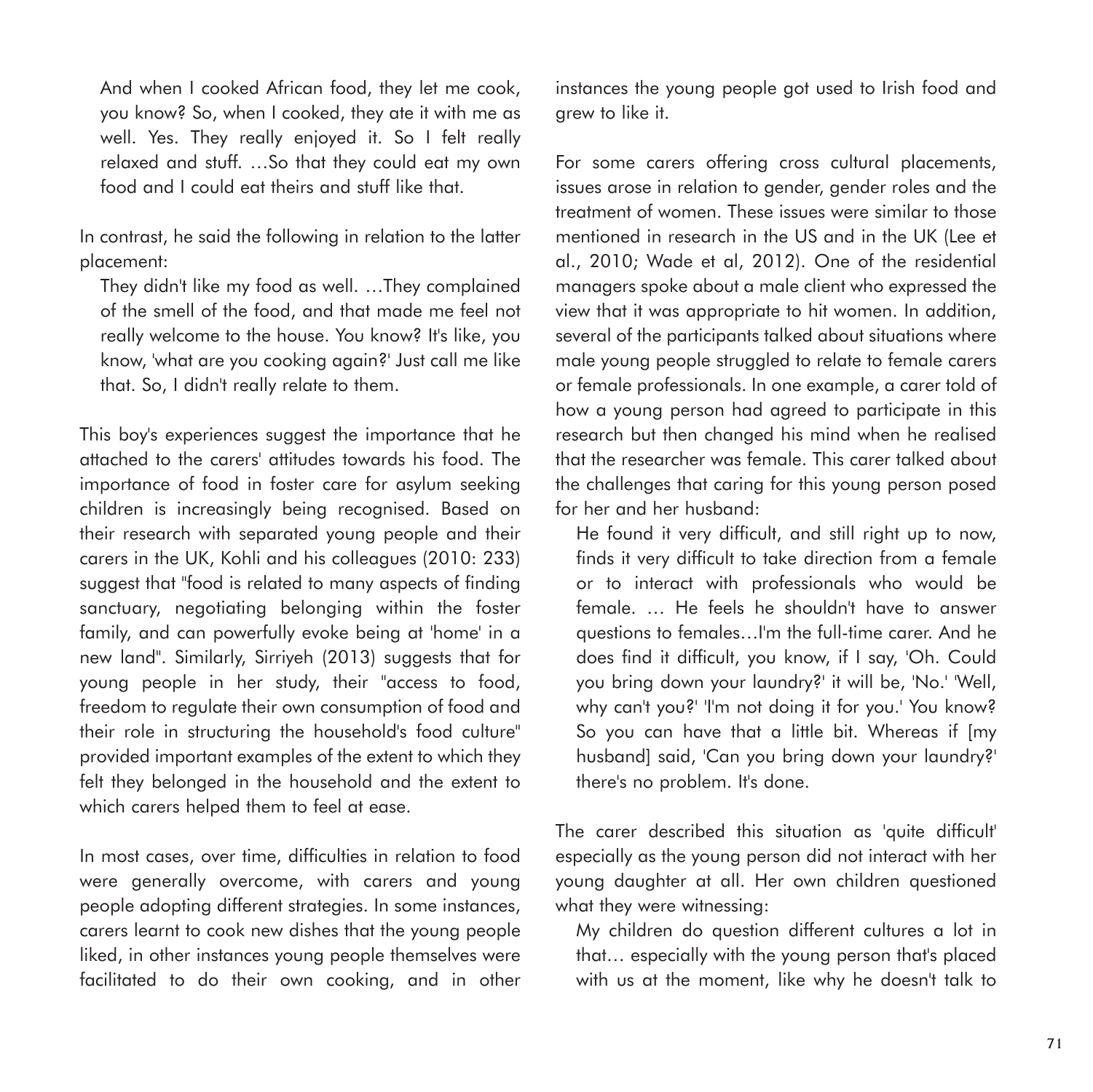them, or why when they ask him a question, he will not answer them. Or why is he always really rude to you? So sitting them down and explaining, look, where he grew up, certain things happen that don't happen here, or certain things were accepted there that are not accepted here.

## **Uncertainty**

#### The impact of asylum seeking on placements

As well as placements being affected by culture and diversity, the issue of uncertainty also presented as a core theme that impacted on the lives of the young people as they lived in foster care and supported lodgings. In particular, the sense of uncertainty about the future was related to the outcomes of their asylum claims28. Within the Irish and the international literature frequent reference has been made to the stress and anxiety associated with the asylum process (Sourander, 1998; Rea, 2001; Crawley, 2010; Wade et al., 2012). Wade (2009: 395) suggests that "the uncertainties generated by the asylum decision-making process are often overwhelming for young people". Of the 21 participants, only 2 had refugee status. Of the remainder, while 6 had not yet applied for asylum (due to a variety of reasons), 13 were going through the asylum or leave to remain / subsidiary protection processes.

Throughout the interviews, all of the participants spoke about the effect that the asylum process had on the young people and on their carers. Many of the young

people talked about the stress of attending interviews and being asked questions again and again. The stress associated with the process inevitably impacted on the young people's foster care or supported lodgings placements. One of the fostering social workers stated the following:

At times they act out because of anxiety, and we do see a lot of acting out just before they have to do their [asylum interviews] or just before they have to go for their appeals or when they get the letter of rejection<sup>29</sup> ... It could be a child who has been compliant in a placement. And then I get a call from the foster carer that, 'oh, such-and-such spoke to me in such a rude manner or talked back' or something. And if I'm talking with the child's social worker … and he goes, 'oh yes, he got his rejection letter two days ago or three days ago'. It's constantly on their minds.

Over and over again, participants expressed the view that the refugee determination process was very slow. As a result the young people and the families with whom they stayed experienced a prolonged sense of uncertainty about the future. For the young people, this differed from their citizen peers or peers with refugee status or leave to remain who were busily making plans for adulthood. One social worker stated:

If there were one thing that I could change, that the process were quicker. … It's hard for a child. They've made it here somehow, and this whole decision, it's like the sword of Damocles hanging over their head. How can they plan for their future and look at third levels and education and jobs and vocations and things if they don't know if they can stay here or not? I'm voicing it because I know that it's something I worry about, but I don't experience it, so for a child it must be horrible. … You're able to protect and care for the children like in a daily sense, in a family, …

<sup>28</sup> In Ireland, the asylum system is the responsibility of the Department of Justice and Equality.

<sup>29</sup> By 'letter of rejection' the participant is referring to a letter indicating that the young person's application for asylum has been refused.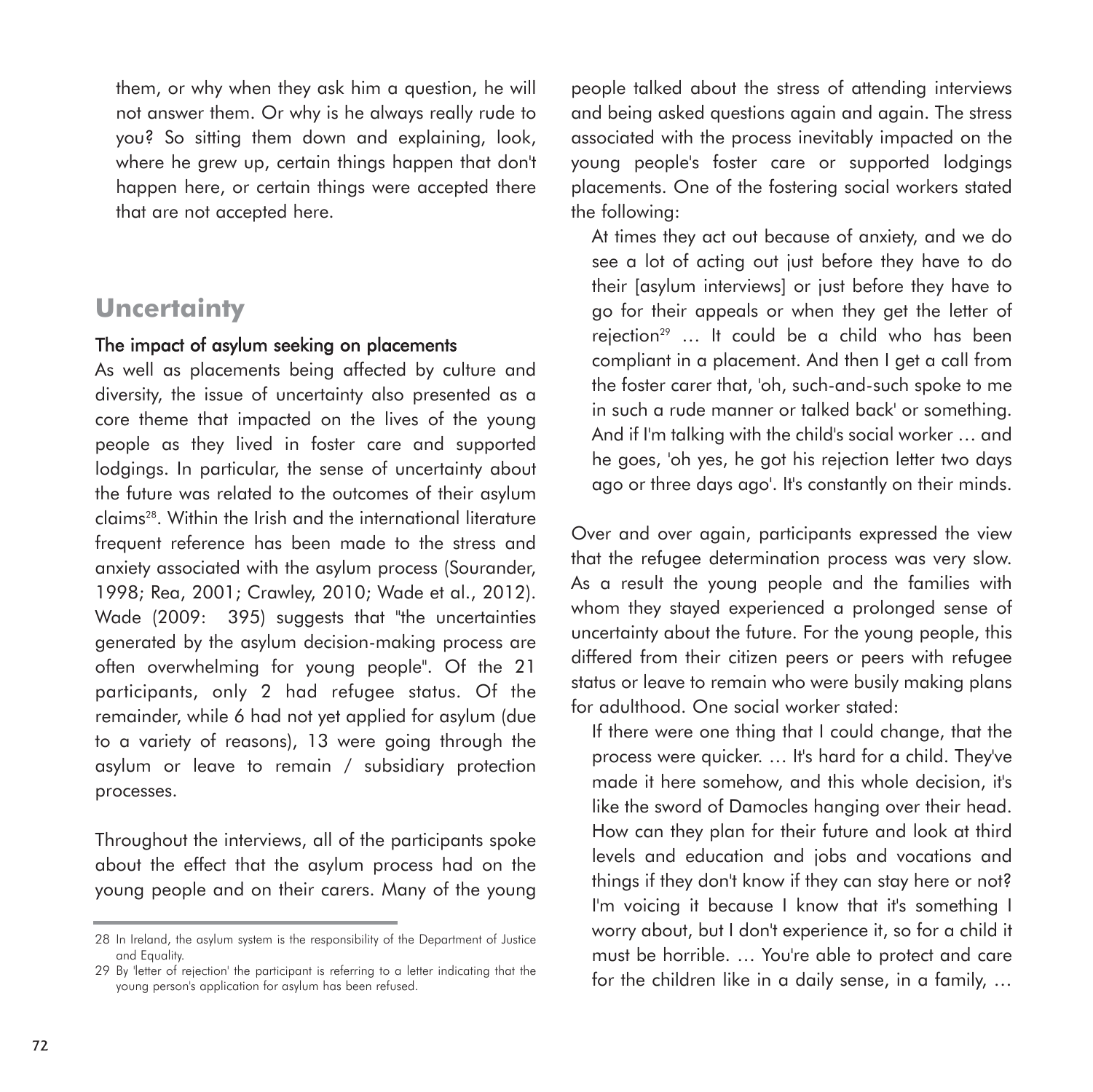but that, that longer term goal of where is the security and where they're going to remain is so out of our control.

Others, too, referred to the fact that family placements were supposed to provide young people with a sense of security, but, in reality this was not possible given the uncertainty associated with the asylum process, the length of time that it took for decisions to be made, and the threat of deportation.

Many of the participants pointed to the importance of carers having an understanding of the asylum process so that they could respond to the needs of the young people. In some instances carers themselves had gone through the process and this helped them to better understand the anxieties that the young people faced. Others, however, seemed to have little knowledge of the process and while they had usually received training in relation to it, it seemed that further training or refresher training would be beneficial. Without sufficient knowledge, carers may not be able to respond appropriately to the stress experienced by young people. One of the social workers emphasised the importance of carers not making promises to the young people about their immigration status, given that it might not be possible to keep such promises.

Ultimately, young people, carers and professionals were fearful of deportation, a fear that was evident amongst participants in McWilliams' (2012) research also. Given that separated children under the age of 18 are not deported, this fear was greatest for young people who were close to the age of 18 or who had already turned 18. Thus, the issue was often most

30 The Leaving Certificate (or Leaving Cert) is the state examination undertaken by students in Ireland at the end of their second level schooling.

prominent when the young people were being moved to direct provision accommodation where they had less support. One young person who had previously lived in foster care but was now in direct provision stated:

Oh I'm here [in Ireland] more than like 8 years and nothing changes I'm still waiting for the Justice to decide … so I'll be thinking 'Oh God am I going to be like them or am I going to get deported back home and what's going to happen if I go home?'.

Similarly, one carer spoke about the stress that her foster son experienced when he was turning 18 in his Leaving Certificate<sup>30</sup> year. She also spoke of how upset she and her extended family would be if he were to be deported:

Terrifying, heartbreaking, to even think that I could lose one of my kids, they are my kids. As I said, the Irish government gave me these kids to look after but they didn't expect me to fall in love with them and to become part of the family in a very short period of time. And then they expect to just give them a negative answer and, 'all right off you go, report to this station, this, you're going'. I mean it's an awful lot for them to ask their own people to hand these kids over … I mean, I think if an unaccompanied minor is with a family for over three or four years they should be left with that family because at that stage they are family. I mean he calls me mam and da, nanny and granda. … It wouldn't just affect my family, it would affect my mother, my brothers, my sisters, my nieces, my nephews.

In relation to the UK, Wade et al. (2012: 246) have highlighted the importance of social workers and foster cares helping to "raise young people's awareness of the likelihood of a negative outcome and help[ing] them prepare for this eventually". However, they also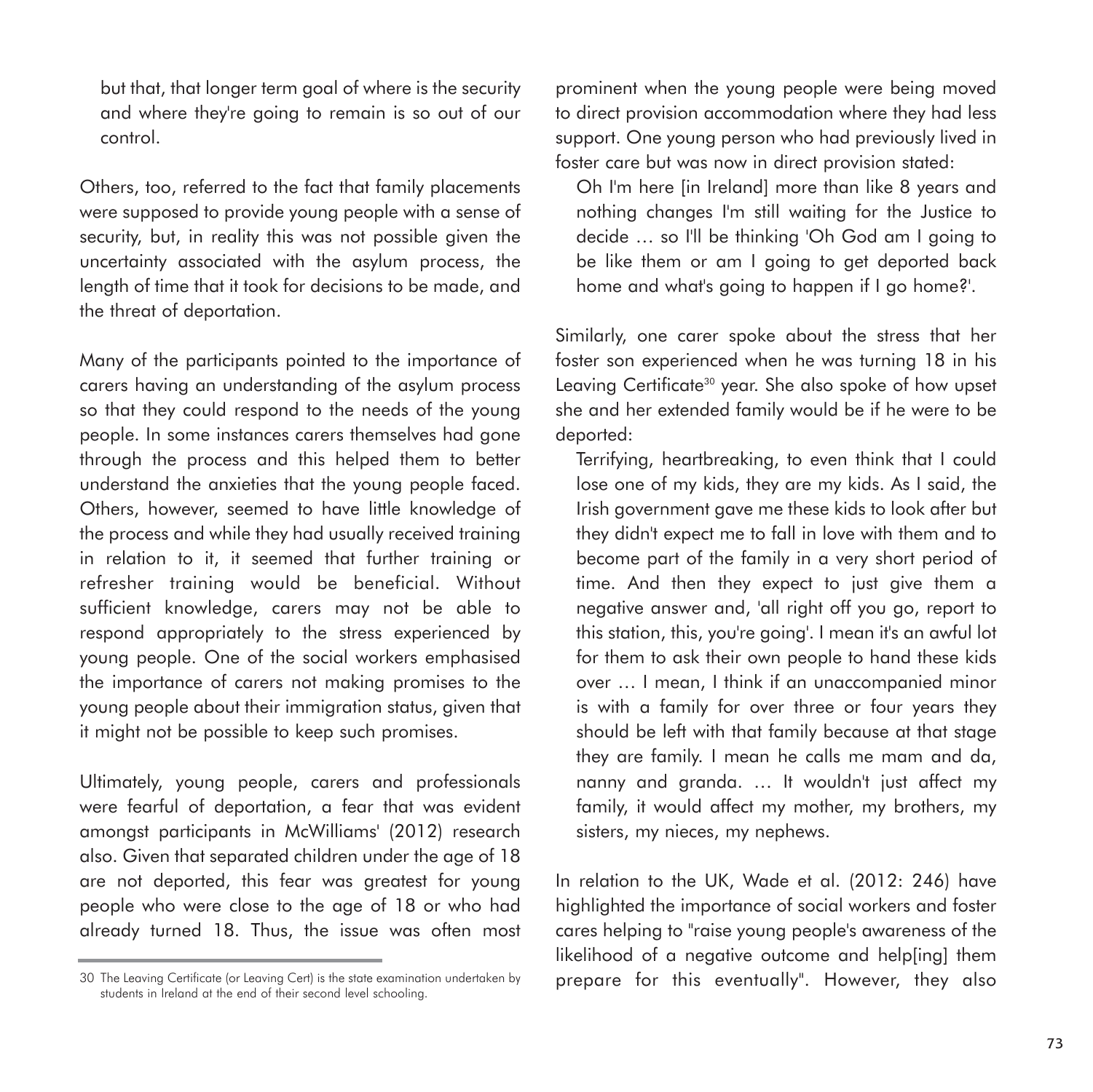acknowledge how difficult it can be to talk about these issues. The task of finding a balance between helping young people to experience a sense of security and helping them to be realistic about the future is an extremely challenging one, but one that needs to be addressed (Wade et al., 2012). Some of the young people dealt with their lack of control over the asylum process by focusing on their studies and not thinking about the future. In essence, they made efforts to suppress their emotions and to distract themselves (Goodman, 2004; Ní Raghallaigh & Gilligan, 2010). However, interviews with others suggested a deep sense of disempowerment which trickled through into other aspects of their lives. For example, one girl, talked about a previously bad placement experience and feeling that she could not complain about it. Her sense of disempowerment is palpable:

My father is not President of Ireland. I don't have papers. I don't have anything so I just kept quiet and let it go.

But as well as the stress associated with the actual asylum process, the migration status of the young people also led to other challenges, which affected their care placements. Those who did not have refugee status or temporary leave to remain were restricted in many ways: they could not take up employment, they were not entitled to free third level education, they were not entitled to rent allowance and they could not travel outside of the jurisdiction. A number of the participants talked about the fact that the young people were not able to have summer jobs, something which set them apart from many of their peers. Others talked about wanting to move into private rented accommodation but were unable to do so because of the restrictions on their social welfare entitlements. In addition, while some separated young people have received support from philanthropic organisations to allow them to attend third level courses, most face restrictions in furthering their education after they complete their Leaving Certificate. This meant that it was often difficult for the young people to motivate themselves in school, and this, in turn had implications for the family placement. One young person who was interviewed as he prepared for the Leaving Certificate stated the following:

I don't know what I will be doing next month. After the Leaving Cert. You know? I think that is a wrong thing with the system. … I've been here for years like. And I've been everywhere. I should know where I'm going next, you know? But now I don't.

The restrictions on travel outside of the jurisdiction posed particular problems for young people in their attempts to integrate into families, into schools and into communities. A number of professionals referred to the fact that the young people could not go on holidays abroad with their carers, meaning that either they were placed in respite placements for the duration of these trips or carers decided to holiday in Ireland instead. This issue was identified by participants in McWilliams' (2012) research also. In that study it seemed that some carers had managed to get travel documents for their children, while others had not, suggesting that there was confusion and a lack of information in relation to the issue.

For young people who lived near the border with Northern Ireland, the restrictions on travel had implications on a more day-to-day basis, thus highlighting the need for professionals to get clarity in relation to what is and is not permissible. These restrictions (or perceived restrictions) meant that they were not permitted to travel across the border to shop,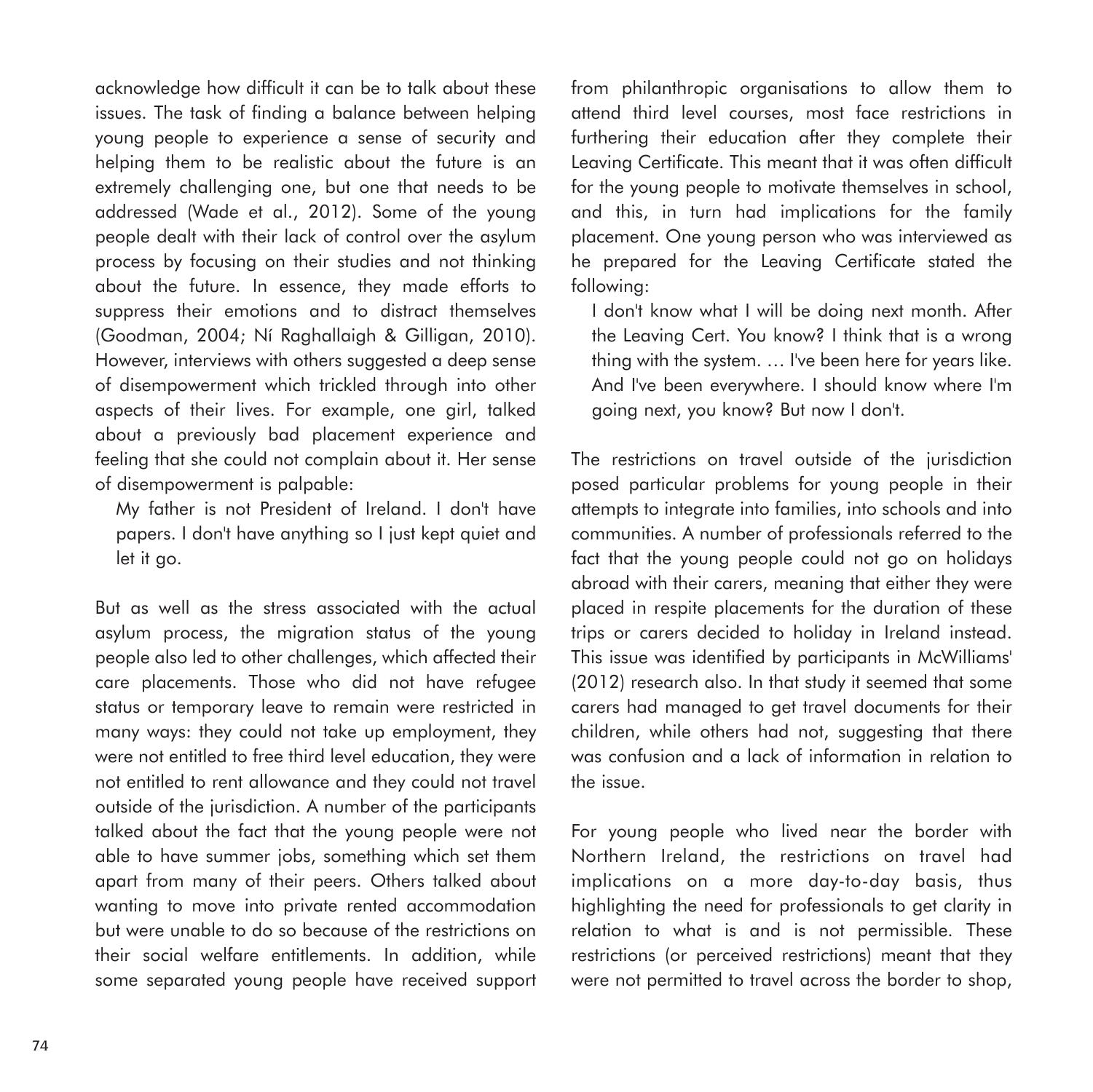for school trips, or for sports events. One young person who was very successful in a number of sports referred to the frustrations which this caused.

It's just really annoying. I couldn't get into the Ulster<sup>31</sup> team because I couldn't go to the North $32$  . ... and someone else had to be put in front of me. I was on the team but I couldn't go … Like, because we are beside the North. … If they knew I did sport and stuff and they wanted to move me, they should have moved me to the middle of the country or something. You know? Where you can travel places, you know? Like, because the North is Northern Ireland and that's a different country, apparently.

It is important to note that not all of the young people were going through the asylum process at the time of interview. Some had not yet made applications for asylum but thought that applications were to be made soon. Two of the participants had been successful in their applications for asylum and had been granted refugee status. In these cases the young people were planning for the future, in terms of their education and living arrangements. One of the young people had been waiting for a number of years for family members to be reunited with him in Ireland. His social worker and carer expressed frustration at the length of time that the reunification took.

#### Silence and secrecy

Related to the question of uncertainty and the asylum process was the tendency of the young people to be

secretive about their past experiences. This issue has been highlighted in the international literature on separated children (Wade, 2011). Various reasons have been suggested for this secrecy, including a fear that applications for refugee status will be rejected (Anderson, 2001). Some young people have escaped circumstances of trauma and violence and speaking about the past is just too painful. Others may have been told by family members to keep information to themselves and not to trust anyone. Others may have been advised to tell a particular 'story' as it may have been believed that this 'story' would help the young person to achieve permission to remain in Ireland. Whatever the reason for their secrecy, remaining silent may act as a purposeful way of coping with their circumstances (Papadopoulos, 2002; Kohli, 2006b). From the interviews with young people, their carers and with professionals it was evident that many young people did not openly talk about their past experiences. One young person had the following advice for carers:

Don't talk too much about their life. That's about it. Just don't keep talking about it. It gets on their nerves. And anyone, no matter whether you're black, white or whatever, like, if it's been hard ... It's not easy to be a foster child, and I'm sure they understand that themselves. So, just don't talk too much about their personal stuff, like. Talk about it, because they want to know, but don't talk about it too much.

Not surprisingly, the silence and secrecy had an impact on placements. Many of the professionals spoke about the challenges posed for carers, who were caring for young people about whom little was known. To a large extent, 'uncertainty' was again a key theme: carers lacked certainty in relation to the background of the young people for whom they were caring and young

<sup>31</sup> Ulster is one of the four provinces of Ireland. It comprises of nine counties, six of which are in Northern Ireland and three of which are in the Republic of Ireland.

<sup>32</sup> By 'North' the participant is referring to Northern Ireland.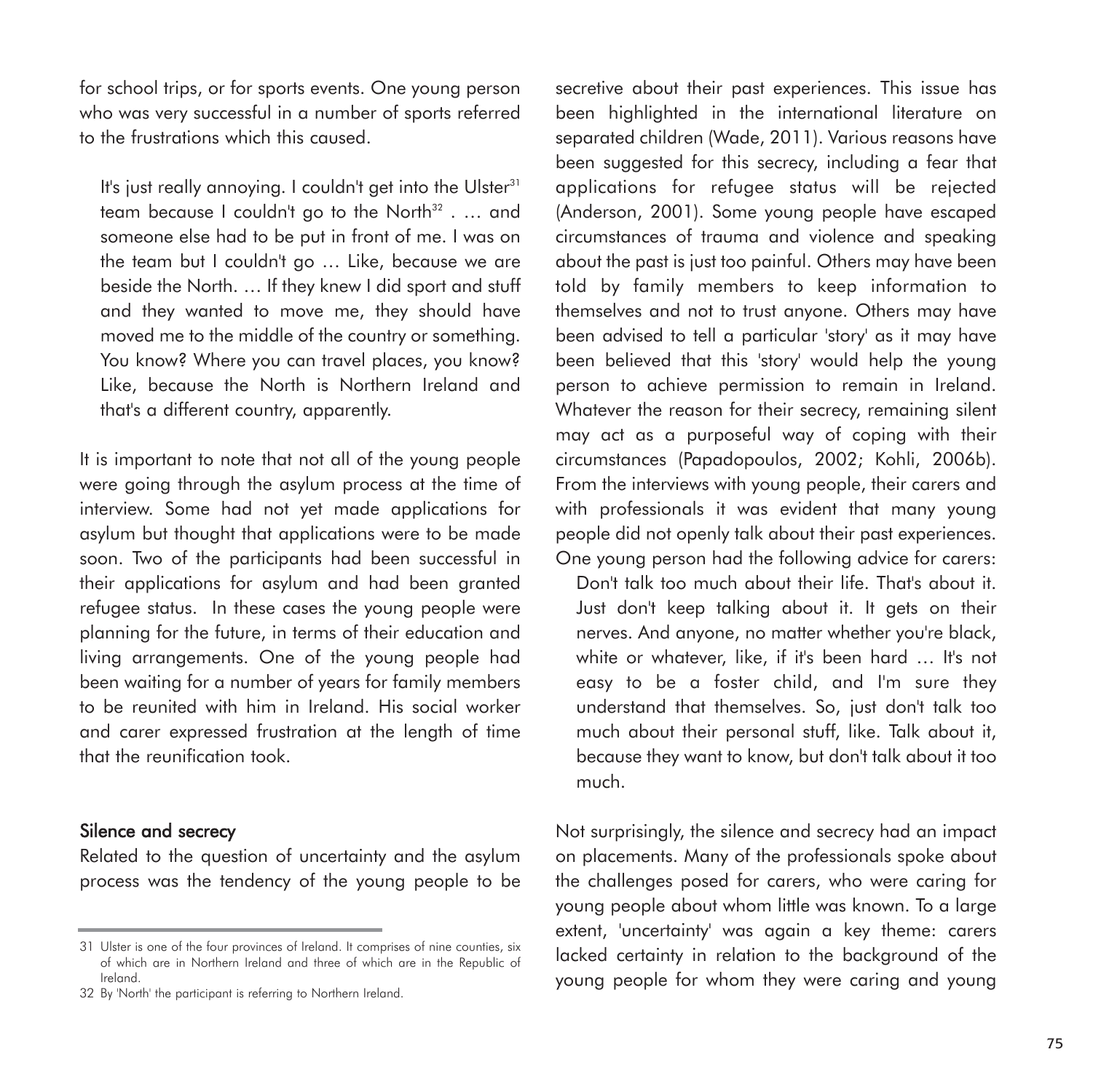people may have been uncertain about whether or not they could trust their carers. One of the professionals involved in the assessment of carers stated the following:

One of the things carers find difficult is that they always say, 'What's the child's story?' in the sense of 'the child is secretive, they're not telling us things,' you know? Well, they're not telling us many things either, you know? We have to let the carers understand that the child's story is the child's story, and it's the child's right to keep the story to themselves or share it. And, with time, if the placement does last long enough, they do tell the carers even more than they tell us. They get to know them.

A stakeholder from an NGO expressed concern that young people were being asked too many questions by their foster carers. She put this down to the curiosity of Irish people:

I mean, if you have any sort of a heart and you're with someone 24-7 and they're in and out of your family, you know, I suppose the Irish as such … are very curious…And we want to know people's backgrounds and where they've come from and how they've got here…. And everything. And these young people have had to have a lot of secrecy in their lives and they've built up a shell of protection around themselves, really. Survivors. They are survivors…. And if you sort of query too much and then you become judgemental or something, possibly, or you're making suggestions … and people aren't trained. If somebody is traumatised, you need the experts to deal with that….Not within the family.

However, within the interviews with the foster carers and the young people, there was little evidence of carers attempting to delve into the past experiences of the young people. In fact, the vast majority of the carers

emphasised the importance of not asking the young people questions, thus suggesting that they respected their right to be silent or secretive about their histories. One carer stated:

We make a point of trying not to delve into their past.

…What we say to them is, 'look, you know, if there are any issues that come up for you as a result of what happened in your past that you really need to talk to us about, we're here, we're ready to listen. … But don't feel that you have to tell us your past'. … The curiosity that we all have, or my curious nature would be to ask, 'well, tell me what has brought you to here'? But, in a sense, we feel that we have to respect their need for privacy …

Most of the carers showed an understanding of why the young people might keep information to themselves, saying that perhaps they were protecting family members or keeping a promise that they had made to their parents. Their narratives suggested that sometimes, over time, trusting relationships developed and young people felt more able to share, even if still only to a limited extent. This is in keeping with the findings of Kohli (2007) in relation to social workers working with separated young people in the UK.

However, in one case, while the foster carer stated that she did not question the young person, her narrative seemed to suggest otherwise. She spoke about suspecting that the young person was sending money home to his country of origin. Her interview suggested her desire to get to the bottom of the young person's story. It was unclear whether this was for her own benefit (to satisfy her curiosity) or for the benefit of the young person (to allow him to talk more freely about his family).

C: God knows when you think back. What have they come from? And, you know, he thinks about his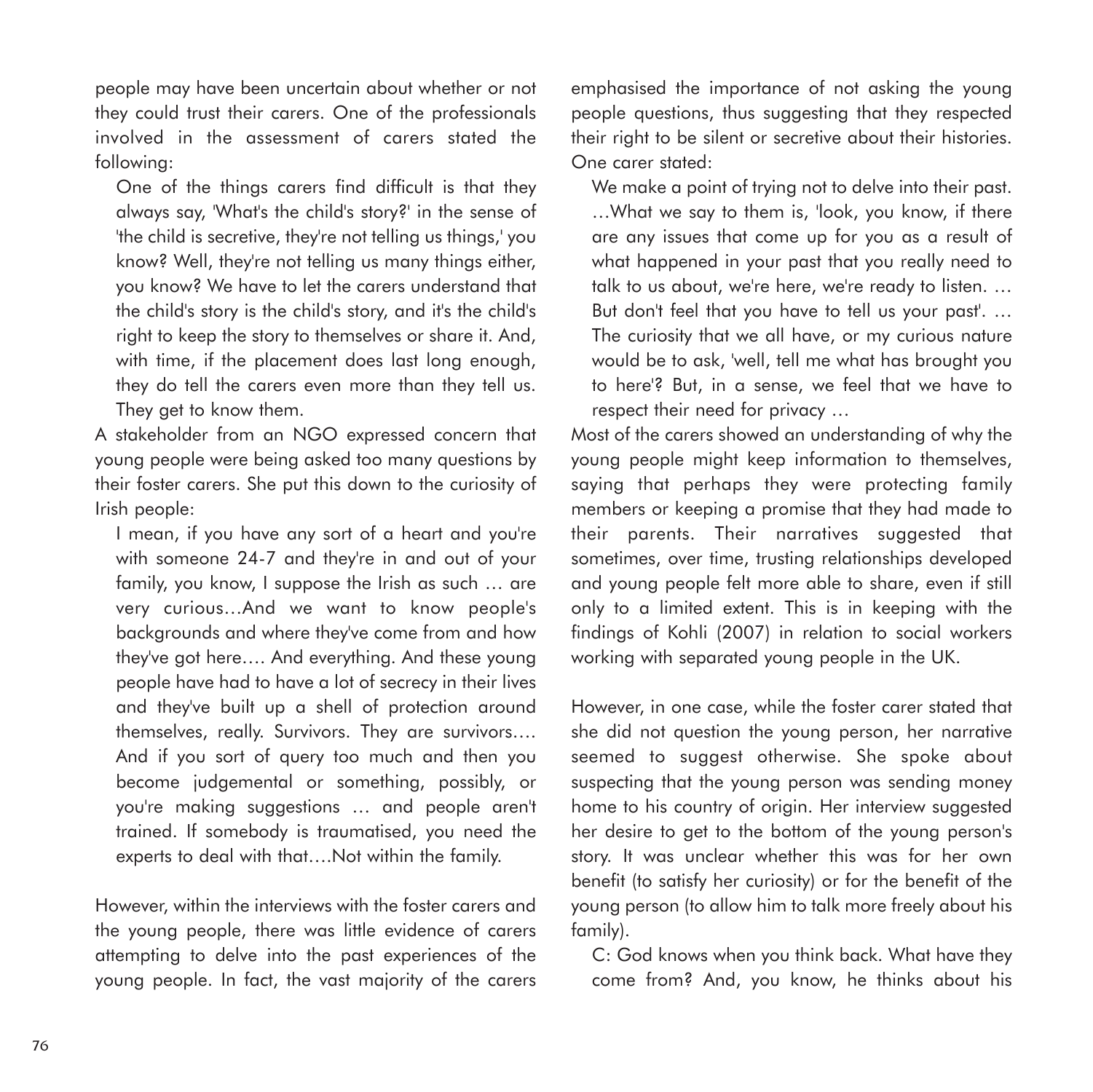parents and ...It's just a pity they would not speak and tell us. … I mean, if I thought he'd send that money back to his mother, I would give him a few euro to send to them. …And that's the thing. The social worker said to me, you know, maybe he's paying off somebody or their family is paying off somebody.

M: … So would you have talked to him about that then? … You said you mentioned it to him.

C: I did, but …you know, time is a great thing, and I'm confident I'll get it out of him.

## **Transitioning from family placements**

#### Current practice in relation to after-care

Section 45 of the 1991 Child Care Act provides that when a child leaves the care of the state after-care may be provided by the HSE up to the age of 21 or where the young person is involved in a course of education, until the young person completes the course. However, after-care is not a mandatory entitlement: its provision is at the discretion of the HSE. The recently published *Report of the Independent Child Death Review Group* (Shannon & Gibbons, 2012) recommended that the Minister consider placing a statutory responsibility on the HSE to provide adequate supports for care leavers. In the UK, separated young people who are 'looked after' by local authorities are entitled to access the provisions of the Children (Leaving Care) Act 2000 at least until all asylum appeals have been exhausted (Wade, 2011). Different local authorities interpret this in different ways. In general, the young people are not permitted to remain with their foster carers. Instead, they live in flats or in shared houses with a number of other young people. They generally remain in the same local authority area in which they lived while in foster care.

For separated children in Ireland, the HSE's Leaving & Aftercare Services National Policy and Procedure Document (2011) states that asylum seeking young people leaving care "may be eligible to access a Leaving & Aftercare service on the basis of their individual needs assessment" (HSE, 2011: 21). The document goes on to state the following:

"On discharge from the HSE at 18yrs, young people in the asylum process are entitled to reside in direct provision accommodation should they wish to access basis state supports, such as a medical care, funding for clothes etc. Young people in the asylum process are not entitled to work and / or receive full social welfare benefits. Nonetheless, asylum seekers who have been in the care of the HSE under the Child Care Act 1991 will have their specific complex needs and requirements addressed in their Aftercare plan. Support for accommodation etc will be provided by the relevant agency with responsibility in line with other government policy" (HSE, 2011: 22)

The practice at the time of writing was to move the young people to direct provision centres provided by RIA once they turned 18 or, in the summer after their 18th birthday if they were still in full time education. Many of the participants (including HSE social workers) considered this to be a change in practice: they had understood that the young people, like many of their Irish counterparts, would be allowed to remain in foster care or supported lodgings after their 18th birthday, as long as they were still in full time education. According to participants, placements were sought and planned for on this basis. Frequent reference was made to the distress that this perceived change in practice caused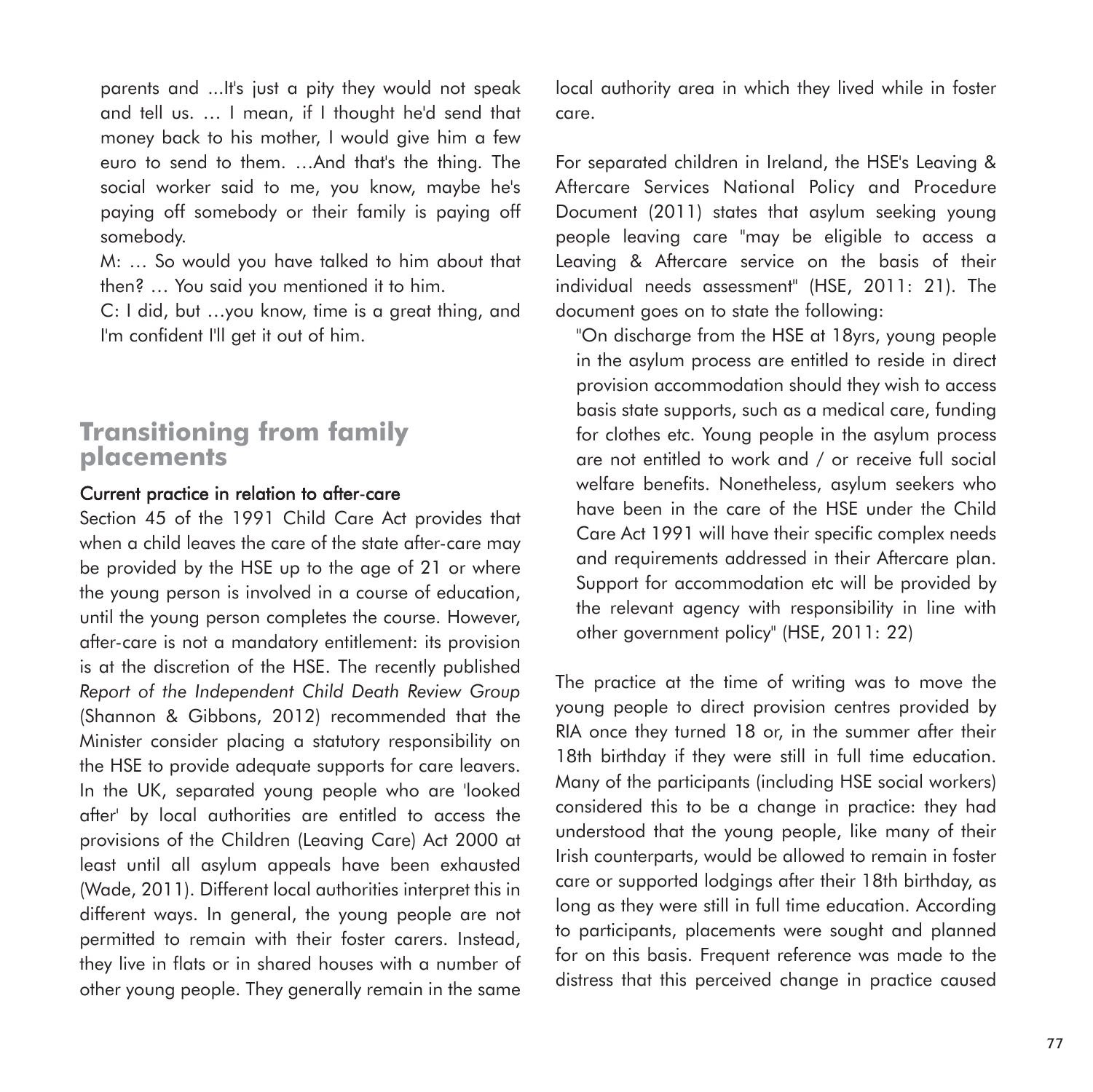for all concerned. One representative of an NGO talked about a young person and the family who had cared for her:

Well, the one particular family of that girl, they were very distressed that she was leaving. They had sort of settled with her, and she'd settled with them and it was working very well. They were very good to her. And, they just felt that they'd been let down because they'd been told that she'd be staying …

Regarding the HSE's use of discretion to allow young people to remain in their placements, many of the professionals questioned how this discretion was being used. Again, it was felt that there was a level of uncertainty involved. They complained about a lack of transparency in decision making regarding whether a young person could stay in foster care / supported lodgings instead of going to direct provision. It was suggested by many that most of the young people were vulnerable and that direct provision was not an appropriate place for them to live. In essence, they were questioning whether the 'specific complex needs and requirements' of separated children, as mentioned in the HSE's aftercare policy (HSE, 2011:22) could be met in a direct provision environment. Participants felt that the threshold of vulnerability had been set very high by the HSE, resulting in only extremely vulnerable young people being allowed to stay in their family placements. One stakeholder talked about advocating for a young person who had serious mental health problems, suicidal ideation and who had lost two stone in weight during the move from foster care to direct provision. She stated that the HSE indicated that this was 'not vulnerable enough'. In this research, a senior HSE practitioner stated that decisions were made by the principal social worker on the basis of a full assessment as well as consultation with relevant staff. A distinction

was made between young people who were 'vulnerable' and those with 'exceptional vulnerability':

Basically, everyone is designated to be moving on, so if we don't move somebody, it's because an exceptional circumstance has arisen. And any time I keep somebody, I mean, really, in many ways it comes down to the social worker, the social work team leader. They would appeal to me to say, listen, we think that Debbie has to stay until August …. It's to do with exceptional vulnerability because all of our young people are vulnerable.

The position of the Reception and Integration Agency (RIA) representatives contrasted with that of the HSE. They did not distinguish between levels of vulnerability, thus suggesting that their understanding was that young people who were moved to RIA accommodation were not deemed by the HSE to be 'vulnerable':

It is within [the HSE's] dent to hold on to persons they deem vulnerable. Just to reiterate, …if they are deemed to be vulnerable they will not come to us, because that is a decision to be made by the HSE.

Several of the participants mentioned that the decisionmaking often seemed to depend on strong advocacy from the young person's social worker or foster carer. Others talked about foster carers who made representations to local politicians or who asked parliamentary questions in efforts to advocate for the young person in their care. One of the social workers spoke about his role in advocating that a young person with refugee status be allowed to remain in a family placement:

There is a discretionary aftercare provision where he's in full-time education and he's a boy who has status … and that's another thing I hope I could manipulate. If he wanted to stay there, that he could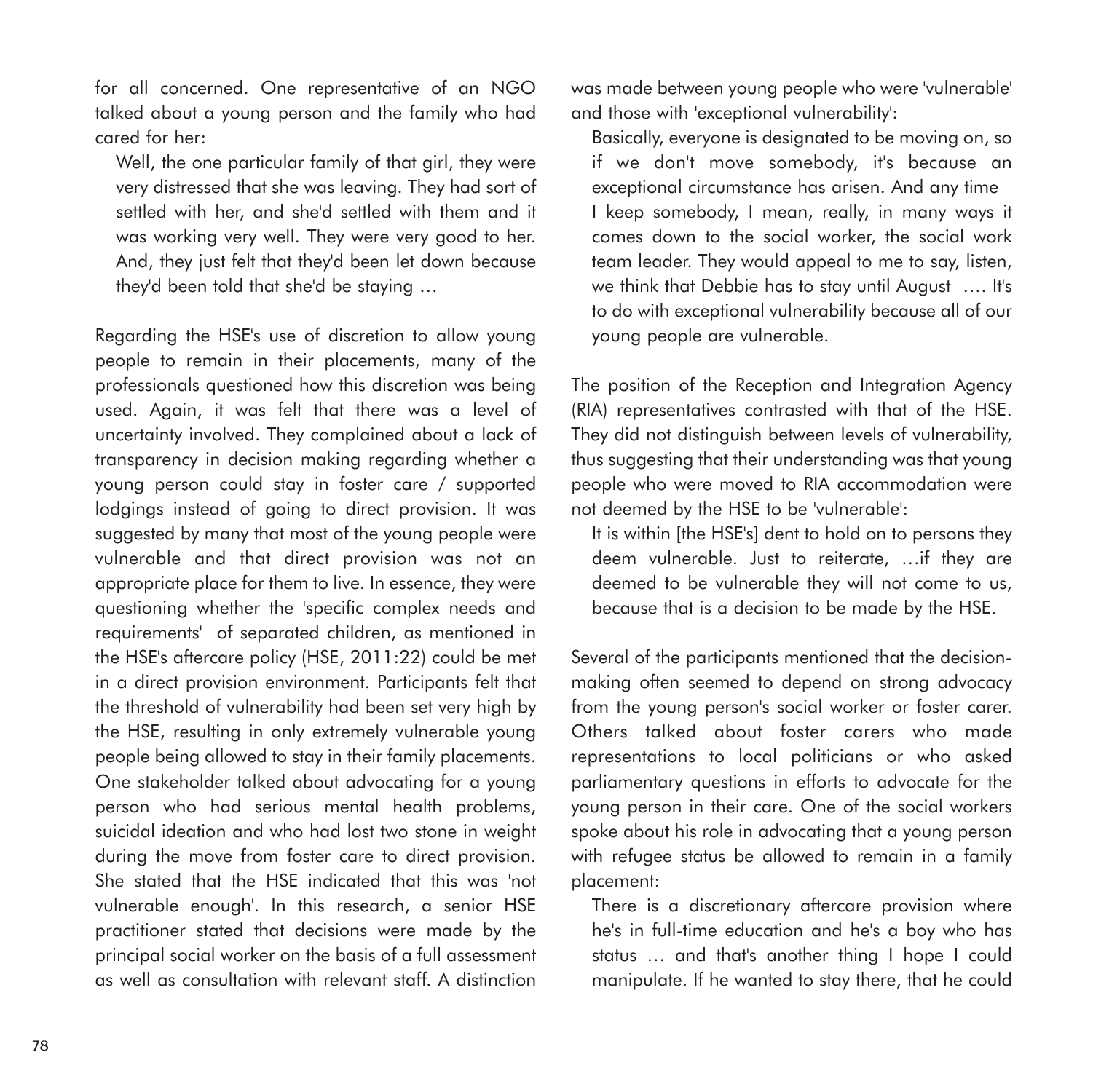stay there beyond 18. I would like to think that. Obviously that family is being paid every month to look after him and you just hope that someone would see the benefit, that I could make a real, strong case that it's such a benefit in this ... young man's life, that he stays there … Because I would like him to stay there and I would like his family to arrive in Ireland and I would like there to be a movement between those two.

In addition, it was believed that young people who were given permission to remain in their placements (having turned 18) lacked any control within these environments. It was felt that the risk of being moved to direct provision hung over them and so the young people felt they needed to comply with whatever rules were in place, even though, as adults, they wanted to make more decisions for themselves.

#### Concerns about transitions from family placements

Since its introduction, the direct provision and dispersal system has been criticised on the basis of it being discriminatory, causing poverty, being detrimental to human rights and having an adverse impact on the well-being of residents (Amnesty, 2011; Arnold, 2012; Fanning et al., 2001; UNHCR, 2011). The Children's Rights Alliance previously expressed "grave concern about the suitability of direct provision for vulnerable young people" (CRA, 2011: 65). Martin et al. (2011) question the way in which these young people's 'best interests' are interpreted when they reach 18. Reflecting this criticism in the literature, the participants expressed grave concern about young people in family placements who were due to move to direct provision upon turning 18. The concerns centred on the impact of RIA accommodation on the well-being of the young people and the lack of support that would be available to them in the direct provision centres. Indeed, drawing on research in the UK, Wade (2011: 2426) points to the "additional difficulties that young people are likely to experience in sustaining participation [in education] and broadening their social networks when living … in environments that offer lower levels of support and encouragement."

Many of the participants talked about the huge difference between foster care/ supported lodgings and RIA accommodation. One social worker stated:

It's traumatic in terms of what they receive in foster care and then what they will receive in RIA accommodation, and the disparity between that is enormous. … So, it's the move. Why it's traumatic for them. It's the move from foster care support to RIA where they share a bedroom, where they share toilet facilities, where they have 19 Euros a week, where they have a medical card, and that's it, and where they go from a lot of support to some support.

Indeed, this social worker's point reflects the views of Bullock (2009: 213) who, drawing on research by Sinclair et al (1998), states, "some young people find the contrast between the caring home and the uncaring community too much to handle". One of the young people who had already moved from foster care to direct provision described what it was like where she was now living:

Nobody will come to you, even if you're sick, nobody will come to your room to ask you are you OK. Even if they didn't see you for the whole day, nobody cares.

She went on to say:

I just sit in my room and I cry and cry and cry and cry.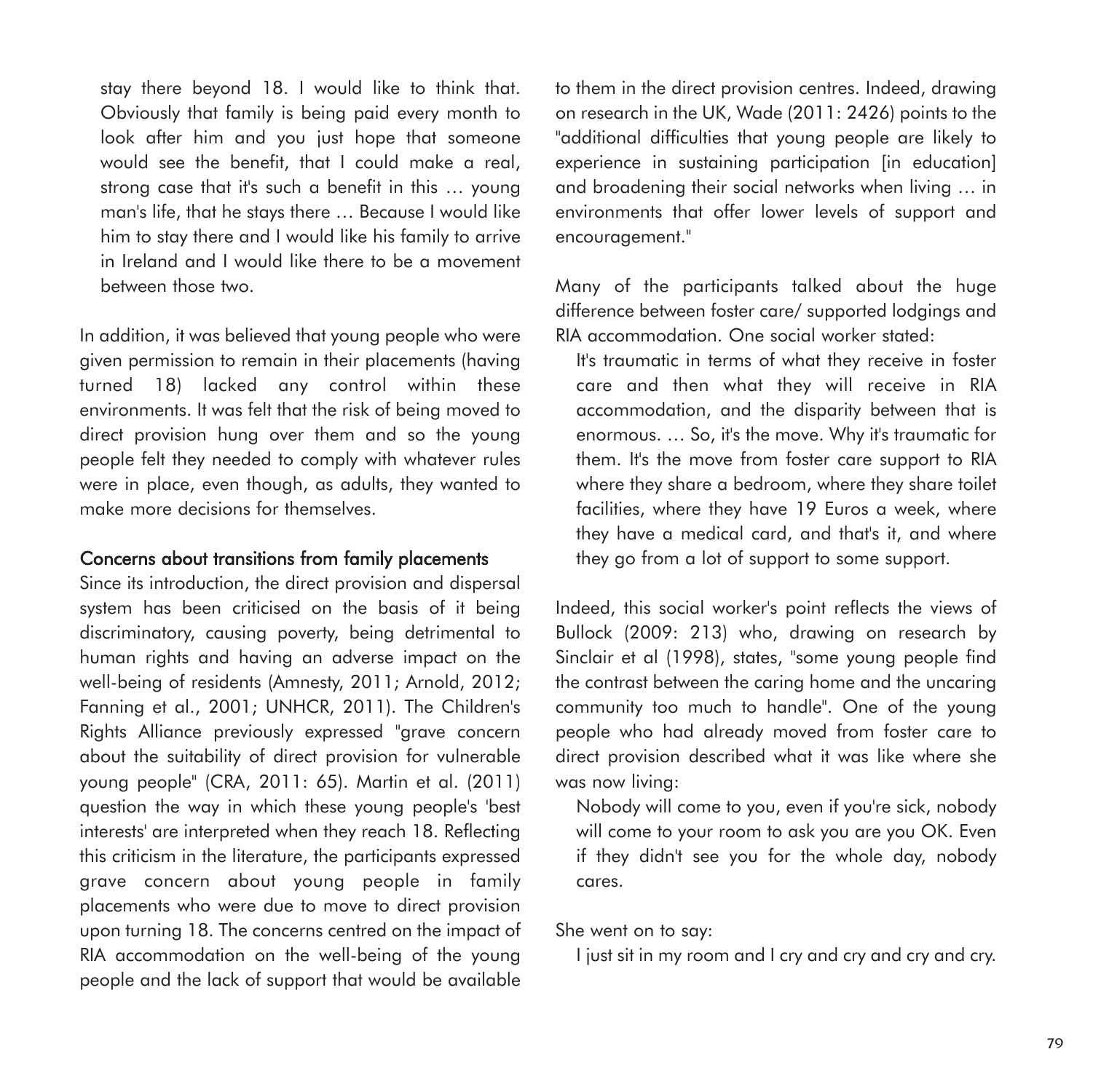In addition, participants were very critical of the fact that many of the young people faced the challenge of moving to accommodation centres which were far away from where they were living with families. This meant that many would have to develop entirely new social networks, as well as moving to new schools, thus suggesting that the transition from care involved a lot of change and uncertainty. Participants also commented on the environment within the direct provision centres and expressed concern about the impact of these environments on the well-being of the young people and on their education. Elsewhere, Arnold (2012) has drawn attention to the detrimental effect of direct provision on child welfare and development. In the current study, descriptions were provided of settings where many of the residents hung around all day and into the early hours of the morning, with many having done so for years, as they awaited for an outcome to their asylum claim. One participant described the environment as "generally depressive". Several of the professionals mentioned drug use within the centres. Many of the participants talked about the impact that such an environment would have on the ability of a young person to attend school. One professional expressed concern about the effect of the move from foster care to direct provision on the psychological health of the young people:

I'm very concerned about the impact on psychological health. … I've seen it time and time again, those who have had traumatic experience, and those who have had a traumatic separation, all of that is reactivated around this time. Any of the rebuilding of their psychological health that has been possible … since their arrival, is at risk of unravelling.

Often, young people had become more independent in their foster care or supported lodgings placements and

had learned some independent life skills, such as cooking. However, while in some senses they would be independent in direct provision - in that they were not living in anyone's care - in other senses it was felt that their freedom would be curtailed by the institutional nature of the setting. In direct provision, meals are cooked for residents and provided at certain times, there are restrictions on the number of nights you can spend away from the centre, people often share rooms with strangers, have little privacy and have nowhere of their own to entertain visitors.

In a sense, like the previously quoted participant suggested, it was felt that there was a risk that the extremely positive roles played by family placements could become unravelled by the move to direct provision. One professional stated:

[In direct provision] they struggle with a lack of independence because they have been given a glimpse of it, in a sense, and that's what I mean by false hope...they have been put in situations where they think, 'ok this is going to be put in place'…they see it as a backward step, they almost see it as a punishment and when we are working hard on self esteem and personal skills that can be a huge battle for us.

A number of the young people were due to move into direct provision accommodation a few months after the research interview was taking place. They approached this pending move in different ways. One of the foster carers talked about a young person who was looking forward to leaving foster care. In this carer's view the young person was looking forward to the freedom of turning 18 and living outside of the care system. He believed, though, that she was not fully aware of what living in direct provision would mean for her. A different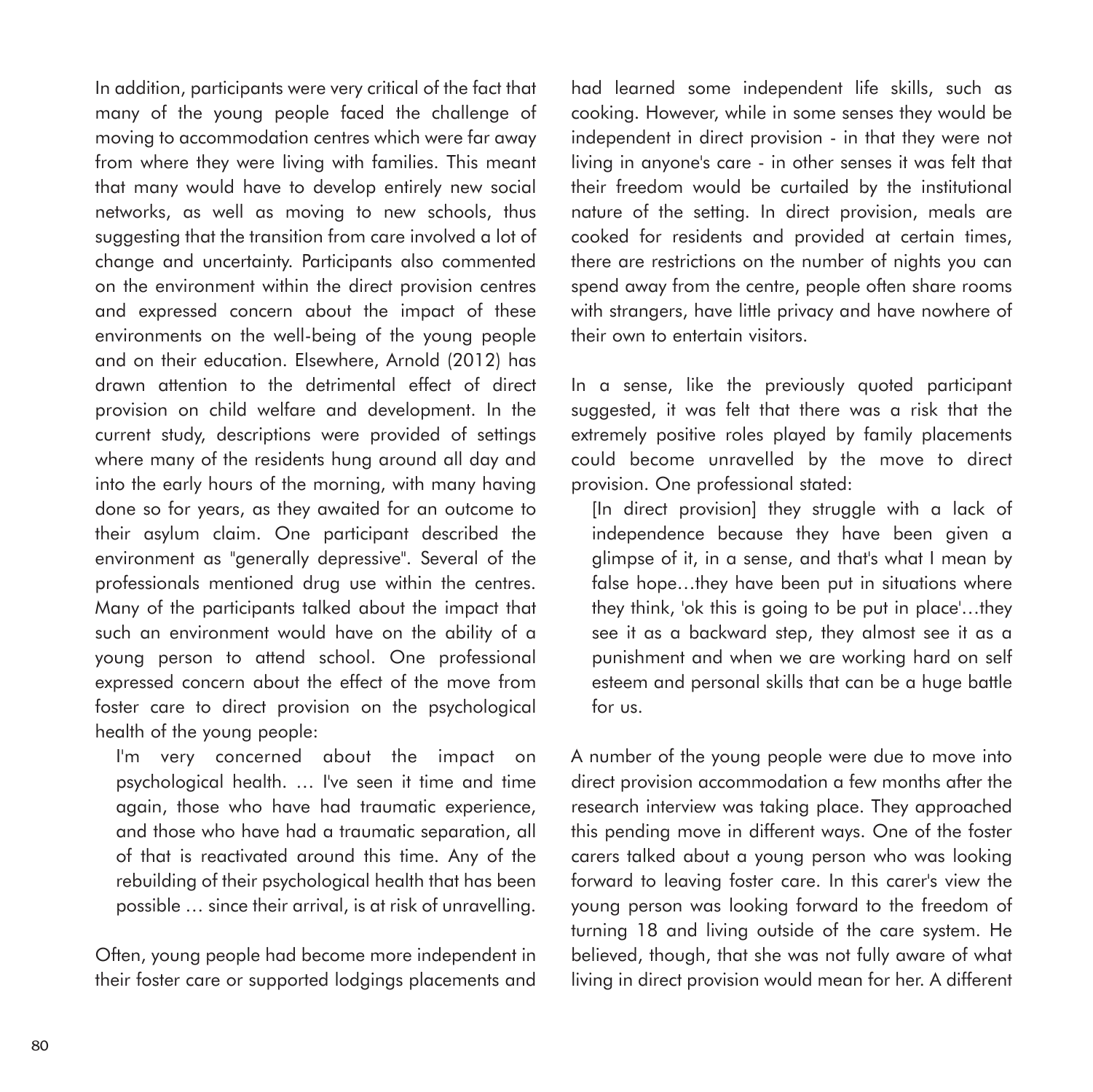young person stated that he would not move into RIA accommodation, stating that instead he would try to find a friend to squat with. Another young person's sense of disempowerment was evident in his belief that there was nothing he could do about the situation:

But I know it's going to be tough in there because it's adults, so actually you might be sharing a room with three people or four people or more and that kind of stuff. But I have no power over, I can't do anything about it, so it is the life. So I just have to adapt to it and live with it. I can't do anything about it.

It was evident that the majority of the participants had huge concerns about young people moving to and living in direct provision, especially in the context of uncertainty about the future and fear of deportation. It was inevitable that the future plans to move the young people to RIA accommodation had an impact on placements. The anxiety and concern about moving out of foster care / supported lodgings affected the emotional well-being of the young people and hence it affected their behaviour and their ability to relate with carers and with other members of the family. A foster carer stated the following in relation to her foster son:

Well, I think it's a horrible experience for him. I just think that it has to be… I wasn't ready to move when I was 18. You know? So it has to be a very daunting experience for him, and … you can actually physically see him, when he's talking about it ... It's something he really doesn't want to happen. And, again, he has no control over it… He has had very little control over everything, and the decision has been made for him. And, he's finding that very difficult to cope with.

In addition, professionals voiced concerns about young people 'going missing' upon turning 18, with one

professional giving an example of a particular individual who had been due to move from foster care to direct provision but had disappeared shortly before the move was due to take place.

In contrast with the concerns expressed by almost all of the participants, when asked if the move from family care to direct provision accommodation was difficult for the young people, one of the RIA representatives stated:

It's obviously a different way of living, but I mean, it's very hard for us to kind of generalise and say that it's a shock to the system. I'm sure some of them would find it more challenging than others, but … there are clearly some who don't and they don't want to engage with their social workers afterwards and that's entirely their prerogative.

It must be acknowledged that the RIA representatives who were interviewed were primarily based in Dublin and so had little direct contact with the young people. They were clear that their agency's remit was not one of providing care for the young people. Their role was not to provide 'after care', but rather, simply, to provide accommodation to asylum seekers. Nonetheless it was clear that when hostel managers were concerned about aged-out young people, this information was passed on to the HSE. In one case RIA called a case conference in relation to a particular young person. Regarding their role, a representative stated:

We have a general duty of care to our residents … If for example, it's noted that someone is severely depressed and so on, we patently have an obligation, the centre managers have an obligation to try and seek help for them. ... But it's not the same as the person being 'in the care of' the centre manager or 'in the care of' RIA.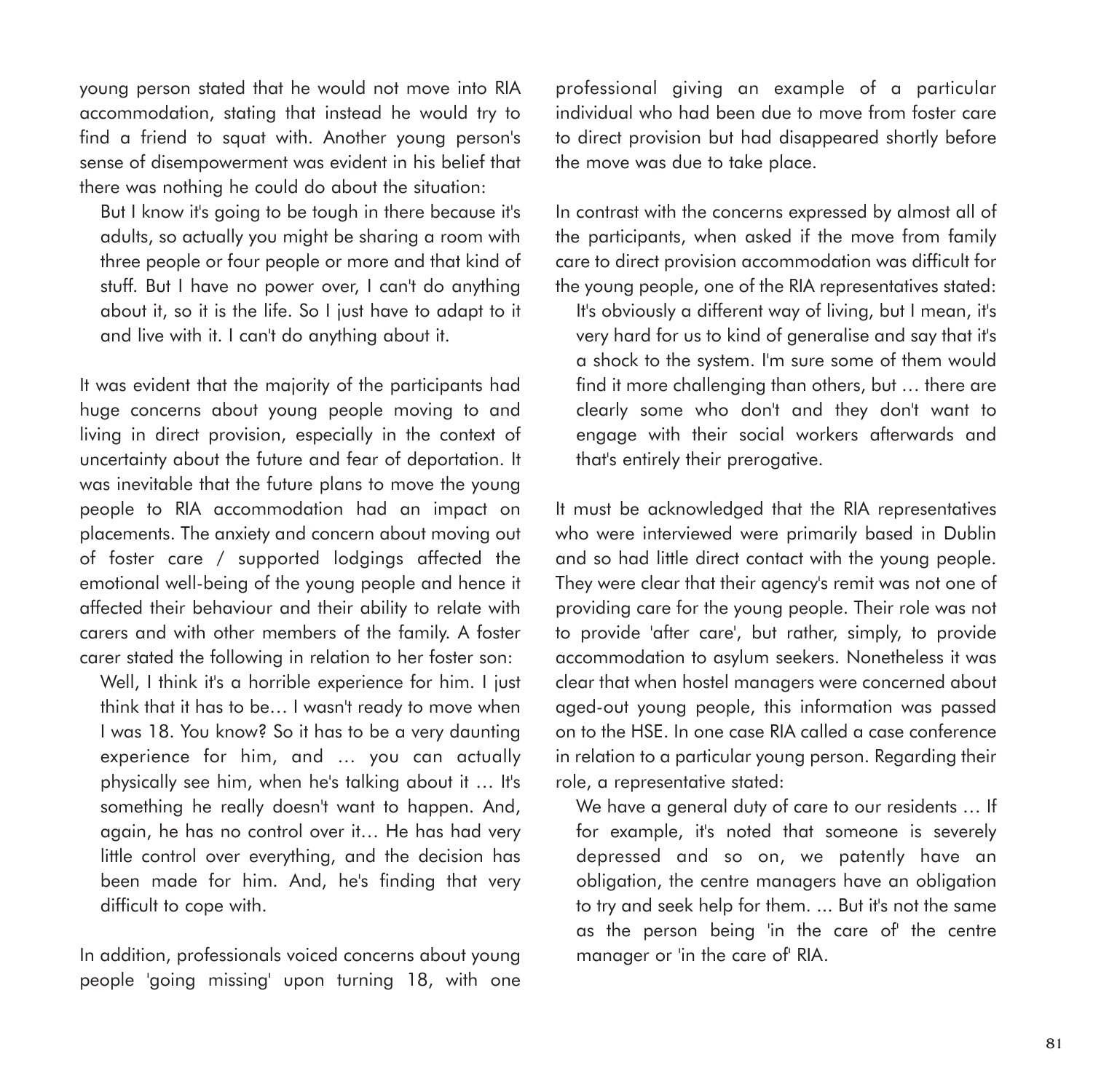Overall, given the nature of the provision when the young people turned 18 and the many challenges associated with moving to and living in direct provision, some of the participants had started to question the use of family placements. One participant suggested that perhaps it made more sense for the young people to remain in residential centres:

I'm almost at the point where I am saying, is there any point in continuing with this? Is there any real point in removing children from residential care homes, you know, for a very short period of time, placing them in foster care and then putting them into direct provision?

I really have to question, whether we need to take a step back and say, well, why don't we leave them in residential homes?

Similarly, one of the social workers referred to the sense that the move to adult accommodation had been less difficult for young people within the previous hostel system:

And I have heard social workers on the team say that in some ways the hostels are better, because there wasn't that huge disparity when they moved from minor hostels to adult hostels. And, do you know, I can see that. I can have an appreciation of that. My overall opinion is that they still need to move to foster care and supported lodgings - they're children, they need that. But I can kind of see, as well, the insight into that, even though I don't agree with it, but …

However, while many of the participants had engaged in this kind of thinking in relation to the current policies, most felt that giving the young people opportunities to develop relationships with families for even a short period of time was beneficial to them in the long run.

#### After-care support: families and professionals

Many of the families talked about their plans to continue to have contact with young people after they turned 18 and left their homes. The research by Wade et al (2012) in the UK found that where things were going well and where there was a strong sense of "social connectedness", foster carers were more likely to want young people to stay. In the current study, several of the carers talked about young people who had lived with them previously, with whom they remained in contact. One supported lodgings carer talked about a young man who had moved on after turning 18 and receiving refugee status. This carer described the ongoing relationship with him as a rewarding aspect of the caring role:

There is that on-going relationship … it's not that you're doing it for that on-going relationship, but when you have an on-going relationship with them, it's kind of reaffirming that you did something positive. Because, you know, you've had some impact on them but they want to keep in touch with you.

Another carer talked about the first separated young person that she cared for. He had moved into a direct provision centre that was closer to his school but continued to keep in touch with his previous carers:

M: And would you have … any contact with him still or would you hear from him?

C: Oh, every time. We talk. He will ring; he comes here. We're happy to have him any time. …We love him. …He was our first one, but we really gelled together. …And this was his first home as well. …So he calls it home.

In some cases carers stated that they planned to allow the young person to stay with them after they turned 18, even in situations where they would not receive any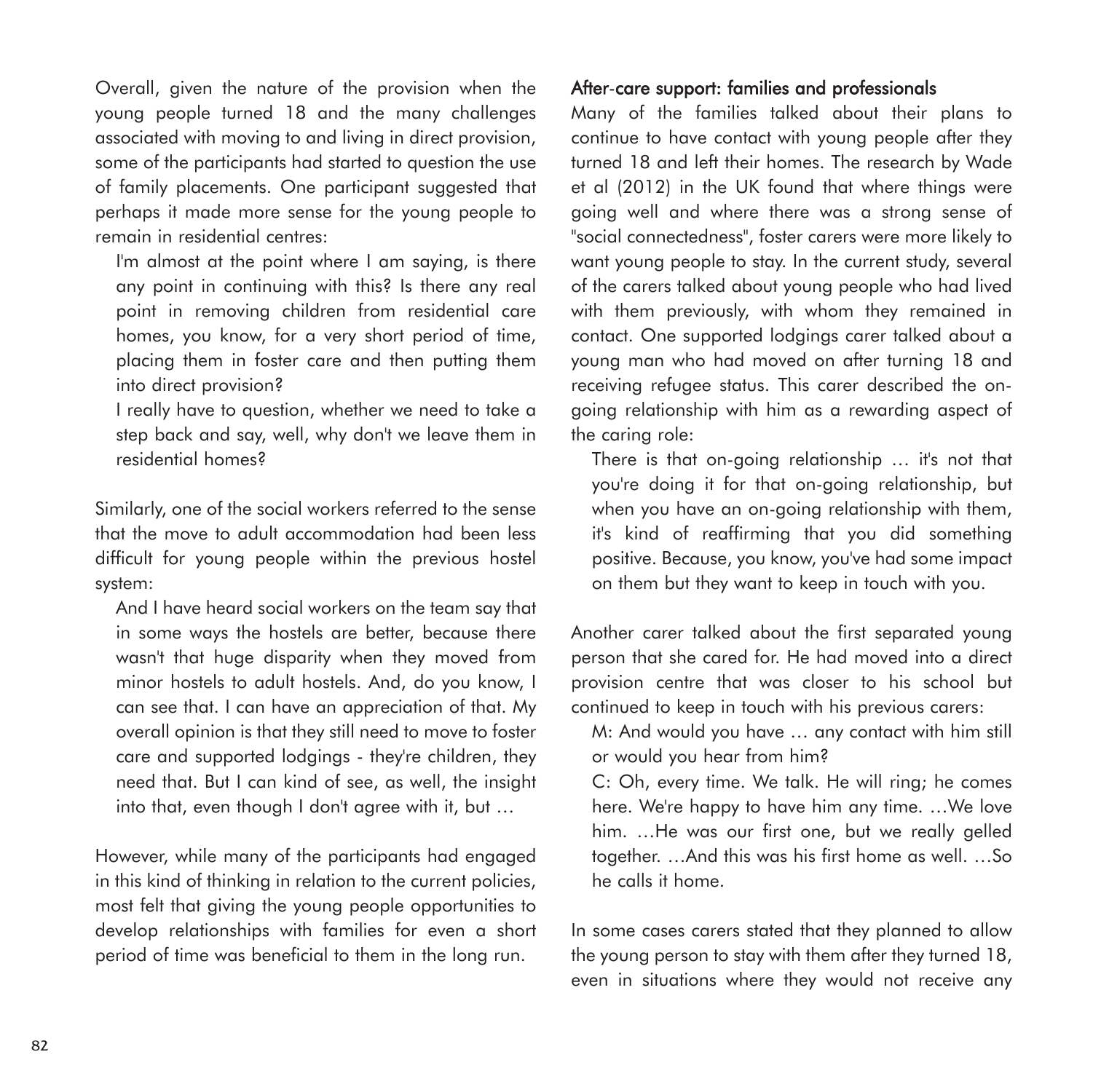financial remuneration from the HSE. However, professionals and stakeholders believed that doing so had wider implications than the fact that the carers would not receive the foster care or supported lodgings payments. Many of the participants believed that young people would not be entitled to their €19.10 allowance or to the medical card if they were not residing in direct provision accommodation. The policy in relation to the €19.10 was clearly stated by the RIA representatives:

I mean just in the same way if we decided to ask anyone on the street if they wanted to come in and live with us, the state has no obligation to support us in relation to that. They [the carers] are not acting on behalf of the state. They are no longer, as I understand it in the scenario you are talking about, foster parents. They happen to be people who have developed a good relationship with this individual and have asked them to live with them. So they are not foster parents and they are not entitled to any assistance from the state… and equally any individual concerned is not entitled to any direct provision allowance because he is not in direct provision….. In the same way with asylum seekers who opt not to live in direct provision, they don't get any state support, so they don't get rental supplement, they don't get bread and butter payment and the biggest one is not getting the medical card.

As well as receiving support from former foster carers, the young people also received some after care support from the HSE and from other agencies. At the time of writing (August 2012) the TSCSA had 3.5 leaving care and after-care workers, working with young people who were 17 and a half and who were preparing to leave the care of the HSE and working with those who had already left the HSE's care. Many of their clients were living outside the greater Dublin area. For example, one leaving care and after care worker had 27 clients, 15 of whom were living outside the greater Dublin area (including Galway and Waterford). It is questionable whether providing adequate after-care support is possible given this caseload and the geographic locations of her clients.

One of the HSE after care workers described her role in terms of providing both practical and emotional support to the young person in relation to various issues including education, healthcare and the asylum process. She talked about linking the young people in with local services whilst also being available to provide ongoing support herself:

And for the adult accommodation, say outside Dublin or even within Dublin, we have local services that we link the young people with. …And some of them, they benefit a lot from that … Some still find it difficult. Some don't make an appointment, and they still come back … They know they have support from us and they can always link in with us at any time, you know, within our working hours anyway. …

In some situations, local NGO's provided support to young people in direct provision. One of the young people praised this support:

Like thanks to Ger<sup>32</sup>, if she's here I can talk to her, if there was no Ger I don't think I would finish my Leaving Cert. I don't think I would even do my course. I don't think I would even be talking to you here. It's just really hard.

Many of the participants criticised the HSE's after-care provision. In particular, they were critical of the fact that the after-care workers were located in Dublin while the

<sup>33</sup> Ger is not the NGO worker's real name.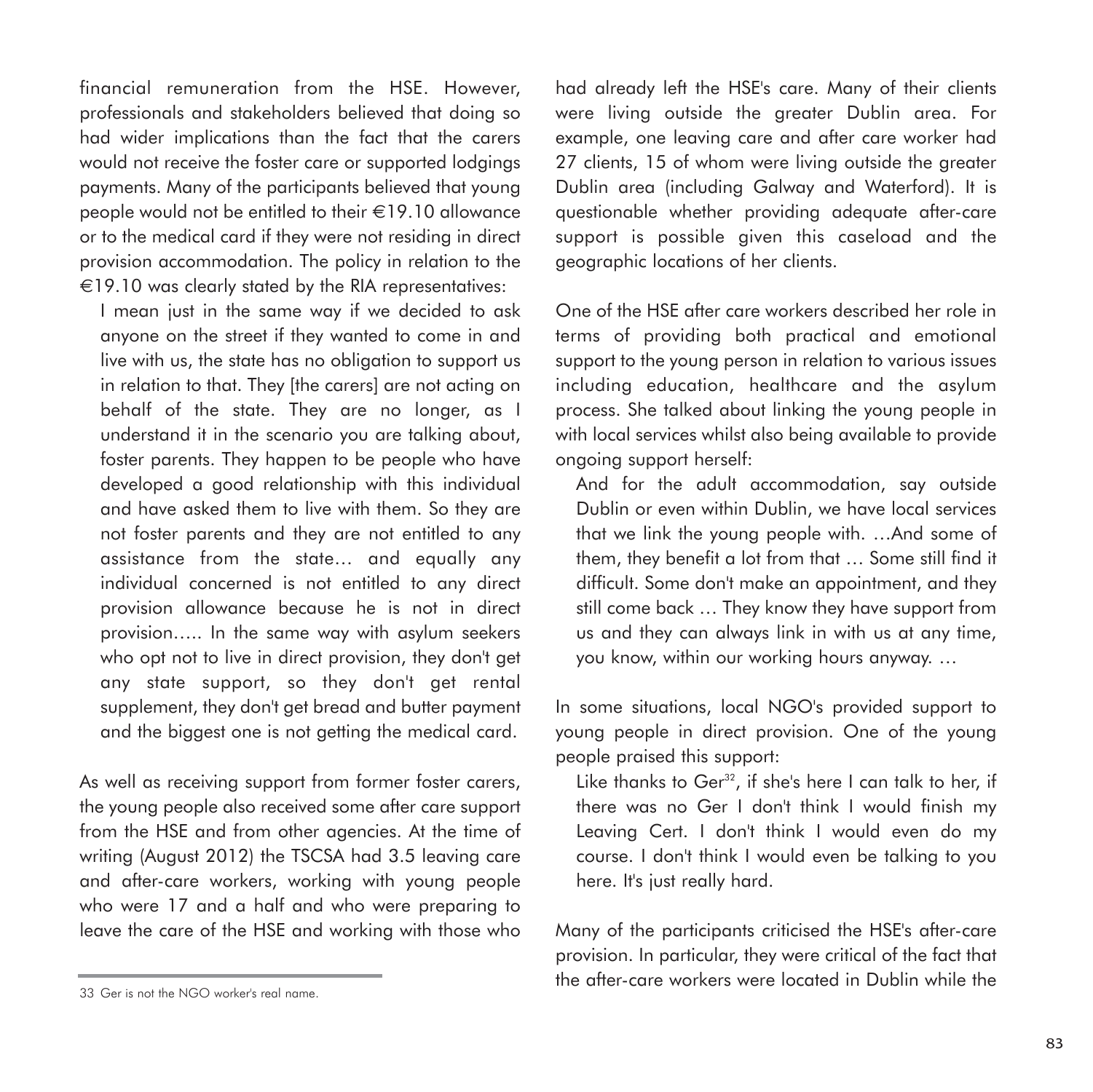young people in direct provision were living in various locations throughout the country. HSE participants made it clear that the Dublin-based HSE after-care workers travelled throughout the country to meet their clients. However, it was evident that only a certain level of service could be provided with such arrangements in place. While efforts had been made to obtain after-care services for the young people from local child protection teams, there had been limited success in this regard. Apart from the geographical location of the after care workers, stakeholders were also critical of the nature of the services being provided. A representative of a local organisation supporting young people in direct provision suggested that the quality of provision depended on the particular worker:

Some of the social workers and project workers have been very good and very supportive and have kept very regular contact with their clients, with the young people. Others, and I don't know what the criteria are and I don't know what the differences are, but others have just basically signed off. …Just signed off no contact at all …I think it is individual social workers and project workers, yeah. I think that there are some who go above and beyond and there are others who just go exactly by the book …

Another stakeholder stated:

Provision in my eyes within that team is relatively poor… I think in this country we are very stuck in an outdated model of aftercare which is, you know, lets go and visit them in a coffee shop for a cup of tea, you know, 18, 19 year old young people don't want cups of tea and that kind of mentality.

While the HSE stated that "a lot of planning" occurred between social workers and young people prior to their move to direct provision, many stakeholders felt that the

young people did not receive enough preparation for the move to direct provision placements. It was suggested that more emphasis needed to be placed on leaving care planning so that the young people could be adequately prepared for leaving foster placements and supported lodgings placements. This may be particularly important given the many layers of uncertainty surrounding the young people as they transition from care. Indeed, given the age profile of separated young people who arrive in Ireland, "preparation and planning for adulthood should be a central feature of social work practice" (Wade, 2011) from the point they first come to the attention of the HSE. This is particularly important given research evidence which suggests that care leavers are at risk of adverse outcomes (Mayock & Vekic, 2006; Stein, 2006). It is important to note that while many of the non HSE service providers were critical of the leaving care and after-care provision, further research is needed in order to gain the perspectives of young people in relation to their experiences of these services.

# **Conclusion**

Overall, while separated children face many of the challenges that other children in foster care face, they also face some additional ones. In particular, this research suggests that issues in relation to diversity and uncertainty are to the fore within their placements. Regarding the former, social workers and foster carers seemed very aware of the importance of meeting the cultural needs of the young people who were placed with them. Efforts were made to find placements that could meet these needs. While there was little evidence of social workers engaging in simplistic cultural matching, the findings suggest that carers could benefit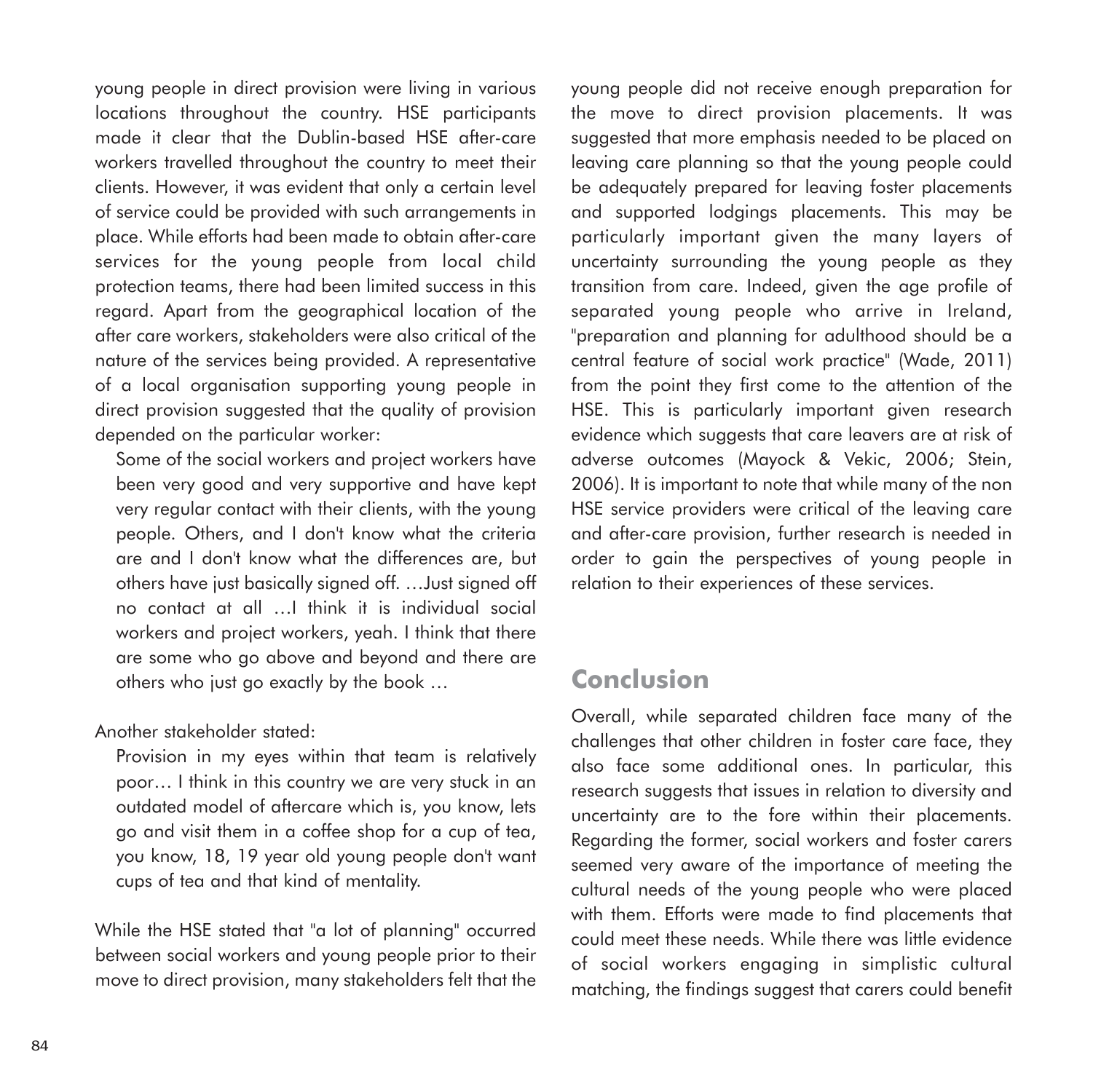from further training in relation to proactively meeting the cultural needs of those for whom they were caring. In addition, while religion was considered, its potentially important role was not always given due recognition. More efforts need to be made to recruit ethnic and religious minority carers. Also, increased emphasis needs to be placed on helping separated young people to hold on to their own culture, while also enabling them to learn about Irish culture and to integrate into Irish society. Social workers and carers need to be extremely proactive in this regard.

Regarding the latter theme - that of uncertainty - it was clear that placements were affected by the fact that the future was largely unknown. It is perhaps not surprising that the asylum process causes considerable anxiety for young people and carers alike, and affects the ability of young people to experience a sense of security within family care. Also, the silence and secrecy that often surrounds past experiences poses challenges for all concerned. Finally, many of the participants were due to move from family placements to direct provision accommodation: Again this was a source of worry and concern not only for young people and their carers, but also for most of the other stakeholders who participated. And indeed, for most of the young people, this transition from care to 'independence' took place in the context of turning 18 and the increased fear of deportation which surrounded this milestone.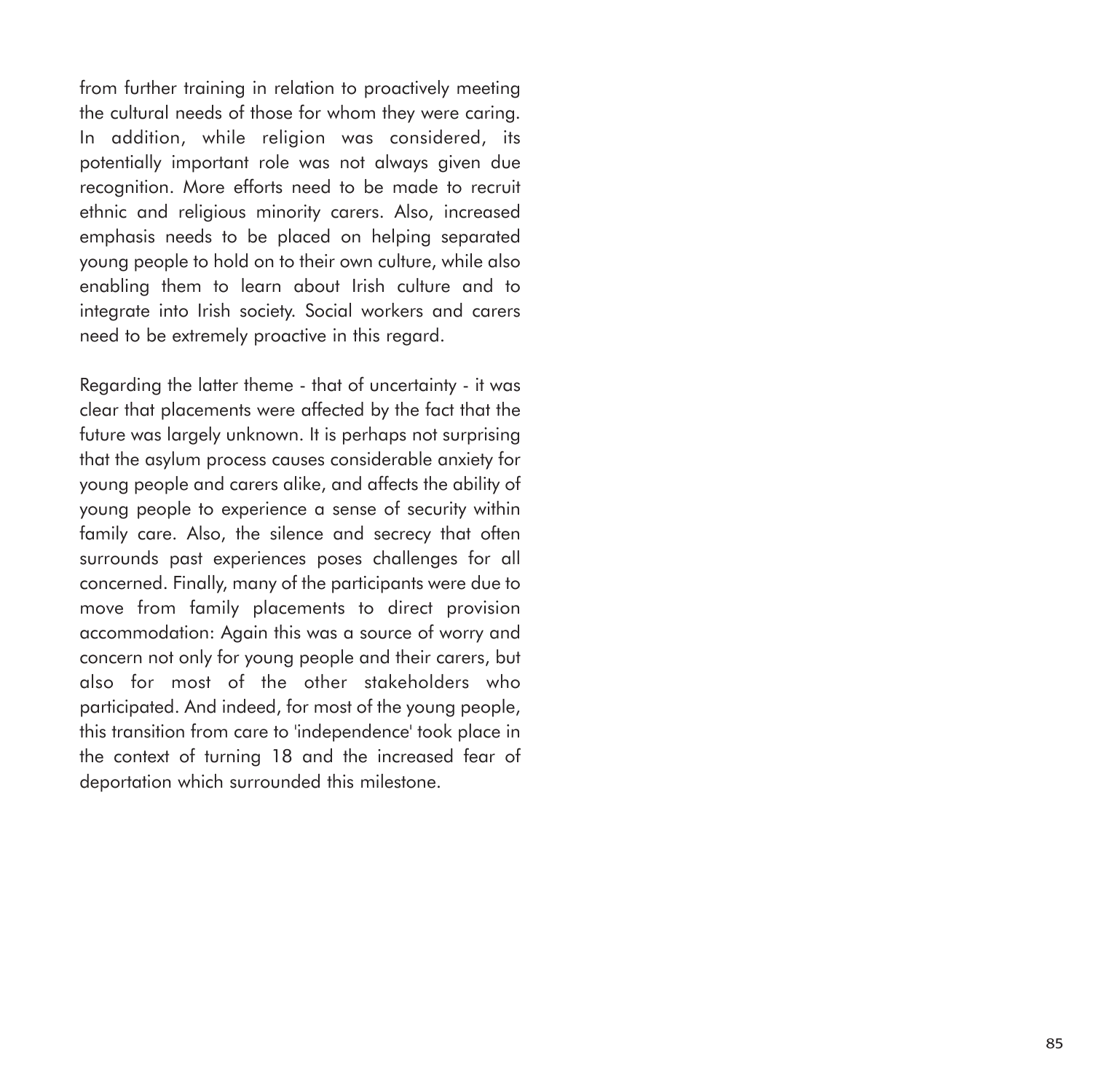# **Chapter 7:**

Conclusions and Recommendations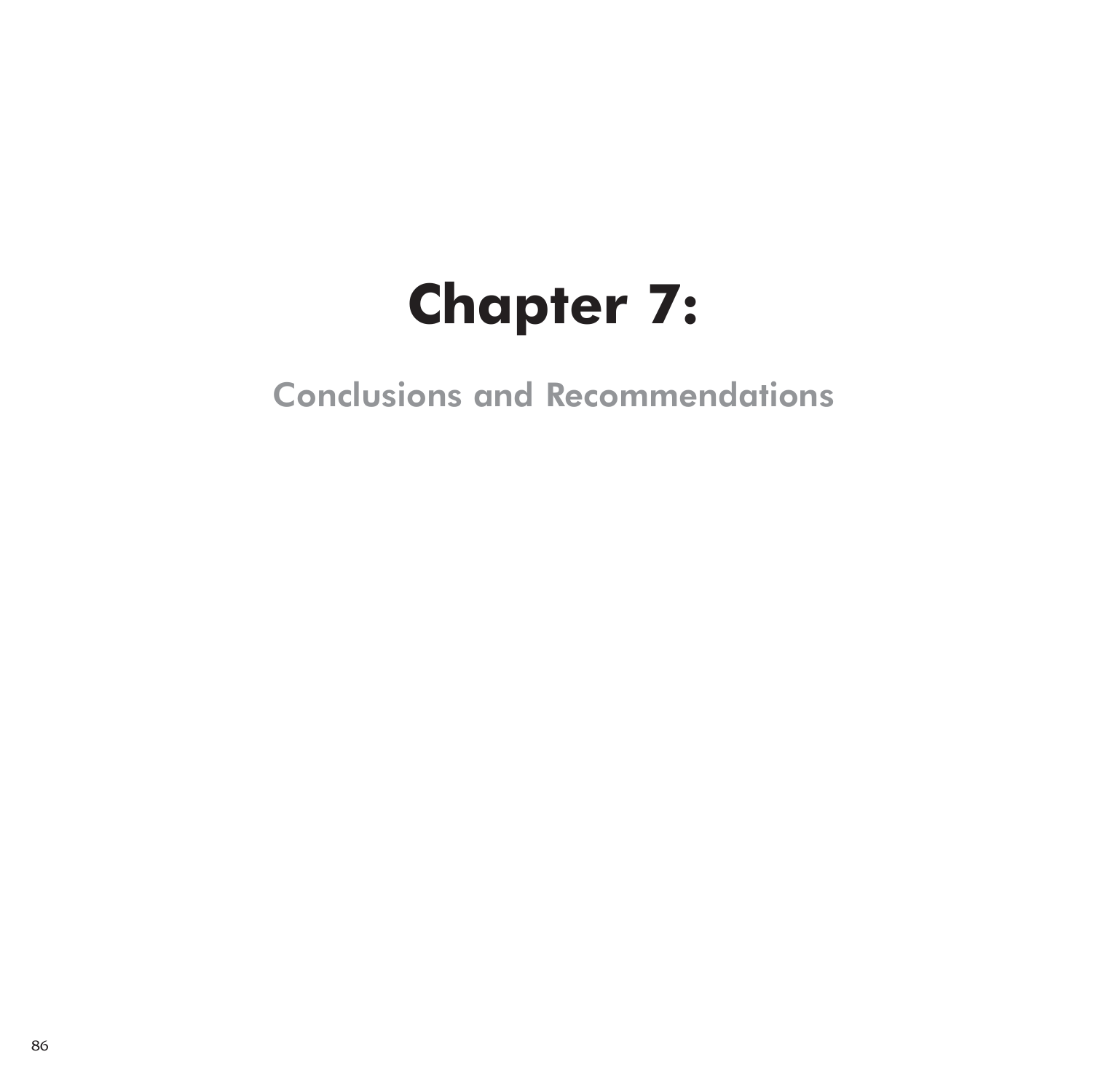The move from hostel care to foster care and supported lodgings marked a very significant and positive development in service provision for separated young people living in Ireland. The previous system developed in response to the arrival of significant numbers of asylum seeking young people in the late 1990s. Amongst the participants in this research there was a strong belief that the change in policy and practice was a positive one and that the new arrangements meant that the needs of separated young people could be met in a more appropriate and safe way.

The young people were very positive about their time in residential care. Partly as a result of this, they found the move to family placements challenging. However, while the initial period living with a family was often difficult, in general the young people settled well over time. In the main, in discussing their current placements, young people and the carers provided a sense of what successful foster care and supported lodgings looks like. It was evident that, in general, the carers had great affection for the young people and that they not only cared for them, but also cared about them. In turn, most of the young people felt included in the families and felt that they were well looked after. In most cases, it was evident that strong relationships were developing and that the young people were responded to in an individualised way.

Notwithstanding the sense of relief that the hostels had been closed, stakeholders - particularly those from NGOs and advocacy groups - continued to express concern about the services offered to separated young people. Some had begun to question the use of foster care and supported lodgings and wondered if residential care would be a more appropriate form of care for this client group. For many, it seemed that these

beliefs stemmed from their knowledge of situations in which foster care had not been successful. Several of the non-statutory stakeholders acknowledged that they tended to hear about placements that did not work out, as opposed to situations that were successful. However, there was evidence that a significant number of young people did not have positive experiences in their first family placements. Eight young people had experienced more than one placement, with the evidence suggesting that in at least 7 of these cases an earlier placement had broken down. A variety of complex and interrelated factors contributed to placement breakdowns and these were discussed in Chapter 5. Many of those who experienced a placement breakdown subsequently seemed to settle with a different family. Stories about placement breakdowns led many stakeholders to conclude that family placements worked when 'good' foster families and supported lodgings families were found. However, they were not confident that 'good' placements were always or even usually found, with many questioning how matches were made. While it cannot be assumed that placement breakdowns were due to matching issues, it does highlight the importance of the matching process. Within this study it was evident that considerable attention was given to finding the right 'match' and that the time the young people had in residential care allowed this to happen. The matching process was a very complex one and there was little evidence that it was undertaken in a simplistic manner. Ultimately, the shortage of placements exacerbated attempts to establish the 'right' match.

In the majority of situations placement breakdowns did not occur. Nonetheless, some participants felt that long term residential centres might offer a better alternative as it would mean that the transition to direct provision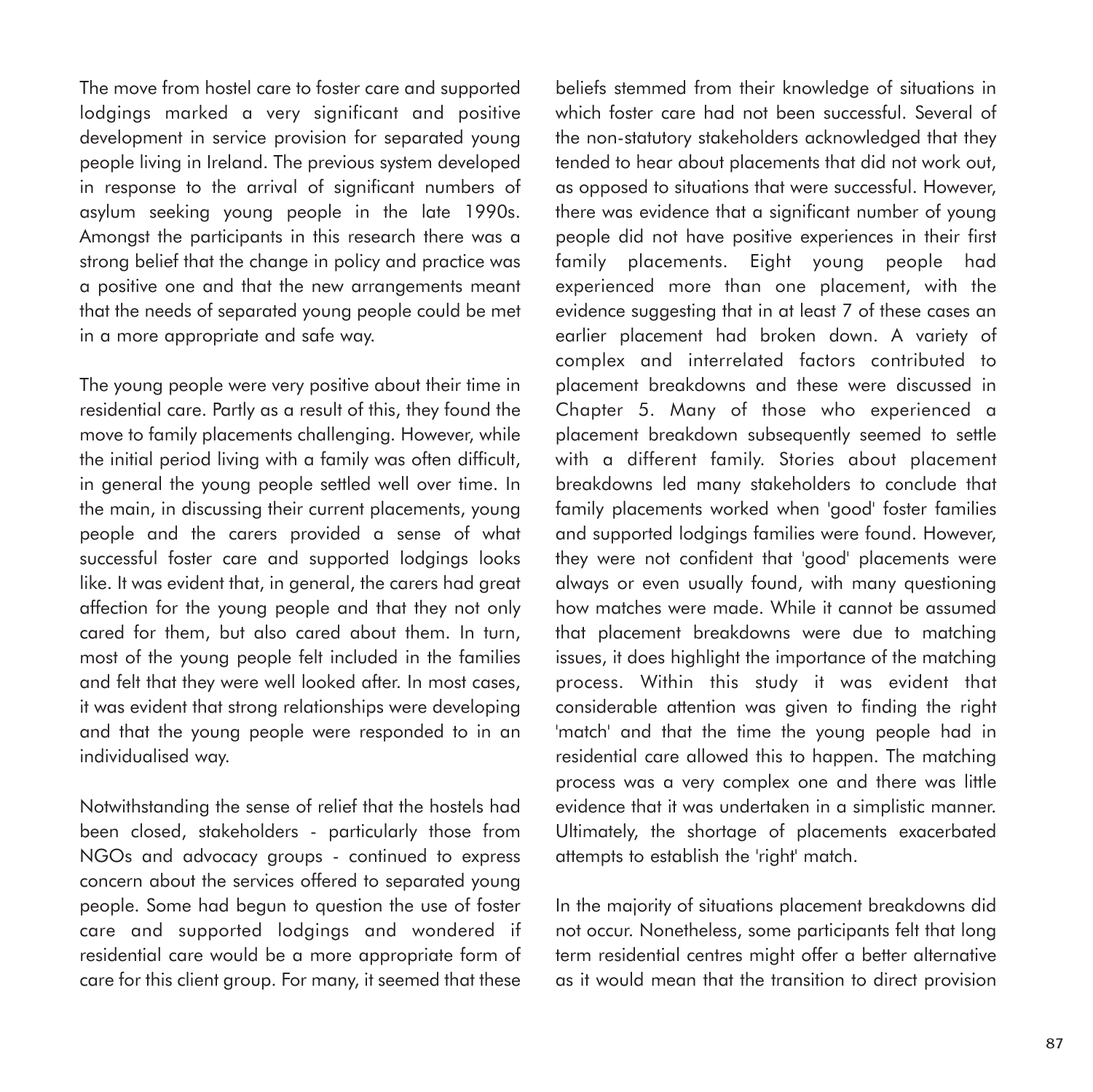at age 18 might be easier. Carers, young people and stakeholders were very concerned about the practice of moving separated young people to RIA accommodation and about the impact that it would have on the emotional well-being and psychological health of the young people. While only two of the participants were living in direct provision, their narratives suggested the huge challenges that they faced in these settings. For many of the participants particularly statutory and non-statutory stakeholders there was a feeling that the benefits of foster care would become undone when young people moved to direct provision settings. However, for many young people it may be the case that the benefits of family care stand to them in the longer term, by building their resilience and providing them with additional support, thus enabling them to cope better with the direct provision environment. Further research is needed in order to seek the views of young people who have had positive experiences of family placements and who then move to direct provision accommodation.

It was evident that further improvements in the delivery of care to separated young people can certainly be made. In particular, there is a need for more foster carers and supported lodgings carers to be recruited so that there is a 'pool' of carers available, hence resulting in more placement choices, better matching and a greater ability to meet the diverse range of needs that separated young people have, including their cultural needs. Relevant stakeholders need to work collaboratively to achieve this. In particular, if young people are to continue to live in Dublin-based residential care, upon arrival, there needs to be more emphasis placed on the recruitment of a diverse group of carers in the greater Dublin area. Doing so will mean that the crucial connections that young people make at the beginning can be maintained and developed, thus providing the young people with more support and a greater sense of continuity.

However, overall, what is most important is that separated young people are provided with individualised care. For some, foster care might be best, for others, supported lodgings, and for others, various forms of residential care. There was evidence that the TSCSA was attempting to provide this sense of individualised care. However, the established practice is to place young people aged 12 and over in residential care upon arrival. There is a need to further examine this practice - including seeking the views of young people who have made the transition from residential care to family care. Practitioners need to consider all options at the point of arrival and ultimately to make decisions, at all times, that are deemed to be in the best interests of the child. It may be the case that short-term foster care would better meet the needs of some separated young people when they first arrive. However, this requires a pool of short-term carers to be readily available and for these carers to be highly trained so that they can meet the complex needs of young people who have just arrived, in circumstances where little is known about their histories.

Indeed, all carers need to attend intensive and ongoing training. Sellick (2006) emphasises the importance of support for foster carers and suggests that good support and supervision is likely to result in carers feeling satisfied and staying on in their role. However, general foster care training is not sufficient. Instead the training needs to focus specifically on the needs of separated young people. Within this training, carers need to be facilitated to develop their own sense of cultural awareness so that they can respond to the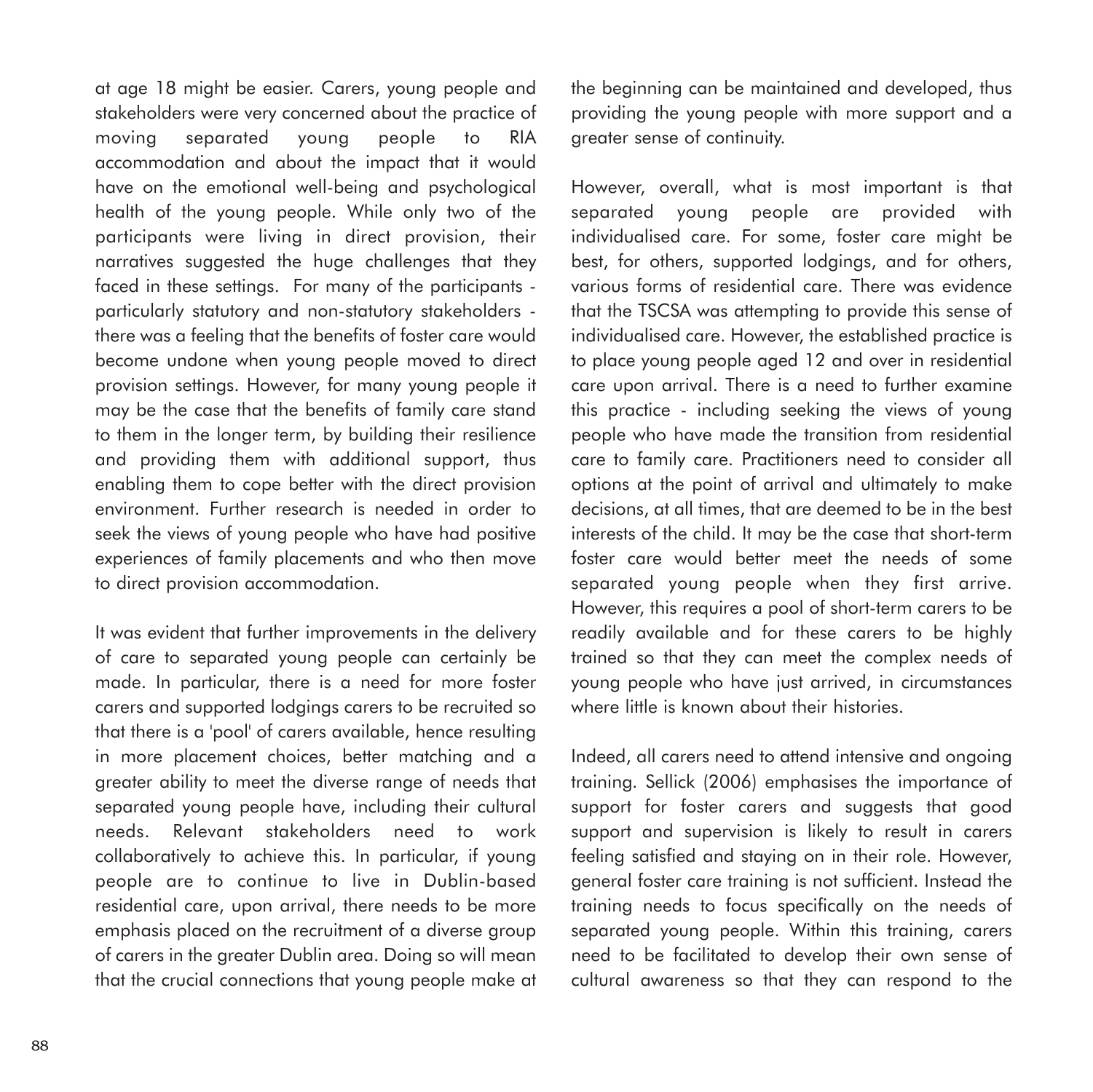ethnic and cultural needs of separated young people in a proactive and constructive manner. In light of the findings that separated young people face particular challenges coping with the asylum process, with the uncertainty surrounding their futures, and with the move to direct provision, family carers need to be facilitated to respond to these issues, in conjunction with their social workers. Indeed, from the point of arrival social workers need to begin considering the issues of permanence and long term planning and carers need to be included in this process.

Unsurprisingly, over the past 15 years, in a context where service providers were focused on advocating for the closure of the hostels and for better services for separated young people, the positive aspects of hostel provision were generally not highlighted. Most significantly, it was evident from the interviews with stakeholders and young people alike that the hostels provided a huge element of peer support to their residents, something that was also identified by the CRA in its 2011 report card (CRA, 2011). In the hostel environment, young people gleaned comfort from the fact that they were living with others who were sharing somewhat similar circumstances. While the negative aspects of hostel provision certainly outweighed the positives, these positive elements need to be kept in mind as services continue to develop. In particular, some young people might benefit from a system of peer support, either on a formal or informal basis. This system could operate hand-in-hand with a support system for carers of separated young people. Continued social work support for foster carers is crucial and it needs to be available on a 24-hour basis. While peer support for carers may also be beneficial, agencies must ensure that the confidentiality of the young people is maintained.

## **Recommendations**

- Continued concerted efforts need to be made by the HSE and by private agencies to recruit a diverse 'pool' of foster carers and supported lodgings carers. All stakeholders need to work together to adopt a strategic plan in this regard. Consideration needs to be given to whether it would be beneficial to focus these efforts in the greater Dublin area as this could allow separated young people to more easily maintain the networks they establish during their initial months in residential care.
- Ensure that all carers foster carers and supported lodgings carers - are provided with intensive preplacement training on meeting the specific needs of separated young people. Continue to offer on-going training, on a regular basis, particularly in relation to providing culturally competent care. Comprehensive 24-hour support also needs to be available to all carers.
- Ensure that all placements, whether foster care or supported lodgings, are subject to HIQA inspections.
- Upon arrival, place separated young people in the placement that most meets their needs. Recruit specialist foster carers who could provide initial short term care for separated children in circumstances where this is deemed to be in the best interest of the child. This would provide an alternative to placements in residential care, could result in a smoother transition to longer term foster carers and would also provide an important resource that would safeguard potential victims of trafficking (Horgan et al., 2012).
- Only place children outside of the greater Dublin area when a local social worker has been allocated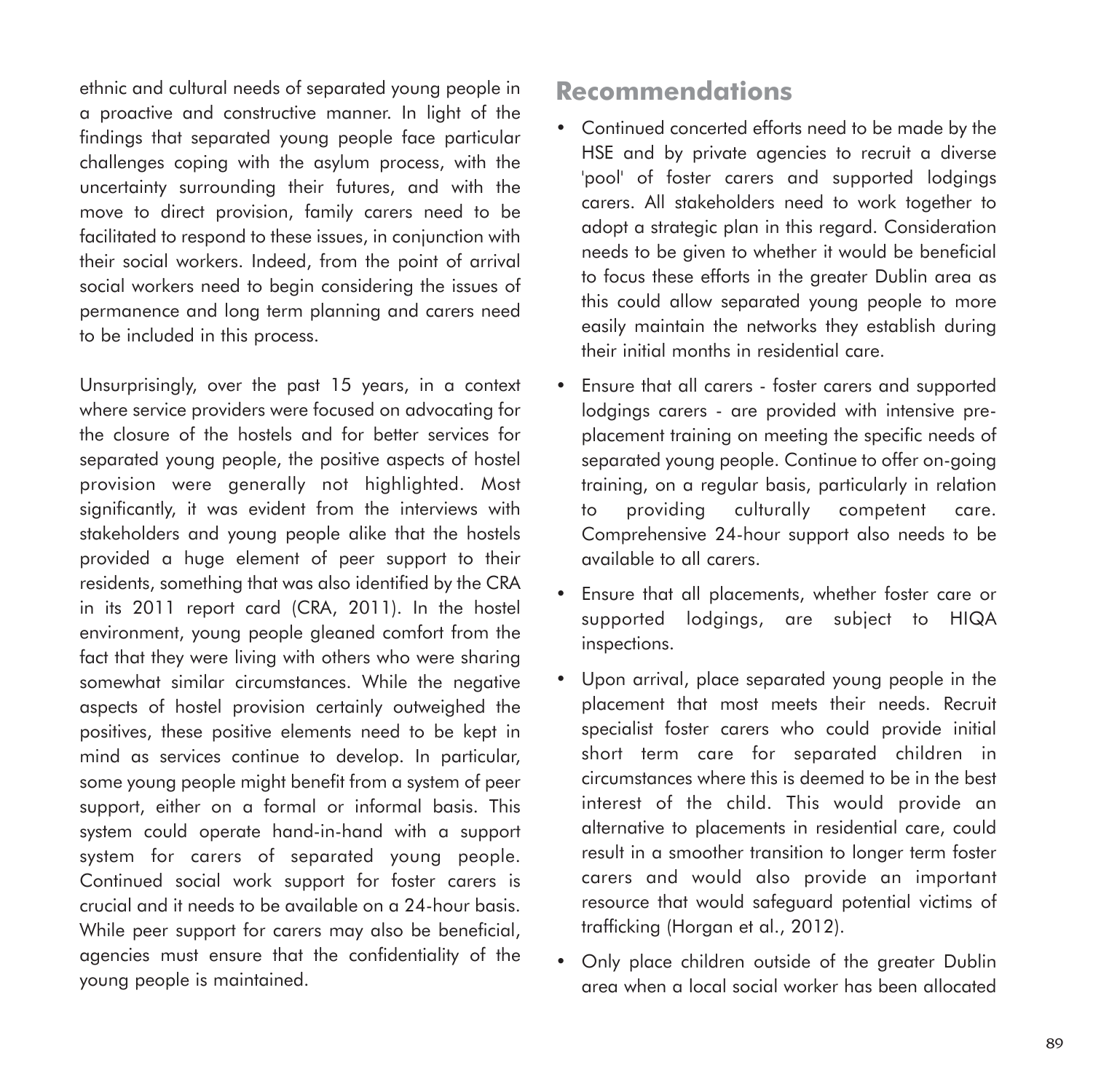the case and when a suitable school place has been found.

- The expertise of the TSCSA and of NGOs who have worked with separated young people since they began arriving needs to be harnessed and utilised by local social work teams and by local services. The services should collaborate to create a resource pack that could be distributed nationally.
- The HSE and NGOs should collaborate to consider establishing peer support networks for separated young people.
- Ensure that separated young people are aware of the procedures whereby they can make a complaint against service providers, including their carers. This is particularly important given the finding that some of these young people seem disempowered by virtue of their status as asylum seekers and by virtue of the fear of deportation in the future.
- Where individuals or organisations have concerns about the care or services being provided to separated children, these concerns need to be formally communicated to the HSE. This should be done in line with the HSE's complaints procedures and in line with the Children First guidelines and following consultation with the young person/people in question.
- Ensure that carers and social workers have a thorough understanding of the asylum process and that they are trained to respond to the young people's needs in this regard and to know when and where to seek legal advice.
- Ensure that care planning continues to take into account the various potential outcomes in relation to the refugee determination process.
- Develop further links with organisations in the young people's countries of origin so that young people can be supported by these organisations if they are deported or if they return home voluntarily. Young people need to be prepared for possible deportation and also be made aware at the earliest possible stage, of voluntary return options.
- Develop agreements between authorities in the UK and authorities in the Republic of Ireland so that children who have come to Ireland can be reunited quickly with family members in the UK.
- Develop agreements between authorities in the Republic of Ireland and authorities in Northern Ireland to ensure that young people living in border counties are not excluded from travelling to Northern Ireland.
- Ensure that young people and their carers know how to apply for travel documents that would allow them to travel abroad on holidays.
- In the short-term, ensure that young people are adequately prepared for leaving care, particularly in circumstances where they are moving to direct provision centres. Specialist after-care providers and the HSE should work together and share their mutual expertise to ensure that separated young people are provided with appropriate preparation for leaving care and with appropriate after-care services.
- Where young people are leaving their foster care or supported lodgings placements at the age of 18, ensure that the carers are facilitated to continue to support the young people, if they wish to do so and if the young people want this continued support. For example, such carers should continue to be able to access the support of fostering social workers and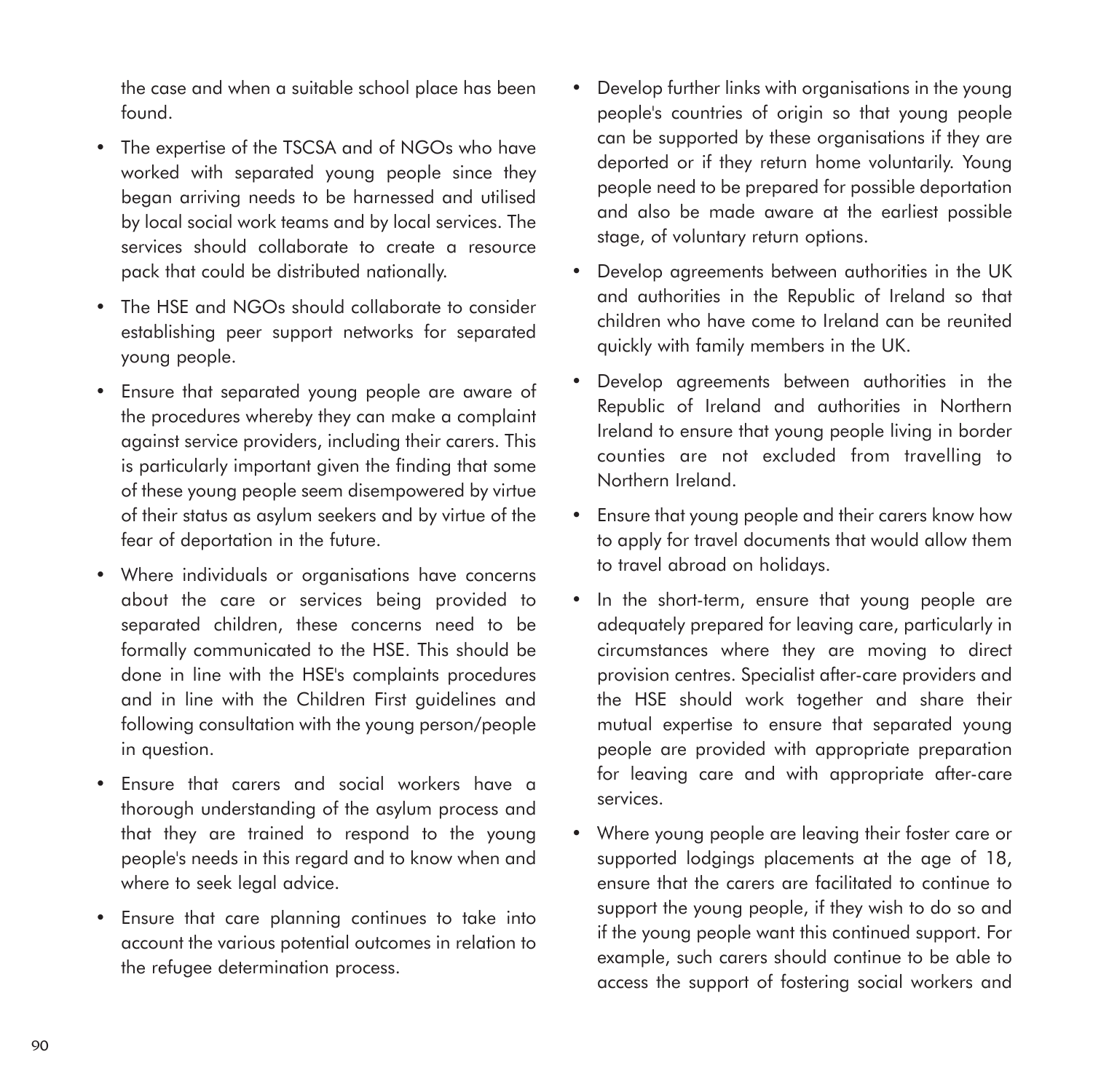should also be linked in with relevant NGOs.

- While positive working relationships exist between many of the agencies working with separated children, further efforts need to be made to improve these relationships. It was evident throughout the study that, at times, there was a considerable lack of trust between the HSE and NGO's and between the RIA and NGOs. The importance of effective interagency cooperation and of working in partnership has been highlighted in numerous reports and inquiries. Building trust between these agencies is key if the best interests of separated children are to be met.
- Conduct research to compare the rates of placement breakdowns among separated children in foster care / supported lodgings with the rates among children in the general population.
- Conduct research in relation to outcomes for separated young people who have left the care of the HSE.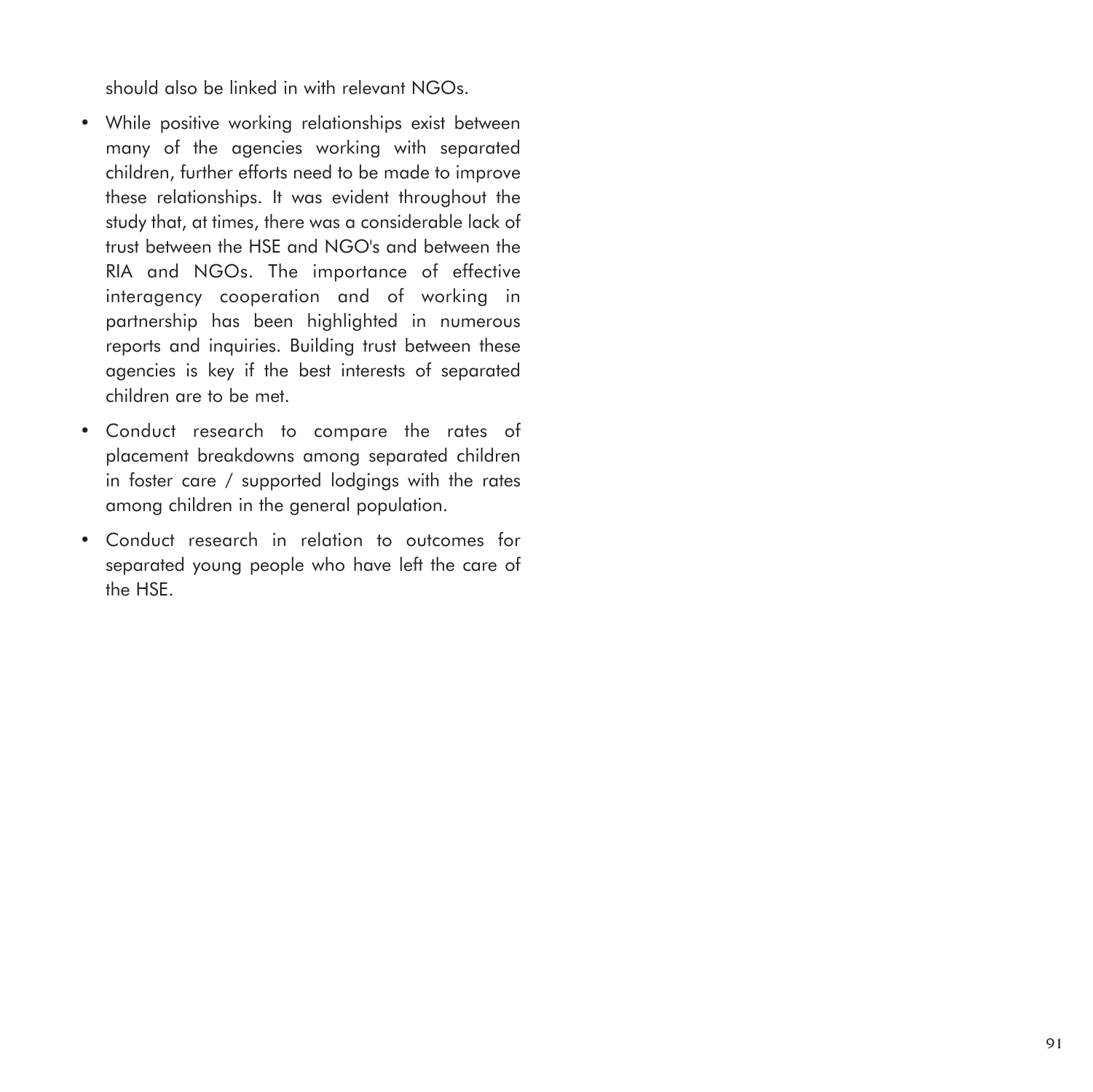## **List of References**

Abunimah, A. and Blower, S. (2010) The circumstances and needs of separated children seeking asylum in Ireland, *Child Care in Practice,* 16 (2): 129-146.

Action for Separated Children in Ireland (n.d.) Briefing paper: equity of care plan for separated children: one year on. Action for separated children in Ireland, Dublin. Available at: www.irishrefugeecouncil.ie/ media/ASCI\_Concerns\_2011.doc*.* Accessed on 22nd August 2012.

Akenson, D.H. (1993) *The Irish Diaspora – A Primer.* Belfast: The Institute of Irish Studies.

Amnesty International (2011) Submission to the UN Universal Periodic Review 12th session of the UPR Working Group, October 2011. Available at: http://www.amnesty.ie/sites/default/files/HRII/UPR12,% 20Amnesty%20International%20submission%20for%20 the%20UPR%20of%20Ireland,%20March%202011.pdf Accessed on 15<sup>th</sup> February 2013.

Anderson, P. (2001) 'You don't belong here in Germany …': On the social situation of refugee children in Germany. *Journal of Refugee Studies*, *14 (2): 187-199.*

Arnold, S.K. (2012) *State sanctioned child poverty and exclusion: The case of children in state accommodation for asylum seekers.* Dublin: The Irish Refugee Council.

Ayotte, W. (2000) *Separated children coming to Western Europe: Why they travel and how they arrive.* London: Save the Children.

Bailey, S. (2006) 'Adolescence and Beyond: Twelve Years Onwards', in J. Aldgate, D. Jones, W. Rose and C. Jeffrey (eds), *The Developing World of the Child*. London: Jessica Kingsley Publishers.

Bean, T.M., Eurelings-Bontekow, E., & Spinhoven, P. (2007) Course and predictors of mental health of unaccompanied refugee minors in the Netherlands: One year follow-up. *Social Science & Medicine,* 64:1204-1215.

Berry, J.W. (1997) Immigration, Acculturation, and Adaptation. *Applied Psychology: An International Review,* 46 (1): 5-34.

Berry, J.W. (2001) A psychology of immigration. *Journal of Social Issues,* 57 (3): 615-631.

Berry, J.W., Phinney, J.S., Sam, D.L., Vedder, P. (2006) Immigrant youth: Acculturation, Identity, and Adaptation. *Applied Psychology: An International Review,* 55: 303-332.

Biehal, N. (2009) 'Foster care for adolescents', in G. Schofield & J. Simmonds (eds) *The child placement handbook: Research, policy and practice.* London: BAAF, pp. 159-177.

Brown, J.D. & Bedner, L.M. (2006) Foster parent perceptions of placement breakdown. *Child & Youth Services Review,* 28: 1497-1511.

Bullock, R. (2009) 'Residential Care', in G. Schofield & J. Simmonds (eds) *The child placement handbook: Research, policy and practice.* London: BAAF, pp. 203- 219.

Bundesfachverband UMF & Noske, B. (2011) *Closing a protection gap: Core standards for guardians for separated children. German Report.* Available at: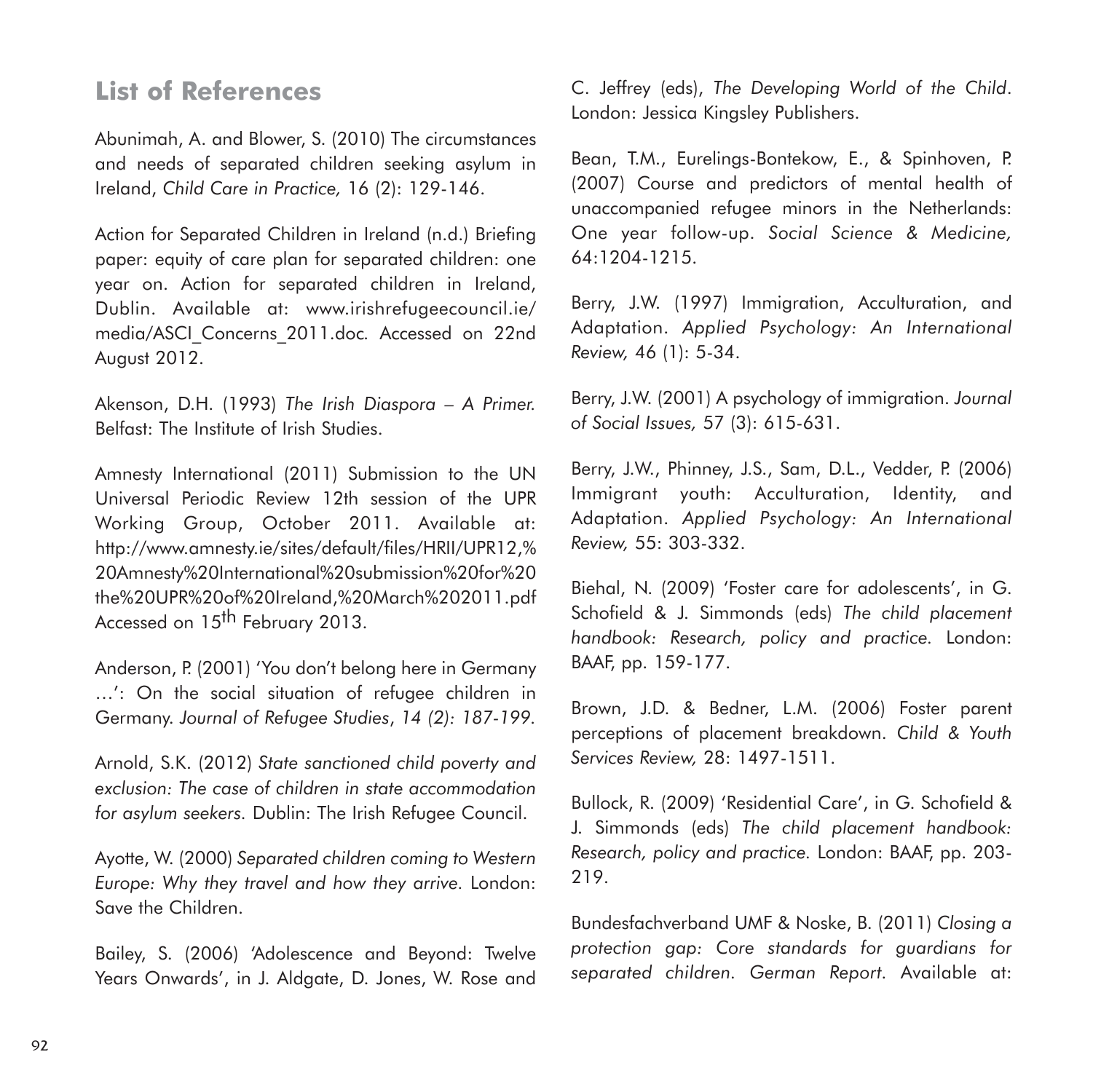http://www.defenceforchildren.nl/images/20/1261.pdf Accessed on 15th February 2013.

Byrne J. & McHugh, J. (2005) Residential Childcare, in P. Share and N. McElwee (eds.) *Applied Social Care: An Introduction for Irish Students.* Dublin: Gill and Macmillan.

CDVEC (2011) *CDVEC Separated Children's Education Service: Information leaflet*. Unpublished (Available from CDVEC).

Charles, K. (2009) *Separated children living in Ireland: A report by the Ombudsman for Children's Office.* Dublin: Office of the Ombudsman for Children.

Chase, E., Knight, A., & Statham, J. (2008) *The emotional well-being of young people seeking asylum in the UK.* London: British Association for Adoption and Fostering.

Children's Rights Alliance (2011) *Is the government keeping its promises to children? Report Card 2011.* Dublin: Children's Rights Alliance.

Children's Rights Alliance (2012) *Recommendations by the Children's Rights Alliance in relation to Child Trafficking to the OSCE Special Representative and Coordinator for Combating Trafficking in Human Beings*, Dublin: Children's Rights Alliance.

Christie, A. (2002) Responses of the social work profession to unaccompanied children seeking asylum in the Republic of Ireland. *European Journal of Social Work,* 5: 187-198.

Commissioner for human rights (2008) *Report by the Commissioner for Human Rights, Mr. Thomas* *Hammarberg on his visit to Ireland.* Council of Europe, Brussels. Available at: https://wcd.coe.int/wcd/ ViewDoc.jsp?id=1283555 Accessed on 22nd August 2012.

Corbett, M. (2008) Hidden children: The story of state care for separated children. *Working Note,* 59: 18-24.

Cousins, J. (2009) 'Placing disabled children with permanent new families: linking and matching.' in G. Schofield & J. Simmonds (eds) *The child placement handbook: Research, policy and practice.* London: BAAF, pp. 345-362.

Crawley, H. (2010) 'No one gives you a chance to say what you are thinking': Finding space for children's agency in the UK asylum system. *Area,* 42(2):161-169.

Danish Report (2011) *Closing a protection gap: Core standards for guardians of separated children (Danish report).* Available at: http://www.defenceforchildren.nl/ images/20/1264.pdf. Accessed on 15th February 2013

Defence for Children International – ECPAT the Netherlands, Goeman, M., & van Os, C. (2011) *Closing a protection gap – National Report (The Netherlands).* Leiden: Defence for Children International. Available at: http://www.defencefor children.nl/images/20/1266.pdf. Accessed on 15th February 2013.

Defence for Children International – Italy, Furia, A. & Gallizia, G., (2011) *Closing a protection gap: Core standards for guardians of separated children (National report – Italy).* Available at: http://www.defenceforchildren.nl/images/20/1258.pdf Accessed on 15th February 2013.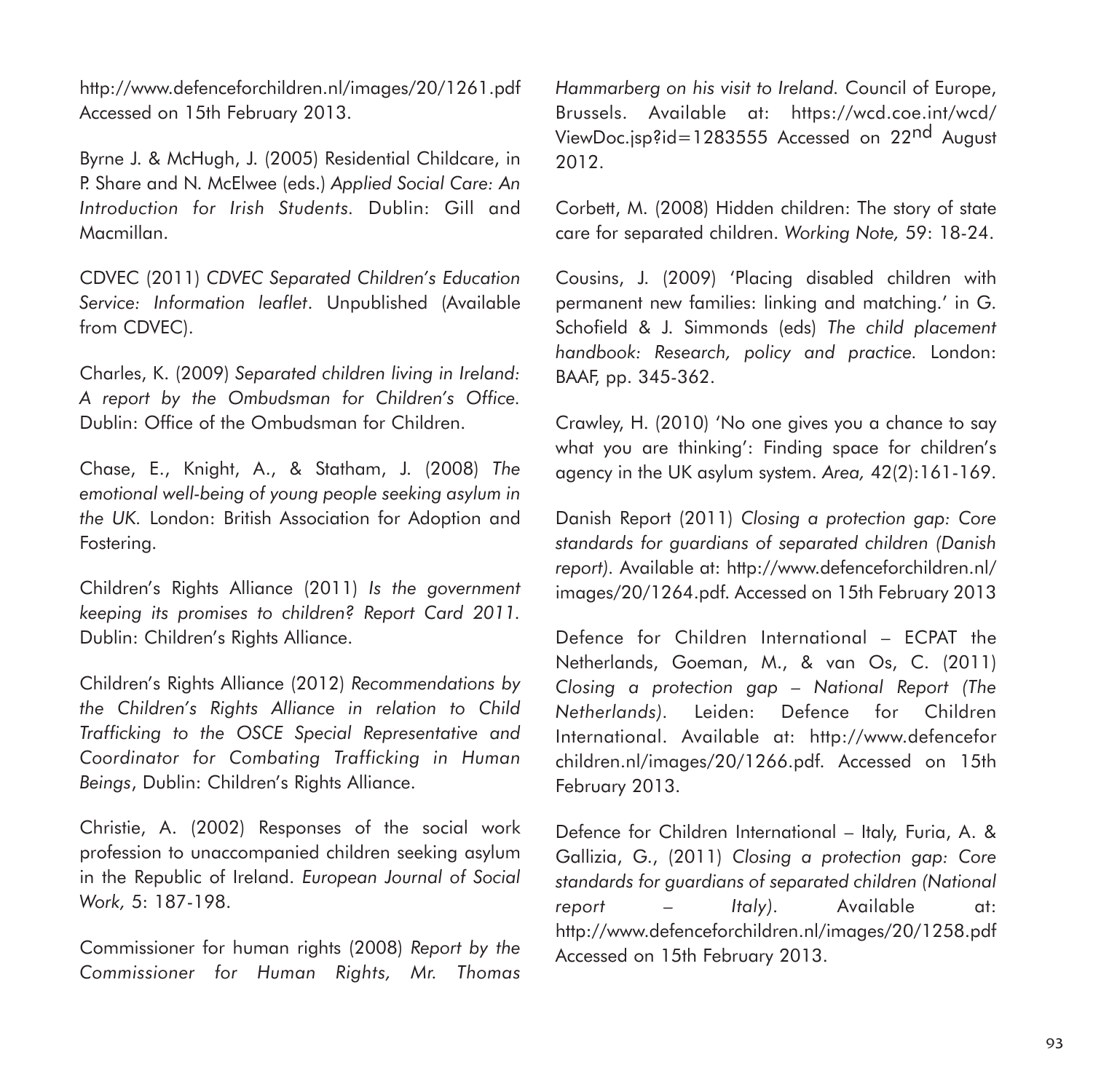Delaney, D. (2006) The asylum process and psychological needs of unaccompanied asylum seeking children in Ireland. *Studies – An Irish Quarterly Review,* 95, Spring.

Department of Health and Children (2003) *National Standards for Foster Care.* Dublin: Stationery Office.

Department of Health and Children (2001) *National Standards for Children's Residential Centres*. Dublin: The Stationery Office. Available at:

Department of Justice and Equality (2010) *Summary Report of Trafficking in Human Beings in Ireland for 2009*, Anti-Human Trafficking Unit, Government Publications, Dublin.

Department of Justice and Equality (2011a) *Annual Report of Trafficking in Human Beings in Ireland for 2010*, Anti-Human Trafficking Unit, Government Publications, Dublin.

Department of Justice and Equality (2012) Annual Report for Trafficking of Human Beings in Ireland for 2011. Dublin: Department of Justice and Equality. Available at: http://www.blueblindfold.gov.ie/website/ bbf/bbfweb.nsf/page/OACN-8XNCV710152730 en/\$File/2011%20Annual%20Report.pdf Accessed on 11<sup>th</sup> December 2012.

Erikson, E.H. (1968) *Identity: Youth and crisis.* New York: Norton.

Fanning, B., Veale, A., & O'Connor, D. (2001) *Beyond the Pale: Asylum – seeking Children and Social Exclusion in Ireland.* Dublin: The Irish Refugee Council.

Health Service Executive (no date) *HSE Foster Care*

*Committees: Policy, procedures and best practice guidance.* Dublin: HSE.

Health Service Executive (2011) Leaving and aftercare services: National policy and procedure document. Dublin: HSE.

Hopkins, P. (2008) Ethical Issues in Research with Unaccompanied Asylum-seeking Children. *Children's Geographies,* 6(1):37-48.

Horgan, D., O'Riordan, J., Christie, A., & Martin, S. (2012) *Safe care for trafficked children in Ireland: Developing a protective environment.* Dublin: Children's Rights Alliance. Available at: http://www.childrensrights.ie/sites/default/files/submis sions\_reports/files/SafeCareForTraffickedChildrenInIrel andReport.pdf . Accessed on 13th February 2013.

German, M. (2004) Enabling reconnection: Educational psychologists supporting unaccompanied, separated, asylum-seeker/refugee children. *Educational and Child Psychology,* 21: 6-28.

Gilligan, R. (2000a) Adversity, resilience and young people: the protective value of positive school and spare time experiences. *Children and Society,* 14 (1): 37-47.

Gilligan, R. (2000b) *Promoting resilience. A resource guide on working with children in the care system.* London: British Agency for Adoption and Fostering.

Gilligan, R. (2007) Adversity, resilience and the educational progress of young people in public care. *Emotional and Behavioural Difficulties,* 12 (2): 135- 145.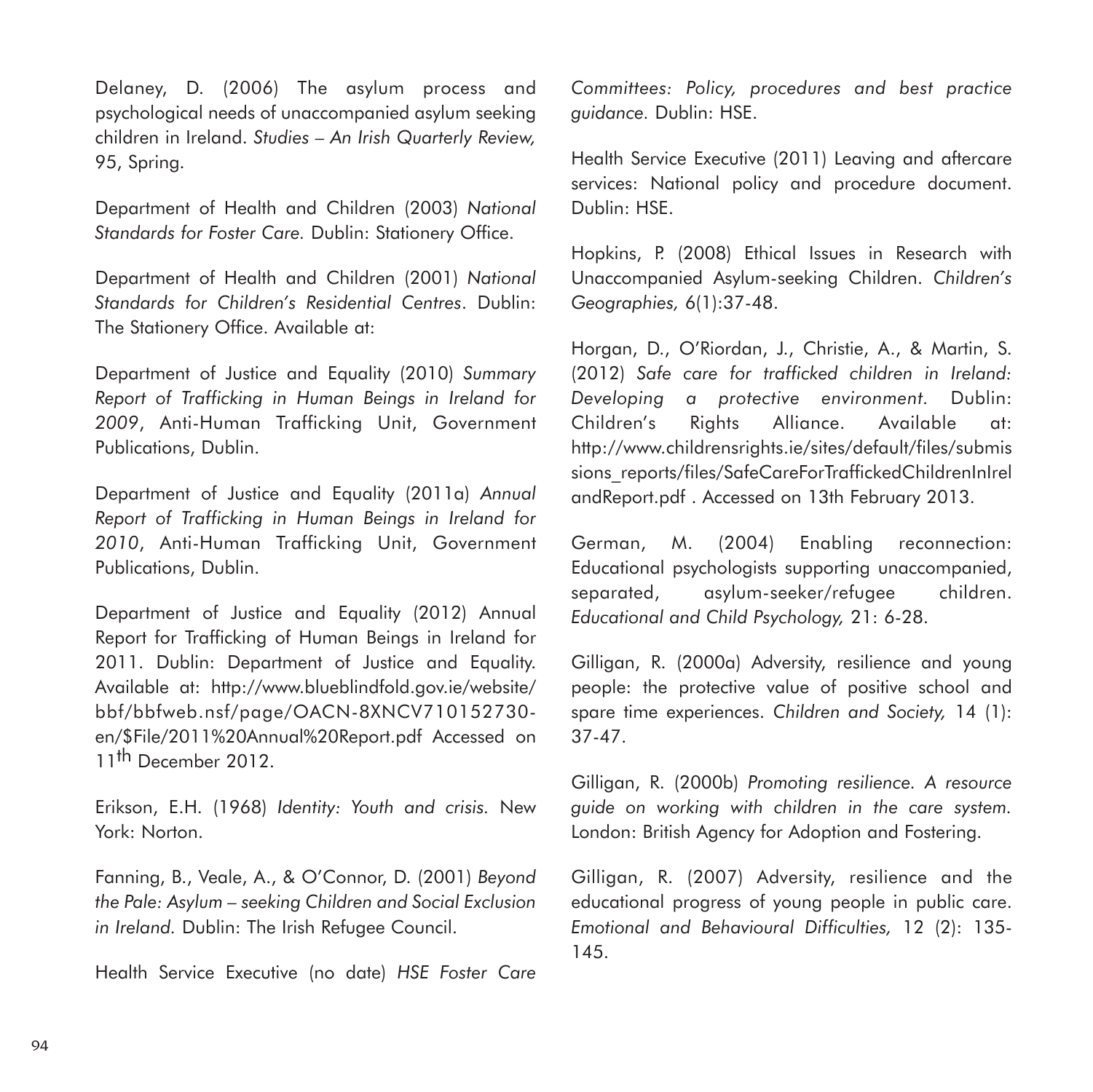Glazier, I.A. & Tepper, M. (eds.) (1983) *The Famine Immigrants – List of Irish immigrants arriving at the port of New York 1846 – 1851. Volume 1: January 1846 – June 1847.* Baltimore: Genealogical Publishing Co., Inc.

Goldstein, B.P. & Spencer, M. (2000) *'Race' and ethnicity: a consideration of issues for black, minority ethnic and white children in family placement.* London: BAAF.

Goodman, J.H. (2004) Coping with trauma and hardship among unaccompanied refugee youths from Sudan. *Qualitative Health Research,* 14: 1177-1196.

Green, E. (2000) *Unaccompanied Children in the Danish Asylum Process – Experiences from Legal Counselling of and Assistance to Children*. Copenhagen: Danish Refugee Council.

Halvorsen, K. (2005) Alone and Far from Home: Are separated refugee children adequately protected? *Human Rights Review*: October – December: 76-91.

Hek, R. (2007) 'Using foster placements for the care and resettlement of unaccompanied children' in R.K.S. Kohli and F. Mitchell (eds) *Working with unaccompanied asylum seeking children,* pp. 109-124. Basingstoke: Palgrave Macmillan.

HIQA (2007) *Inspection of Fostering First Irleland and the Health Service Executive.* Dublin: HIQA.

HIQA (2010a) *Inspection of the HSE Fostering Service in HSE Dublin North Central Area*. Dublin: HIQA. Available at: http://www.hiqa.ie/social-care/find-acentre/childrens-foster-care. Accessed on: 10th August 2012.

HIQA (2010b) *Draft National Quality Standards for Residential and Foster Care Services for Children and Young People: A consultation document*, January 2010.

Hopkins, P. (2008) Ethical issues in research with unaccompanied asylum seeking children. *Children's Geographies,* 6(1):37-48.

Hopkins, P. & Hill, M. (2006) *This is a good place to live and think about the future: The needs and experiences of unaccompanied asylum-seeking children in Scotland.* Glasgow: The Glasgow Centre for the Child & Society.

HSE (2012) Policy, Procedures and Best Practice Guidance for Foster Care Committees

Irish Refugee Council, Arnold S., Sarsfield Collins, L. (2011) *Closing a protection gap: National Report, 2010-11.* Dublin: The Irish Refugee Council

Joyce, C. & Quinn, E. (2011) Policy responses to unaccompanied minors in Ireland. In M. Darmody, N. Tyrell, and S. Song, (eds.) *The changing faces of Ireland: Exploring the lives of immigrant and ethnic minority children.* Rotterdam: Sense publications, pp. 237-253

Kanics, J. (2008) Child trafficking and Ireland, *Studies,* 97 (388): 387-402.

Kelleher Associates, in association with O'Connor, M. and Pillinger, K. (2009) *Globalisation, Sex Trafficking and Prostitution: the experiences of migrant women in Ireland.* Dublin: Immigrant Council of Ireland.

Keogh, D. (1998) *Jews in Twentieth Century Ireland: Refugees, Anti-Semitism and the Holocaust.* Cork: Cork University Press.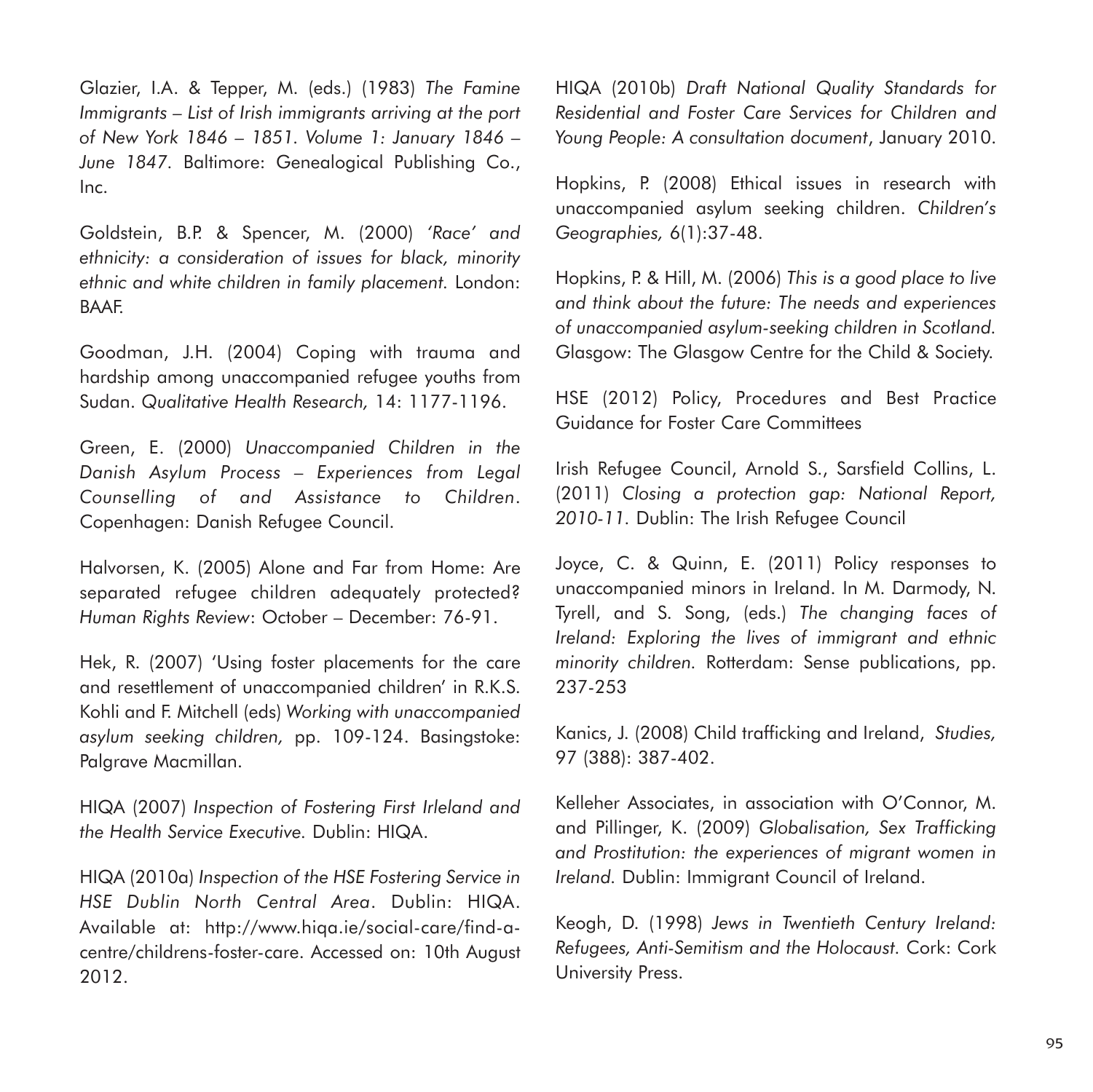Kidane, S. & Amarena, P. (2004) *Fostering unaccompanied asylum seeking and refugee children: A training course for foster carers.* London: BAAF.

Kohli, R. (2006a) The comfort of strangers: social work practice with unaccompanied asylum seeking children and young people in the UK. *Child and Family Social Work,* 11: 1-10

Kohli, R.K.S. (2006b) The Sound of Silence: Listening to What Unaccompanied Asylum-Seeking Children Say and Do Not Say. *British Journal of Social Work,* 36: 707-721*.* Oxford: Oxford University Press.

Kohli, R.K.S. (2007) *Social Work with Unaccompanied Asylum Seeking Children.* Palgrave Macmillan, Basingstoke.

Kohli, R. & Mather, R. (2003) Promoting psychosocial well-being in unaccompanied asylum seeking young people in the UK. *Child and Family Social Work,* 8 (3): 201-212.

Kohli, R.K.S., Connolly, H. & Warman, A. (2010) Food and its meaning for asylum seeking children and young people in foster care. *Children's Geographies,* 8(3):233-245.

Lee, M.M., Lee, R.E., Troupe, F.Y. and Vennum, A.V. (2010) Voices of foster parents of Sudanese refugee youths: Affirmations and insights. *International Social Work.* 53(6):807-821.

Lord, J. & Borthwick, S. (2009) ' Planning and placement for sibling groups', in G. Schofield & J. Simmonds (eds) *The child placement handbook: Research, policy and practice.* London: BAAF, pp. 401- 419.

Luster, T., Saltarelli, A.J., Rana, M., Qin, D.B., Bates, L., Burdick, K. (2009). The Experiences of Sudanese Unaccompanied Minors in Foster Care, *Journal of Family Psychology* 23(3): 386-395.

Luster, T., Qin, D., Bates, L., Rana, M. & Ah Lee, J. (2010) Successful adaptation among Sudanese unaccompanied minors: Perspectives of youth and foster parents. *Childhood,* 17(2): 197-211

Mac Neice, S., & Almirall, L. (1999) *Separated Children Seeking Asylum in Ireland: A Report on Legal and Social Conditions.* Dublin: The Irish Refugee Council.

Maegusuku-Hewett, T., Dunkerlet, D., Scourfield, J., & Smalley, N. (2007) 'Refugee children in Wales: coping and adaptation in the face of adversity' in *Children & Society,* 21: 309-321.

Martin, S., Christie, A., Horgan, D., & O'Riordan, J. (2011) 'Often they fall through the cracks': Separated children in Ireland and the role of guardians, *Child abuse review,* 20: 361-373.

Masten, A.S. (2001) Ordinary magic: Resilience processes in development. *American Psychologist,* 56 (3): 227-238.

Mayock, P., & Vekic, K. (2006). *Understanding Youth Homelessness in Dublin City: Key findings from the first phase of a longitudinal cohort study.* Dublin: Stationary Office.

McHugh, D. (2009) *Separated Children Seeking Asylum Equity of Care project: Framework Document*, Dublin: HSE.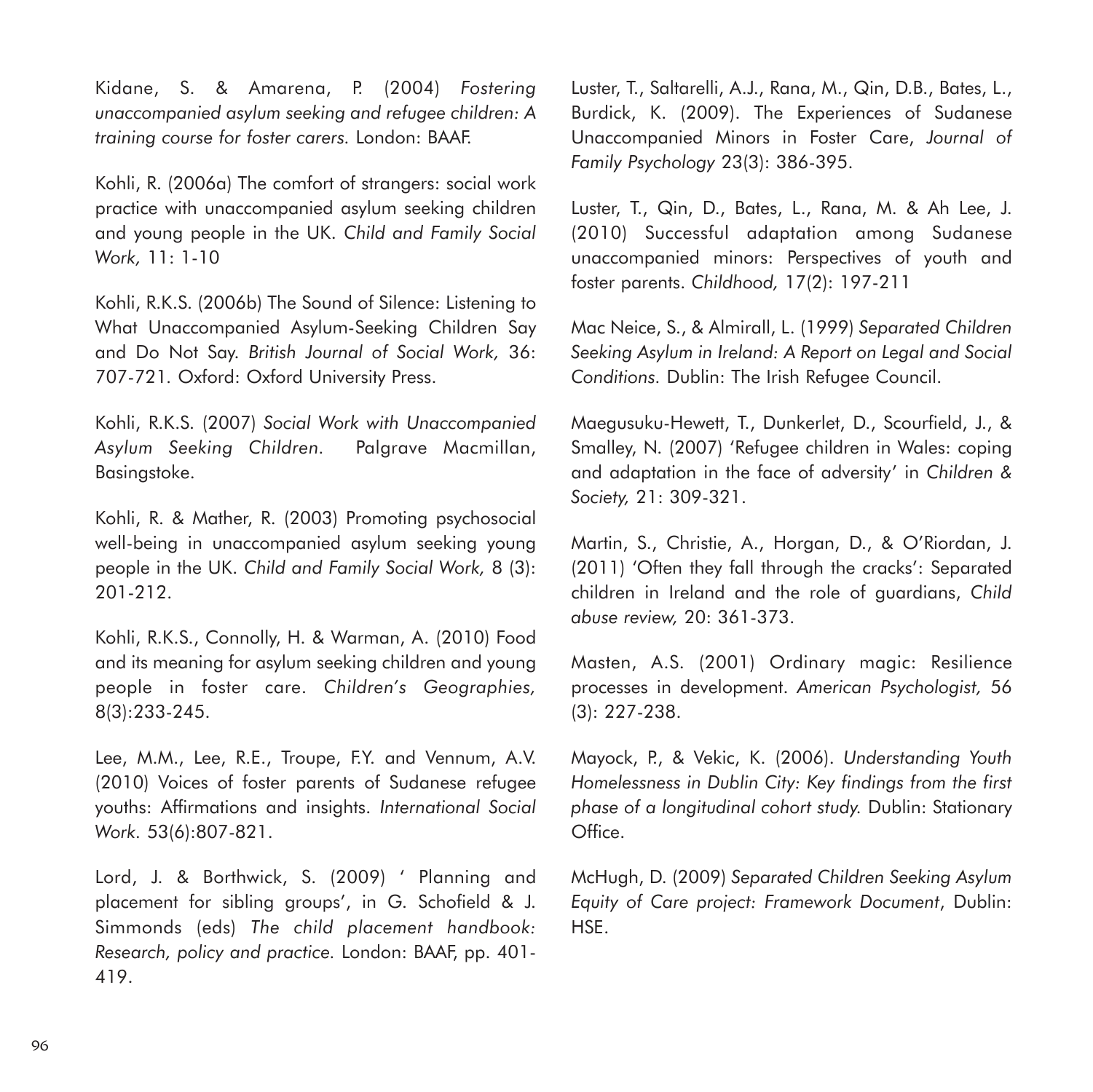McLoughlin, D. (1995) Superfluous and unwanted deadweight: the emigration of nineteenth-century Irish pauper women. In P. O'Sullivan (ed.) *Irish women and Irish migration.* London: Leicester University Press.

McMichael, C. (2002) 'Everywhere is Allah's Place': Islam and the Everyday Life of Somali Women in Melbourne, Australia. *Journal of Refugee Studies,* 15 (2): 171-188.

McWilliams, A. (2012) *Fostering new frontiers: A study of migrant children of ethnic minority origins in longterm foster care in Ireland.* Unpublished Ph.D. thesis submitted to the School of Applied Social Science, University College Dublin.

McWilliams, A. (1997) New developments in alternative family care. *Irish Social Worker*, 15 (2).

Mintern, B. and Dorney, L. (2006) *'*Separated Young People Seeking Asylum: Standing Alone?*', Irish Journal of Applied Social Studies,* 7 (2): 18-26.

Mohammed, L. (2010) *Separated Children in Ireland: A Needs Assessment Report,* Dublin: The One Foundation.

Molohan, C. (1999) *Germany and Ireland 1945-1955.* Dublin: Irish Academic Press.

Mooten, N. (2006) *Making Separated Children Visible: The need for a child-centred approach.* Dublin: Irish Refugee Council.

Muecke, M.A. (1992) New Paradigms for Refugee Health Problems. *Social Science and Medicine,* 35: 515-523.

Ní Raghallaigh, M., & Gilligan, R. (2010). Active survival in the lives of unaccompanied minors: coping strategies, resilience, and the relevance of religion, *Child and Family Social Work,* 15: 226-237.

Ní Raghallaigh, M. (2011a) Religion in the lives of unaccompanied minors: an available and compelling coping resource. *British Journal of Social Work*, 41: 539-556.

Ní Raghallaigh, M. (2011b) Social Work with Separated Children Seeking Asylum. *Irish Social Worker,* Winter.

Ní Raghallaigh, M. (2011c) 'Relationships with family, friends, and God: the experiences of unaccompanied minors living in Ireland', in: M. Darmody, N. Tyrrell, & S. Song (eds), *The changing faces of Ireland: Exploring the lives of immigrant and ethnic minority children.* Rotterdam: Sense Publishers, pp. 221-236.

Office of the Minister for Children and Youth Affairs (OMCYA) (2009) *Report of the commission to inquire into child abuse, 2009: Implementation Plan.* Dublin: OMCYA.

Ombudsman for Children (2006) *Report of the Ombudsman for Children to the UN Committee on the Rights of the Child on the occasion of the examination of Ireland's second report to the Committee.* Dublin: Office of the Ombudsman for Children.

Papadopoulos, R.K. (ed.) (2002) *Therapeutic care for refugees: No place like home.* London: Karnac.

Parrish, M. (2010) *Social work perspectives on human behaviour.* London: Open University Press.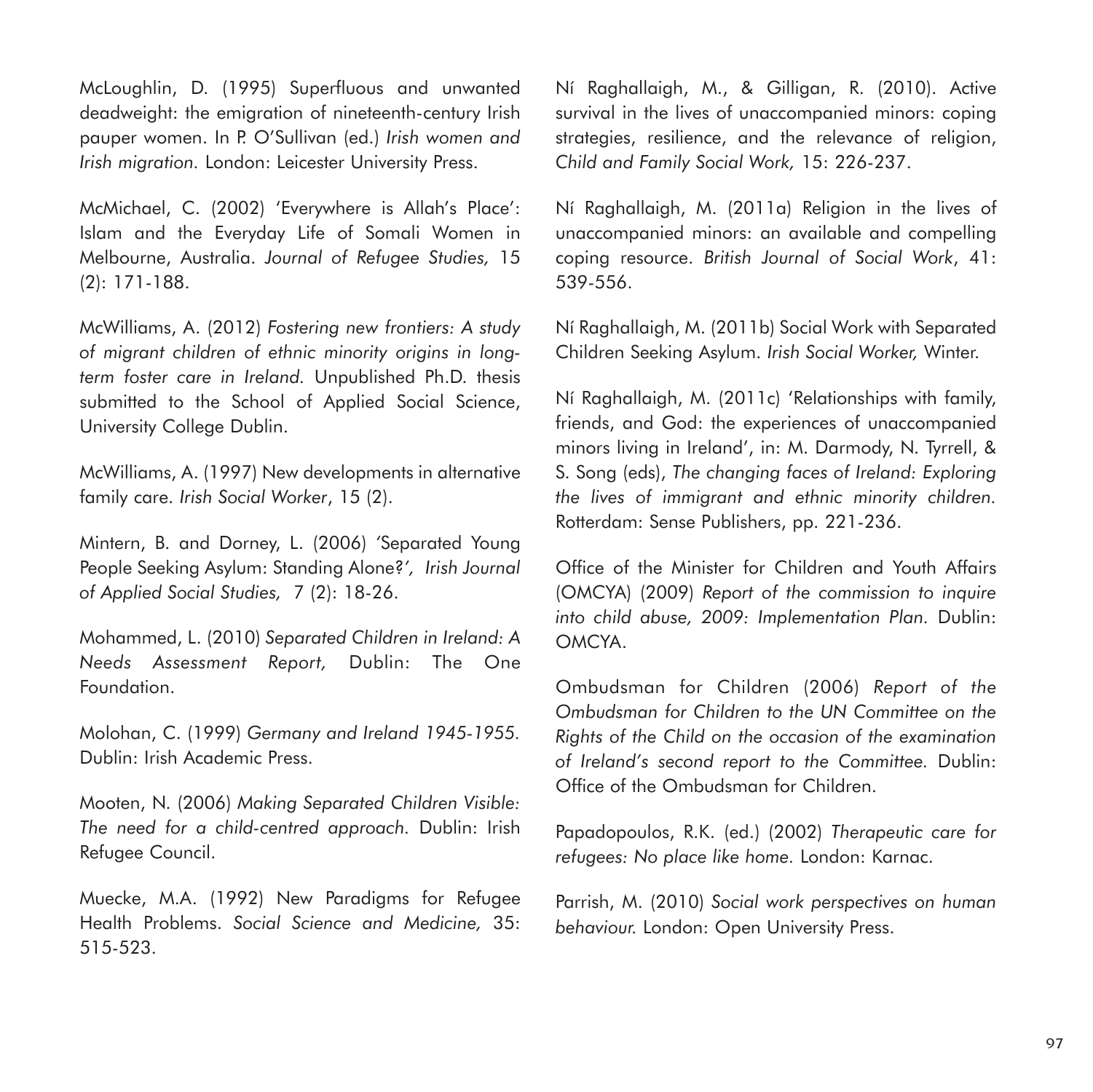Phinney, J., Horenczyk, G., Liebkind, K., & Vedder, P. (2001) Ethnic identity, immigration, and well-being: An interactional perspective. *Journal of Social Issues,* 57 (3): 493-510.

Rea, A. (2001) *Psychological needs, social support and estimates of psychological distress among unaccompanied refugee minors in Ireland.* Unpublished thesis for Ph.D. in Clinical Psychology. Queens University, Belfast.

Robinson, V. (2002) 'Doing research' with refugees and asylum seekers. *Swansea Geographer,* 37: 61-67.

Sallnäs, M., Vinnerljung, B., & Khyle Westermark, P. (2004) Breakdown of teenage placements in Swedish foster care and residential care. *Child & Family Social Work,* 9:141-152.

Save the Children, UNHCR & UNICEF (2009) *Separated Children in Europe Programme Statement of Good Practice*, 4th Revised Edition. Brussels: Save the Children/ SCEP.

Schofield, G. & Stevenson, O. (2009) 'Contact and relationships between fostered children and their birth families', in G. Schofield & J. Simmonds (eds) *The child placement handbook: Research, policy and practice.* London: BAAF, pp. 178-202.

Separated Children in Europe Programme (SCEP) (2004) *Statement of good practice.* 3rd edition. Geneva: Save the Children & UNHCR.

Sellick, C. (2006) From feast to famine: A review of the foster care research literature. Children & Society, 20: 67-74.

Selwyn, J., Saunders, H., Farmer, E. (2010) The views of children and young people on being cared for by an independent foster care provided. *British Journal of Social Work*, 40(3): 696-713.

Selwyn, J. & Wijedasa, D. (2009) 'The placement of looked after minority ethnic children', in in G. Schofield & J. Simmonds (eds) *The child placement handbook: Research, policy and practice.* London: BAAF, pp. 363- 381.

Service Droit de Jeunes & Fournier, K. (2011) *Closing a protection gap: National Report – Belgium.* Available at: http://www.defenceforchildren.nl/images/20/1267.pdf Accessed on 15th February 2013.

Shannon, G. & Gibbons, N. (2012) *Report of the independent child death review group.* Dublin: Government Publications.

Sinclair, I. (2005) Fostering now: messages from research. London: Jessica Kingsley.

Sinclair, I. & Gibbs, I. (1998) *Children's homes: a study in diversity.* Chichester: John Wiley and Sons.

Sirriyeh, A. (2013) Hosting strangers: Hospitality and family practices in fostering unaccompanied refugee young people. *Child & Family Social Work,* 18: 5-14.

Slovene Philanthropy & Gabaj, Z. (2011) *Closing a protection gap: National report (Slovenia).* Available at: http://www.defenceforchildren.nl/images/20/1263.pdf Accessed on 13th February 2013.

Social Services Inspectorate (2004) The report of the pilot inspection of foster care services. Dublin: The Social Services Inspectorate. Available at: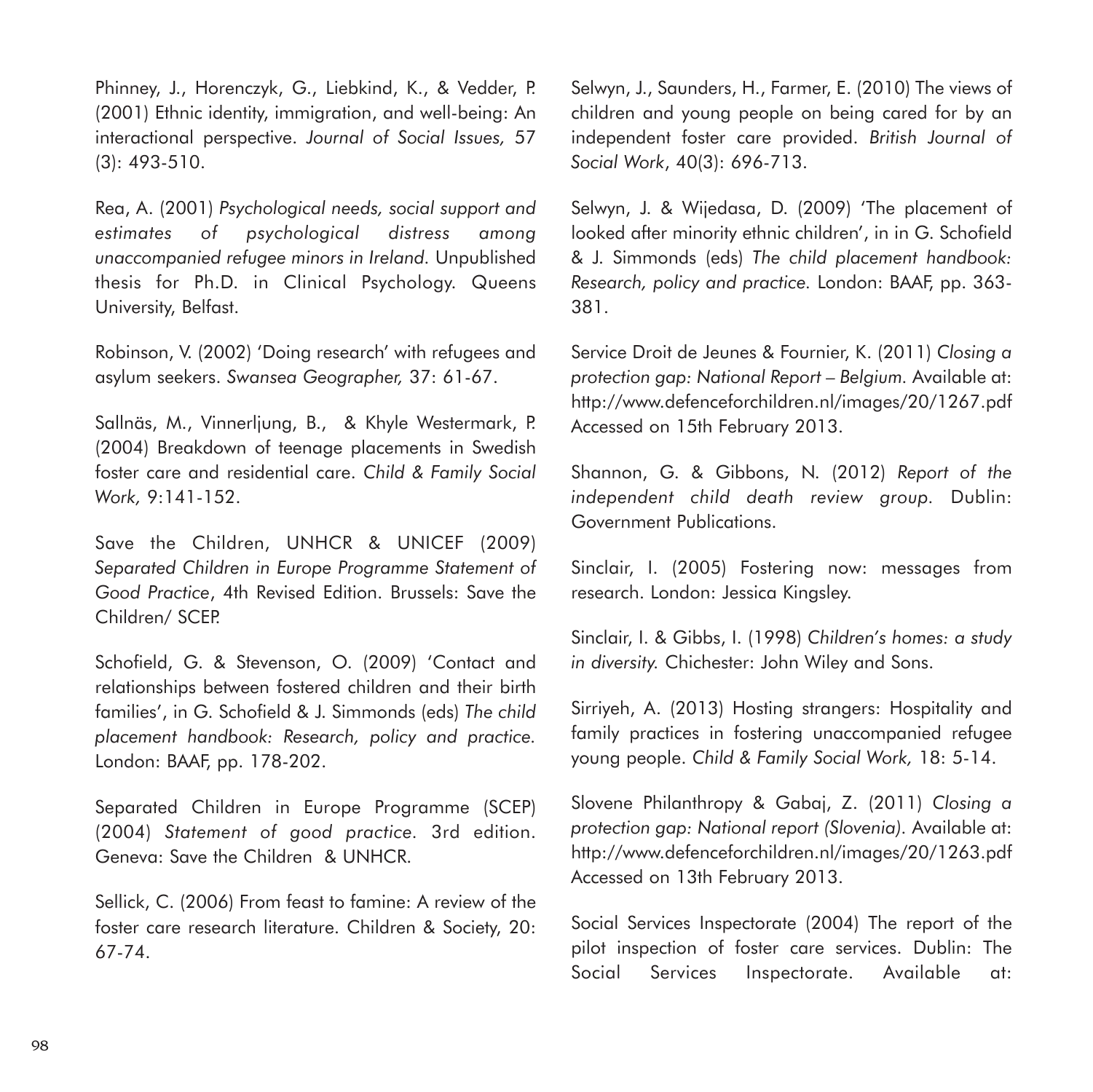http://www.hiqa.ie/social-care/find-a-centre/childrensfoster-care. Accessed on 10th August 2012.

Sourander, A. (1998) Behavior Problems and Traumatic Events of Unaccompanied Refugee Minors. *Child Abuse and Neglect,* 22: 719-727.

Stanley, K. (2001) *Cold Comfort: Young separated refugees in England.* London: Save the Children.

Stein, M. (2006). Research Review: Young People Leaving Care. *Child and Family Social Work , 11*: 273- 279.

Summerfield, D. (1998) 'Sociocultural dimensions of war conflict and displacement', in A. Ager (ed.) *Refugees: perspectives on the experience of forced migration,* pp. 111-135. London: Pinter.

Summerfield, D. (2000) Childhood, war, refugeedom and 'trauma': Three core questions for mental health professionals. *Transcultural Psychiatry*, 37 (3): 417- 433.

Swedish Report (2011) *Closing a protection gap: Core standards for guardians of separated children (Swedish Report).* Available at: http://www.defenceforchildren.nl/ images/20/1264.pdf. Accessed in August 2012.

Tefferi, H. (2007) Reconstructing adolescence after displacement: experience from Eastern Africa. *Children & Society,* 21:297-308.

Thomas, S., Thomas, S., Nafees, B. and Bhugra D. (2004) 'I was running away from Death' – The preflight experiences of unaccompanied asylum seeking children in the UK. *Child: Care, Health and Development*, 30:113-122.

Thompson, N.E. & Gurney, A.G. (eds.) (2003) 'He is everything': Religion's role in the lives of immigrant youth. *New Directions for Youth Development,* Issue 100*.* Wiley Publications.

Travers, P. (1995) 'There was nothing for me there': Irish female emigration, 1922-71. In P. O'Sullivan (ed.) *Irish women and Irish migration*. London: Leicester University Press.

Triseliotis, Sellick, & Short (1995) *Foster Care: Theory and Practice.* London: BT Batsford.

UNHCR (1997) *Guidelines on Policies and Procedures in dealing with Unaccompanied Children Seeking Asylum*. [Internet]. Geneva: UNHCR. Available at: http://www.unhcr.org/cgi-bin/texis/vtx/refworld/ rwmain?page=search&docid=3ae6b3360.

UNHCR (2011) Submission by the United National High Commissioner for Refugees for the Office of the High Commissioner for Human Rights' Compilation Report – Universal Periodic Review: Ireland. UNHCR. Available at:http://www.unhcr.org/refworld/pdfid/ 4d8867982.pdf Accessed on 15th February 2013.

Veale, A., Palaudaries, L., & Gibbons, C. (2003) *Separated Children Seeking Asylum in Ireland*. Dublin: Irish Refugee Council.

Wade, J. (2009) 'Placement of unaccompanied asylumseeking children', in G. Schofield & J. Simmonds (eds) *The child placement handbook: Research, policy and practice.* London: BAAF, pp. 382-400.

Wade, J. (2011) Preparation and transition planning for unaccompanied asylum-seeking and refugee young people: A review of evidence in England. *Child & Youth*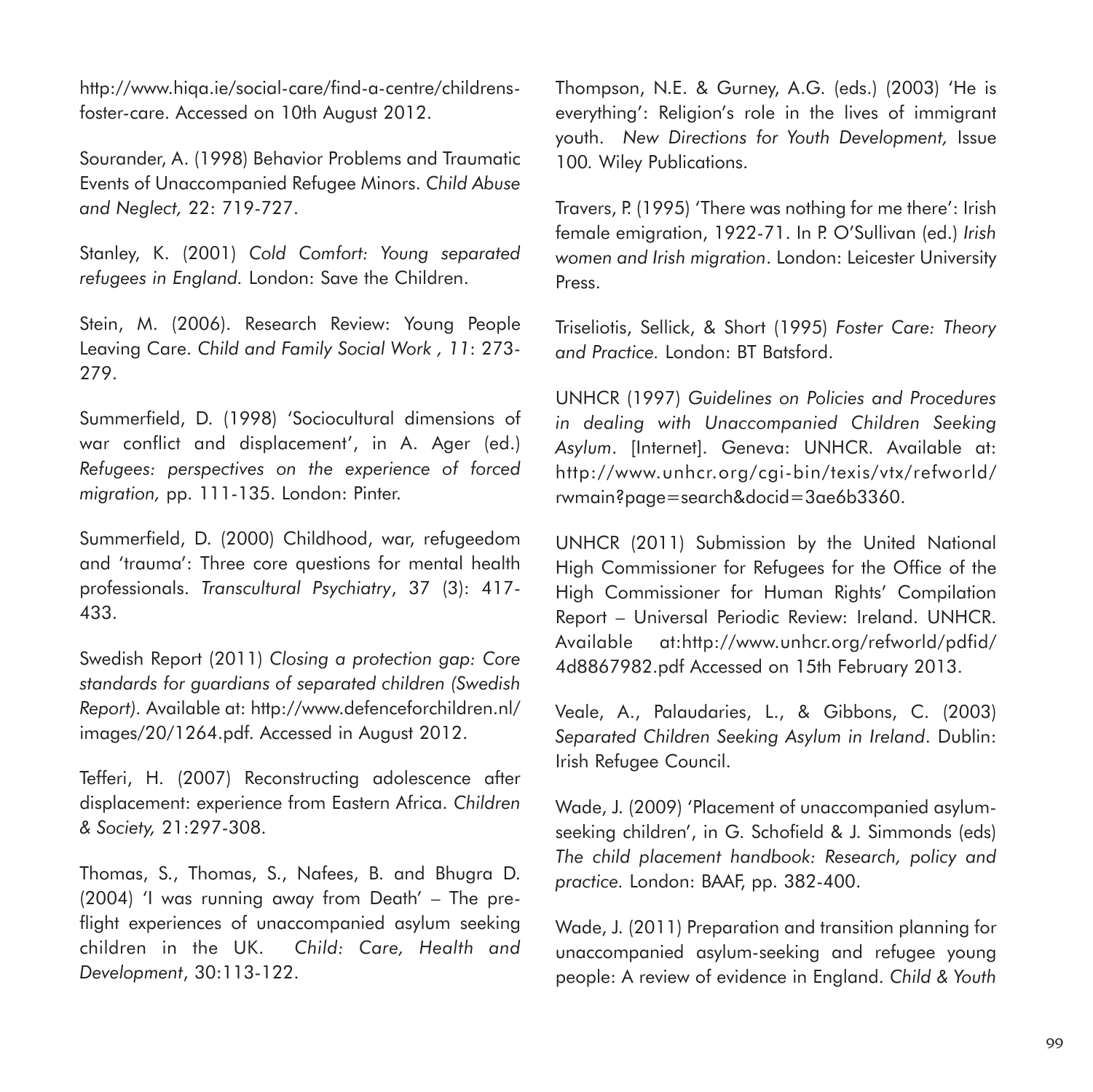*Services Review,* 33: 2424-2430.

Wade, J., Sirriyeh, A., Kohli, A., & Simmonds, J. (2012) *Fostering unaccompanied asylum-seeking young people: Creating a family life across a 'world of difference'.* London: BAAF.

Wilson L., Sinclair I., Taylor, C., Pithouse, A., and Sellick, C. (2005) Fostering success: An exploration of the research literature in foster care. London: Social Care Institute for Excellence.